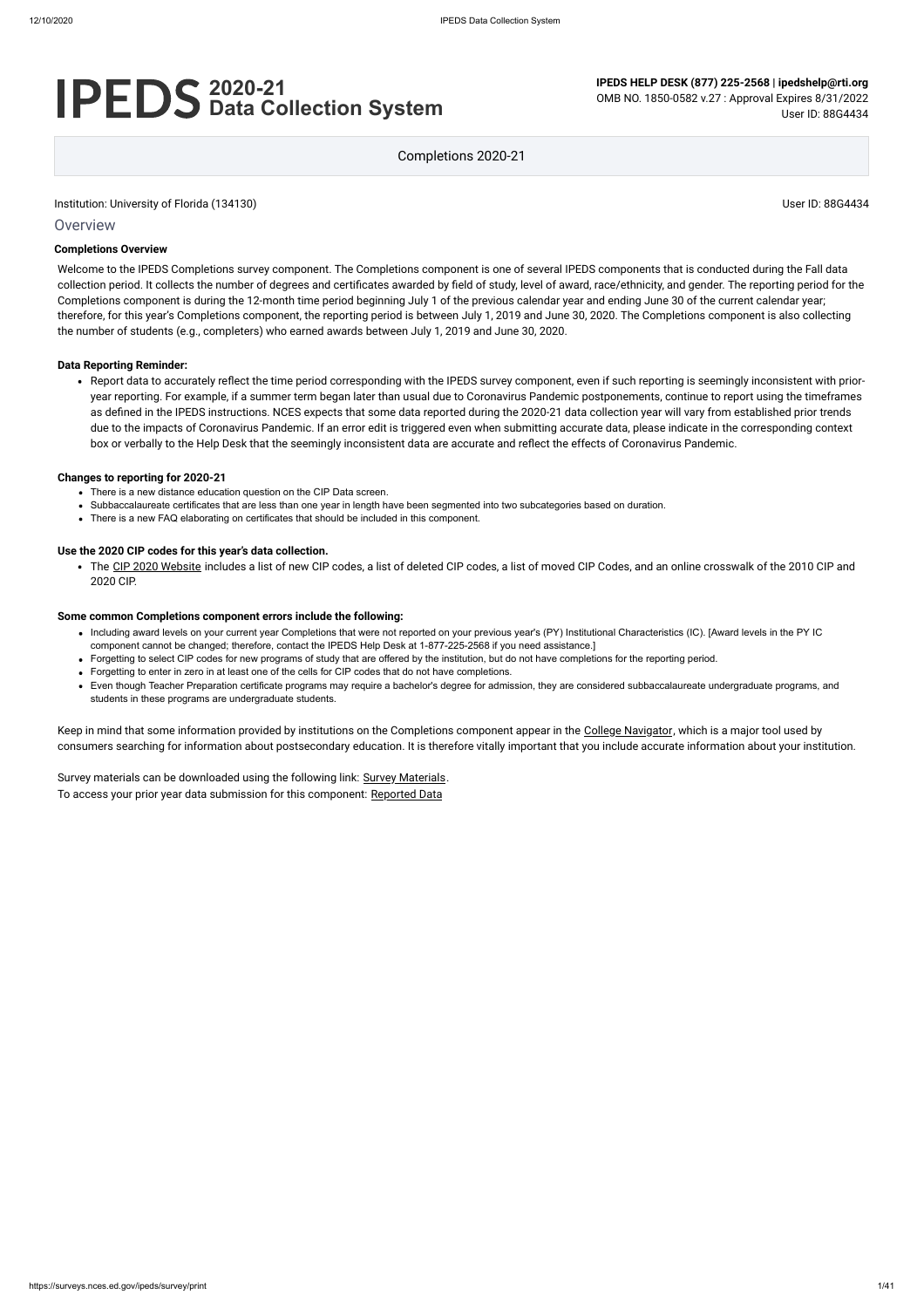# Completions CIP Data

# Completions CIP Data

Native

# Institution: University of Florida (134130) and the USE of Property of Electronic Security of Florida (134130)

| CIP Code                                  | <b>Award Level</b>                    | Major          | Gender      | Non<br>Resident<br>Alien | Hispanic<br>/ Latino      | American<br>Indian or<br>Alaska<br><b>Native</b> | Asian        | Black or<br>African<br>American | <b>Native</b><br>Hawaiian<br>or Other<br>Pacific<br>Islander | White        | Two<br>or<br>more<br>Races | Race/<br>ethnicity<br>unknown | Total          | <b>Distance</b><br>education<br>program |
|-------------------------------------------|---------------------------------------|----------------|-------------|--------------------------|---------------------------|--------------------------------------------------|--------------|---------------------------------|--------------------------------------------------------------|--------------|----------------------------|-------------------------------|----------------|-----------------------------------------|
|                                           |                                       |                | Men         | $\overline{2}$           | 16                        | $\pmb{0}$                                        | 5            | 0                               | 0                                                            | 52           | 3                          | 3                             | 81             |                                         |
| 01.0103<br><b>Agricultural Economics</b>  | 5 - Bachelor's degree                 | 1              | Women 3     |                          | 9                         | $\mathbf 0$                                      | 5            | 4                               | $\mathbf 0$                                                  | 19           | 0                          | $\overline{2}$                | 42             |                                         |
|                                           |                                       |                | Total       | 5                        | 25                        | $\mathbf 0$                                      | 10           | 4                               | 0                                                            | 71           | 3                          | 5                             | 123            | <b>No</b>                               |
|                                           |                                       |                | Men         | 0                        | 0                         | $\mathbf 0$                                      | 0            | $\pmb{0}$                       | $\mathbf 0$                                                  | $\mathbf 0$  | $\pmb{0}$                  | $\pmb{0}$                     | $\mathbf 0$    |                                         |
| 01.0103<br><b>Agricultural Economics</b>  | 5 - Bachelor's degree                 | $\overline{2}$ | Women       | $\mathbf 0$              | 0                         | $\mathbf 0$                                      | 0            | $\pmb{0}$                       | $\mathbf 0$                                                  | $\mathbf{1}$ | $\boldsymbol{0}$           | 0                             | 1              |                                         |
|                                           |                                       |                | Total       | 0                        | 0                         | $\mathbf 0$                                      | 0            | 0                               | $\mathbf 0$                                                  | $\mathbf{1}$ | $\pmb{0}$                  | $\mathbf 0$                   | $\mathbf{1}$   | No                                      |
| 01.0103                                   |                                       |                | Men         | 1                        | $\overline{2}$            | $\mathbf 0$                                      | 0            | 1                               | $\mathbf 0$                                                  | 5            | $\pmb{0}$                  | 0                             | 9              |                                         |
| <b>Agricultural Economics</b>             | 7 - Master's degree                   | 1              | Women 3     |                          | 1                         | 0                                                | 1            | 0                               | $\mathbf 0$                                                  | $\sqrt{3}$   | 0                          | 0                             | 8              |                                         |
|                                           |                                       |                | Total       | 4                        | 3                         | $\mathbf 0$                                      | $\mathbf{1}$ | 1                               | 0                                                            | 8            | $\pmb{0}$                  | 0                             | 17             | No                                      |
| 01.0103                                   | 17 - Doctor's degree -                |                | Men         | 6                        | 0                         | $\mathbf 0$                                      | 0            | $\pmb{0}$                       | $\mathbf 0$                                                  | $\mathbf{1}$ | $\mathbf 0$                | 0                             | $\overline{7}$ |                                         |
| <b>Agricultural Economics</b>             | research /                            | 1              | Women       | $\mathbf{1}$             | 0                         | $\mathbf 0$                                      | 0            | $\pmb{0}$                       | $\mathbf 0$                                                  | $\pmb{0}$    | $\boldsymbol{0}$           | 0                             | 1              |                                         |
|                                           | scholarship                           |                | Total       | 7                        | 0                         | $\mathbf 0$                                      | 0            | 0                               | $\mathbf 0$                                                  | $\mathbf{1}$ | $\pmb{0}$                  | 0                             | 8              | No                                      |
| 01.0401                                   |                                       |                | Men         | 0                        | 0                         | $\mathbf 0$                                      | 0            | 0                               | 0                                                            | 0            | $\pmb{0}$                  | 0                             | 0              |                                         |
| <b>Agricultural and Food Products</b>     | 5 - Bachelor's degree                 | 1              | Women $ 0 $ |                          | 0                         | $\mathbf 0$                                      | 0            | 0                               | $\mathbf 0$                                                  | 0            | 0                          | 0                             | $\mathbf 0$    |                                         |
| Processing                                |                                       |                | Total       | 0                        | 0                         | $\mathbf 0$                                      | 0            | 0                               | 0                                                            | 0            | $\pmb{0}$                  | 0                             | $\mathbf 0$    | No                                      |
|                                           |                                       |                | Men         | 0                        | 0                         | $\mathbf 0$                                      | $\pmb{0}$    | $\pmb{0}$                       | $\mathbf 0$                                                  | $\pmb{0}$    | $\pmb{0}$                  | 0                             | $\pmb{0}$      |                                         |
| 01.0603<br><b>Ornamental Horticulture</b> | 5 - Bachelor's degree                 | 1              | Women 0     |                          | 0                         | $\mathbf 0$                                      | $\pmb{0}$    | $\pmb{0}$                       | $\mathbf 0$                                                  | $\mathbf 0$  | $\pmb{0}$                  | 0                             | $\mathbf 0$    |                                         |
|                                           |                                       |                | Total       | 0                        | 0                         | $\pmb{0}$                                        | $\mathbf 0$  | $\pmb{0}$                       | $\mathbf 0$                                                  | $\mathbf 0$  | $\pmb{0}$                  | 0                             | $\mathbf 0$    | No                                      |
|                                           |                                       |                | Men         | 1                        | 10                        | $\mathbf 0$                                      | 0            | 1                               | $\mathbf 0$                                                  | 16           | $\pmb{0}$                  | 1                             | 29             |                                         |
| 01.0901<br>Animal Sciences, General       | 5 - Bachelor's degree                 | 1              | Women $ 0 $ |                          | 38                        | $\mathbf 0$                                      | 6            | 4                               | $\mathbf 0$                                                  | 107          | 6                          | 5                             | 166            |                                         |
|                                           |                                       |                | Total       | 1                        | 48                        | 0                                                | 6            | 5                               | 0                                                            | 123          | 6                          | 6                             | 195            | No                                      |
|                                           |                                       |                | Men         | 0                        | 0                         | $\mathbf 0$                                      | $\mathbf 0$  | $\mathbf 0$                     | $\mathbf 0$                                                  | 0            | 0                          | $\pmb{0}$                     | 0              |                                         |
| 01.0901<br>Animal Sciences, General       | 5 - Bachelor's degree                 | $\overline{2}$ | Women 0     |                          | 0                         | $\pmb{0}$                                        | 0            | $\pmb{0}$                       | $\mathbf 0$                                                  | 0            | $\pmb{0}$                  | $\pmb{0}$                     | $\pmb{0}$      |                                         |
|                                           |                                       |                | Total       | 0                        | 0                         | $\pmb{0}$                                        | $\pmb{0}$    | $\pmb{0}$                       | $\mathbf 0$                                                  | $\pmb{0}$    | $\pmb{0}$                  | $\pmb{0}$                     | $\mathbf 0$    | No                                      |
|                                           |                                       |                | Men         | $\overline{2}$           | 0                         |                                                  | 0            | 1                               | $\mathbf 0$                                                  | 0            | 0                          | 0                             | 4              |                                         |
| 01.0901<br>Animal Sciences, General       | 7 - Master's degree                   | 1              | Women $ 0 $ |                          | 0                         | $\mathbf 0$                                      | 0            | 0                               | $\mathbf 0$                                                  | 6            | $\pmb{0}$                  | 0                             | 6              |                                         |
|                                           |                                       |                | Total       | $\overline{2}$           | 0                         |                                                  | 0            | 1                               | $\mathbf 0$                                                  | 6            | 0                          | $\pmb{0}$                     | 10             | No                                      |
|                                           | 17 - Doctor's degree -                |                | Men         | 1                        | 0                         | $\mathbf 0$                                      | $\pmb{0}$    | $\pmb{0}$                       | $\mathbf 0$                                                  | $\pmb{0}$    | $\pmb{0}$                  | 0                             | $\mathbf{1}$   |                                         |
| 01.0901<br>Animal Sciences, General       | research /                            | 1              | Women       | 5                        | 0                         | $\pmb{0}$                                        | $\pmb{0}$    | $\mathbf{1}$                    | $\mathbf 0$                                                  | $\mathbf{1}$ | $\pmb{0}$                  | $\pmb{0}$                     | $\overline{7}$ |                                         |
|                                           | scholarship                           |                | Total       | 6                        | 0                         | $\pmb{0}$                                        | $\pmb{0}$    | $\mathbf{1}$                    | $\mathbf 0$                                                  | $\mathbf{1}$ | $\pmb{0}$                  | $\pmb{0}$                     | 8              | No                                      |
|                                           |                                       |                | Men         | 0                        | 0                         | $\pmb{0}$                                        | 0            | 0                               | 0                                                            | $\mathbf{1}$ | $\mathbf{1}$               | $\mathbf 0$                   | $\overline{c}$ |                                         |
| 01.1001<br><b>Food Science</b>            | 5 - Bachelor's degree                 | 1.             | Women       | $\overline{2}$           | 1                         | 0                                                | 0            | 1                               | 0                                                            | $\sqrt{3}$   | $\pmb{0}$                  | $\mathbf 0$                   | $\overline{7}$ |                                         |
|                                           |                                       |                | Total       | $\overline{2}$           | 1                         | 0                                                | 0            | 1                               | $\pmb{0}$                                                    | 4            | 1                          | 0                             | 9              | No                                      |
|                                           |                                       |                | Men         | $\pmb{0}$                | $\mathbf 0$               | $\pmb{0}$                                        | $\pmb{0}$    | $\pmb{0}$                       | $\pmb{0}$                                                    | $\pmb{0}$    | $\pmb{0}$                  | $\pmb{0}$                     | $\pmb{0}$      |                                         |
| 01.1001<br>Food Science                   | 6 - Postbaccalaureate<br>certificates |                | Women $ 0 $ |                          | 0                         | $\pmb{0}$                                        | $\pmb{0}$    | 0                               | $\pmb{0}$                                                    | $\pmb{0}$    | $\pmb{0}$                  | $\pmb{0}$                     | $\mathbf 0$    |                                         |
|                                           |                                       |                | Total       | $\pmb{0}$                | $\bf{0}$                  | $\pmb{0}$                                        | $\pmb{0}$    | 0                               | $\pmb{0}$                                                    | $\pmb{0}$    | $\pmb{0}$                  | 0                             | $\mathbf 0$    | No                                      |
|                                           |                                       |                | Men         | 0                        | $\overline{2}$            | 0                                                | 0            | 0                               | $\mathbf 0$                                                  | $\mathbf 0$  | 0                          | 0                             | $\overline{2}$ |                                         |
| 01.1001                                   | 7 - Master's degree                   | 1              | Women 3     |                          | 1                         | 0                                                | 0            | 1                               | 0                                                            | 11           | 0                          | $\mathbf 0$                   | 16             |                                         |
| <b>Food Science</b>                       |                                       |                | Total       | 3                        | $\ensuremath{\mathsf{3}}$ | 0                                                | 0            | 1                               | $\pmb{0}$                                                    | 11           | $\mathbf 0$                | $\mathbf 0$                   | 18             | No                                      |
| 01.1001                                   | 17 - Doctor's degree -                |                | Men         | $\pmb{0}$                | $\mathbf 0$               | $\pmb{0}$                                        | $\pmb{0}$    | $\pmb{0}$                       | $\pmb{0}$                                                    | $\mathbf 0$  | 0                          | $\mathbf 0$                   | $\pmb{0}$      |                                         |

|                                      | TV - DOCIOI S UBYTHE -                 |             |                |             |   |             |              |   |             |             |             |                |           |
|--------------------------------------|----------------------------------------|-------------|----------------|-------------|---|-------------|--------------|---|-------------|-------------|-------------|----------------|-----------|
| 01.1001<br><b>Food Science</b>       | research /                             | Women $ 2$  |                | $\mathbf 0$ | 0 | $\mathbf 0$ | 0            | 0 | $\mathbf 0$ | $\mathbf 0$ | $\mathbf 0$ | $\overline{2}$ |           |
|                                      | scholarship                            | Total       | $\overline{2}$ | $\mathbf 0$ | 0 | $\mathbf 0$ | $\mathbf 0$  | 0 | $\mathbf 0$ | $\mathbf 0$ | 0           | $\overline{2}$ | <b>No</b> |
|                                      |                                        | Men         | $\mathbf 0$    |             | 0 | 0           | 0            | 0 | 0           | 0           | $\mathbf 0$ | 1              |           |
| 01.1101<br>Plant Sciences, General   | 1b - Awards of 300-<br>899 clock hours | Women $ 0 $ |                | $\mathbf 0$ | 0 | 0           | $\mathbf 0$  | 0 |             | $\mathbf 0$ | $\mathbf 0$ | 1              |           |
|                                      |                                        | Total       | $\mathbf 0$    |             | 0 | $\mathbf 0$ | $\mathbf{0}$ | 0 |             | $\mathbf 0$ | $\mathbf 0$ | $\overline{2}$ | Yes       |
| 01.1101<br>Plant Sciences, General   | 2 - Awards of at least                 | Men         | $\mathbf 0$    | $\pmb{0}$   | 0 | $\mathbf 0$ | $\mathbf 0$  | 0 | $\mathbf 0$ | $\mathbf 0$ | $\mathbf 0$ | $\mathbf 0$    |           |
|                                      | 900 but less than                      | Women 0     |                | $\mathbf 0$ | 0 | $\mathbf 0$ | 0            | 0 | $\mathbf 0$ | $\mathbf 0$ | 0           | $\mathbf 0$    |           |
|                                      | 1,800 clock hours                      | Total       | $\mathbf 0$    | $\pmb{0}$   | 0 | $\mathbf 0$ | $\mathbf 0$  | 0 | $\mathbf 0$ | $\mathbf 0$ | $\mathbf 0$ | $\mathbf 0$    | <b>No</b> |
|                                      |                                        | Men         | 1              | 3           | 0 | $\mathbf 0$ | $\mathbf 0$  | 0 | 17          | $\mathbf 0$ | $\mathbf 0$ | 21             |           |
| 01.1101<br>Plant Sciences, General   | 5 - Bachelor's degree                  | Women 1     |                | 3           | 0 | 0           |              |   | 10          | $\mathbf 0$ |             | 17             |           |
|                                      |                                        | Total       | $\overline{2}$ | 6           | 0 | 0           |              |   | 27          | $\mathbf 0$ |             | 38             | <b>No</b> |
|                                      |                                        | Men         | $\mathbf 0$    | $\pmb{0}$   | 0 | $\mathbf 0$ | 0            | 0 | 3           | $\mathbf 0$ | $\mathbf 0$ | 3              |           |
| 01.1102<br>Agronomy and Crop Science | 6 - Postbaccalaureate<br>certificates  | Women 0     |                | $\pmb{0}$   | 0 | $\mathbf 0$ | $\mathbf 0$  | 0 |             | $\mathbf 0$ | $\mathbf 0$ | $\mathbf{1}$   |           |
|                                      |                                        | Total       | $\mathbf 0$    | $\mathbf 0$ | 0 | $\mathbf 0$ | 0            | 0 | 4           | $\mathbf 0$ | $\mathbf 0$ | $\overline{4}$ | Yes       |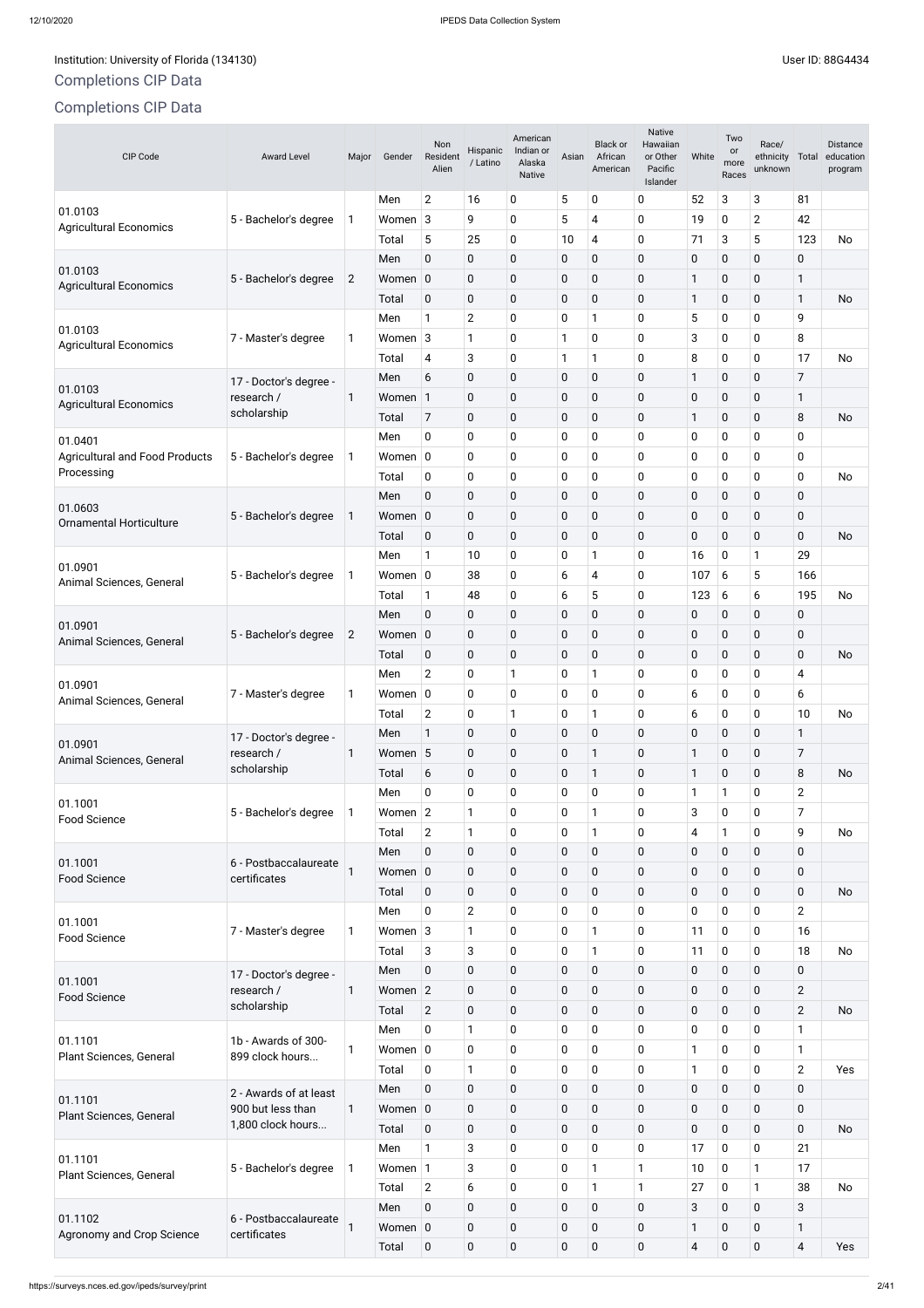|                                                                     |                        |              | Men         | $\overline{2}$ | 0                        | 0            | 0                | $\mathbf 0$    | 0            | 3                | $\mathbf 0$    | $\mathbf 0$    | 5                        |           |
|---------------------------------------------------------------------|------------------------|--------------|-------------|----------------|--------------------------|--------------|------------------|----------------|--------------|------------------|----------------|----------------|--------------------------|-----------|
| 01.1102                                                             | 7 - Master's degree    | 1            | Women       | $\mathbf{1}$   | $\mathbf 0$              | 0            | 0                | 0              | 0            | 5                | 0              | $\mathbf 0$    | 6                        |           |
| Agronomy and Crop Science                                           |                        |              | Total       | 3              | $\mathbf 0$              | $\mathbf 0$  | 0                | 0              | 0            | 8                | 0              | $\mathbf 0$    | 11                       | Yes       |
|                                                                     |                        |              | Men         | $\overline{4}$ | $\mathbf 0$              | $\mathbf 0$  | $\mathbf{1}$     | 0              | $\mathbf 0$  | $\mathbf 0$      | $\mathbf 0$    | $\mathbf 0$    | 5                        |           |
| 01.1102                                                             | 17 - Doctor's degree - |              |             |                |                          |              |                  |                |              |                  |                |                |                          |           |
| Agronomy and Crop Science                                           | research /             | 1            | Women 0     |                | $\mathbf 0$              | 0            | $\mathbf 0$      | 0              | $\mathbf 0$  | $\mathbf 0$      | 0              | $\mathbf{2}$   | $\overline{2}$           |           |
|                                                                     | scholarship            |              | Total       | 4              | $\pmb{0}$                | $\pmb{0}$    | $\mathbf{1}$     | 0              | $\mathbf 0$  | $\mathbf 0$      | 0              | $\overline{2}$ | 7                        | <b>No</b> |
|                                                                     |                        |              | Men         | 1              | $\mathbf{1}$             | 0            | 1                | 0              | $\mathbf 0$  | 10               | $\mathbf{1}$   | $\mathbf 0$    | 14                       |           |
| 01.1103                                                             | 5 - Bachelor's degree  | 1            | Women $ 0$  |                | 4                        | 0            | 0                | $\overline{2}$ | 0            | 9                | $\mathbf 0$    | $\mathbf 0$    | 15                       |           |
| <b>Horticultural Science</b>                                        |                        |              | Total       | 1              | 5                        | 0            | 1                | $\overline{2}$ | 0            | 19               | $\mathbf{1}$   | $\mathbf 0$    | 29                       | <b>No</b> |
|                                                                     |                        |              | Men         | 11             | $\mathbf{1}$             | $\mathbf 0$  | $\mathbf 0$      | 1              | $\mathbf 0$  | 1                | $\pmb{0}$      | $\mathbf 0$    | 14                       |           |
| 01.1103                                                             |                        |              |             |                |                          |              |                  |                |              |                  |                |                |                          |           |
| <b>Horticultural Science</b>                                        | 7 - Master's degree    | 1            | Women 9     |                | $\mathbf{1}$             | $\mathbf 0$  | 0                | $\mathbf 0$    | $\mathbf 0$  | $\overline{4}$   | $\pmb{0}$      | $\mathbf 0$    | 14                       |           |
|                                                                     |                        |              | Total       | 20             | $\mathbf{2}$             | $\mathbf 0$  | $\mathbf 0$      | 1              | $\mathbf 0$  | 5                | $\mathbf 0$    | $\mathbf 0$    | 28                       | <b>No</b> |
| 01.1103                                                             | 17 - Doctor's degree - |              | Men         | 3              | $\mathbf 0$              | 0            | 0                | 0              | $\mathbf 0$  | 1                | 0              | $\mathbf{1}$   | 5                        |           |
| <b>Horticultural Science</b>                                        | research /             | 1            | Women $3$   |                | 0                        | 0            | 0                | 0              | 0            | $\overline{2}$   | $\mathbf 0$    | $\mathbf 0$    | 5                        |           |
|                                                                     | scholarship            |              | Total       | 6              | 0                        | 0            | 0                | 0              | $\mathbf 0$  | 3                | $\mathbf 0$    | $\mathbf{1}$   | 10                       | <b>No</b> |
|                                                                     |                        |              | Men         | 1              | $\mathbf 0$              | $\mathbf 0$  | $\mathbf 0$      | $\mathbf 0$    | $\mathbf 0$  | $\boldsymbol{0}$ | $\mathbf 0$    | $\mathbf 0$    | 1                        |           |
| 01.1199                                                             | 18 - Doctor's degree - |              | Women 0     |                | $\mathbf 0$              | 0            | 0                | 0              | $\mathbf 0$  | $\mathbf{1}$     | $\pmb{0}$      | $\mathbf 0$    | 1                        |           |
| Plant Sciences, Other                                               | professional practice  |              |             |                |                          |              |                  |                |              |                  |                |                |                          |           |
|                                                                     |                        |              | Total       | $\mathbf{1}$   | $\mathbf 0$              | $\mathbf 0$  | $\mathbf 0$      | $\mathbf 0$    | $\mathbf 0$  | 1                | $\mathbf 0$    | $\mathbf 0$    | $\overline{2}$           | <b>No</b> |
| 01.1201                                                             |                        |              | Men         | $\mathbf 0$    | $\mathbf 0$              | 0            | 0                | 0              | $\mathbf 0$  | $\mathbf 0$      | $\mathbf{1}$   | $\mathbf 0$    | 1                        |           |
| Soil Science and Agronomy,                                          | 5 - Bachelor's degree  | 1            | Women $ 0 $ |                | 0                        | 0            | 0                | 0              | 0            | $\mathbf 0$      | 0              | $\mathbf 0$    | 0                        |           |
| General                                                             |                        |              | Total       | 0              | $\mathbf 0$              | 0            | 0                | 0              | $\mathbf 0$  | 0                | $\mathbf{1}$   | $\mathbf 0$    | 1                        | <b>No</b> |
| 01.1201                                                             |                        |              | Men         | $\mathbf 0$    | $\mathbf 0$              | $\mathbf 0$  | $\mathbf 0$      | $\mathbf 0$    | $\mathbf 0$  | 3                | $\mathbf{1}$   | $\mathbf 0$    | $\overline{\mathcal{A}}$ |           |
| Soil Science and Agronomy,                                          | 6 - Postbaccalaureate  | 1            | Women 0     |                | $\mathbf 0$              | $\mathbf 0$  | 0                | 0              | $\mathbf 0$  | 6                | 0              | $\mathbf 0$    | 6                        |           |
| General                                                             | certificates           |              | Total       | $\mathbf 0$    | $\mathbf 0$              | $\mathbf 0$  | $\mathbf 0$      | $\mathbf 0$    | $\mathbf 0$  | 9                | $\mathbf{1}$   | $\mathbf 0$    | 10                       | Yes       |
|                                                                     |                        |              |             |                |                          |              |                  |                |              |                  |                |                |                          |           |
| 01.1201                                                             |                        |              | Men         | $\overline{2}$ | $\mathbf 0$              | 0            | 0                | 0              | 0            | 3                | 1              | 0              | 6                        |           |
| Soil Science and Agronomy,                                          | 7 - Master's degree    | 1            | Women $3$   |                | 0                        | 0            | 0                | $\pmb{0}$      | 0            | 8                | 0              | 0              | 11                       |           |
| General                                                             |                        |              | Total       | 5              | $\mathbf 0$              | $\mathbf 0$  | 0                | 0              | 0            | 11               | $\mathbf{1}$   | $\mathbf 0$    | 17                       | Yes       |
| 01.1201                                                             | 17 - Doctor's degree - |              | Men         | $\overline{2}$ | $\mathbf{1}$             | $\mathbf 0$  | 0                | $\mathbf 0$    | $\mathbf 0$  | $\pmb{0}$        | $\mathbf 0$    | $\mathbf 0$    | 3                        |           |
| Soil Science and Agronomy,                                          | research /             | 1            | Women $3$   |                | $\mathbf 0$              | $\mathbf 0$  | 0                | 0              | $\mathbf 0$  | 3                | $\pmb{0}$      | $\pmb{0}$      | 6                        |           |
| General                                                             | scholarship            |              | Total       | 5              | $\mathbf{1}$             | 0            | 0                | 0              | $\mathbf 0$  | 3                | 0              | $\mathbf 0$    | 9                        | <b>No</b> |
|                                                                     |                        |              |             | 1              |                          |              |                  |                |              | 9                | $\overline{0}$ | $\mathbf 0$    | 14                       |           |
| 01.8001                                                             | 8 - Post-Master's      |              | Men         |                | 4                        | 0            | 0                | 0              | 0            |                  |                |                |                          |           |
| <b>Veterinary Medicine</b>                                          | certificates           | 1            | Women 1     |                | 17                       | 0            | 1                | 0              | $\mathbf 0$  | 54               | $\mathbf{1}$   | $\mathbf 0$    | 74                       |           |
|                                                                     |                        |              | Total       | $\overline{2}$ | 21                       | $\pmb{0}$    | $\mathbf{1}$     | 0              | 0            | 63               | $\mathbf{1}$   | $\mathbf 0$    | 88                       | No        |
|                                                                     |                        |              | Men         | $\mathbf 0$    | 6                        | $\mathbf 0$  | $\boldsymbol{0}$ | $\mathbf 0$    | $\mathbf 0$  | 16               | 0              | $\mathbf 0$    | 22                       |           |
| 01.8001                                                             | 18 - Doctor's degree - |              | Women 1     |                | 14                       | $\mathbf 0$  | $\mathbf{1}$     | 0              | $\mathbf 0$  | 73               | $\overline{2}$ | $\mathbf 0$    | 91                       |           |
| <b>Veterinary Medicine</b>                                          | professional practice  |              | Total       | $\mathbf{1}$   | 20                       | 0            | $\mathbf{1}$     | 0              | $\mathbf 0$  | 89               | $\overline{2}$ | $\mathbf 0$    | 113                      | <b>No</b> |
|                                                                     |                        |              | Men         | $\overline{2}$ | 1                        | 0            | 0                | $\mathbf 0$    | 0            | 7                | 0              | $\mathbf 0$    | 10                       |           |
| 01.8101                                                             | 6 - Postbaccalaureate  |              |             |                |                          |              |                  |                |              |                  |                |                |                          |           |
| <b>Veterinary Sciences/Veterinary</b><br>Clinical Sciences, General | certificates           |              | Women $2$   |                | 3                        | 0            | $\overline{2}$   | $\mathbf{1}$   | 0            | 19               | 1              | 3              | 31                       |           |
|                                                                     |                        |              | Total       | 4              | 4                        | 0            | $\overline{2}$   | $\mathbf{1}$   | 0            | 26               | $\mathbf{1}$   | 3              | 41                       | Yes       |
| 01.8101                                                             |                        |              | Men         | $\overline{2}$ | $\pmb{0}$                | 0            | 0                | $\mathbf 0$    | $\mathbf 0$  | 4                | 0              | $\pmb{0}$      | 6                        |           |
| Veterinary Sciences/Veterinary                                      | 7 - Master's degree    | 1            | Women $3$   |                | 4                        | 0            | $\pmb{0}$        | 1              | $\mathbf 0$  | 34               | $\mathbf{1}$   | $\mathbf{1}$   | 44                       |           |
| Clinical Sciences, General                                          |                        |              | Total       | 5              | $\overline{\mathcal{A}}$ | 0            | 0                | 1              | $\mathbf 0$  | 38               | $\mathbf{1}$   | $\mathbf{1}$   | 50                       | Yes       |
|                                                                     |                        |              | Men         | 0              | 0                        | 0            | 0                | $\mathbf 0$    | $\mathbf 0$  | 0                | 0              | $\pmb{0}$      | 0                        |           |
| 01.8101<br><b>Veterinary Sciences/Veterinary</b>                    | 8 - Post-Master's      | 1            | Women $ 0 $ |                | 0                        | 0            | 0                | 0              | $\mathbf 0$  | 0                | 0              | $\mathbf 0$    | $\mathbf 0$              |           |
| <b>Clinical Sciences, General</b>                                   | certificates           |              |             |                |                          |              |                  |                |              |                  |                |                |                          |           |
|                                                                     |                        |              | Total       | 0              | $\mathbf 0$              | 0            | 0                | $\mathbf 0$    | 0            | 0                | 0              | $\pmb{0}$      | $\mathbf 0$              | No        |
| 01.8101                                                             | 17 - Doctor's degree - |              | Men         | 3              | $\mathbf{1}$             | 0            | 0                | 0              | $\mathbf 0$  | $\mathbf{1}$     | 0              | $\pmb{0}$      | 5                        |           |
| Veterinary Sciences/Veterinary                                      | research /             | 1            | Women 2     |                | $\mathbf 0$              | 0            | 0                | $\mathbf 0$    | $\mathbf 0$  | 3                | 0              | $\mathbf{1}$   | 6                        |           |
| Clinical Sciences, General                                          | scholarship            |              | Total       | 5              | $\mathbf{1}$             | 0            | 0                | 0              | $\mathbf 0$  | $\overline{4}$   | 0              | $\mathbf{1}$   | 11                       | No        |
|                                                                     |                        |              | Men         | 0              | $\overline{c}$           | 0            | 1                | 0              | 0            | 3                | $\mathbf{1}$   | 0              | 7                        |           |
| 03.0104                                                             | 5 - Bachelor's degree  | 1            | Women $ 0 $ |                | 6                        | 0            | 0                | 0              | 1            | 23               | 0              | $\mathbf{1}$   | 31                       |           |
| <b>Environmental Science</b>                                        |                        |              | Total       | $\mathbf 0$    | 8                        | 0            | $\mathbf{1}$     | $\pmb{0}$      | $\mathbf{1}$ | 26               | $\mathbf{1}$   | $\mathbf{1}$   | 38                       | No        |
|                                                                     |                        |              |             |                |                          |              |                  |                |              |                  |                |                |                          |           |
| 03.0301                                                             | 6 - Postbaccalaureate  |              | Men         | $\mathbf 0$    | $\pmb{0}$                | $\pmb{0}$    | $\mathbf 0$      | $\mathbf 0$    | $\mathbf 0$  | 4                | $\mathbf{1}$   | $\mathbf{1}$   | 6                        |           |
| <b>Fishing and Fisheries Sciences</b>                               | certificates           |              | Women 1     |                | $\sqrt{3}$               | $\pmb{0}$    | $\mathbf{1}$     | $\pmb{0}$      | $\mathbf 0$  | 20               | $\mathbf{1}$   | $\pmb{0}$      | 26                       |           |
| and Management                                                      |                        |              | Total       | $\mathbf{1}$   | $\sqrt{3}$               | $\pmb{0}$    | $\mathbf{1}$     | $\mathbf 0$    | $\mathbf 0$  | 24               | $\overline{2}$ | $\mathbf{1}$   | 32                       | Yes       |
| 03.0301                                                             |                        |              | Men         | $\mathbf 0$    | $\mathbf 0$              | 0            | 0                | $\mathbf 0$    | $\mathbf 0$  | 4                | 0              | $\mathbf{1}$   | 5                        |           |
| <b>Fishing and Fisheries Sciences</b>                               | 7 - Master's degree    | 1            | Women $ 0 $ |                | $\mathbf 0$              | 0            | 0                | $\mathbf 0$    | $\mathbf 0$  | 12               | $\mathbf{1}$   | $\overline{2}$ | 15                       |           |
| and Management                                                      |                        |              | Total       | $\mathbf 0$    | $\mathbf 0$              | 0            | 0                | $\mathbf 0$    | $\mathbf 0$  | 16               | $\mathbf{1}$   | 3              | 20                       | Yes       |
|                                                                     |                        |              |             |                |                          |              |                  |                |              |                  |                |                |                          |           |
| 03.0301                                                             | 17 - Doctor's degree - |              | Men         | $\mathbf 0$    | $\pmb{0}$                | $\mathbf{1}$ | $\mathbf 0$      | $\mathbf 0$    | $\mathbf 0$  | $\mathbf 1$      | $\pmb{0}$      | $\mathbf 0$    | $\overline{2}$           |           |
| <b>Fishing and Fisheries Sciences</b>                               | research /             | 1            | Women 0     |                | $\pmb{0}$                | $\pmb{0}$    | $\mathbf 0$      | 1              | $\mathbf 0$  | $\pmb{0}$        | $\pmb{0}$      | $\mathbf{1}$   | $\overline{2}$           |           |
| and Management                                                      | scholarship            |              | Total       | $\mathbf 0$    | $\pmb{0}$                | $\mathbf{1}$ | $\mathbf 0$      | $\mathbf{1}$   | $\mathbf 0$  | $\mathbf 1$      | $\pmb{0}$      | $\mathbf{1}$   | $\overline{4}$           | <b>No</b> |
| 03.0501                                                             | 1b - Awards of 300-    | $\mathbf{1}$ | Men         | $\mathbf 0$    | $\mathbf 0$              | 0            | 0                | $\mathbf 0$    | $\mathbf 0$  | 3                | $\mathbf 0$    | $\mathbf 0$    | 3                        |           |
| Forestry, General                                                   | 899 clock hours        |              | Women $ 0 $ |                | $\mathbf 0$              | $\pmb{0}$    | 0                | $\mathbf 0$    | $\mathbf 0$  | $\pmb{0}$        | 0              | $\mathbf 0$    | $\mathbf 0$              |           |
|                                                                     |                        |              |             |                |                          |              |                  |                |              |                  |                |                |                          |           |
|                                                                     |                        |              |             |                |                          |              |                  |                |              |                  |                |                |                          |           |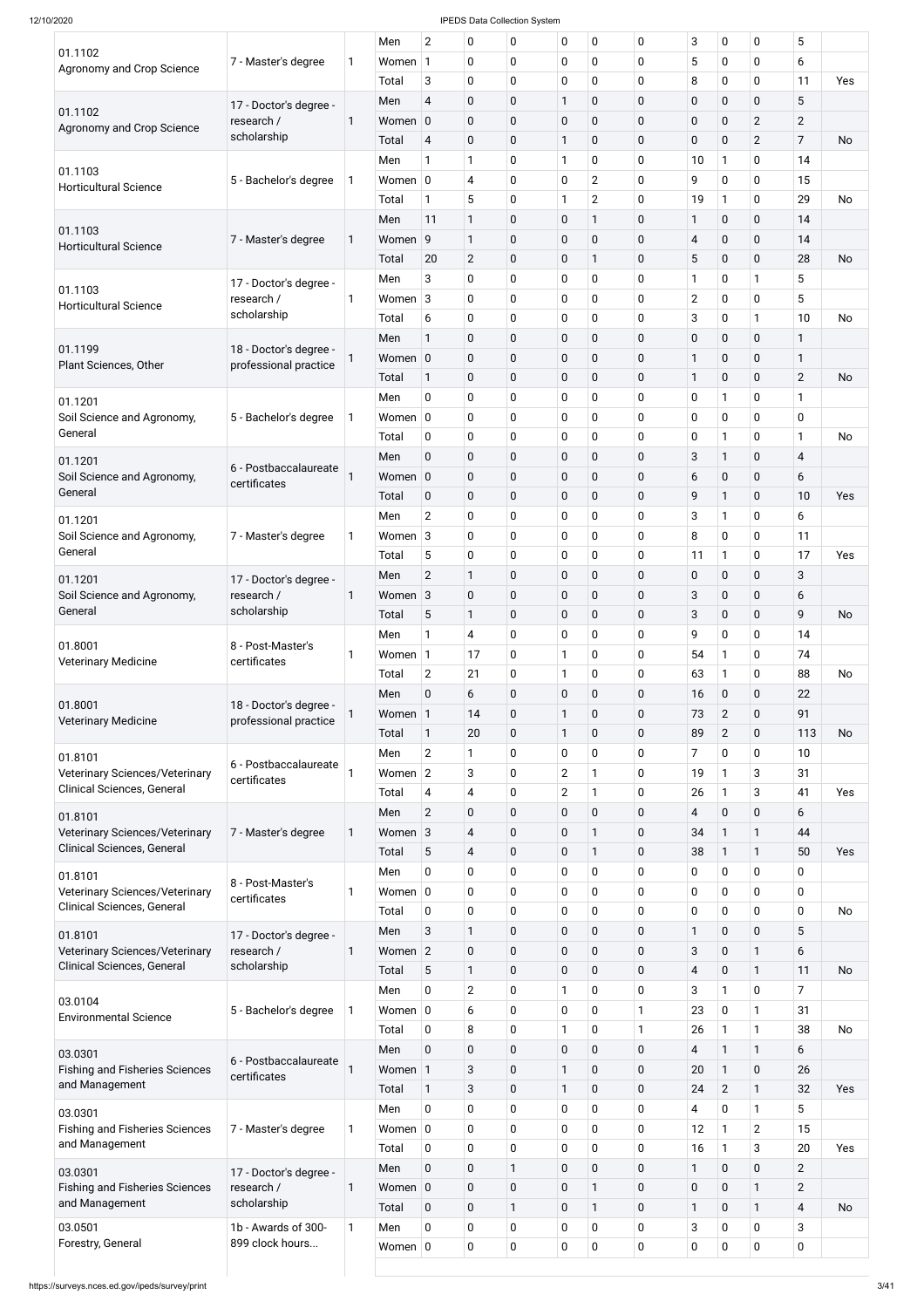| $\overline{0}$<br>$\mathbf 0$<br>$\overline{0}$<br>$\mathbf 0$<br>$\mathbf 0$<br>0<br>$\pmb{0}$<br>$\mathbf 0$<br>Men<br>2 - Awards of at least<br>03.0501<br>0<br>$\pmb{0}$<br>$\mathbf 0$<br>$\mathbf 0$<br>0<br>$\pmb{0}$<br>$\mathbf 0$<br>900 but less than<br>Women $ 0 $<br>$\mathbf{1}$<br>Forestry, General<br>1,800 clock hours<br>0<br>$\pmb{0}$<br>0<br>$\mathbf 0$<br>0<br>$\pmb{0}$<br>$\mathbf 0$<br>Total<br>$\mathbf 0$<br>$\overline{2}$<br>$\pmb{0}$<br>0<br>0<br>0<br>28<br>$\mathbf{1}$<br>Men<br>1<br>03.0501<br>$\pmb{0}$<br>1<br>8<br>0<br>0<br>21<br>$\mathbf 0$<br>Women $ 0 $<br>5 - Bachelor's degree<br>1<br>Forestry, General<br>$\pmb{0}$<br>1<br>0<br>0<br>10<br>49<br>$\mathbf{1}$<br>1<br>Total<br>$\overline{2}$<br>$\mathbf{1}$<br>$\pmb{0}$<br>$\overline{0}$<br>$\mathbf 0$<br>0<br>15<br>$\mathbf 0$<br>Men<br>03.0501<br>6 - Postbaccalaureate<br>$\pmb{0}$<br>$\overline{0}$<br>0<br>8<br>Women 0<br>$\mathbf{1}$<br>$\mathbf{1}$<br>$\mathbf{1}$<br>certificates<br>Forestry, General<br>$\overline{2}$<br>$\pmb{0}$<br>$\overline{2}$<br>0<br>0<br>23<br>$\mathbf{1}$<br>Total<br>1<br>$\mathbf{1}$<br>$\pmb{0}$<br>0<br>0<br>$\mathbf{1}$<br>0<br>10<br>$\mathbf{1}$<br>Men<br>03.0501<br>$\overline{2}$<br>$\pmb{0}$<br>0<br>Women $ 2 $<br>0<br>21<br>$\mathbf 0$<br>7 - Master's degree<br>1<br>1<br>Forestry, General<br>3<br>$\pmb{0}$<br>0<br>0<br>3<br>$\mathbf{1}$<br>31<br>Total<br>$\mathbf{1}$<br>$\mathbf 0$<br>$\pmb{0}$<br>$\overline{0}$<br>3<br>$\mathbf 0$<br>0<br>$\pmb{0}$<br>$\mathbf 0$<br>Men<br>17 - Doctor's degree -<br>03.0501<br>$\pmb{0}$<br>$\overline{0}$<br>0<br>$\pmb{0}$<br>0<br>$\mathbf 0$<br>$\mathbf{1}$<br>research /<br>Women <sub>3</sub><br>1<br>Forestry, General<br>scholarship<br>$\pmb{0}$<br>6<br>0<br>$\mathbf 0$<br>$\mathbf 0$<br>0<br>$\pmb{0}$<br>Total<br>$\mathbf{1}$<br>0<br>3<br>$\pmb{0}$<br>0<br>0<br>$\overline{2}$<br>6<br>1<br>Men<br>03.0601 | 0<br>0<br>0<br>0<br>0<br>0<br>$\mathbf{1}$<br>$\mathbf{1}$<br>$\overline{2}$<br>$\mathbf{1}$<br>0<br>$\mathbf{1}$<br>0<br>0<br>0<br>0 | $\mathbf 0$<br>$\mathbf 0$<br>$\mathbf 0$<br>32<br>30<br>62<br>19<br>12<br>31<br>14<br>26<br>40<br>3 | <b>No</b><br><b>No</b><br>Some |
|-------------------------------------------------------------------------------------------------------------------------------------------------------------------------------------------------------------------------------------------------------------------------------------------------------------------------------------------------------------------------------------------------------------------------------------------------------------------------------------------------------------------------------------------------------------------------------------------------------------------------------------------------------------------------------------------------------------------------------------------------------------------------------------------------------------------------------------------------------------------------------------------------------------------------------------------------------------------------------------------------------------------------------------------------------------------------------------------------------------------------------------------------------------------------------------------------------------------------------------------------------------------------------------------------------------------------------------------------------------------------------------------------------------------------------------------------------------------------------------------------------------------------------------------------------------------------------------------------------------------------------------------------------------------------------------------------------------------------------------------------------------------------------------------------------------------------------------------------------------------------------------------------------------------------------------------------------|---------------------------------------------------------------------------------------------------------------------------------------|------------------------------------------------------------------------------------------------------|--------------------------------|
|                                                                                                                                                                                                                                                                                                                                                                                                                                                                                                                                                                                                                                                                                                                                                                                                                                                                                                                                                                                                                                                                                                                                                                                                                                                                                                                                                                                                                                                                                                                                                                                                                                                                                                                                                                                                                                                                                                                                                       |                                                                                                                                       |                                                                                                      |                                |
|                                                                                                                                                                                                                                                                                                                                                                                                                                                                                                                                                                                                                                                                                                                                                                                                                                                                                                                                                                                                                                                                                                                                                                                                                                                                                                                                                                                                                                                                                                                                                                                                                                                                                                                                                                                                                                                                                                                                                       |                                                                                                                                       |                                                                                                      |                                |
|                                                                                                                                                                                                                                                                                                                                                                                                                                                                                                                                                                                                                                                                                                                                                                                                                                                                                                                                                                                                                                                                                                                                                                                                                                                                                                                                                                                                                                                                                                                                                                                                                                                                                                                                                                                                                                                                                                                                                       |                                                                                                                                       |                                                                                                      |                                |
|                                                                                                                                                                                                                                                                                                                                                                                                                                                                                                                                                                                                                                                                                                                                                                                                                                                                                                                                                                                                                                                                                                                                                                                                                                                                                                                                                                                                                                                                                                                                                                                                                                                                                                                                                                                                                                                                                                                                                       |                                                                                                                                       |                                                                                                      |                                |
|                                                                                                                                                                                                                                                                                                                                                                                                                                                                                                                                                                                                                                                                                                                                                                                                                                                                                                                                                                                                                                                                                                                                                                                                                                                                                                                                                                                                                                                                                                                                                                                                                                                                                                                                                                                                                                                                                                                                                       |                                                                                                                                       |                                                                                                      |                                |
|                                                                                                                                                                                                                                                                                                                                                                                                                                                                                                                                                                                                                                                                                                                                                                                                                                                                                                                                                                                                                                                                                                                                                                                                                                                                                                                                                                                                                                                                                                                                                                                                                                                                                                                                                                                                                                                                                                                                                       |                                                                                                                                       |                                                                                                      |                                |
|                                                                                                                                                                                                                                                                                                                                                                                                                                                                                                                                                                                                                                                                                                                                                                                                                                                                                                                                                                                                                                                                                                                                                                                                                                                                                                                                                                                                                                                                                                                                                                                                                                                                                                                                                                                                                                                                                                                                                       |                                                                                                                                       |                                                                                                      |                                |
|                                                                                                                                                                                                                                                                                                                                                                                                                                                                                                                                                                                                                                                                                                                                                                                                                                                                                                                                                                                                                                                                                                                                                                                                                                                                                                                                                                                                                                                                                                                                                                                                                                                                                                                                                                                                                                                                                                                                                       |                                                                                                                                       |                                                                                                      |                                |
|                                                                                                                                                                                                                                                                                                                                                                                                                                                                                                                                                                                                                                                                                                                                                                                                                                                                                                                                                                                                                                                                                                                                                                                                                                                                                                                                                                                                                                                                                                                                                                                                                                                                                                                                                                                                                                                                                                                                                       |                                                                                                                                       |                                                                                                      |                                |
|                                                                                                                                                                                                                                                                                                                                                                                                                                                                                                                                                                                                                                                                                                                                                                                                                                                                                                                                                                                                                                                                                                                                                                                                                                                                                                                                                                                                                                                                                                                                                                                                                                                                                                                                                                                                                                                                                                                                                       |                                                                                                                                       |                                                                                                      |                                |
|                                                                                                                                                                                                                                                                                                                                                                                                                                                                                                                                                                                                                                                                                                                                                                                                                                                                                                                                                                                                                                                                                                                                                                                                                                                                                                                                                                                                                                                                                                                                                                                                                                                                                                                                                                                                                                                                                                                                                       |                                                                                                                                       |                                                                                                      |                                |
|                                                                                                                                                                                                                                                                                                                                                                                                                                                                                                                                                                                                                                                                                                                                                                                                                                                                                                                                                                                                                                                                                                                                                                                                                                                                                                                                                                                                                                                                                                                                                                                                                                                                                                                                                                                                                                                                                                                                                       |                                                                                                                                       |                                                                                                      |                                |
|                                                                                                                                                                                                                                                                                                                                                                                                                                                                                                                                                                                                                                                                                                                                                                                                                                                                                                                                                                                                                                                                                                                                                                                                                                                                                                                                                                                                                                                                                                                                                                                                                                                                                                                                                                                                                                                                                                                                                       |                                                                                                                                       |                                                                                                      | Yes                            |
|                                                                                                                                                                                                                                                                                                                                                                                                                                                                                                                                                                                                                                                                                                                                                                                                                                                                                                                                                                                                                                                                                                                                                                                                                                                                                                                                                                                                                                                                                                                                                                                                                                                                                                                                                                                                                                                                                                                                                       |                                                                                                                                       |                                                                                                      |                                |
|                                                                                                                                                                                                                                                                                                                                                                                                                                                                                                                                                                                                                                                                                                                                                                                                                                                                                                                                                                                                                                                                                                                                                                                                                                                                                                                                                                                                                                                                                                                                                                                                                                                                                                                                                                                                                                                                                                                                                       |                                                                                                                                       | $\overline{\mathbf{4}}$                                                                              |                                |
|                                                                                                                                                                                                                                                                                                                                                                                                                                                                                                                                                                                                                                                                                                                                                                                                                                                                                                                                                                                                                                                                                                                                                                                                                                                                                                                                                                                                                                                                                                                                                                                                                                                                                                                                                                                                                                                                                                                                                       |                                                                                                                                       | $\overline{7}$                                                                                       | <b>No</b>                      |
|                                                                                                                                                                                                                                                                                                                                                                                                                                                                                                                                                                                                                                                                                                                                                                                                                                                                                                                                                                                                                                                                                                                                                                                                                                                                                                                                                                                                                                                                                                                                                                                                                                                                                                                                                                                                                                                                                                                                                       |                                                                                                                                       |                                                                                                      |                                |
|                                                                                                                                                                                                                                                                                                                                                                                                                                                                                                                                                                                                                                                                                                                                                                                                                                                                                                                                                                                                                                                                                                                                                                                                                                                                                                                                                                                                                                                                                                                                                                                                                                                                                                                                                                                                                                                                                                                                                       |                                                                                                                                       | 12                                                                                                   |                                |
| $\pmb{0}$<br>1<br>5<br>9<br>0<br>20<br>$\mathbf 0$<br>Wildlife, Fish and Wildlands<br>5 - Bachelor's degree<br>1<br>Women 1                                                                                                                                                                                                                                                                                                                                                                                                                                                                                                                                                                                                                                                                                                                                                                                                                                                                                                                                                                                                                                                                                                                                                                                                                                                                                                                                                                                                                                                                                                                                                                                                                                                                                                                                                                                                                           | 0                                                                                                                                     | 36                                                                                                   |                                |
| Science and Management<br>$\pmb{0}$<br>1<br>0<br>$\overline{2}$<br>$\mathbf{1}$<br>12<br>6<br>26<br>Total                                                                                                                                                                                                                                                                                                                                                                                                                                                                                                                                                                                                                                                                                                                                                                                                                                                                                                                                                                                                                                                                                                                                                                                                                                                                                                                                                                                                                                                                                                                                                                                                                                                                                                                                                                                                                                             | 0                                                                                                                                     | 48                                                                                                   | <b>No</b>                      |
| $\pmb{0}$<br>$\overline{0}$<br>$\mathbf 0$<br>$\mathbf 0$<br>$\mathbf 0$<br>0<br>$\pmb{0}$<br>$\mathbf 0$<br>Men<br>03.0601                                                                                                                                                                                                                                                                                                                                                                                                                                                                                                                                                                                                                                                                                                                                                                                                                                                                                                                                                                                                                                                                                                                                                                                                                                                                                                                                                                                                                                                                                                                                                                                                                                                                                                                                                                                                                           | 0                                                                                                                                     | 0                                                                                                    |                                |
| $\pmb{0}$<br>$\mathbf 0$<br>0<br>$\pmb{0}$<br>$\mathbf{1}$<br>$\mathbf 0$<br>$\mathbf 0$<br>Wildlife, Fish and Wildlands<br>5 - Bachelor's degree<br>$\overline{c}$<br>Women 0                                                                                                                                                                                                                                                                                                                                                                                                                                                                                                                                                                                                                                                                                                                                                                                                                                                                                                                                                                                                                                                                                                                                                                                                                                                                                                                                                                                                                                                                                                                                                                                                                                                                                                                                                                        | 0                                                                                                                                     | $\mathbf{1}$                                                                                         |                                |
| Science and Management<br>$\pmb{0}$<br>$\pmb{0}$<br>$\mathbf{1}$<br>$\mathbf 0$<br>$\mathbf 0$<br>0<br>$\pmb{0}$<br>$\mathbf 0$<br>Total                                                                                                                                                                                                                                                                                                                                                                                                                                                                                                                                                                                                                                                                                                                                                                                                                                                                                                                                                                                                                                                                                                                                                                                                                                                                                                                                                                                                                                                                                                                                                                                                                                                                                                                                                                                                              | 0                                                                                                                                     | $\mathbf{1}$                                                                                         | No                             |
| $\pmb{0}$<br>0<br>0<br>$\mathbf{1}$<br>1<br>0<br>$\mathbf{1}$<br>$\mathbf 0$<br>Men<br>03.0601                                                                                                                                                                                                                                                                                                                                                                                                                                                                                                                                                                                                                                                                                                                                                                                                                                                                                                                                                                                                                                                                                                                                                                                                                                                                                                                                                                                                                                                                                                                                                                                                                                                                                                                                                                                                                                                        | 0                                                                                                                                     | 3                                                                                                    |                                |
| 0<br>0<br>0<br>0<br>0<br>6<br>Wildlife, Fish and Wildlands<br>Women $ 0 $<br>$\mathbf{1}$<br>7 - Master's degree<br>1                                                                                                                                                                                                                                                                                                                                                                                                                                                                                                                                                                                                                                                                                                                                                                                                                                                                                                                                                                                                                                                                                                                                                                                                                                                                                                                                                                                                                                                                                                                                                                                                                                                                                                                                                                                                                                 | 0                                                                                                                                     | $\overline{7}$                                                                                       |                                |
| Science and Management<br>$\mathbf 0$<br>$\mathbf{1}$<br>$\mathbf 0$<br>0<br>0<br>7<br>1<br>1<br>Total                                                                                                                                                                                                                                                                                                                                                                                                                                                                                                                                                                                                                                                                                                                                                                                                                                                                                                                                                                                                                                                                                                                                                                                                                                                                                                                                                                                                                                                                                                                                                                                                                                                                                                                                                                                                                                                | 0                                                                                                                                     | 10                                                                                                   | Yes                            |
| $\mathbf 0$<br>0<br>$\pmb{0}$<br>0<br>$\pmb{0}$<br>$\mathbf 0$<br>$\pmb{0}$<br>$\pmb{0}$<br>Men                                                                                                                                                                                                                                                                                                                                                                                                                                                                                                                                                                                                                                                                                                                                                                                                                                                                                                                                                                                                                                                                                                                                                                                                                                                                                                                                                                                                                                                                                                                                                                                                                                                                                                                                                                                                                                                       | 0                                                                                                                                     | $\mathbf 0$                                                                                          |                                |
| 03.0601<br>17 - Doctor's degree -                                                                                                                                                                                                                                                                                                                                                                                                                                                                                                                                                                                                                                                                                                                                                                                                                                                                                                                                                                                                                                                                                                                                                                                                                                                                                                                                                                                                                                                                                                                                                                                                                                                                                                                                                                                                                                                                                                                     |                                                                                                                                       |                                                                                                      |                                |
| $\pmb{0}$<br>0<br>$\mathbf 0$<br>$\mathbf 0$<br>0<br>1<br>$\mathbf 0$<br>Wildlife, Fish and Wildlands<br>research /<br>1<br>Women  <br>$\mathbf{1}$<br>Science and Management<br>scholarship                                                                                                                                                                                                                                                                                                                                                                                                                                                                                                                                                                                                                                                                                                                                                                                                                                                                                                                                                                                                                                                                                                                                                                                                                                                                                                                                                                                                                                                                                                                                                                                                                                                                                                                                                          | 0                                                                                                                                     | $\overline{2}$                                                                                       |                                |
| $\pmb{0}$<br>$\overline{0}$<br>$\mathbf 0$<br>$\mathbf 0$<br>0<br>$\mathbf 0$<br>Total<br>$\mathbf{1}$<br>1                                                                                                                                                                                                                                                                                                                                                                                                                                                                                                                                                                                                                                                                                                                                                                                                                                                                                                                                                                                                                                                                                                                                                                                                                                                                                                                                                                                                                                                                                                                                                                                                                                                                                                                                                                                                                                           | 0                                                                                                                                     | $\overline{2}$                                                                                       | <b>No</b>                      |
| 3<br>$\overline{2}$<br>$\overline{2}$<br>0<br>13<br>$\mathbf{1}$<br>0<br>20<br>Men<br>04.0201                                                                                                                                                                                                                                                                                                                                                                                                                                                                                                                                                                                                                                                                                                                                                                                                                                                                                                                                                                                                                                                                                                                                                                                                                                                                                                                                                                                                                                                                                                                                                                                                                                                                                                                                                                                                                                                         | 0                                                                                                                                     | 41                                                                                                   |                                |
| $\mathbf{1}$<br>3<br>0<br>Women $ 2 $<br>8<br>4<br>26<br>$\mathbf{1}$<br>5 - Bachelor's degree<br>1<br>Architecture                                                                                                                                                                                                                                                                                                                                                                                                                                                                                                                                                                                                                                                                                                                                                                                                                                                                                                                                                                                                                                                                                                                                                                                                                                                                                                                                                                                                                                                                                                                                                                                                                                                                                                                                                                                                                                   | $\overline{2}$                                                                                                                        | 47                                                                                                   |                                |
| $\overline{2}$<br>6<br>$\overline{2}$<br>21<br>6<br>0<br>46<br>$\mathbf{3}$<br>Total                                                                                                                                                                                                                                                                                                                                                                                                                                                                                                                                                                                                                                                                                                                                                                                                                                                                                                                                                                                                                                                                                                                                                                                                                                                                                                                                                                                                                                                                                                                                                                                                                                                                                                                                                                                                                                                                  | $\overline{2}$                                                                                                                        | 88                                                                                                   | No                             |
| $\pmb{0}$<br>$\mathbf 0$<br>$\mathbf 0$<br>0<br>$\mathbf 0$<br>$\mathbf{1}$<br>1<br>$\mathbf 0$<br>Men                                                                                                                                                                                                                                                                                                                                                                                                                                                                                                                                                                                                                                                                                                                                                                                                                                                                                                                                                                                                                                                                                                                                                                                                                                                                                                                                                                                                                                                                                                                                                                                                                                                                                                                                                                                                                                                | 0                                                                                                                                     | $\overline{2}$                                                                                       |                                |
| 04.0201<br>6 - Postbaccalaureate<br>$\pmb{0}$<br>0<br>$\mathbf 0$<br>$\mathbf 0$<br>0<br>$\mathbf 0$<br>Women 0<br>1                                                                                                                                                                                                                                                                                                                                                                                                                                                                                                                                                                                                                                                                                                                                                                                                                                                                                                                                                                                                                                                                                                                                                                                                                                                                                                                                                                                                                                                                                                                                                                                                                                                                                                                                                                                                                                  | 0                                                                                                                                     | $\mathbf{1}$                                                                                         |                                |
| certificates<br>Architecture<br>$\pmb{0}$<br>$\overline{0}$<br>$\overline{2}$<br>$\mathbf 0$<br>$\mathbf{1}$<br>$\mathbf 0$<br>0<br>$\mathbf 0$<br>Total                                                                                                                                                                                                                                                                                                                                                                                                                                                                                                                                                                                                                                                                                                                                                                                                                                                                                                                                                                                                                                                                                                                                                                                                                                                                                                                                                                                                                                                                                                                                                                                                                                                                                                                                                                                              | 0                                                                                                                                     | 3                                                                                                    | <b>No</b>                      |
| 3<br>9<br>$\pmb{0}$<br>1<br>0<br>1<br>12<br>$\mathbf{1}$<br>Men                                                                                                                                                                                                                                                                                                                                                                                                                                                                                                                                                                                                                                                                                                                                                                                                                                                                                                                                                                                                                                                                                                                                                                                                                                                                                                                                                                                                                                                                                                                                                                                                                                                                                                                                                                                                                                                                                       | $\mathbf{1}$                                                                                                                          | 28                                                                                                   |                                |
| 04.0201<br>5<br>$\mathbf 0$<br>0<br>0<br>0<br>15<br>$\mathbf 0$<br>7 - Master's degree<br>Women $10$                                                                                                                                                                                                                                                                                                                                                                                                                                                                                                                                                                                                                                                                                                                                                                                                                                                                                                                                                                                                                                                                                                                                                                                                                                                                                                                                                                                                                                                                                                                                                                                                                                                                                                                                                                                                                                                  | $\overline{2}$                                                                                                                        | 32                                                                                                   |                                |
| 1<br>Architecture                                                                                                                                                                                                                                                                                                                                                                                                                                                                                                                                                                                                                                                                                                                                                                                                                                                                                                                                                                                                                                                                                                                                                                                                                                                                                                                                                                                                                                                                                                                                                                                                                                                                                                                                                                                                                                                                                                                                     |                                                                                                                                       |                                                                                                      |                                |
| 13<br>$\pmb{0}$<br>1<br>0<br>27<br>14<br>1<br>$\mathbf{1}$<br>Total                                                                                                                                                                                                                                                                                                                                                                                                                                                                                                                                                                                                                                                                                                                                                                                                                                                                                                                                                                                                                                                                                                                                                                                                                                                                                                                                                                                                                                                                                                                                                                                                                                                                                                                                                                                                                                                                                   | 3                                                                                                                                     | 60                                                                                                   | Yes                            |
| $\pmb{0}$<br>$\overline{0}$<br>0<br>6<br>$\mathbf 0$<br>$\mathbf{1}$<br>1<br>$\mathbf 0$<br>Men<br>17 - Doctor's degree -<br>04.0201                                                                                                                                                                                                                                                                                                                                                                                                                                                                                                                                                                                                                                                                                                                                                                                                                                                                                                                                                                                                                                                                                                                                                                                                                                                                                                                                                                                                                                                                                                                                                                                                                                                                                                                                                                                                                  | $\mathbf 0$                                                                                                                           | 8                                                                                                    |                                |
| $\pmb{0}$<br>0<br>1<br>$\mathbf 0$<br>0<br>$\pmb{0}$<br>$\mathbf 0$<br>research /<br>Women 4<br>$\mathbf{1}$<br>Architecture                                                                                                                                                                                                                                                                                                                                                                                                                                                                                                                                                                                                                                                                                                                                                                                                                                                                                                                                                                                                                                                                                                                                                                                                                                                                                                                                                                                                                                                                                                                                                                                                                                                                                                                                                                                                                          | $\mathbf{1}$                                                                                                                          | 6                                                                                                    |                                |
| scholarship<br>$\mathbf 0$<br>$\pmb{0}$<br>0<br>$\mathbf{1}$<br>$\mathbf{1}$<br>1<br>$\mathbf 0$<br>Total<br>10                                                                                                                                                                                                                                                                                                                                                                                                                                                                                                                                                                                                                                                                                                                                                                                                                                                                                                                                                                                                                                                                                                                                                                                                                                                                                                                                                                                                                                                                                                                                                                                                                                                                                                                                                                                                                                       | $\mathbf{1}$                                                                                                                          | 14                                                                                                   | <b>No</b>                      |
| $\mathbf 0$<br>$\pmb{0}$<br>0<br>$\overline{2}$<br>$\mathbf{1}$<br>0<br>1<br>$\mathbf 0$<br>Men<br>04.0301                                                                                                                                                                                                                                                                                                                                                                                                                                                                                                                                                                                                                                                                                                                                                                                                                                                                                                                                                                                                                                                                                                                                                                                                                                                                                                                                                                                                                                                                                                                                                                                                                                                                                                                                                                                                                                            | 0                                                                                                                                     | 4                                                                                                    |                                |
| 6 - Postbaccalaureate<br>0<br>$\mathbf 0$<br>0<br>$\mathbf 0$<br>$\overline{2}$<br>Women $ 0 $<br>$\mathbf{1}$<br>$\mathbf 0$<br>City/Urban, Community, and<br>certificates                                                                                                                                                                                                                                                                                                                                                                                                                                                                                                                                                                                                                                                                                                                                                                                                                                                                                                                                                                                                                                                                                                                                                                                                                                                                                                                                                                                                                                                                                                                                                                                                                                                                                                                                                                           | $\overline{2}$                                                                                                                        | 5                                                                                                    |                                |
| <b>Regional Planning</b><br>$\mathbf{1}$<br>$\mathbf 0$<br>0<br>0<br>$\overline{4}$<br>1<br>1<br>$\mathbf 0$<br>Total                                                                                                                                                                                                                                                                                                                                                                                                                                                                                                                                                                                                                                                                                                                                                                                                                                                                                                                                                                                                                                                                                                                                                                                                                                                                                                                                                                                                                                                                                                                                                                                                                                                                                                                                                                                                                                 | $\overline{2}$                                                                                                                        | 9                                                                                                    | Yes                            |
| $\mathbf 0$<br>$\mathbf{1}$<br>$\mathbf{1}$<br>1<br>$\mathbf 0$<br>0<br>3<br>$\mathbf 0$<br>Men                                                                                                                                                                                                                                                                                                                                                                                                                                                                                                                                                                                                                                                                                                                                                                                                                                                                                                                                                                                                                                                                                                                                                                                                                                                                                                                                                                                                                                                                                                                                                                                                                                                                                                                                                                                                                                                       | $\mathbf 0$                                                                                                                           | 6                                                                                                    |                                |
| 04.0301<br>3<br>$\pmb{0}$<br>$\mathbf 0$<br>$\overline{2}$<br>8<br>$\mathbf 0$<br>City/Urban, Community, and<br>Women 4<br>$\mathbf{1}$<br>7 - Master's degree<br>$\mathbf{1}$                                                                                                                                                                                                                                                                                                                                                                                                                                                                                                                                                                                                                                                                                                                                                                                                                                                                                                                                                                                                                                                                                                                                                                                                                                                                                                                                                                                                                                                                                                                                                                                                                                                                                                                                                                        | $\mathbf{1}$                                                                                                                          | 19                                                                                                   |                                |
| <b>Regional Planning</b><br>$\overline{2}$<br>4<br>$\mathbf{1}$<br>1<br>$\mathbf 0$<br>Total<br>$\overline{4}$<br>$\mathbf{1}$<br>11                                                                                                                                                                                                                                                                                                                                                                                                                                                                                                                                                                                                                                                                                                                                                                                                                                                                                                                                                                                                                                                                                                                                                                                                                                                                                                                                                                                                                                                                                                                                                                                                                                                                                                                                                                                                                  | $\mathbf{1}$                                                                                                                          | 25                                                                                                   | Yes                            |
|                                                                                                                                                                                                                                                                                                                                                                                                                                                                                                                                                                                                                                                                                                                                                                                                                                                                                                                                                                                                                                                                                                                                                                                                                                                                                                                                                                                                                                                                                                                                                                                                                                                                                                                                                                                                                                                                                                                                                       |                                                                                                                                       |                                                                                                      |                                |
| 0<br>$\mathbf{1}$<br>$\mathbf{1}$<br>$\mathbf 0$<br>0<br>0<br>$\pmb{0}$<br>$\mathbf 0$<br>Men<br>04.0601                                                                                                                                                                                                                                                                                                                                                                                                                                                                                                                                                                                                                                                                                                                                                                                                                                                                                                                                                                                                                                                                                                                                                                                                                                                                                                                                                                                                                                                                                                                                                                                                                                                                                                                                                                                                                                              | 0                                                                                                                                     | $\overline{2}$                                                                                       |                                |
| 3<br>$\mathbf 0$<br>1<br>0<br>0<br>$\overline{4}$<br>$\mathbf 0$<br>5 - Bachelor's degree<br>Women $ 0 $<br>1<br>Landscape Architecture                                                                                                                                                                                                                                                                                                                                                                                                                                                                                                                                                                                                                                                                                                                                                                                                                                                                                                                                                                                                                                                                                                                                                                                                                                                                                                                                                                                                                                                                                                                                                                                                                                                                                                                                                                                                               | 0                                                                                                                                     | 8                                                                                                    |                                |
| $\mathbf{1}$<br>$\pmb{0}$<br>0<br>$\mathbf 0$<br>$\mathbf{1}$<br>4<br>4<br>$\mathbf 0$<br>Total                                                                                                                                                                                                                                                                                                                                                                                                                                                                                                                                                                                                                                                                                                                                                                                                                                                                                                                                                                                                                                                                                                                                                                                                                                                                                                                                                                                                                                                                                                                                                                                                                                                                                                                                                                                                                                                       | 0                                                                                                                                     | 10                                                                                                   | <b>No</b>                      |
| 3<br>0<br>$\mathbf 0$<br>$\overline{2}$<br>0<br>0<br>0<br>$\mathbf 0$<br>Men<br>04.0601                                                                                                                                                                                                                                                                                                                                                                                                                                                                                                                                                                                                                                                                                                                                                                                                                                                                                                                                                                                                                                                                                                                                                                                                                                                                                                                                                                                                                                                                                                                                                                                                                                                                                                                                                                                                                                                               | $\overline{0}$                                                                                                                        | 5                                                                                                    |                                |
| $\pmb{0}$<br>$\boldsymbol{0}$<br>0<br>$\pmb{0}$<br>$\pmb{0}$<br>$\mathbf{1}$<br>$\pmb{0}$<br>Women <sub>3</sub><br>7 - Master's degree<br>$\mathbf{1}$<br>Landscape Architecture                                                                                                                                                                                                                                                                                                                                                                                                                                                                                                                                                                                                                                                                                                                                                                                                                                                                                                                                                                                                                                                                                                                                                                                                                                                                                                                                                                                                                                                                                                                                                                                                                                                                                                                                                                      | $\pmb{0}$                                                                                                                             | $\overline{4}$                                                                                       |                                |
| $\pmb{0}$<br>$\mathbf 0$<br>3<br>$\mathbf 0$<br>$\mathbf 0$<br>0<br>$\mathbf 0$<br>6<br>Total                                                                                                                                                                                                                                                                                                                                                                                                                                                                                                                                                                                                                                                                                                                                                                                                                                                                                                                                                                                                                                                                                                                                                                                                                                                                                                                                                                                                                                                                                                                                                                                                                                                                                                                                                                                                                                                         | $\mathbf 0$                                                                                                                           | 9                                                                                                    | <b>No</b>                      |
| 0<br>$\pmb{0}$<br>$\mathbf 0$<br>0<br>0<br>$\pmb{0}$<br>0<br>$\mathbf 0$<br>Men                                                                                                                                                                                                                                                                                                                                                                                                                                                                                                                                                                                                                                                                                                                                                                                                                                                                                                                                                                                                                                                                                                                                                                                                                                                                                                                                                                                                                                                                                                                                                                                                                                                                                                                                                                                                                                                                       | $\mathbf 0$                                                                                                                           | $\mathbf 0$                                                                                          |                                |
| 05.0103<br>0<br>$\pmb{0}$<br>0<br>$\mathbf 0$<br>$\pmb{0}$<br>Women $ 0 $<br>0<br>5 - Bachelor's degree<br>$\mathbf 0$<br>1                                                                                                                                                                                                                                                                                                                                                                                                                                                                                                                                                                                                                                                                                                                                                                                                                                                                                                                                                                                                                                                                                                                                                                                                                                                                                                                                                                                                                                                                                                                                                                                                                                                                                                                                                                                                                           | 0                                                                                                                                     | $\mathbf 0$                                                                                          |                                |
| Asian Studies/Civilization<br>$\mathbf 0$<br>$\pmb{0}$<br>$\mathbf 0$<br>0<br>0<br>$\mathbf 0$<br>$\pmb{0}$<br>$\mathbf 0$<br>Total                                                                                                                                                                                                                                                                                                                                                                                                                                                                                                                                                                                                                                                                                                                                                                                                                                                                                                                                                                                                                                                                                                                                                                                                                                                                                                                                                                                                                                                                                                                                                                                                                                                                                                                                                                                                                   | $\mathbf 0$                                                                                                                           | $\mathbf 0$                                                                                          | No                             |
| $\mathbf{1}$<br>$\mathbf{1}$<br>$\pmb{0}$<br>$\mathbf 0$<br>$\mathbf 0$<br>$\mathbf 0$<br>$\overline{4}$<br>$\mathbf 0$<br>Men                                                                                                                                                                                                                                                                                                                                                                                                                                                                                                                                                                                                                                                                                                                                                                                                                                                                                                                                                                                                                                                                                                                                                                                                                                                                                                                                                                                                                                                                                                                                                                                                                                                                                                                                                                                                                        | $\mathbf 0$                                                                                                                           | 6                                                                                                    |                                |
| 05.0107<br>6 - Postbaccalaureate                                                                                                                                                                                                                                                                                                                                                                                                                                                                                                                                                                                                                                                                                                                                                                                                                                                                                                                                                                                                                                                                                                                                                                                                                                                                                                                                                                                                                                                                                                                                                                                                                                                                                                                                                                                                                                                                                                                      |                                                                                                                                       |                                                                                                      |                                |
| 3<br>$\pmb{0}$<br>Women 2<br>$\mathbf 0$<br>$\mathbf 0$<br>0<br>$\mathbf{1}$<br>$\mathbf 0$<br>certificates<br><b>Latin American Studies</b>                                                                                                                                                                                                                                                                                                                                                                                                                                                                                                                                                                                                                                                                                                                                                                                                                                                                                                                                                                                                                                                                                                                                                                                                                                                                                                                                                                                                                                                                                                                                                                                                                                                                                                                                                                                                          | $\mathbf 0$                                                                                                                           | 6                                                                                                    |                                |
| 3<br>$\overline{4}$<br>$\pmb{0}$<br>$\mathbf 0$<br>5<br>$\mathbf 0$<br>0<br>$\mathbf 0$<br>Total                                                                                                                                                                                                                                                                                                                                                                                                                                                                                                                                                                                                                                                                                                                                                                                                                                                                                                                                                                                                                                                                                                                                                                                                                                                                                                                                                                                                                                                                                                                                                                                                                                                                                                                                                                                                                                                      | $\pmb{0}$                                                                                                                             | 12                                                                                                   | <b>No</b>                      |
| $\pmb{0}$<br>0<br>0<br>$\mathbf 0$<br>$\overline{2}$<br>$\mathbf{1}$<br>0<br>$\mathbf 0$<br>Men<br>05.0107                                                                                                                                                                                                                                                                                                                                                                                                                                                                                                                                                                                                                                                                                                                                                                                                                                                                                                                                                                                                                                                                                                                                                                                                                                                                                                                                                                                                                                                                                                                                                                                                                                                                                                                                                                                                                                            | $\mathbf 0$                                                                                                                           | 3                                                                                                    |                                |
| 5<br>$\pmb{0}$<br>0<br>$\overline{2}$<br>$\pmb{0}$<br>Women $ 0 $<br>0<br>7 - Master's degree<br>$\mathbf 0$<br>$\mathbf{1}$<br>Latin American Studies                                                                                                                                                                                                                                                                                                                                                                                                                                                                                                                                                                                                                                                                                                                                                                                                                                                                                                                                                                                                                                                                                                                                                                                                                                                                                                                                                                                                                                                                                                                                                                                                                                                                                                                                                                                                | $\mathbf{1}$                                                                                                                          | 8                                                                                                    |                                |
| 5<br>$\mathbf 0$<br>$\overline{2}$<br>$\overline{2}$<br>0<br>$\mathbf 0$<br>$\mathbf{1}$<br>$\mathbf 0$<br>Total                                                                                                                                                                                                                                                                                                                                                                                                                                                                                                                                                                                                                                                                                                                                                                                                                                                                                                                                                                                                                                                                                                                                                                                                                                                                                                                                                                                                                                                                                                                                                                                                                                                                                                                                                                                                                                      | $\mathbf{1}$                                                                                                                          | 11                                                                                                   | No                             |
| $\mathbf{1}$<br>$\pmb{0}$<br>$\overline{2}$<br>05.0201<br>$\pmb{0}$<br>$\pmb{0}$<br>$\mathbf 0$<br>$\mathbf 0$<br>5 - Bachelor's degree<br>$\mathbf{1}$<br>10<br>Men                                                                                                                                                                                                                                                                                                                                                                                                                                                                                                                                                                                                                                                                                                                                                                                                                                                                                                                                                                                                                                                                                                                                                                                                                                                                                                                                                                                                                                                                                                                                                                                                                                                                                                                                                                                  | $\pmb{0}$                                                                                                                             | 13                                                                                                   |                                |
| African-American/Black Studies                                                                                                                                                                                                                                                                                                                                                                                                                                                                                                                                                                                                                                                                                                                                                                                                                                                                                                                                                                                                                                                                                                                                                                                                                                                                                                                                                                                                                                                                                                                                                                                                                                                                                                                                                                                                                                                                                                                        |                                                                                                                                       |                                                                                                      |                                |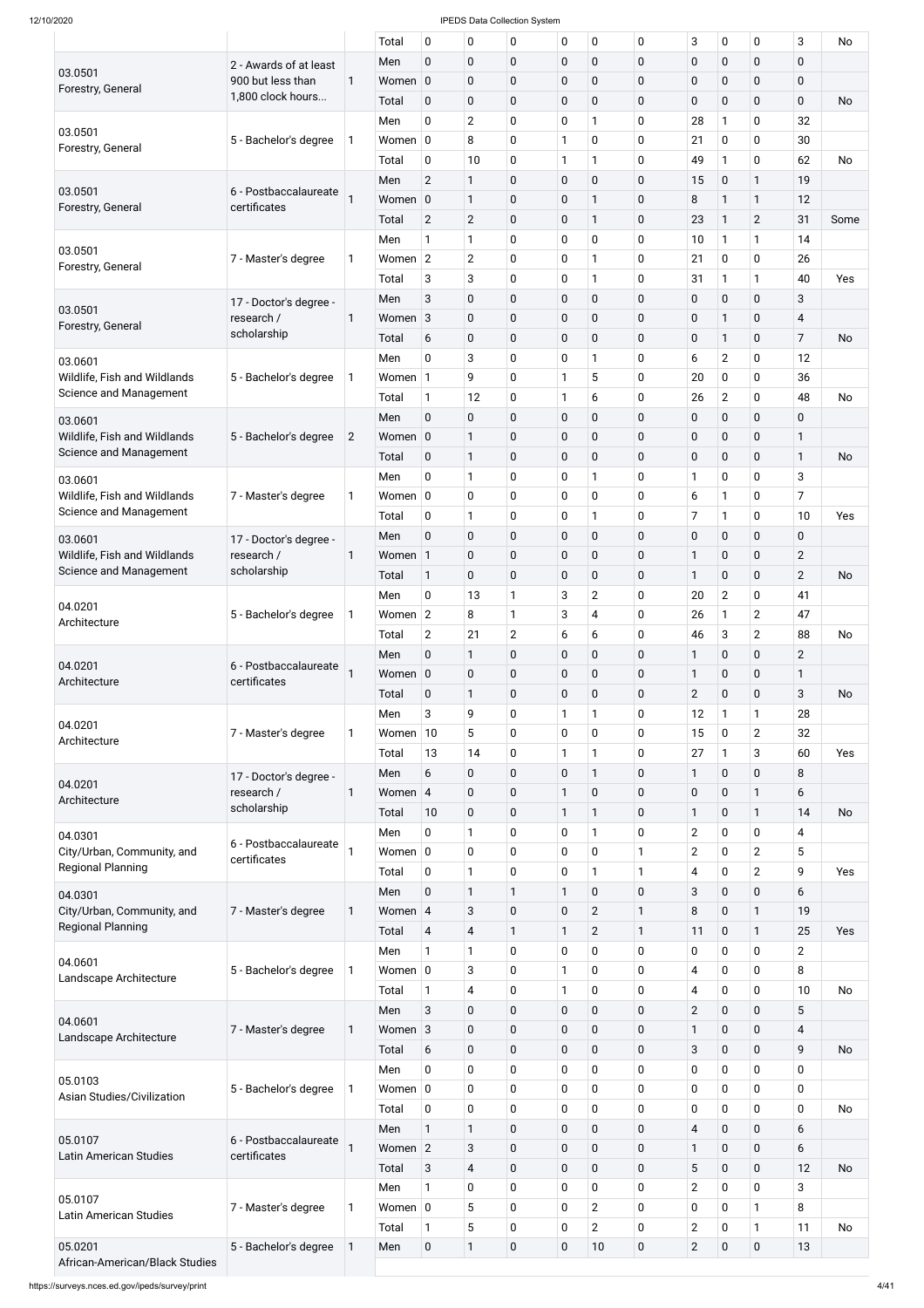|                                               |                           |                | Women 0     |                         | $\overline{2}$ | 0                | 3              | 16             | $\mathbf 0$    | 0              | $\pmb{0}$      | 1                       | 22             |           |
|-----------------------------------------------|---------------------------|----------------|-------------|-------------------------|----------------|------------------|----------------|----------------|----------------|----------------|----------------|-------------------------|----------------|-----------|
|                                               |                           |                | Total       | $\mathbf 0$             | 3              | $\mathbf 0$      | $\mathbf{3}$   | 26             | $\mathbf 0$    | $\overline{2}$ | $\pmb{0}$      | $\mathbf{1}$            | 35             | No        |
|                                               |                           |                | Men         | $\mathbf 0$             | $\pmb{0}$      | 0                | $\mathbf 0$    | 1              | $\mathbf 0$    | 0              | 0              | $\mathbf 0$             | 1              |           |
| 05.0201                                       | 5 - Bachelor's degree     | $\overline{2}$ | Women $ 0$  |                         | 0              | 0                | 0              | 1              | $\mathbf 0$    | 0              | 0              | $\pmb{0}$               | 1              |           |
| African-American/Black Studies                |                           |                | Total       | $\mathbf 0$             | $\pmb{0}$      | 0                | $\mathbf 0$    | $\mathbf{2}$   | $\mathbf 0$    | 0              | 0              | $\pmb{0}$               | $\overline{2}$ | <b>No</b> |
|                                               |                           |                | Men         | $\pmb{0}$               | $\mathbf 0$    | 0                | $\mathbf 0$    | $\mathbf 0$    | $\mathbf 0$    | 0              | $\mathbf 0$    | $\mathbf 0$             | 0              |           |
| 05.0207                                       | 5 - Bachelor's degree     | 1              | Women 0     |                         | 10             | 0                | 3              | 6              | $\mathbf 0$    | 9              | $\mathbf{1}$   | $\mathbf 0$             | 29             |           |
| <b>Women's Studies</b>                        |                           |                | Total       | $\mathbf 0$             | 10             | 0                | 3              | 6              | $\mathbf 0$    | 9              | 1              | $\mathbf 0$             | 29             | <b>No</b> |
|                                               |                           |                | Men         | 0                       | 0              | 0                | $\mathbf 0$    | 0              | $\mathbf 0$    | 0              | $\mathbf 0$    | $\mathbf 0$             | 0              |           |
| 05.0207                                       | 5 - Bachelor's degree     | $\overline{2}$ | Women $ 0 $ |                         | 0              | 0                | 0              | 0              | $\mathbf 0$    | 0              | $\mathbf 0$    | 0                       | 0              |           |
| <b>Women's Studies</b>                        |                           |                |             |                         |                |                  |                |                |                |                |                | $\mathbf 0$             |                |           |
|                                               |                           |                | Total       | $\mathbf 0$             | $\pmb{0}$      | 0                | $\mathbf 0$    | 0              | $\mathbf 0$    | 0              | 0              |                         | 0              | No        |
| 05.0207                                       | 6 - Postbaccalaureate     |                | Men         | $\mathbf 0$             | $\pmb{0}$      | 0                | $\mathbf 0$    | $\mathbf 0$    | $\mathbf 0$    | 0              | $\mathbf 0$    | $\mathbf 0$             | 0              |           |
| <b>Women's Studies</b>                        | certificates              |                | Women 0     |                         | $\pmb{0}$      | 0                | $\pmb{0}$      | $\mathbf 0$    | $\mathbf 0$    | 0              | $\pmb{0}$      | $\pmb{0}$               | 0              |           |
|                                               |                           |                | Total       | $\mathbf 0$             | $\pmb{0}$      | 0                | $\mathbf 0$    | $\mathbf 0$    | $\mathbf 0$    | 0              | $\mathbf 0$    | $\mathbf 0$             | $\mathbf 0$    | <b>No</b> |
| 05.0207                                       |                           |                | Men         | 0                       | $\pmb{0}$      | 0                | $\mathbf 0$    | 0              | $\mathbf 0$    | 0              | 0              | $\mathbf 0$             | 0              |           |
| <b>Women's Studies</b>                        | 7 - Master's degree       | 1              | Women 1     |                         | 1              | 0                | 0              | 0              | 0              | 6              | 1              | $\pmb{0}$               | 9              |           |
|                                               |                           |                | Total       | $\mathbf{1}$            | $\mathbf{1}$   | 0                | $\mathbf 0$    | 0              | $\mathbf 0$    | 6              | 1              | $\mathbf 0$             | 9              | No        |
| 09.0102                                       | 6 - Postbaccalaureate     |                | Men         | $\mathbf 0$             | $\mathbf{1}$   | 0                | $\mathbf 0$    | $\mathbf 0$    | 0              | 8              | $\mathbf 0$    | $\mathbf 0$             | 9              |           |
| <b>Mass Communication/Media</b>               | certificates              |                | Women 0     |                         | 3              | 0                | $\mathbf{1}$   | 1              | $\mathbf 0$    | 16             | 0              | $\mathbf{1}$            | 22             |           |
| <b>Studies</b>                                |                           |                | Total       | $\mathbf 0$             | 4              | 0                | $\mathbf{1}$   | 1              | $\mathbf 0$    | 24             | $\mathbf 0$    | 1                       | 31             | Some      |
| 09.0102                                       |                           |                | Men         | $\overline{2}$          | 8              | 1                | 1              | 1              | $\mathbf 0$    | 10             | 1              | $\mathbf 0$             | 24             |           |
| Mass Communication/Media                      | 7 - Master's degree       | 1              | Women $10$  |                         | 13             | 0                | 5              | $\overline{7}$ | 0              | 79             | 0              | 3                       | 117            |           |
| <b>Studies</b>                                |                           |                | Total       | 12                      | 21             | 1                | 6              | 8              | $\mathbf 0$    | 89             | 1              | 3                       | 141            | Yes       |
| 09.0102                                       | 17 - Doctor's degree -    |                | Men         | $\overline{2}$          | $\pmb{0}$      | 0                | $\mathbf 0$    | $\mathbf 0$    | 0              | 1              | $\mathbf 0$    | $\mathbf 0$             | 3              |           |
| <b>Mass Communication/Media</b>               | research /                | 1              | Women 7     |                         | $\mathbf 0$    | $\mathbf 0$      | $\mathbf 0$    | $\mathbf 0$    | $\mathbf 0$    | $\overline{2}$ | 0              | $\mathbf{1}$            | 10             |           |
| <b>Studies</b>                                | scholarship               |                | Total       | 9                       | $\pmb{0}$      | 0                | $\mathbf 0$    | $\mathbf 0$    | $\mathbf 0$    | 3              | $\mathbf 0$    | 1                       | 13             | No        |
|                                               |                           |                | Men         | $\pmb{0}$               | 11             | 0                | $\mathbf 0$    | 3              | $\mathbf 0$    | 21             | $\overline{2}$ | 0                       | 37             |           |
| 09.0401                                       | 5 - Bachelor's degree     | 1              | Women 1     |                         | 25             | 0                | 1              | 12             | $\mathbf 0$    | 49             | 5              | $\mathbf 0$             | 93             |           |
| Journalism                                    |                           |                | Total       | $\mathbf{1}$            | 36             | 0                | $\mathbf{1}$   | 15             | $\mathbf 0$    | 70             | 7              | $\mathbf 0$             | 130            | <b>No</b> |
|                                               |                           |                | Men         | $\mathbf{1}$            | 17             | 0                | 5              | $\overline{7}$ | $\mathbf 0$    | 36             | 3              | 3                       | 72             |           |
| 09.0701                                       | 5 - Bachelor's degree     |                | Women 3     |                         | 27             | 0                | $\overline{4}$ | 15             | $\mathbf 0$    | 60             | 3              | 5                       | 117            |           |
| Radio and Television                          |                           | 1              |             |                         |                |                  |                |                |                |                |                |                         |                |           |
|                                               |                           |                | Total       | $\overline{\mathbf{4}}$ | 44             | 0                | 9              | 22             | $\mathbf 0$    | 96             | 6              | 8                       | 189            | No        |
| 09.0902                                       | 1b - Awards of 300-       |                | Men         | 0                       | 0              | 0                | 0              | 0              | $\mathbf 0$    | 0              | 0              | 0                       | 0              |           |
| <b>Public Relations/Image</b>                 | 899 clock hours           | 1              | Women 1     |                         | 5              | 0                | $\mathbf 0$    | 1              | $\mathbf 0$    | 3              | $\overline{2}$ | 1                       | 13             |           |
| Management                                    |                           |                | Total       | $\mathbf{1}$            | 5              | 0                | 0              | 1              | $\mathbf 0$    | 3              | $\overline{2}$ | 1                       | 13             | No        |
| 09.0902                                       | 2 - Awards of at least    |                | Men         | $\mathbf 0$             | $\pmb{0}$      | 0                | $\pmb{0}$      | $\mathbf 0$    | $\mathbf 0$    | 0              | $\pmb{0}$      | $\mathbf 0$             | $\mathbf 0$    |           |
| <b>Public Relations/Image</b>                 | 900 but less than         | 1              | Women 0     |                         | $\pmb{0}$      | 0                | $\pmb{0}$      | 0              | $\mathbf 0$    | 0              | $\mathbf 0$    | $\pmb{0}$               | 0              |           |
| Management                                    | 1,800 clock hours         |                | Total       | $\mathbf 0$             | $\pmb{0}$      | 0                | $\pmb{0}$      | $\mathbf 0$    | $\mathbf 0$    | $\mathbf 0$    | 0              | $\mathbf 0$             | $\mathbf 0$    | <b>No</b> |
| 09.0902                                       |                           |                | Men         | $\mathbf{1}$            | 3              | 0                | 1              | $\overline{c}$ | $\mathbf 0$    | 16             | $\overline{2}$ | 0                       | 25             |           |
| Public Relations/Image                        | 5 - Bachelor's degree     | 1              | Women 3     |                         | 46             | 0                | 4              | 16             | $\mathbf 0$    | 94             | 5              | 3                       | 171            |           |
| Management                                    |                           |                | Total       | $\overline{\mathbf{4}}$ | 49             | 0                | 5              | 18             | $\mathbf 0$    | 110            | 7              | 3                       | 196            | Yes       |
|                                               |                           |                | Men         | 3                       | 13             | 0                | 1              | 3              | $\mathbf 0$    | 23             | $\overline{2}$ | 0                       | 45             |           |
| 09.0903<br>Advertising                        | 5 - Bachelor's degree     | 1              | Women 4     |                         | 33             | 1                | 12             | 8              | $\mathbf 0$    | 86             | 5              | $\overline{\mathbf{4}}$ | 153            |           |
|                                               |                           |                | Total       | $\overline{7}$          | 46             | 1                | 13             | 11             | $\mathbf 0$    | 109            | 7              | $\overline{\mathbf{4}}$ | 198            | <b>No</b> |
|                                               |                           |                | Men         | 0                       | 0              | 0                | 0              | 0              | $\mathbf 0$    | 0              | 0              | 0                       | 0              |           |
| 09.0903                                       | 7 - Master's degree       | $\mathbf{1}$   | Women $ 0 $ |                         | 0              | 0                | $\mathbf 0$    | 0              | $\mathbf 0$    | 0              | $\pmb{0}$      | 0                       | 0              |           |
| Advertising                                   |                           |                | Total       | $\mathbf 0$             | 0              | 0                | 0              | 0              | $\mathbf 0$    | 0              | $\mathbf 0$    | 0                       | 0              | <b>No</b> |
| 11.0101                                       |                           |                | Men         | 5                       | 69             | 0                | 42             | 6              | $\mathbf{1}$   | 94             | 8              | 8                       | 233            |           |
| Computer and Information                      | 5 - Bachelor's degree     | 1              | Women 0     |                         | 14             | 0                | 14             | 3              | 1              | 20             | 0              | $\overline{2}$          | 54             |           |
| Sciences, General                             |                           |                | Total       | 5                       | 83             | 0                | 56             | 9              | $\overline{2}$ | 114            | 8              | 10                      | 287            | No        |
|                                               |                           |                | Men         | $\pmb{0}$               | 0              | 0                | $\pmb{0}$      | $\pmb{0}$      | $\pmb{0}$      | 0              | $\pmb{0}$      | $\pmb{0}$               | 0              |           |
| 11.0101<br>Computer and Information           | 5 - Bachelor's degree     | $\overline{2}$ | Women $ 0 $ |                         | $\pmb{0}$      | $\pmb{0}$        | $\mathbf{1}$   | $\mathbf 0$    | $\mathbf 0$    | 0              | $\pmb{0}$      | $\mathbf 0$             | $\mathbf{1}$   |           |
| Sciences, General                             |                           |                | Total       | $\mathbf 0$             | $\pmb{0}$      | $\boldsymbol{0}$ | $\mathbf{1}$   | $\mathbf 0$    | $\pmb{0}$      | 0              | $\pmb{0}$      | $\mathbf 0$             | $\mathbf{1}$   | <b>No</b> |
|                                               |                           |                | Men         | 128                     | $\overline{2}$ | $\pmb{0}$        | $\overline{2}$ | $\mathbf 0$    | $\mathbf 0$    | 9              | $\mathbf{1}$   | $\mathbf{1}$            | 143            |           |
| 11.0101<br>Computer and Information           | 7 - Master's degree       |                | Women 44    |                         | $\pmb{0}$      | $\mathbf 0$      | $\mathbf 0$    | $\mathbf{1}$   | $\mathbf 0$    | 0              | $\mathbf{1}$   | $\mathbf 0$             | 46             |           |
| Sciences, General                             |                           | $\mathbf{1}$   |             |                         |                |                  |                | $\mathbf{1}$   |                |                |                |                         |                |           |
|                                               |                           |                | Total       | 172                     | $\overline{2}$ | 0                | $\overline{2}$ |                | $\mathbf 0$    | 9              | $\overline{2}$ | $\mathbf{1}$            | 189            | <b>No</b> |
| 11.0101                                       | 17 - Doctor's degree -    |                | Men         | 5                       | $\pmb{0}$      | 0                | $\mathbf 0$    | $\mathbf 0$    | $\pmb{0}$      | $\overline{2}$ | $\mathbf 0$    | $\mathbf 0$             | $\overline{7}$ |           |
| Computer and Information<br>Sciences, General | research /<br>scholarship | $\mathbf{1}$   | Women 1     |                         | $\pmb{0}$      | 0                | $\mathbf 0$    | $\mathbf 0$    | $\mathbf 0$    | 0              | $\pmb{0}$      | $\pmb{0}$               | $\mathbf{1}$   |           |
|                                               |                           |                | Total       | 6                       | $\pmb{0}$      | 0                | $\mathbf 0$    | $\mathbf 0$    | $\pmb{0}$      | $\overline{2}$ | $\pmb{0}$      | $\mathbf 0$             | 8              | <b>No</b> |
| 11.0104                                       | 17 - Doctor's degree -    |                | Men         | $\pmb{0}$               | $\pmb{0}$      | $\pmb{0}$        | $\pmb{0}$      | $\mathbf 0$    | $\mathbf 0$    | 0              | $\pmb{0}$      | $\mathbf 0$             | $\mathbf 0$    |           |
| <b>Informatics</b>                            | research /                | $\mathbf{1}$   | Women 0     |                         | $\pmb{0}$      | 0                | $\mathbf 0$    | $\mathbf{1}$   | $\mathbf 0$    | $\overline{2}$ | $\pmb{0}$      | $\mathbf 0$             | 3              |           |
|                                               | scholarship               |                | Total       | $\pmb{0}$               | $\pmb{0}$      | 0                | $\mathbf 0$    | 1              | $\mathbf 0$    | $\overline{2}$ | $\mathbf 0$    | $\mathbf 0$             | 3              | <b>No</b> |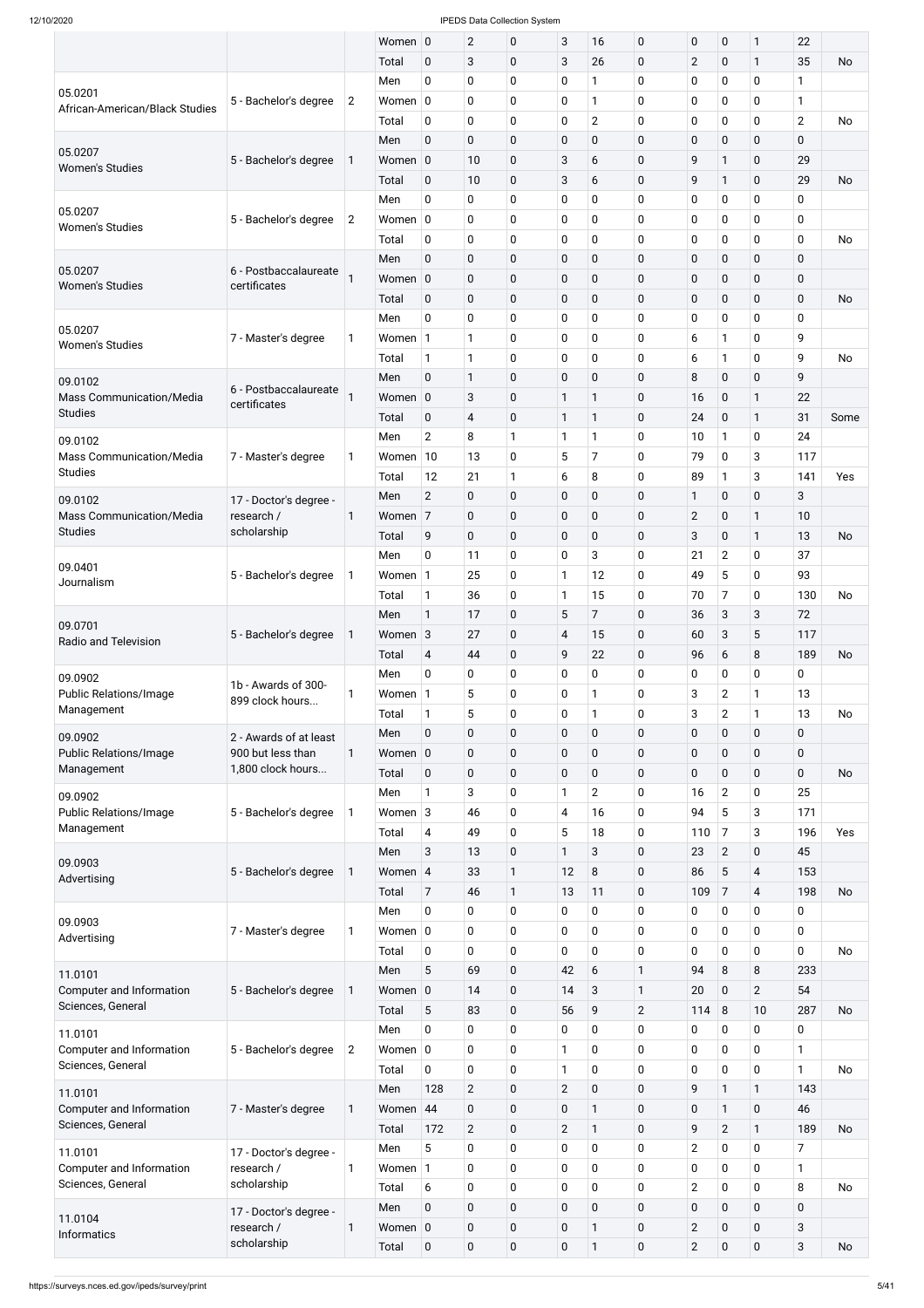| 11.0501<br><b>Computer Systems</b>                           | 7 - Master's degree                   | 1              | Men<br>Women     | 15<br>27            | 10<br>6                                             | 0<br>0                 | 6<br>8                     | 8<br>5                        | $\mathbf 0$<br>$\mathbf 0$ | 46<br>21       | $\overline{4}$<br>1        | $\overline{2}$<br>$\mathbf 0$ | 91<br>68                |           |
|--------------------------------------------------------------|---------------------------------------|----------------|------------------|---------------------|-----------------------------------------------------|------------------------|----------------------------|-------------------------------|----------------------------|----------------|----------------------------|-------------------------------|-------------------------|-----------|
| Analysis/Analyst                                             |                                       |                | Total            | 42                  | 16                                                  | 0                      | 14                         | 13                            | $\mathbf 0$                | 67             | 5                          | $\overline{2}$                | 159                     | <b>No</b> |
|                                                              |                                       |                | Men              | 0                   | $\pmb{0}$                                           | $\pmb{0}$              | $\mathbf 0$                | $\mathbf{1}$                  | $\mathbf 0$                | 4              | $\pmb{0}$                  | $\pmb{0}$                     | 5                       |           |
| 13.0101<br><b>Education, General</b>                         | 5 - Bachelor's degree                 | 1              | Women 0          |                     | $\overline{2}$                                      | 0                      | $\pmb{0}$                  | $\mathbf{1}$                  | $\mathbf 0$                | 12             | $\pmb{0}$                  | $\mathbf{1}$                  | 16                      |           |
|                                                              |                                       |                | Total            | $\pmb{0}$           | $\mathbf{2}$                                        | $\pmb{0}$              | $\pmb{0}$                  | $\overline{2}$                | $\mathbf 0$                | 16             | $\mathbf 0$                | $\mathbf{1}$                  | 21                      | No        |
| 13.0301                                                      | 6 - Postbaccalaureate                 |                | Men              | $\mathbf 0$         | $\overline{2}$                                      | 0                      | $\pmb{0}$                  | $\mathbf 0$                   | $\mathbf 0$                | 5              | $\pmb{0}$                  | $\mathbf{1}$                  | 8                       |           |
| Curriculum and Instruction                                   | certificates                          |                | Women 1          |                     | 4                                                   | 0                      | $\mathbf{1}$               | $\overline{2}$                | $\mathbf 0$                | 16             | $\mathbf 0$                | $\pmb{0}$                     | 24                      |           |
|                                                              |                                       |                | Total<br>Men     | 1<br>$\overline{2}$ | 6<br>$\pmb{0}$                                      | 0<br>$\pmb{0}$         | 1<br>$\pmb{0}$             | $\overline{2}$<br>$\mathbf 0$ | $\mathbf 0$<br>$\mathbf 0$ | 21<br>9        | $\pmb{0}$<br>0             | $\mathbf{1}$<br>$\pmb{0}$     | 32<br>11                | Yes       |
| 13.0301                                                      | 7 - Master's degree                   | 1              | Women            | 16                  | $\mathbf{3}$                                        | $\pmb{0}$              | $\pmb{0}$                  | 1                             | $\mathbf 0$                | 23             | $\overline{2}$             | $\pmb{0}$                     | 45                      |           |
| Curriculum and Instruction                                   |                                       |                | Total            | 18                  | $\sqrt{3}$                                          | $\pmb{0}$              | $\mathbf 0$                | $\mathbf{1}$                  | $\mathbf 0$                | 32             | $\overline{2}$             | $\pmb{0}$                     | 56                      | Yes       |
|                                                              |                                       |                | Men              | 0                   | $\pmb{0}$                                           | 0                      | $\pmb{0}$                  | $\mathbf 0$                   | $\mathbf 0$                | 0              | 0                          | $\pmb{0}$                     | 0                       |           |
| 13.0301<br>Curriculum and Instruction                        | 8 - Post-Master's<br>certificates     | 1              | Women $ 0$       |                     | $\pmb{0}$                                           | 0                      | $\mathbf 0$                | $\mathbf 0$                   | $\mathbf 0$                | 0              | $\mathbf 0$                | $\pmb{0}$                     | $\mathbf 0$             |           |
|                                                              |                                       |                | Total            | $\pmb{0}$           | $\pmb{0}$                                           | 0                      | $\mathbf 0$                | $\mathbf 0$                   | $\mathbf 0$                | 0              | $\pmb{0}$                  | $\pmb{0}$                     | $\mathbf 0$             | No        |
| 13.0301                                                      | 17 - Doctor's degree -                |                | Men              | 1                   | $\mathbf{1}$                                        | $\pmb{0}$              | $\pmb{0}$                  | $\pmb{0}$                     | $\mathbf 0$                | $\overline{2}$ | $\pmb{0}$                  | $\pmb{0}$                     | $\overline{\mathbf{4}}$ |           |
| Curriculum and Instruction                                   | research /                            | 1              | Women 9          |                     | $\overline{2}$                                      | $\pmb{0}$              | $\mathbf{1}$               | $\boldsymbol{0}$              | $\mathbf 0$                | 3              | 0                          | $\pmb{0}$                     | 15                      |           |
|                                                              | scholarship                           |                | Total            | 10                  | $\mathbf{3}$                                        | $\pmb{0}$              | $\mathbf{1}$               | $\pmb{0}$                     | $\mathbf 0$                | 5              | 0                          | $\pmb{0}$                     | 19                      | No        |
| 13.0301                                                      | 18 - Doctor's degree -                |                | Men              | $\mathbf 0$         | $\pmb{0}$                                           | 0                      | $\pmb{0}$                  | $\mathbf 0$                   | $\mathbf 0$                | 6              | $\mathbf 0$                | $\overline{2}$                | 8                       |           |
| Curriculum and Instruction                                   | professional practice                 |                | Women $ 0$       | $\pmb{0}$           | $\overline{\mathcal{A}}$<br>$\overline{\mathbf{4}}$ | 0<br>0                 | $\pmb{0}$<br>$\pmb{0}$     | $\mathbf 0$<br>$\mathbf 0$    | $\mathbf 0$<br>$\mathbf 0$ | 15<br>21       | $\mathbf 0$<br>$\pmb{0}$   | $\mathbf{1}$<br>3             | 20<br>28                | Yes       |
|                                                              |                                       |                | Total<br>Men     | $\mathbf 0$         | $\pmb{0}$                                           | $\pmb{0}$              | $\pmb{0}$                  | $\pmb{0}$                     | $\mathbf 0$                | 0              | $\pmb{0}$                  | $\pmb{0}$                     | 0                       |           |
| 13.0401<br><b>Educational Leadership and</b>                 | 6 - Postbaccalaureate                 |                | Women 0          |                     | $\mathbf{1}$                                        | $\pmb{0}$              | $\pmb{0}$                  | $\boldsymbol{0}$              | $\mathbf 0$                | $\mathbf{1}$   | 0                          | $\pmb{0}$                     | $\overline{2}$          |           |
| Administration, General                                      | certificates                          |                | Total            | $\pmb{0}$           | $\mathbf{1}$                                        | 0                      | $\mathbf 0$                | $\mathbf 0$                   | $\mathbf 0$                | 1              | 0                          | $\pmb{0}$                     | $\overline{c}$          | No        |
| 13.0401                                                      |                                       |                | Men              | 0                   | $\mathbf{1}$                                        | 0                      | 0                          | 1                             | 0                          | 4              | 0                          | $\overline{0}$                | 6                       |           |
| <b>Educational Leadership and</b>                            | 7 - Master's degree                   | 1              | Women $ 0$       |                     | $\mathbf{2}$                                        | 0                      | $\mathbf{1}$               | 1                             | $\mathbf 0$                | 10             | 0                          | $\mathbf{1}$                  | 15                      |           |
| Administration, General                                      |                                       |                | Total            | $\pmb{0}$           | $\sqrt{3}$                                          | 0                      | 1                          | $\overline{c}$                | $\mathbf 0$                | 14             | 0                          | $\mathbf{1}$                  | 21                      | Yes       |
| 13.0401                                                      |                                       |                | Men              | 0                   | $\pmb{0}$                                           | 0                      | $\pmb{0}$                  | $\mathbf 0$                   | $\mathbf 0$                | 0              | 0                          | $\pmb{0}$                     | 0                       |           |
| <b>Educational Leadership and</b>                            | 7 - Master's degree                   | $\overline{2}$ | Women 0          |                     | $\mathbf 0$                                         | 0                      | $\mathbf 0$                | $\mathbf 0$                   | $\mathbf 0$                | 0              | 0                          | $\pmb{0}$                     | 0                       |           |
| Administration, General                                      |                                       |                | Total            | $\mathbf 0$         | $\pmb{0}$                                           | 0                      | $\pmb{0}$                  | $\boldsymbol{0}$              | $\mathbf 0$                | $\pmb{0}$      | 0                          | $\pmb{0}$                     | $\mathbf 0$             | No        |
| 13.0401                                                      | 8 - Post-Master's                     |                | Men              | $\mathbf 0$         | $\mathbf 0$                                         | 0                      | $\mathbf 0$                | $\mathbf 0$                   | $\mathbf 0$                | 0              | $\mathbf 0$                | $\pmb{0}$                     | 0                       |           |
| <b>Educational Leadership and</b><br>Administration, General | certificates                          | 1              | Women $ 0$       |                     | $\mathbf 0$                                         | 0                      | $\mathbf 0$                | 0                             | $\mathbf 0$                | 0              | $\mathbf 0$                | $\mathbf 0$                   | 0                       |           |
|                                                              |                                       |                | Total            | $\pmb{0}$           | $\pmb{0}$                                           | 0                      | $\pmb{0}$                  | $\mathbf 0$                   | $\mathbf 0$                | 0              | 0                          | $\pmb{0}$                     | $\mathbf 0$             | No        |
| 13.0401                                                      | 17 - Doctor's degree -                |                | Men              | 0                   | $\pmb{0}$                                           | 0                      | $\pmb{0}$                  | $\mathbf 0$<br>$\mathbf{1}$   | $\mathbf 0$                | $\mathbf{1}$   | 0                          | $\pmb{0}$                     | 1                       |           |
| <b>Educational Leadership and</b><br>Administration, General | research /<br>scholarship             | 1              | Women 0<br>Total | $\pmb{0}$           | 0<br>$\pmb{0}$                                      | 0<br>0                 | $\mathbf 0$<br>$\mathbf 0$ | $\mathbf{1}$                  | 0<br>$\mathbf 0$           | 4<br>5         | $\mathbf 0$<br>0           | $\pmb{0}$<br>$\pmb{0}$        | 5<br>6                  | Yes       |
|                                                              |                                       |                | Men              | 0                   | $\pmb{0}$                                           | 0                      | 0                          | $\mathbf 0$                   | $\mathbf 0$                | 0              | $\mathbf 0$                | $\pmb{0}$                     | 0                       |           |
| 13.0401<br><b>Educational Leadership and</b>                 | 18 - Doctor's degree -                |                | Women 0          |                     | $\mathbf 0$                                         | 0                      | $\mathbf 0$                | $\mathbf 0$                   | $\mathbf 0$                | 0              | $\mathbf 0$                | $\mathbf 0$                   | 0                       |           |
| Administration, General                                      | professional practice                 |                | Total            | $\mathbf 0$         | $\mathbf 0$                                         | 0                      | $\mathbf 0$                | $\mathbf 0$                   | 0                          | 0              | $\mathbf 0$                | 0                             | 0                       | No        |
| 13.0406                                                      | 17 - Doctor's degree -                |                | Men              | 0                   | $\mathbf 0$                                         | $\pmb{0}$              | 1                          | $\mathbf 0$                   | 0                          | 1              | 0                          | $\pmb{0}$                     | $\overline{2}$          |           |
| <b>Higher Education/Higher</b>                               | research /                            | 1              | Women $ 0$       |                     | 0                                                   | $\mathbf 0$            | $\mathbf 0$                | $\mathbf 0$                   | 0                          | 5              | 0                          | $\mathbf 0$                   | 5                       |           |
| <b>Education Administration</b>                              | scholarship                           |                | Total            | $\pmb{0}$           | $\mathbf 0$                                         | 0                      | 1                          | 0                             | 0                          | 6              | 0                          | $\pmb{0}$                     | $\overline{7}$          | Yes       |
| 13.0603                                                      |                                       |                | Men              | 0                   | $\mathbf 0$                                         | 0                      | $\mathbf 0$                | $\mathbf 0$                   | 0                          | 0              | 0                          | $\mathbf 0$                   | 0                       |           |
| <b>Educational Statistics and</b>                            | 7 - Master's degree                   | 1              | Women 1          |                     | $\mathbf 0$                                         | 0                      | $\mathbf 0$                | 0                             | $\mathbf 0$                | 0              | 0                          | $\mathbf{1}$                  | $\overline{2}$          |           |
| <b>Research Methods</b>                                      |                                       |                | Total            | $\mathbf{1}$        | $\mathbf 0$                                         | 0                      | $\mathbf 0$                | $\mathbf 0$                   | 0                          | 0              | 0                          | $\mathbf{1}$                  | $\overline{2}$          | Yes       |
| 13.0603<br><b>Educational Statistics and</b>                 | 17 - Doctor's degree -                |                | Men<br>Women 2   | $\mathbf 0$         | $\mathbf{1}$                                        | $\mathbf 0$            | $\mathbf 0$                | $\mathbf 0$                   | 0                          | 0              | 0                          | $\pmb{0}$                     | 1                       |           |
| <b>Research Methods</b>                                      | research /<br>scholarship             | 1              | Total            | $\overline{2}$      | 0<br>$\mathbf{1}$                                   | 0<br>0                 | $\mathbf 0$<br>$\mathbf 0$ | $\mathbf 0$<br>0              | 0<br>0                     | 0<br>0         | 0<br>0                     | $\pmb{0}$<br>$\pmb{0}$        | $\mathbf{2}$<br>3       | <b>No</b> |
|                                                              |                                       |                | Men              | 0                   | $\mathbf 0$                                         | 0                      | $\mathbf 0$                | $\mathbf 0$                   | 0                          | 1              | 0                          | $\mathbf 0$                   | 1                       |           |
| 13.1001<br>Special Education and Teaching,                   | 5 - Bachelor's degree                 |                | Women            | 1                   | 3                                                   | 0                      | 0                          | 1                             | 0                          | 7              | 0                          | $\mathbf 0$                   | 12                      |           |
| General                                                      |                                       |                | Total            | 1                   | $\ensuremath{\mathsf{3}}$                           | 0                      | $\mathbf 0$                | $\mathbf{1}$                  | $\mathbf 0$                | 8              | 0                          | $\pmb{0}$                     | 13                      | No        |
| 13.1001                                                      |                                       |                | Men              | $\mathbf 0$         | $\pmb{0}$                                           | 0                      | $\mathbf 0$                | $\mathbf 0$                   | 0                          | $\overline{2}$ | $\mathbf 0$                | $\pmb{0}$                     | $\overline{2}$          |           |
| Special Education and Teaching,                              | 6 - Postbaccalaureate<br>certificates |                | Women 2          |                     | $\overline{2}$                                      | $\pmb{0}$              | 1                          | $\mathbf{1}$                  | $\mathbf 0$                | 13             | $\mathbf 0$                | $\mathbf{1}$                  | 20                      |           |
| General                                                      |                                       |                | Total            | $\overline{2}$      | $\sqrt{2}$                                          | 0                      | 1                          | $\mathbf{1}$                  | $\mathbf 0$                | 15             | 0                          | $\mathbf{1}$                  | 22                      | Yes       |
| 13.1001                                                      |                                       |                | Men              | $\pmb{0}$           | $\pmb{0}$                                           | 0                      | $\mathbf 0$                | $\mathbf 0$                   | 0                          | 1              | $\mathbf 0$                | $\pmb{0}$                     | 1                       |           |
| Special Education and Teaching,                              | 7 - Master's degree                   | 1              | Women 1          |                     | 9                                                   | 0                      | 1                          | $\overline{2}$                | 0                          | 20             | $\mathbf 0$                | $\pmb{0}$                     | 33                      |           |
| General                                                      |                                       |                | Total            | 1                   | 9                                                   | 0                      | $\mathbf{1}$               | $\overline{2}$                | 0                          | 21             | $\pmb{0}$                  | $\pmb{0}$                     | 34                      | Yes       |
| 13.1001                                                      | 8 - Post-Master's                     |                | Men              | $\mathbf 0$         | $\pmb{0}$                                           | 0                      | $\pmb{0}$                  | $\pmb{0}$                     | $\mathbf 0$                | 0              | $\mathbf 0$                | $\pmb{0}$                     | 0                       |           |
| Special Education and Teaching,<br>General                   | certificates                          | 1              | Women 0<br>Total | $\pmb{0}$           | $\pmb{0}$<br>$\pmb{0}$                              | $\pmb{0}$<br>$\pmb{0}$ | $\mathbf 0$<br>$\mathbf 0$ | $\pmb{0}$<br>$\pmb{0}$        | $\mathbf 0$<br>$\mathbf 0$ | 0<br>0         | $\mathbf 0$<br>$\mathbf 0$ | $\pmb{0}$<br>$\pmb{0}$        | 0<br>$\mathbf 0$        | <b>No</b> |
| 13.1001                                                      | 17 - Doctor's degree -                | $\mathbf{1}$   | Men              | $\mathbf{1}$        | $\pmb{0}$                                           | 0                      | 0                          | $\pmb{0}$                     | 0                          | $\overline{2}$ | $\mathbf 0$                | $\pmb{0}$                     | 3                       |           |
| Special Education and Teaching,                              | research /                            |                | Women $ 2$       |                     | $\pmb{0}$                                           | $\pmb{0}$              | $\mathbf 0$                | $\pmb{0}$                     | $\mathbf 0$                | 4              | 0                          | $\pmb{0}$                     | 6                       |           |
| General                                                      | scholarship                           |                |                  |                     |                                                     |                        |                            |                               |                            |                |                            |                               |                         |           |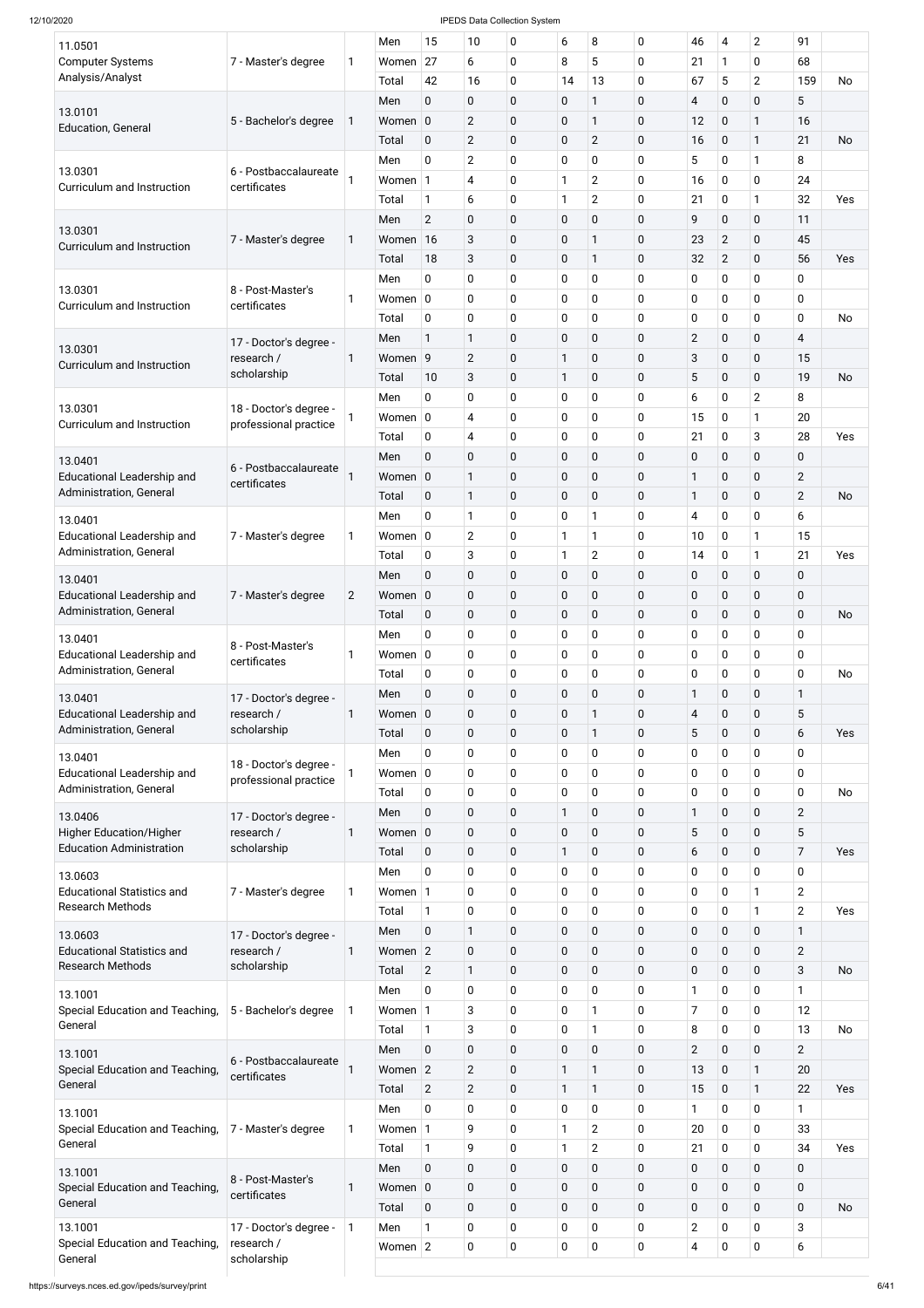|                                                                     |                        |   | Total                 | 3              | 0              | 0           | 0              | 0                | 0            | 6              | 0              | $\mathbf 0$    | 9                       | No        |
|---------------------------------------------------------------------|------------------------|---|-----------------------|----------------|----------------|-------------|----------------|------------------|--------------|----------------|----------------|----------------|-------------------------|-----------|
| 13.1001                                                             |                        |   | Men                   | $\mathbf 0$    | $\mathbf 0$    | 0           | $\mathbf 0$    | 0                | $\mathbf 0$  | $\mathbf 0$    | 0              | $\mathbf 0$    | 0                       |           |
| Special Education and Teaching,                                     | 18 - Doctor's degree - |   | Women 0               |                | $\mathbf 0$    | 0           | $\mathbf 0$    | 0                | $\mathbf 0$  | $\mathbf 0$    | 0              | $\mathbf 0$    | 0                       |           |
| General                                                             | professional practice  |   | Total                 | 0              | $\pmb{0}$      | 0           | $\mathbf 0$    | 0                | $\mathbf 0$  | $\pmb{0}$      | 0              | $\mathbf 0$    | $\mathbf 0$             | <b>No</b> |
| 13.1101                                                             |                        |   | Men                   | 0              | $\pmb{0}$      | 0           | $\mathbf 0$    | 0                | $\mathbf 0$  | 0              | 0              | 0              | 0                       |           |
| <b>Counselor Education/School</b>                                   | 6 - Postbaccalaureate  |   | Women 1               |                | 0              | 0           | $\mathbf 0$    | $\overline{2}$   | $\mathbf{0}$ | 5              | $\overline{2}$ | $\mathbf 0$    | 10 <sup>1</sup>         |           |
| <b>Counseling and Guidance</b>                                      | certificates           |   |                       |                |                |             |                |                  |              |                |                |                |                         |           |
| Services                                                            |                        |   | Total                 | $\mathbf{1}$   | $\pmb{0}$      | 0           | $\mathbf 0$    | $\overline{2}$   | $\mathbf 0$  | 5              | $\overline{2}$ | $\mathbf 0$    | 10                      | No        |
| 13.1101                                                             |                        |   | Men                   | $\pmb{0}$      | $\pmb{0}$      | 0           | $\mathbf 0$    | $\mathbf 0$      | $\mathbf 0$  | $\mathbf 0$    | 0              | $\mathbf 0$    | $\mathbf 0$             |           |
| <b>Counselor Education/School</b><br><b>Counseling and Guidance</b> | 7 - Master's degree    | 1 | Women 0               |                | 1              | 0           | $\mathbf 0$    | $\overline{2}$   | $\mathbf 0$  | 5              | $\overline{2}$ | $\mathbf 0$    | 10                      |           |
| <b>Services</b>                                                     |                        |   | Total                 | $\mathbf 0$    | $\mathbf{1}$   | 0           | $\mathbf 0$    | $\overline{2}$   | $\mathbf 0$  | 5              | $\overline{2}$ | $\mathbf 0$    | 10                      | <b>No</b> |
| 13.1101                                                             |                        |   | Men                   | $\pmb{0}$      | $\mathbf 0$    | 0           | $\mathbf 0$    | 0                | $\mathbf 0$  | 0              | 0              | $\pmb{0}$      | 0                       |           |
| <b>Counselor Education/School</b>                                   | 8 - Post-Master's      | 1 | Women $ 0 $           |                | $\mathbf 0$    | 0           | 0              | 0                | 0            | $\mathbf 0$    | $\mathbf 0$    | $\mathbf 0$    | 0                       |           |
| <b>Counseling and Guidance</b>                                      | certificates           |   |                       |                |                |             |                |                  |              |                |                |                |                         |           |
| <b>Services</b>                                                     |                        |   | Total                 | 0              | $\pmb{0}$      | 0           | $\mathbf 0$    | 0                | $\mathbf 0$  | 0              | 0              | $\mathbf 0$    | 0                       | No        |
| 13.1101                                                             | 17 - Doctor's degree - |   | Men                   | $\mathbf{1}$   | 1              | 0           | $\mathbf 0$    | $\mathbf 0$      | 0            | 1              | 0              | $\mathbf 0$    | 3                       |           |
| <b>Counselor Education/School</b><br><b>Counseling and Guidance</b> | research /             | 1 | Women 1               |                | $\pmb{0}$      | 0           | $\mathbf 0$    | $\overline{2}$   | $\mathbf 0$  | 1              | $\pmb{0}$      | $\mathbf 0$    | $\overline{4}$          |           |
| <b>Services</b>                                                     | scholarship            |   | Total                 | $\mathbf{2}$   | $\mathbf{1}$   | 0           | $\mathbf 0$    | $\overline{2}$   | 0            | $\mathbf{2}$   | 0              | $\mathbf 0$    | 7                       | No        |
| 13.1101                                                             |                        |   | Men                   | 0              | 0              | 0           | $\mathbf 0$    | $\mathbf 0$      | 0            | $\mathbf 0$    | 0              | $\mathbf 0$    | 0                       |           |
| <b>Counselor Education/School</b>                                   | 18 - Doctor's degree - | 1 | Women $ 0 $           |                | $\mathbf 0$    | 0           | $\mathbf 0$    | 0                | 0            | $\mathbf 0$    | 0              | $\mathbf 0$    | 0                       |           |
| <b>Counseling and Guidance</b>                                      | professional practice  |   |                       |                |                |             |                |                  |              |                |                |                |                         |           |
| <b>Services</b>                                                     |                        |   | Total                 | $\mathbf 0$    | 0              | 0           | $\mathbf 0$    | 0                | 0            | 0              | 0              | 0              | 0                       | No        |
| 13.1102                                                             |                        |   | Men                   | $\mathbf{1}$   | $\overline{2}$ | 0           | $\mathbf 0$    | 1                | $\mathbf 0$  | 5              | 0              | $\pmb{0}$      | 9                       |           |
| College Student Counseling and                                      | 7 - Master's degree    | 1 | Women 0               |                | 5              | 0           | $\mathbf{1}$   | 3                | $\mathbf 0$  | 9              | 0              | $\pmb{0}$      | 18                      |           |
| <b>Personnel Services</b>                                           |                        |   | Total                 | $\mathbf{1}$   | $\overline{7}$ | 0           | $\mathbf{1}$   | 4                | $\mathbf 0$  | 14             | 0              | $\mathbf 0$    | 27                      | No        |
| 13.1202                                                             |                        |   | Men                   | 0              | $\mathbf 0$    | 0           | $\mathbf 0$    | 0                | 0            | 1              | 0              | 0              | 1                       |           |
| <b>Elementary Education and</b>                                     | 5 - Bachelor's degree  | 1 | Women $ 0$            |                | 13             | 0           | 4              | 3                | $\mathbf 0$  | 62             | 3              | 1              | 86                      |           |
| Teaching                                                            |                        |   | Total                 | 0              | 13             | 0           | $\overline{4}$ | 3                | $\mathbf 0$  | 63             | 3              | 1              | 87                      | <b>No</b> |
| 13.1202                                                             |                        |   | Men                   | $\mathbf 0$    | $\mathbf{1}$   | 0           | $\pmb{0}$      | $\mathbf{2}$     | $\mathbf 0$  | $\pmb{0}$      | $\mathbf{1}$   | $\mathbf 0$    | 4                       |           |
| <b>Elementary Education and</b>                                     | 7 - Master's degree    | 1 | Women                 | $\overline{0}$ | 5              | 0           | $\mathbf{2}$   | 1                | $\mathbf 0$  | 58             | $\mathbf{1}$   | 1              | 68                      |           |
| Teaching                                                            |                        |   | Total                 | $\mathbf 0$    | 6              | 0           | $\overline{2}$ | 3                | $\mathbf 0$  | 58             | $\overline{2}$ | $\mathbf{1}$   | 72                      | No        |
| 13.1210                                                             |                        |   | Men                   | 0              | 0              | 0           | 0              | 0                | $\mathbf 0$  | 1              | 0              | $\pmb{0}$      | 1                       |           |
| Early Childhood Education and                                       | 6 - Postbaccalaureate  |   | Women 1               |                | $\mathbf 0$    | 0           | $\mathbf 0$    | 0                | $\mathbf 0$  | $\pmb{0}$      | 0              | $\mathbf 0$    | 1                       |           |
| Teaching                                                            | certificates           |   | Total                 | $\mathbf{1}$   | 0              | 0           | 0              | 0                | $\mathbf 0$  | 1              | 0              | $\pmb{0}$      | $\overline{2}$          | Yes       |
| 13.1210                                                             |                        |   | Men                   | $\mathbf 0$    | $\pmb{0}$      | 0           | $\pmb{0}$      | $\boldsymbol{0}$ | $\mathbf 0$  | $\pmb{0}$      | 0              | $\pmb{0}$      | 0                       |           |
| Early Childhood Education and                                       | 7 - Master's degree    | 1 | Women 3               |                | 3              | 0           | $\pmb{0}$      | $\pmb{0}$        | $\mathbf 0$  | 13             | 0              | 0              | 19                      |           |
| Teaching                                                            |                        |   | Total                 | 3              | 3              | 0           | $\mathbf 0$    | $\boldsymbol{0}$ | $\mathbf 0$  | 13             | 0              | 0              | 19                      | No        |
|                                                                     |                        |   | Men                   | 0              | 1              | 0           | 1              | 0                | 1            | 9              | $\mathbf{1}$   | 1              | 14                      |           |
| 13.1301                                                             | 5 - Bachelor's degree  | 1 | Women $ 0$            |                | 6              | 0           | 1              | 1                | $\mathbf 0$  | 40             | 1              | 1              | 50                      |           |
| <b>Agricultural Teacher Education</b>                               |                        |   | Total                 | 0              | 7              | 0           | $\overline{2}$ | 1                |              | 49             | $\overline{2}$ | $\overline{2}$ | 64                      | <b>No</b> |
|                                                                     |                        |   |                       | $\mathbf{1}$   |                |             |                |                  | $\mathbf 0$  |                |                | $\mathbf 0$    |                         |           |
| 13.1301                                                             | 6 - Postbaccalaureate  |   | Men                   |                | $\pmb{0}$      | 0           | $\pmb{0}$      | $\boldsymbol{0}$ |              | 3              | 0              |                | 4                       |           |
| <b>Agricultural Teacher Education</b>                               | certificates           |   | Women                 | $\vert$ 1      | $\pmb{0}$      | 0           | $\pmb{0}$      | $\pmb{0}$        | $\mathbf 0$  | 7              | 0              | $\pmb{0}$      | 8                       |           |
|                                                                     |                        |   | Total                 | $\overline{2}$ | $\pmb{0}$      | 0           | $\pmb{0}$      | $\pmb{0}$        | $\mathbf 0$  | 10             | 0              | $\mathbf 0$    | 12                      | Yes       |
| 13.1301                                                             |                        |   | Men                   | 0              | 1              | 0           | 0              | 0                | $\mathbf 0$  | $\overline{4}$ | 0              | $\pmb{0}$      | 5                       |           |
| <b>Agricultural Teacher Education</b>                               | 7 - Master's degree    | 1 | Women                 | $\vert$ 1      | $\overline{2}$ | 0           | $\mathbf 0$    | 0                | $\mathbf 0$  | 9              | 1              | $\mathbf 0$    | 13                      |           |
|                                                                     |                        |   | Total                 | $\mathbf{1}$   | 3              | 0           | 0              | 0                | $\mathbf 0$  | 13             | 1              | $\pmb{0}$      | 18                      | Yes       |
| 13.1301                                                             | 17 - Doctor's degree - |   | Men                   | $\pmb{0}$      | $\pmb{0}$      | 0           | $\pmb{0}$      | $\pmb{0}$        | $\pmb{0}$    | $\overline{2}$ | 0              | $\pmb{0}$      | $\overline{2}$          |           |
| <b>Agricultural Teacher Education</b>                               | research /             | 1 | Women 0               |                | $\pmb{0}$      | 0           | $\pmb{0}$      | $\pmb{0}$        | $\mathbf 0$  | 3              | 0              | $\pmb{0}$      | 3                       |           |
|                                                                     | scholarship            |   | Total                 | $\mathbf 0$    | $\pmb{0}$      | 0           | $\pmb{0}$      | 0                | $\mathbf 0$  | 5              | 0              | $\pmb{0}$      | 5                       | No        |
| 13.1302                                                             | 1b - Awards of 300-    |   | Men                   | 0              | $\pmb{0}$      | 0           | 0              | 0                | 0            | $\pmb{0}$      | 0              | $\pmb{0}$      | 0                       |           |
| Art Teacher Education                                               | 899 clock hours        | 1 | Women $ 0$            |                | $\mathbf{1}$   | 0           | $\mathbf 0$    | 0                | $\mathbf 0$  | 0              | 0              | $\mathbf 0$    | 1                       |           |
|                                                                     |                        |   | Total                 | $\pmb{0}$      | 1              | 0           | $\pmb{0}$      | $\pmb{0}$        | 0            | $\pmb{0}$      | 0              | $\pmb{0}$      | 1                       | No        |
|                                                                     | 2 - Awards of at least |   | Men                   | $\pmb{0}$      | $\pmb{0}$      | $\mathbf 0$ | $\pmb{0}$      | $\boldsymbol{0}$ | $\mathbf 0$  | $\pmb{0}$      | $\pmb{0}$      | $\pmb{0}$      | $\mathbf 0$             |           |
| 13.1302<br><b>Art Teacher Education</b>                             | 900 but less than      | 1 | Women $\vert 0 \vert$ |                | $\pmb{0}$      | 0           | $\mathbf 0$    | $\mathbf 0$      | $\mathbf 0$  | $\pmb{0}$      | $\mathbf 0$    | $\pmb{0}$      | $\mathbf 0$             |           |
|                                                                     | 1,800 clock hours      |   | Total                 | $\mathbf 0$    | $\pmb{0}$      | 0           | $\mathbf 0$    | $\mathbf 0$      | $\mathbf 0$  | $\pmb{0}$      | 0              | $\pmb{0}$      | $\mathbf 0$             | No        |
|                                                                     |                        |   | Men                   | 0              | $\pmb{0}$      | 0           | 0              | 0                | $\mathbf 0$  | $\pmb{0}$      | $\mathbf 0$    | 0              | 0                       |           |
| 13.1302<br><b>Art Teacher Education</b>                             | 5 - Bachelor's degree  | 1 | Women $ 0 $           |                | 1              | 0           | 1              | 0                | $\mathbf 0$  | $\pmb{0}$      | 0              | 0              | $\overline{2}$          |           |
|                                                                     |                        |   | Total                 | $\mathbf 0$    | $\mathbf{1}$   | 0           | $\mathbf{1}$   | $\mathbf 0$      | $\mathbf 0$  | $\pmb{0}$      | $\mathbf 0$    | $\pmb{0}$      | $\overline{2}$          | No        |
|                                                                     |                        |   | Men                   | $\mathbf 0$    | $\mathbf{1}$   | 0           | $\mathbf 0$    | $\boldsymbol{0}$ | $\mathbf 0$  | $\overline{2}$ | 0              | $\mathbf{1}$   | $\overline{\mathbf{4}}$ |           |
| 13.1302                                                             | 7 - Master's degree    | 1 | Women $\vert 0 \vert$ |                | $\overline{4}$ | 0           | $\mathbf 0$    | $\mathbf 0$      | $\mathbf 0$  | 21             | 0              | $\mathbf{2}$   | 27                      |           |
| <b>Art Teacher Education</b>                                        |                        |   | Total                 | $\mathbf 0$    | 5              | 0           | $\mathbf 0$    | $\boldsymbol{0}$ | $\mathbf 0$  | 23             | 0              | 3              | 31                      | Yes       |
| 13.1305                                                             |                        |   | Men                   | 0              | $\pmb{0}$      | 0           | 0              | $\mathbf 0$      | $\mathbf 0$  | 0              | 0              | 0              | 0                       |           |
| English/Language Arts Teacher                                       | 7 - Master's degree    | 1 | Women 1               |                | $\overline{2}$ | 0           | 0              | $\pmb{0}$        | $\mathbf 0$  | 3              | 0              | $\mathbf 0$    | 6                       |           |
| Education                                                           |                        |   | Total                 | $\mathbf{1}$   | $\overline{2}$ | 0           | $\mathbf 0$    | $\pmb{0}$        | 0            | 3              | 0              | $\pmb{0}$      | 6                       | No        |
|                                                                     |                        |   |                       |                |                |             |                |                  |              |                |                |                |                         |           |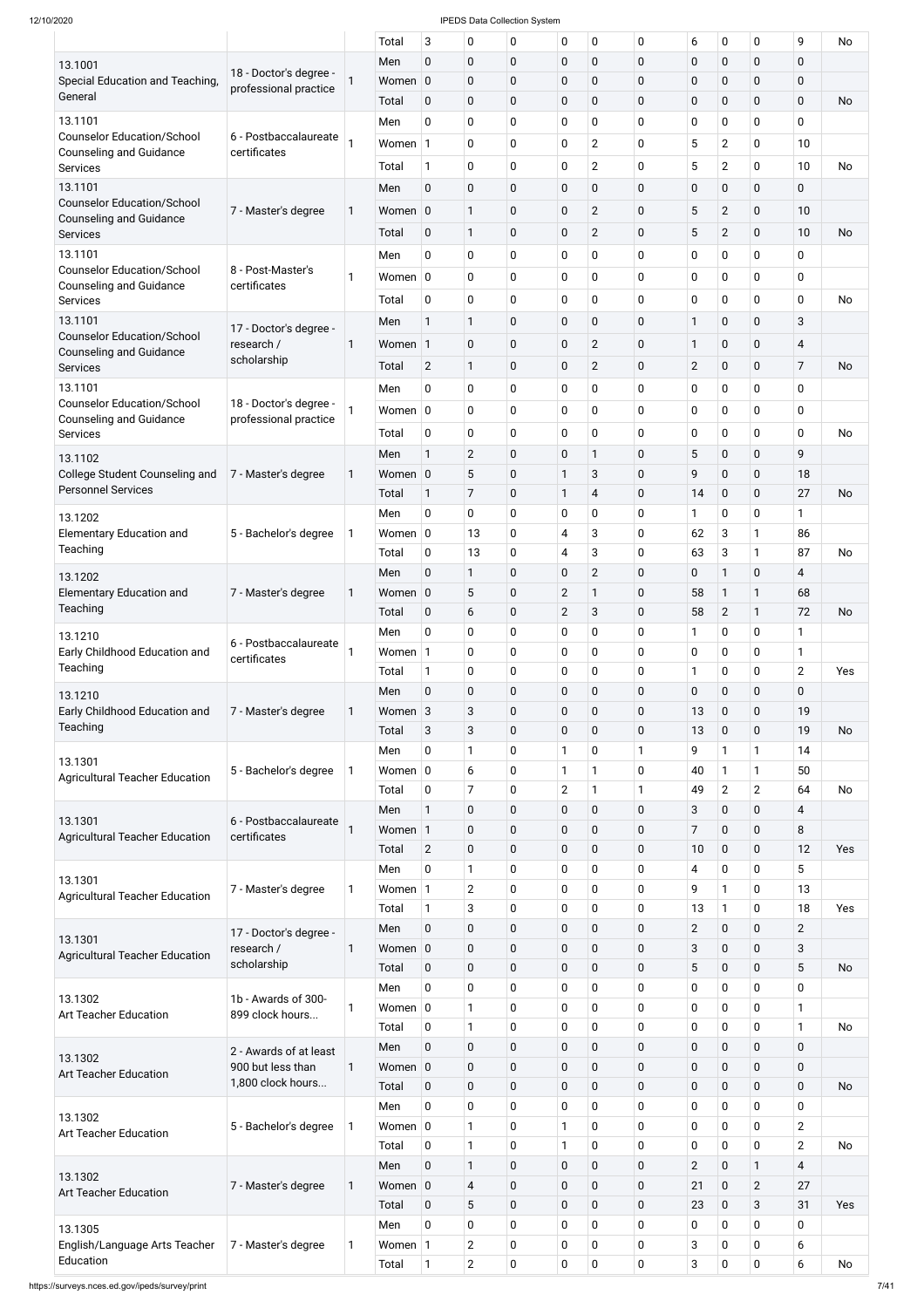|                                                              |                           |                | Men         | $\mathbf 0$    | 0              | $\pmb{0}$    | $\pmb{0}$      | $\mathbf 0$      | $\boldsymbol{0}$ | $\mathbf 0$      | $\mathbf 0$              | $\mathbf 0$    | $\mathbf 0$    |           |
|--------------------------------------------------------------|---------------------------|----------------|-------------|----------------|----------------|--------------|----------------|------------------|------------------|------------------|--------------------------|----------------|----------------|-----------|
| 13.1311<br><b>Mathematics Teacher Education</b>              | 7 - Master's degree       | 1              | Women 0     |                | 0              | $\pmb{0}$    | $\pmb{0}$      | $\mathbf 0$      | $\mathbf 0$      | 1                | $\pmb{0}$                | $\mathbf 0$    | $\mathbf{1}$   |           |
|                                                              |                           |                | Total       | $\mathbf 0$    | 0              | $\pmb{0}$    | $\pmb{0}$      | $\mathbf 0$      | $\mathbf 0$      | 1                | $\mathbf 0$              | $\mathbf 0$    | $\mathbf{1}$   | No        |
|                                                              |                           |                | Men         | 0              | 0              | 0            | $\mathbf 0$    | $\mathbf 0$      | $\mathbf 0$      | 4                | $\mathbf 0$              | $\mathbf 0$    | 4              |           |
| 13.1312                                                      | 5 - Bachelor's degree     | 1              | Women 0     |                | 0              | 0            | $\mathbf 0$    | $\mathbf 0$      | $\mathbf 0$      | 8                | 1                        | $\mathbf 0$    | 9              |           |
| <b>Music Teacher Education</b>                               |                           |                | Total       | $\mathbf 0$    | 0              | 0            | $\pmb{0}$      | $\mathbf 0$      | $\mathbf 0$      | 12               | 1                        | 0              | 13             | No        |
|                                                              |                           |                | Men         | $\mathbf 0$    | 0              | $\pmb{0}$    | $\pmb{0}$      | $\mathbf 0$      | $\pmb{0}$        | 11               | $\mathbf{1}$             | $\mathbf{1}$   | 13             |           |
| 13.1312                                                      | 7 - Master's degree       | 1              | Women 0     |                | $\overline{2}$ | 0            | $\pmb{0}$      | $\overline{2}$   | $\mathbf 0$      | 21               | $\pmb{0}$                | $\mathbf 0$    | 25             |           |
| <b>Music Teacher Education</b>                               |                           |                |             |                |                |              |                |                  |                  |                  |                          |                |                |           |
|                                                              |                           |                | Total       | $\mathbf 0$    | $\mathbf{2}$   | $\pmb{0}$    | $\pmb{0}$      | $\overline{2}$   | $\mathbf 0$      | 32               | $\mathbf{1}$             | $\mathbf{1}$   | 38             | Yes       |
| 13.1312                                                      | 17 - Doctor's degree -    |                | Men         | $\mathbf{1}$   | 0              | 0            | $\pmb{0}$      | 1                | $\mathbf 0$      | $\mathbf{2}$     | $\mathbf 0$              | 0              | 4              |           |
| <b>Music Teacher Education</b>                               | research /<br>scholarship | 1              | Women $ 0$  |                | 0              | 0            | $\mathbf 0$    | $\mathbf 0$      | $\mathbf 0$      | 0                | $\mathbf 0$              | $\mathbf 0$    | $\mathbf 0$    |           |
|                                                              |                           |                | Total       | $\mathbf{1}$   | 0              | 0            | $\pmb{0}$      |                  | $\mathbf 0$      | $\mathbf{2}$     | 0                        | 0              | 4              | No        |
| 13.1315                                                      |                           |                | Men         | $\mathbf 0$    | 0              | $\pmb{0}$    | $\pmb{0}$      | $\mathbf 0$      | $\pmb{0}$        | $\pmb{0}$        | $\mathbf 0$              | $\mathbf 0$    | $\mathbf 0$    |           |
| <b>Reading Teacher Education</b>                             | 7 - Master's degree       | 1              | Women 0     |                | $\overline{2}$ | 0            | $\pmb{0}$      | $\mathbf 0$      | $\mathbf 0$      | 6                | $\pmb{0}$                | $\mathbf 0$    | $\, 8$         |           |
|                                                              |                           |                | Total       | $\mathbf 0$    | $\overline{2}$ | $\pmb{0}$    | $\pmb{0}$      | $\mathbf 0$      | $\pmb{0}$        | 6                | $\mathbf 0$              | $\mathbf 0$    | 8              | Yes       |
| 13.1316                                                      |                           |                | Men         | $\mathbf 0$    | 1              | 0            | $\pmb{0}$      | $\mathbf 0$      | $\mathbf 0$      | $\mathbf{2}$     | $\mathbf 0$              | 0              | 3              |           |
| <b>Science Teacher</b>                                       | 6 - Postbaccalaureate     |                | Women $ 0$  |                | 0              | 0            | $\mathbf 0$    | $\overline{2}$   | $\mathbf 0$      | $\overline{c}$   | $\mathbf 0$              | $\mathbf 0$    | 4              |           |
| <b>Education/General Science</b><br><b>Teacher Education</b> | certificates              |                | Total       | $\mathbf 0$    | 1              | 0            | $\mathbf 0$    | $\overline{2}$   | $\mathbf 0$      | 4                | 0                        | $\mathbf 0$    | $\overline{7}$ | Yes       |
| 13.1316                                                      |                           |                |             |                |                |              |                |                  |                  |                  |                          |                |                |           |
| <b>Science Teacher</b>                                       |                           |                | Men         | $\mathbf 0$    | 0              | 0            | $\pmb{0}$      | $\mathbf 0$      | $\mathbf 0$      | $\mathbf{1}$     | $\mathbf 0$              | $\mathbf 0$    | $\mathbf{1}$   |           |
| <b>Education/General Science</b>                             | 7 - Master's degree       | $\mathbf{1}$   | Women 0     |                | 0              | 0            | $\pmb{0}$      | $\mathbf 0$      | $\mathbf 0$      | 5                | $\pmb{0}$                | $\pmb{0}$      | 5              |           |
| <b>Teacher Education</b>                                     |                           |                | Total       | $\mathbf 0$    | 0              | 0            | $\mathbf 0$    | $\mathbf 0$      | $\mathbf 0$      | 6                | $\mathbf 0$              | $\mathbf 0$    | 6              | <b>No</b> |
| 13.1318                                                      |                           |                | Men         | 0              | 0              | 0            | $\pmb{0}$      | $\mathbf 0$      | $\mathbf 0$      | $\pmb{0}$        | 0                        | 0              | 0              |           |
| <b>Social Studies Teacher</b>                                | 7 - Master's degree       | $\mathbf{1}$   | Women $ 0 $ |                | 1              | 0            | $\pmb{0}$      | $\mathbf 0$      | $\mathbf 0$      | $\mathbf{2}$     | 0                        | $\mathbf 0$    | $\sqrt{3}$     |           |
| Education                                                    |                           |                | Total       | $\mathbf 0$    | 1              | 0            | $\mathbf 0$    | 0                | $\mathbf 0$      | $\overline{2}$   | 0                        | 0              | 3              | <b>No</b> |
| 14.0201                                                      |                           |                | Men         | $\overline{2}$ | 22             | 0            | 11             | 3                | $\pmb{0}$        | 62               | $\overline{4}$           | $\mathbf{1}$   | 105            |           |
| Aerospace, Aeronautical, and                                 |                           |                |             |                |                |              |                | 1                |                  |                  |                          |                | 28             |           |
| Astronautical/Space                                          | 5 - Bachelor's degree     | 1              | Women 1     |                | 3              | 0            | 3              |                  | $\mathbf 0$      | 18               | 1                        | $\mathbf{1}$   |                |           |
| Engineering, General                                         |                           |                | Total       | 3              | 25             | 0            | 14             | $\overline{4}$   | $\mathbf 0$      | 80               | 5                        | $\overline{2}$ | 133            | <b>No</b> |
| 14.0201                                                      |                           |                | Men         | 4              | 5              | 0            | $\overline{2}$ | $\mathbf{2}$     | $\mathbf 0$      | 13               | 1                        | $\overline{2}$ | 29             |           |
| Aerospace, Aeronautical, and                                 | 7 - Master's degree       | 1              | Women 2     |                | 0              | 0            | $\mathbf 0$    | $\mathbf 0$      | $\overline{0}$   | 3                | 0                        | $\mathbf 0$    | 5              |           |
| Astronautical/Space<br>Engineering, General                  |                           |                | Total       | 6              | $\overline{5}$ | 0            | $\overline{2}$ | $\overline{2}$   | $\mathbf 0$      | 16               | 1                        | $\overline{2}$ | 34             | Yes       |
| 14.0201                                                      |                           |                | Men         | $\pmb{0}$      | 0              | 0            | $\pmb{0}$      | $\mathbf 0$      | $\mathbf 0$      | 0                | 0                        | $\pmb{0}$      | $\pmb{0}$      |           |
| Aerospace, Aeronautical, and                                 |                           |                |             |                |                |              |                |                  |                  |                  |                          |                |                |           |
| Astronautical/Space                                          | 7 - Master's degree       | $\overline{2}$ | Women 0     |                | 0              | 0            | $\pmb{0}$      | $\mathbf 0$      | $\mathbf 0$      | $\pmb{0}$        | 0                        | $\pmb{0}$      | 0              |           |
| Engineering, General                                         |                           |                | Total       | $\mathbf 0$    | 0              | 0            | $\pmb{0}$      | $\boldsymbol{0}$ | $\mathbf 0$      | $\pmb{0}$        | 0                        | $\pmb{0}$      | $\mathbf 0$    | <b>No</b> |
| 14.0201                                                      | 17 - Doctor's degree -    |                | Men         | 0              | 0              | 1            | $\mathbf 0$    | $\mathbf 0$      | $\mathbf 0$      | 3                | 0                        | 1              | 5              |           |
| Aerospace, Aeronautical, and                                 | research /                | 1              | Women 1     |                | 0              | 0            | $\pmb{0}$      | $\mathbf 0$      | $\mathbf 0$      | $\pmb{0}$        | $\mathbf 0$              | $\mathbf 0$    | 1              |           |
| Astronautical/Space<br>Engineering, General                  | scholarship               |                | Total       | $\mathbf{1}$   | 0              | $\mathbf{1}$ | $\pmb{0}$      | $\mathbf 0$      | $\mathbf 0$      | 3                | $\pmb{0}$                | $\mathbf{1}$   | 6              | No        |
|                                                              |                           |                | Men         |                |                |              | $\pmb{0}$      | $\mathbf 0$      | $\mathbf 0$      |                  |                          |                |                |           |
| 14.0301                                                      |                           |                |             | $\pmb{0}$      | 0              | 0            |                |                  |                  | $\boldsymbol{0}$ | 0                        | $\pmb{0}$      | 0              |           |
| <b>Agricultural Engineering</b>                              | 5 - Bachelor's degree     | 1              | Women 0     |                | 0              | 0            | $\pmb{0}$      | $\boldsymbol{0}$ | $\mathbf 0$      | $\pmb{0}$        | 0                        | $\pmb{0}$      | $\pmb{0}$      |           |
|                                                              |                           |                | Total       | $\mathbf 0$    | 0              | 0            | $\mathbf 0$    | $\mathbf 0$      | $\mathbf 0$      | $\boldsymbol{0}$ | 0                        | $\mathbf 0$    | $\mathbf 0$    | No        |
| 14.0301                                                      | 6 - Postbaccalaureate     |                | Men         | $\mathbf{1}$   | 0              | 0            | $\pmb{0}$      | $\mathbf 0$      | $\mathbf 0$      | $\pmb{0}$        | 0                        | 0              | 1              |           |
| <b>Agricultural Engineering</b>                              | certificates              |                | Women $ 0$  |                | 0              | 0            | $\pmb{0}$      | $\mathbf 0$      | $\mathbf 0$      | $\pmb{0}$        | 0                        | 0              | 0              |           |
|                                                              |                           |                | Total       | $\mathbf{1}$   | 0              | 0            | $\pmb{0}$      | $\mathbf 0$      | $\mathbf 0$      | $\pmb{0}$        | 0                        | 0              | 1              | No        |
| 14.0301                                                      |                           |                | Men         | 5              | 0              | 0            | $\pmb{0}$      | $\mathbf 0$      | $\mathbf 0$      | $\overline{2}$   | 0                        | $\pmb{0}$      | $\overline{7}$ |           |
| <b>Agricultural Engineering</b>                              | 7 - Master's degree       | 1              | Women 1     |                | 0              | 0            | $\pmb{0}$      | $\mathbf 0$      | $\mathbf 0$      | 1                | 0                        | $\pmb{0}$      | $\overline{2}$ |           |
|                                                              |                           |                | Total       | 6              | 0              | 0            | $\mathbf 0$    | $\mathbf 0$      | $\mathbf 0$      | 3                | 0                        | $\pmb{0}$      | 9              | No        |
|                                                              | 17 - Doctor's degree -    |                | Men         | 4              | $\mathbf{1}$   | 0            | $\pmb{0}$      | $\mathbf 0$      | $\mathbf 0$      | $\pmb{0}$        | 0                        | 0              | 5              |           |
| 14.0301<br><b>Agricultural Engineering</b>                   | research /                | 1              | Women 2     |                | 0              | 0            | $\mathbf 0$    | $\mathbf 0$      | $\mathbf 0$      | $\pmb{0}$        | 0                        | 0              | $\overline{2}$ |           |
|                                                              | scholarship               |                | Total       | 6              | 1              | 0            | $\Omega$       | $\Omega$         | $\Omega$         | 0                | $\Omega$                 | $\Omega$       | $\overline{7}$ | No        |
| 14.0501                                                      |                           |                | Men         | $\pmb{0}$      | 14             | 1            | $\overline{4}$ | $\overline{2}$   | $\pmb{0}$        | 25               | $\pmb{0}$                | $\overline{2}$ | 48             |           |
| <b>Bioengineering and Biomedical</b>                         | 5 - Bachelor's degree     | 1              | Women 1     |                | 6              | 0            | $\overline{7}$ | 3                | 1                | 15               | $\overline{\mathcal{A}}$ | $\mathbf{3}$   | 40             |           |
| Engineering                                                  |                           |                | Total       | $\mathbf{1}$   | 20             | $\mathbf{1}$ | 11             | 5                | 1                | 40               | $\overline{\mathcal{A}}$ | 5              | 88             | <b>No</b> |
|                                                              |                           |                | Men         | $\mathbf 0$    | 0              | $\pmb{0}$    | $\mathbf 0$    | $\mathbf 0$      | $\mathbf 0$      | $\mathbf 0$      | 0                        | $\mathbf 0$    | $\mathsf 0$    |           |
| 14.0501<br><b>Bioengineering and Biomedical</b>              | 6 - Postbaccalaureate     |                | Women $ 0 $ |                | 0              | $\pmb{0}$    | $\pmb{0}$      | $\mathbf 0$      | $\mathbf 0$      | $\mathbf{1}$     | $\mathbf 0$              | $\mathbf 0$    | $\mathbf{1}$   |           |
| Engineering                                                  | certificates              |                |             | $\mathbf 0$    | 0              | $\pmb{0}$    | $\pmb{0}$      | $\mathbf 0$      | $\mathbf 0$      | $\mathbf{1}$     | $\mathbf 0$              | $\mathbf 0$    | $\mathbf{1}$   | <b>No</b> |
|                                                              |                           |                | Total       |                |                |              |                |                  |                  |                  |                          |                |                |           |
| 14.0501                                                      |                           |                | Men         | $\, 8$         | 0              | $\pmb{0}$    | $\overline{2}$ | $\mathbf{1}$     | $\mathbf 0$      | 5                | $\mathbf 0$              | $\mathbf{1}$   | 17             |           |
| <b>Bioengineering and Biomedical</b><br>Engineering          | 7 - Master's degree       | 1              | Women 4     |                | $\mathbf{2}$   | $\pmb{0}$    | $\pmb{0}$      | $\mathbf 0$      | $\mathbf 0$      | 8                | 1                        | $\pmb{0}$      | 15             |           |
|                                                              |                           |                | Total       | 12             | $\overline{2}$ | $\pmb{0}$    | $\overline{2}$ | $\mathbf{1}$     | $\pmb{0}$        | 13               | 1                        | $\mathbf{1}$   | 32             | <b>No</b> |
| 14.0501                                                      | 17 - Doctor's degree -    |                | Men         | $\overline{4}$ | 0              | $\pmb{0}$    | $\mathbf 0$    | $\mathbf 0$      | $\mathbf 0$      | 3                | 0                        | $\mathbf 0$    | $\overline{7}$ |           |
| <b>Bioengineering and Biomedical</b>                         | research /                | 1              | Women 4     |                | 0              | $\pmb{0}$    | $\pmb{0}$      | $\mathbf 0$      | $\mathbf 0$      | 3                | 0                        | $\mathbf 0$    | 7              |           |
| Engineering                                                  | scholarship               |                | Total       | 8              | 0              | $\pmb{0}$    | $\pmb{0}$      | $\pmb{0}$        | 0                | 6                | $\mathbf 0$              | $\mathbf 0$    | 14             | No        |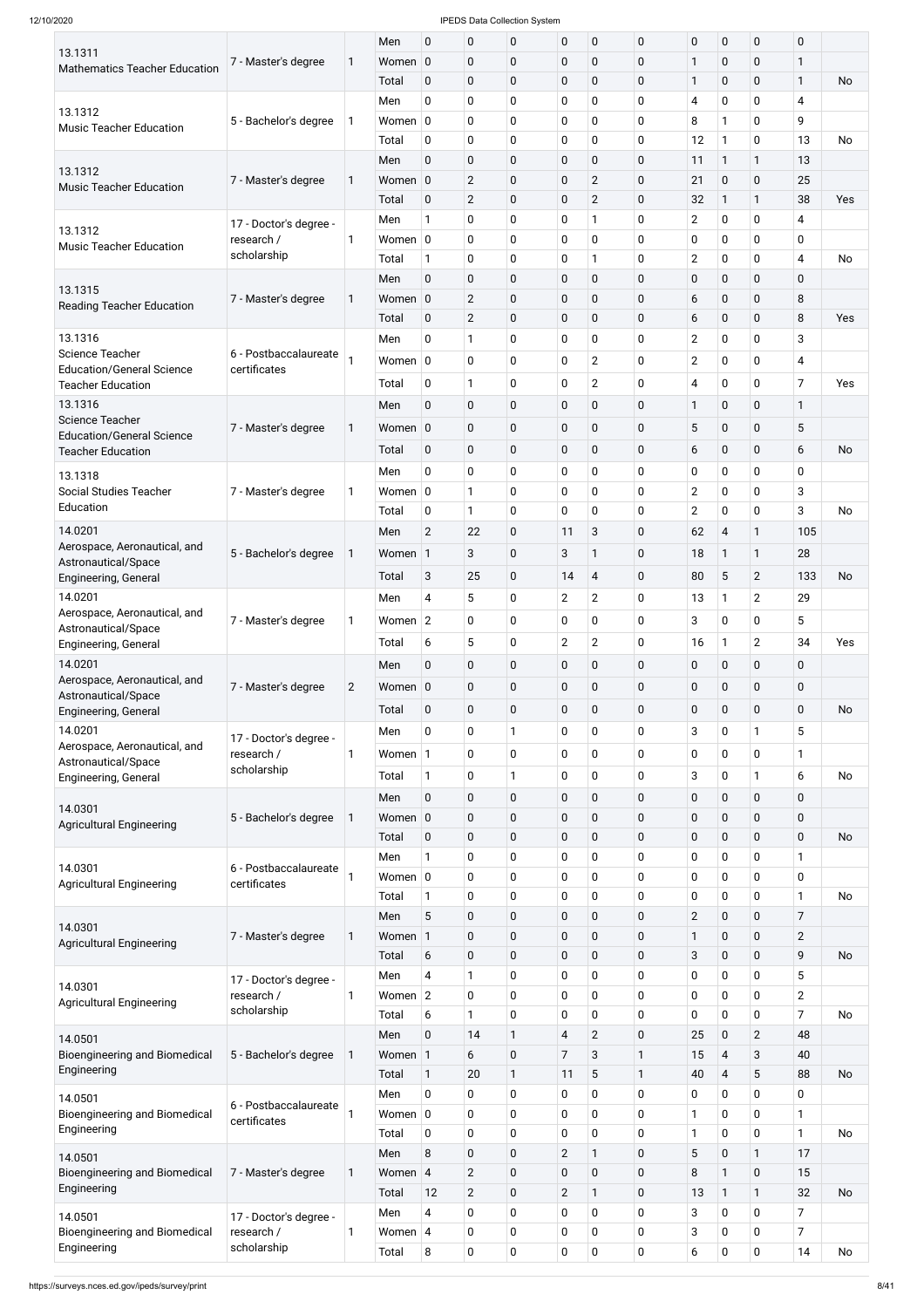| 14.0701                                                  |                                      |                | Men          | $\mathbf{2}$   | 15                       | 0            | 10                         | $\mathbf{1}$     | $\pmb{0}$   | 40               | $\mathbf{1}$   | $\overline{2}$ | 71             |           |
|----------------------------------------------------------|--------------------------------------|----------------|--------------|----------------|--------------------------|--------------|----------------------------|------------------|-------------|------------------|----------------|----------------|----------------|-----------|
| <b>Chemical Engineering</b>                              | 5 - Bachelor's degree                | 1              | Women 2      |                | 6                        | $\pmb{0}$    | $\overline{2}$             | 3                | $\mathbf 0$ | 20               | 0              | $\overline{2}$ | 35             |           |
|                                                          |                                      |                | Total        | $\overline{4}$ | 21                       | 0            | 12                         | 4                | $\mathbf 0$ | 60               | $\mathbf{1}$   | 4              | 106            | No        |
|                                                          |                                      |                | Men          | 22             | $\pmb{0}$                | 0            | 5                          | 0                | $\mathbf 0$ | 0                | 0              | 1              | 28             |           |
| 14.0701<br><b>Chemical Engineering</b>                   | 7 - Master's degree                  | 1              | Women        | 5              | $\mathbf 0$              | 0            | 1                          | 0                | $\mathbf 0$ | $\overline{2}$   | 0              | $\mathbf 0$    | 8              |           |
|                                                          |                                      |                | Total        | 27             | $\pmb{0}$                | 0            | 6                          | 0                | $\mathbf 0$ | $\overline{2}$   | 0              | 1              | 36             | <b>No</b> |
|                                                          | 17 - Doctor's degree -               |                | Men          | 4              | $\mathbf{1}$             | $\pmb{0}$    | $\overline{2}$             | 1                | $\mathbf 0$ | 3                | 0              | $\mathbf 0$    | 11             |           |
| 14.0701<br><b>Chemical Engineering</b>                   | research /                           | 1              | Women        | $\vert$ 1      | 1                        | $\pmb{0}$    | 1                          | $\pmb{0}$        | $\mathbf 0$ | $\pmb{0}$        | 0              | $\pmb{0}$      | 3              |           |
|                                                          | scholarship                          |                | Total        | 5              | $\mathbf{2}$             | $\pmb{0}$    | 3                          | 1                | $\mathbf 0$ | 3                | 0              | $\pmb{0}$      | 14             | No        |
|                                                          |                                      |                | Men          | 3              | 21                       | $\mathbf{1}$ | 8                          | $\overline{2}$   | $\mathbf 0$ | 65               | $\overline{2}$ | 6              | 108            |           |
| 14.0801                                                  | 5 - Bachelor's degree                | 1              | Women $ 2 $  |                | 10                       | 0            | 0                          | 1                | 0           | 21               | 0              | 3              | 37             |           |
| Civil Engineering, General                               |                                      |                | Total        | 5              | 31                       | $\mathbf{1}$ | 8                          | 3                | 0           | 86               | $\overline{2}$ | 9              | 145            | <b>No</b> |
|                                                          |                                      |                | Men          | $\mathbf{1}$   | $\pmb{0}$                | $\pmb{0}$    | $\pmb{0}$                  | $\pmb{0}$        | $\mathbf 0$ | $\pmb{0}$        | 0              | $\pmb{0}$      | $\mathbf{1}$   |           |
| 14.0801                                                  | 6 - Postbaccalaureate                |                | Women 0      |                | $\pmb{0}$                | $\pmb{0}$    | $\pmb{0}$                  | $\pmb{0}$        | $\mathbf 0$ | $\pmb{0}$        | 0              | $\pmb{0}$      | 0              |           |
| Civil Engineering, General                               | certificates                         |                | Total        | 1              | $\mathbf 0$              | 0            | $\mathbf 0$                | $\pmb{0}$        | $\mathbf 0$ | $\pmb{0}$        | 0              | $\pmb{0}$      | $\mathbf{1}$   | No        |
|                                                          |                                      |                | Men          | 25             | 5                        | 0            | 0                          | $\overline{2}$   | $\mathbf 0$ | 11               | $\mathbf{1}$   | 0              | 44             |           |
| 14.0801                                                  | 7 - Master's degree                  | 1              | Women        | 3              | $\overline{4}$           | 0            | 1                          | 0                | $\mathbf 0$ | 7                | $\overline{2}$ | $\pmb{0}$      | 17             |           |
| Civil Engineering, General                               |                                      |                | Total        | 28             | 9                        | 0            | 1                          | $\overline{2}$   | $\mathbf 0$ | 18               | 3              | $\pmb{0}$      | 61             | Yes       |
|                                                          |                                      |                | Men          | 0              | $\pmb{0}$                | $\pmb{0}$    | $\pmb{0}$                  | $\pmb{0}$        | $\mathbf 0$ | $\pmb{0}$        | 0              | $\pmb{0}$      | 0              |           |
| 14.0801                                                  | 7 - Master's degree                  | $\overline{2}$ | Women 0      |                | $\pmb{0}$                | $\pmb{0}$    | $\pmb{0}$                  | $\pmb{0}$        | $\mathbf 0$ | $\pmb{0}$        | 0              | $\pmb{0}$      | 0              |           |
| Civil Engineering, General                               |                                      |                | Total        | $\mathbf 0$    | $\pmb{0}$                | $\pmb{0}$    | $\mathbf 0$                | $\pmb{0}$        | $\mathbf 0$ | $\pmb{0}$        | 0              | $\pmb{0}$      | 0              | No        |
|                                                          |                                      |                | Men          | 9              | $\mathbf{1}$             | 0            | 0                          | 0                | $\mathbf 0$ | $\overline{2}$   | 0              | $\pmb{0}$      | 12             |           |
| 14.0801                                                  | 17 - Doctor's degree -<br>research / | 1              | Women $ 2 $  |                | $\mathbf{1}$             | 0            | 0                          | 0                | $\mathbf 0$ | 1                | 0              | $\pmb{0}$      | 4              |           |
| Civil Engineering, General                               | scholarship                          |                | Total        | 11             | $\mathbf{2}$             | 0            | $\mathbf 0$                | 0                | $\mathbf 0$ | 3                | 0              | $\mathbf 0$    | 16             | No        |
|                                                          |                                      |                | Men          | 3              | 27                       | $\pmb{0}$    | 9                          | 5                | 1           | 40               | 5              | 5              | 95             |           |
| 14.0901                                                  | 5 - Bachelor's degree                | 1              | Women 0      |                | 1                        | 0            | $\mathbf{2}$               | $\mathbf 0$      | $\mathbf 0$ | 9                | $\mathbf{1}$   | $\mathbf 0$    | 13             |           |
| <b>Computer Engineering, General</b>                     |                                      |                | Total        | 3              | 28                       | $\pmb{0}$    | 11                         | 5                | 1           | 49               | 6              | 5              | 108            | No        |
|                                                          |                                      |                | Men          | 0              | $\mathbf 0$              | 0            | 0                          | 0                | $\mathbf 0$ | 1                | 0              | $\mathbf 0$    | 1              |           |
| 14.0901                                                  | 6 - Postbaccalaureate                |                | Women $ 0$   |                | $\mathbf 0$              | 0            | 0                          | 1                | $\mathbf 0$ | $\mathbf 0$      | 0              | $\pmb{0}$      | 1              |           |
| <b>Computer Engineering, General</b>                     | certificates                         |                |              | 0              | $\pmb{0}$                | 0            | 0                          | 1                | $\mathbf 0$ | 1                | 0              | $\pmb{0}$      | $\overline{2}$ | No        |
|                                                          |                                      |                | Total<br>Men | 3              | $\pmb{0}$                | $\pmb{0}$    | $\pmb{0}$                  | $\pmb{0}$        | $\mathbf 0$ | $\mathbf{1}$     | 0              | $\pmb{0}$      | 4              |           |
| 14.0901                                                  |                                      |                | Women 0      |                |                          | $\pmb{0}$    |                            | 1                | $\mathbf 0$ | $\pmb{0}$        |                | $\pmb{0}$      | 1              |           |
| <b>Computer Engineering, General</b>                     | 7 - Master's degree                  | 1              | Total        | 3              | $\pmb{0}$<br>$\pmb{0}$   | $\pmb{0}$    | $\mathbf 0$<br>$\mathbf 0$ | 1                | $\mathbf 0$ | 1                | 0<br>0         | 0              | 5              | Yes       |
|                                                          |                                      |                | Men          | 5              | 0                        | 0            | 0                          | 0                | $\mathbf 0$ | $\overline{2}$   | 0              | 0              | 7              |           |
| 14.0901                                                  | 17 - Doctor's degree -<br>research / | 1              | Women        | $\vert$ 1      | $\mathbf 0$              | 0            | 0                          | 0                | 0           | 0                | 0              | $\pmb{0}$      | 1              |           |
| <b>Computer Engineering, General</b>                     | scholarship                          |                | Total        | 6              | $\mathbf 0$              | 0            | 0                          | 0                | $\mathbf 0$ | $\overline{2}$   | 0              | $\pmb{0}$      | 8              | <b>No</b> |
|                                                          |                                      |                | Men          | 3              | 30                       | $\pmb{0}$    | 10                         | 5                | $\mathbf 0$ | 53               | $\mathbf{1}$   | 6              | 108            |           |
| 14.1001<br><b>Electrical and Electronics</b>             |                                      |                | Women 0      |                | 5                        | 0            | $\overline{2}$             | 1                | $\mathbf 0$ | 11               |                | 1              | 22             |           |
| Engineering                                              | 5 - Bachelor's degree                |                |              |                |                          |              |                            |                  |             |                  | $\overline{2}$ |                |                |           |
|                                                          |                                      |                | Total        | 3              | 35                       | $\pmb{0}$    | 12                         | 6                | $\mathbf 0$ | 64               | 3              | 7              | 130            | No        |
| 14.1001                                                  | 6 - Postbaccalaureate                |                | Men          | 3              | 1                        | 0            | 1                          | 0                | 0           | 1                | 0              | 0              | 6              |           |
| <b>Electrical and Electronics</b><br>Engineering         | certificates                         |                | Women $ 0$   |                | 1                        | 0            | 0                          | 0                | 0           | 0                | 0              | 0              | 1              |           |
|                                                          |                                      |                | Total        | 3              | $\mathbf{2}$             | 0            | 1                          | 0                | $\mathbf 0$ | 1                | 0              | $\pmb{0}$      | 7              | Some      |
| 14.1001                                                  |                                      |                | Men          | 66             | $\sqrt{5}$               | $\pmb{0}$    | 3                          | 1                | $\mathbf 0$ | 22               | 0              | $\overline{2}$ | 99             |           |
| <b>Electrical and Electronics</b><br>Engineering         | 7 - Master's degree                  | 1              | Women        | 20             | $\sqrt{3}$               | $\pmb{0}$    | 1                          | $\overline{2}$   | $\mathbf 0$ | $\overline{2}$   | 0              | $\pmb{0}$      | 28             |           |
|                                                          |                                      |                | Total        | 86             | $\,8\,$                  | 0            | 4                          | 3                | $\mathbf 0$ | 24               | 0              | $\overline{c}$ | 127            | Yes       |
| 14.1001                                                  |                                      |                | Men          | 0              | $\pmb{0}$                | 0            | 0                          | 0                | $\mathbf 0$ | 0                | 0              | 0              | 0              |           |
| <b>Electrical and Electronics</b><br>Engineering         | 7 - Master's degree                  | $\overline{c}$ | Women $ 0 $  |                | $\mathbf 0$              | 0            | 0                          | 0                | $\mathbf 0$ | 0                | 0              | 0              | 0              |           |
|                                                          |                                      |                | Total        | 0              | $\pmb{0}$                | 0            | 0                          | 0                | $\mathbf 0$ | 0                | 0              | 0              | 0              | No        |
| 14.1001                                                  | 17 - Doctor's degree -               |                | Men          | 12             | $\pmb{0}$                | 0            | 1                          | 0                | $\mathbf 0$ | 7                | $\mathbf{1}$   | 1              | 22             |           |
| <b>Electrical and Electronics</b><br>Engineering         | research /<br>scholarship            | 1              | Women 0      |                | $\mathbf{1}$             | $\mathbf 0$  | $\pmb{0}$                  | $\mathbf 0$      | 0           | $\boldsymbol{0}$ | $\pmb{0}$      | $\mathbf 0$    | 1              |           |
|                                                          |                                      |                | Total        | 12             | $\mathbf{1}$             | 0            | $\mathbf{1}$               | $\mathbf 0$      | $\mathbf 0$ | 7                | $\mathbf{1}$   | $\mathbf{1}$   | 23             | No        |
| 14.1401                                                  |                                      |                | Men          | $\mathbf 0$    | $\overline{\mathcal{A}}$ | $\pmb{0}$    | $\overline{4}$             | 1                | $\mathbf 0$ | 7                | $\mathbf{1}$   | $\mathbf 0$    | 17             |           |
| Environmental/Environmental                              | 5 - Bachelor's degree                | 1              | Women $ 0 $  |                | $\overline{2}$           | 0            | 3                          | 0                | 1           | 22               | 0              | $\mathbf 0$    | 28             |           |
| <b>Health Engineering</b>                                |                                      |                | Total        | 0              | 6                        | 0            | $\overline{7}$             | 1                | 1           | 29               | 1              | $\mathbf 0$    | 45             | No        |
| 14.1401                                                  | 6 - Postbaccalaureate                |                | Men          | $\mathbf 0$    | $\pmb{0}$                | $\pmb{0}$    | $\mathbf 0$                | $\pmb{0}$        | $\mathbf 0$ | $\pmb{0}$        | 0              | $\pmb{0}$      | $\mathbf 0$    |           |
| Environmental/Environmental                              | certificates                         |                | Women 0      |                | $\pmb{0}$                | $\pmb{0}$    | $\pmb{0}$                  | $\pmb{0}$        | $\mathbf 0$ | $\pmb{0}$        | 0              | $\pmb{0}$      | $\pmb{0}$      |           |
| <b>Health Engineering</b>                                |                                      |                | Total        | $\mathbf 0$    | $\pmb{0}$                | 0            | $\mathbf 0$                | 0                | $\mathbf 0$ | $\pmb{0}$        | 0              | $\mathbf 0$    | $\mathbf 0$    | No        |
| 14.1401                                                  |                                      |                | Men          | 4              | $\overline{2}$           | 0            | $\overline{2}$             | 0                | $\mathbf 0$ | 4                | $\mathbf{1}$   | 0              | 13             |           |
| Environmental/Environmental                              | 7 - Master's degree                  | 1              | Women 6      |                | $\overline{2}$           | 0            | 1                          | 0                | $\mathbf 0$ | 5                | 0              | $\mathbf 0$    | 14             |           |
| <b>Health Engineering</b>                                |                                      |                | Total        | 10             | $\overline{\mathbf{4}}$  | 0            | 3                          | $\pmb{0}$        | $\mathbf 0$ | 9                | $\mathbf{1}$   | $\pmb{0}$      | 27             | Yes       |
| 14.1401                                                  | 7 - Master's degree                  | $\overline{2}$ | Men          | $\mathbf 0$    | $\pmb{0}$                | $\pmb{0}$    | $\pmb{0}$                  | $\pmb{0}$        | $\mathbf 0$ | $\pmb{0}$        | 0              | $\pmb{0}$      | $\pmb{0}$      |           |
| Environmental/Environmental<br><b>Health Engineering</b> |                                      |                | Women 0      |                | $\pmb{0}$                | $\pmb{0}$    | $\pmb{0}$                  | $\boldsymbol{0}$ | $\mathbf 0$ | $\pmb{0}$        | 0              | $\pmb{0}$      | $\pmb{0}$      |           |
|                                                          |                                      |                |              |                |                          |              |                            |                  |             |                  |                |                |                |           |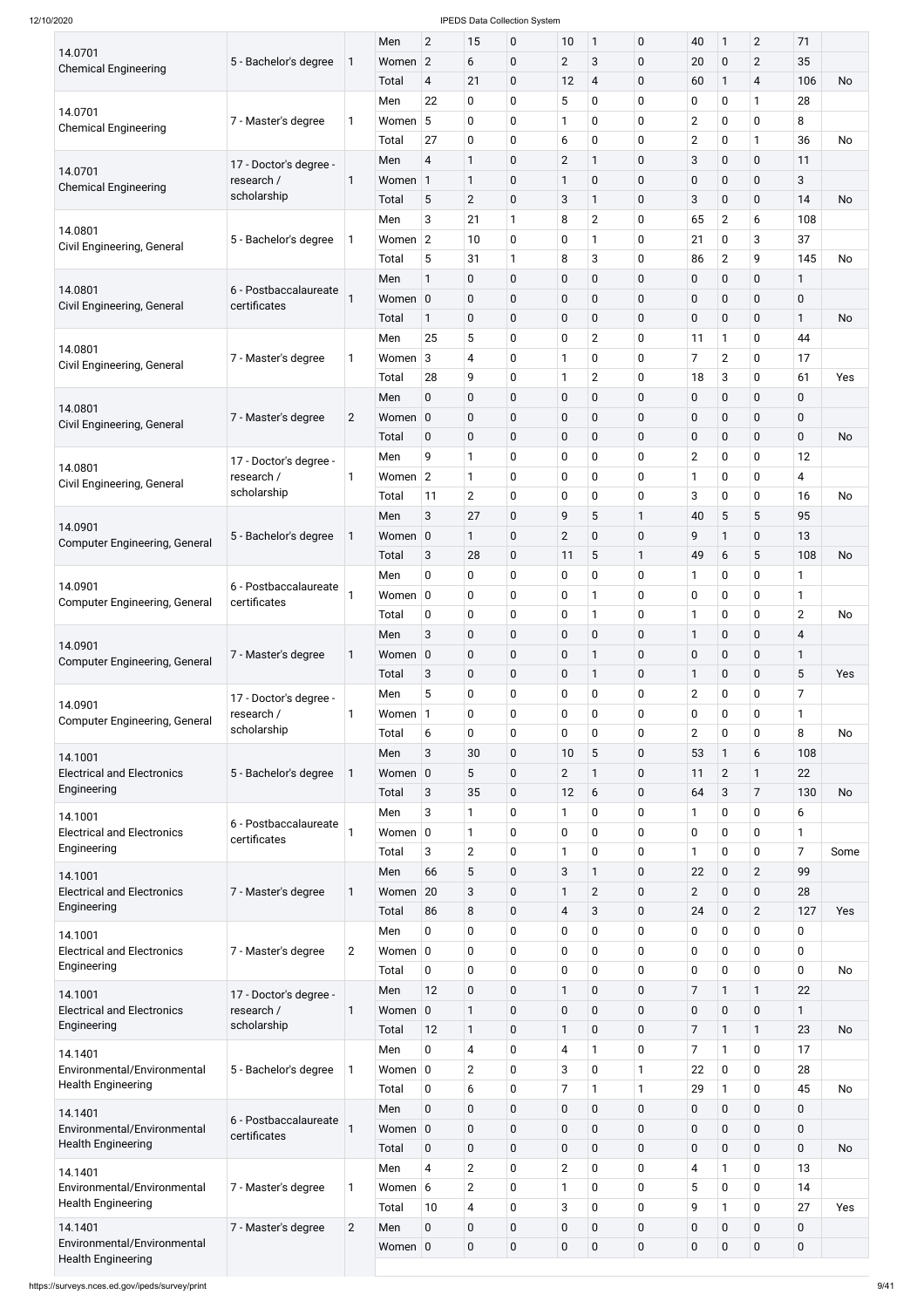| 14.1401                               |                                      |              | Total        | $\mathbf 0$          | 0                       | $\mathbf 0$               | $\mathbf 0$       | $\mathbf 0$    | 0              | $\mathbf 0$              | $\mathbf 0$      | 0              | $\mathbf 0$    | No        |
|---------------------------------------|--------------------------------------|--------------|--------------|----------------------|-------------------------|---------------------------|-------------------|----------------|----------------|--------------------------|------------------|----------------|----------------|-----------|
|                                       | 17 - Doctor's degree -               |              | Men          | 3                    | 0                       | $\mathbf 0$               | $\mathbf 0$       | 1              | 0              | 1                        | $\mathbf 0$      | $\mathbf{1}$   | 6              |           |
| Environmental/Environmental           | research /                           | $\mathbf{1}$ | Women        | $\mathbf{1}$         | 0                       | $\mathbf 0$               | $\mathbf{1}$      | 0              | 0              | $\mathbf{1}$             | $\mathbf 0$      | 0              | 3              |           |
| <b>Health Engineering</b>             | scholarship                          |              | Total        | 4                    | 0                       | $\mathbf 0$               | $\mathbf{1}$      | 1              | 0              | $\overline{2}$           | $\mathbf 0$      | $\mathbf{1}$   | 9              | <b>No</b> |
|                                       |                                      |              |              |                      |                         |                           |                   |                |                |                          |                  |                |                |           |
| 14.1801                               | 1b - Awards of 300-                  |              | Men          | $\mathbf 0$          | 3                       | $\mathbf 0$               | 1                 | 0              | 0              | 16                       | $\mathbf{1}$     | $\mathbf{1}$   | 22             |           |
| <b>Materials Engineering</b>          | 899 clock hours                      | $\mathbf{1}$ | Women 0      |                      | 8                       | $\pmb{0}$                 | 3                 | $\mathbf 0$    | 0              | 10                       | $\mathbf 0$      | $\mathbf 0$    | 21             |           |
|                                       |                                      |              | Total        | $\mathbf 0$          | 11                      | $\pmb{0}$                 | 4                 | 0              | $\overline{0}$ | 26                       | $\mathbf{1}$     | $\mathbf{1}$   | 43             | <b>No</b> |
|                                       | 2 - Awards of at least               |              | Men          | $\mathbf 0$          | 0                       | $\pmb{0}$                 | $\mathbf 0$       | 0              | 0              | $\mathbf 0$              | $\mathbf 0$      | 0              | 0              |           |
| 14.1801                               | 900 but less than                    | $\mathbf{1}$ | Women $ 0 $  |                      | 0                       | $\mathbf 0$               | $\mathbf 0$       | 0              | 0              | $\mathbf 0$              | $\mathbf 0$      | $\overline{0}$ | $\mathbf 0$    |           |
| <b>Materials Engineering</b>          | 1,800 clock hours                    |              | Total        | $\mathbf 0$          | 0                       | $\pmb{0}$                 | $\mathbf 0$       | 0              | 0              | $\mathbf 0$              | $\mathbf 0$      | $\mathbf 0$    | $\mathbf 0$    | <b>No</b> |
|                                       |                                      |              | Men          | $\mathbf{1}$         | 4                       | $\pmb{0}$                 | 1                 | 0              | 0              | 23                       | $\overline{4}$   | $\overline{2}$ | 35             |           |
| 14.1801                               | 5 - Bachelor's degree                | 1            | Women 0      |                      | 8                       | $\mathbf 0$               | 6                 | 0              | 0              | 20                       | $\mathbf 0$      | $\mathbf{1}$   | 35             |           |
| <b>Materials Engineering</b>          |                                      |              |              |                      |                         |                           |                   |                |                |                          |                  |                |                |           |
|                                       |                                      |              | Total        | $\mathbf{1}$         | 12                      | $\pmb{0}$                 | $\overline{7}$    | $\overline{0}$ | $\overline{0}$ | 43                       | $\overline{4}$   | 3              | 70             | <b>No</b> |
| 14.1801                               | 6 - Postbaccalaureate                |              | Men          | $\mathbf 0$          | 0                       | $\pmb{0}$                 | $\mathbf 0$       | 0              | 0              | 3                        | $\mathbf 0$      | $\mathbf 0$    | 3              |           |
| <b>Materials Engineering</b>          | certificates                         |              | Women $ 0$   |                      | 0                       | $\mathbf 0$               | $\mathbf 0$       | 0              | 0              | 1                        | $\mathbf 0$      | $\overline{0}$ | 1              |           |
|                                       |                                      |              | Total        | 0                    | 0                       | $\mathbf 0$               | $\mathbf 0$       | 0              | 0              | $\overline{\mathcal{A}}$ | $\mathbf 0$      | 0              | 4              | <b>No</b> |
|                                       |                                      |              | Men          | 20                   | $\mathbf{1}$            | $\pmb{0}$                 | $\overline{2}$    | $\mathbf{1}$   | 0              | 12                       | $\mathbf 0$      | $\mathbf 0$    | 36             |           |
| 14.1801                               | 7 - Master's degree                  | $\mathbf{1}$ | Women        | $\overline{2}$       | $\mathbf{1}$            | $\pmb{0}$                 | $\mathbf 0$       | 0              | 0              | 5                        | $\mathbf 0$      | $\mathbf{1}$   | 9              |           |
| <b>Materials Engineering</b>          |                                      |              | Total        | 22                   | $\overline{2}$          | $\mathbf 0$               | $\overline{2}$    | $\mathbf{1}$   | $\overline{0}$ | 17                       | $\mathbf 0$      | $\mathbf{1}$   | 45             | Yes       |
|                                       |                                      |              | Men          | 3                    | $\mathbf{1}$            | $\pmb{0}$                 | $\overline{2}$    | 1              | 0              | $\overline{2}$           | $\mathbf 0$      | $\mathbf{1}$   | 10             |           |
| 14.1801                               | 17 - Doctor's degree -<br>research / | 1            | Women        | $\mathbf{1}$         | 0                       | $\mathbf 0$               | $\mathbf 0$       | 0              | 0              | 1                        | $\mathbf 0$      | $\mathbf 0$    | $\overline{2}$ |           |
| <b>Materials Engineering</b>          | scholarship                          |              |              |                      |                         |                           |                   |                |                |                          |                  |                |                |           |
|                                       |                                      |              | Total        | 4                    | $\mathbf{1}$            | $\pmb{0}$                 | $\overline{2}$    | 1              | 0              | $\mathbf{3}$             | 0                | $\mathbf{1}$   | 12             | <b>No</b> |
| 14.1901                               |                                      |              | Men          | 4                    | 43                      | $\pmb{0}$                 | 31                | 6              | 0              | 145                      | 6                | 10             | 245            |           |
| <b>Mechanical Engineering</b>         | 5 - Bachelor's degree                | 1            | Women 0      |                      | 23                      | $\mathbf 0$               | 6                 | 3              | 0              | 41                       | $\mathbf{1}$     | $\mathbf{1}$   | 75             |           |
|                                       |                                      |              | Total        | 4                    | 66                      | $\mathbf 0$               | 37                | 9              | 0              | 186                      | $\overline{7}$   | 11             | 320            | No        |
|                                       |                                      |              | Men          | $\overline{7}$       | 4                       | 1                         | 3                 | 0              | 0              | $\overline{4}$           | $\mathbf 0$      | $\mathbf{1}$   | 20             |           |
| 14.1901                               | 6 - Postbaccalaureate                |              | Women        | $\mathbf{1}$         | 0                       | $\mathbf 0$               | 1                 | 0              | 0              | 1                        | $\mathbf 0$      | $\overline{0}$ | 3              |           |
| <b>Mechanical Engineering</b>         | certificates                         |              | Total        | 8                    | $\overline{\mathbf{4}}$ | $\mathbf{1}$              | 4                 | 0              | 0              | 5                        | $\mathbf 0$      | $\mathbf{1}$   | 23             | Yes       |
|                                       |                                      |              | Men          | 49                   | $\overline{2}$          | $\mathbf{1}$              | $\overline{7}$    | 0              | 0              | 32                       | $\mathbf 0$      | $\overline{2}$ | 93             |           |
| 14.1901                               |                                      |              |              |                      |                         |                           |                   |                |                |                          |                  |                |                |           |
| <b>Mechanical Engineering</b>         | 7 - Master's degree                  | $\mathbf{1}$ | Women        | $\overline{4}$       | 0                       | $\mathbf 0$               | $\mathbf 0$       | $\mathbf 0$    | 0              | 5                        | $\mathbf 0$      | $\mathbf 0$    | 9              |           |
|                                       |                                      |              | Total        | 53                   | $\overline{2}$          | $\mathbf{1}$              | $\overline{7}$    | 0              | 0              | 37                       | $\mathbf 0$      | $\overline{2}$ | 102            | Yes       |
| 14.1901                               | 17 - Doctor's degree -               |              | Men          | 5                    | $\mathbf{1}$            | $\mathbf 0$               | 0                 | 0              | 0              | 9                        | 1                | $\overline{0}$ | 16             |           |
| <b>Mechanical Engineering</b>         | research /                           | $\mathbf{1}$ | Women        | $\overline{2}$       | 0                       | $\pmb{0}$                 | $\mathbf 0$       | 0              | 0              | $\mathbf 0$              | $\mathbf 0$      | 0              | $\overline{2}$ |           |
|                                       | scholarship                          |              | Total        | $\overline{7}$       | $\mathbf{1}$            | $\pmb{0}$                 | $\mathbf 0$       | 0              | 0              | 9                        | $\mathbf{1}$     | $\overline{0}$ | 18             | <b>No</b> |
|                                       | 2 - Awards of at least               |              | Men          | $\mathbf 0$          | 0                       | $\pmb{0}$                 | $\mathbf 0$       | $\mathbf 0$    | 0              | $\pmb{0}$                | $\mathbf 0$      | $\mathbf 0$    | $\mathbf 0$    |           |
| 14.2301                               | 900 but less than                    | $\mathbf{1}$ | Women 0      |                      | 0                       | $\pmb{0}$                 | $\mathbf 0$       | $\mathbf 0$    | 0              | $\pmb{0}$                | $\mathbf 0$      | $\mathbf 0$    | $\mathbf 0$    |           |
| <b>Nuclear Engineering</b>            | 1,800 clock hours                    |              | Total        | $\mathbf 0$          | 0                       | $\pmb{0}$                 | $\mathbf 0$       | $\mathbf 0$    | 0              | $\pmb{0}$                | $\mathbf 0$      | $\mathbf 0$    | $\mathbf 0$    | <b>No</b> |
|                                       |                                      |              |              | $\mathbf 0$          | 3                       | $\mathbf 0$               | 0                 |                |                |                          | $\mathbf{1}$     | $\overline{0}$ | 16             |           |
| 14.2301                               |                                      |              | Men          |                      |                         |                           |                   | 0              | 0              | 12                       |                  |                |                |           |
| <b>Nuclear Engineering</b>            | 5 - Bachelor's degree                | 1            | Women $ 0 $  |                      | $\mathbf{1}$            | $\pmb{0}$                 | 0                 | 0              | 0              | 3                        | $\mathbf 0$      | $\mathbf{1}$   | 5              |           |
|                                       |                                      |              | Total        | $\mathbf 0$          | 4                       | $\mathbf 0$               | 0                 | 0              | 0              | 15                       | $\mathbf{1}$     | $\mathbf{1}$   | 21             | <b>No</b> |
|                                       |                                      |              | Men          | $\mathbf 0$          | $\overline{2}$          | $\pmb{0}$                 | $\mathbf 0$       | $\mathbf 0$    | 0              | $\mathbf{1}$             | $\mathbf 0$      | $\mathbf 0$    | 3              |           |
| 14.2301<br><b>Nuclear Engineering</b> | 7 - Master's degree                  | $\mathbf{1}$ | Women 0      |                      | 0                       | $\pmb{0}$                 | 0                 | 1              | 0              | $\pmb{0}$                | $\pmb{0}$        | $\pmb{0}$      | $\mathbf{1}$   |           |
|                                       |                                      |              | Total        | $\mathbf 0$          | $\overline{2}$          | $\pmb{0}$                 | $\mathbf 0$       | 1              | 0              | $\mathbf{1}$             | $\mathbf 0$      | $\mathbf 0$    | $\overline{4}$ | <b>No</b> |
|                                       | 17 - Doctor's degree -               |              | Men          | $\mathbf{1}$         | $\overline{2}$          | $\mathbf 0$               | 0                 | 0              | 0              | 1                        | $\mathbf 0$      | 0              | 4              |           |
| 14.2301                               | research /                           | $\mathbf{1}$ | Women $ 0 $  |                      | 0                       | $\pmb{0}$                 | 0                 | 0              | 0              | $\mathbf{1}$             | 0                | 0              | 1              |           |
| <b>Nuclear Engineering</b>            | scholarship                          |              | Total        | $\mathbf{1}$         | $\overline{2}$          | $\pmb{0}$                 | 0                 | 0              | 0              | $\overline{2}$           | $\mathbf 0$      | $\mathbf 0$    | 5              | <b>No</b> |
|                                       |                                      |              |              |                      |                         |                           |                   |                |                |                          |                  |                |                |           |
| 14.2401                               |                                      |              | Men          | 3                    | 0                       | $\pmb{0}$                 | $\mathbf 0$       | $\mathbf{1}$   | 0              | $\pmb{0}$                | $\mathbf 0$      | $\mathbf 0$    | $\overline{4}$ |           |
| Ocean Engineering                     | 7 - Master's degree                  | $\mathbf{1}$ | Women 0      |                      | 0                       | $\pmb{0}$                 | $\mathbf 0$       | $\pmb{0}$      | 0              | $\mathbf{2}$             | $\pmb{0}$        | $\pmb{0}$      | $\overline{2}$ |           |
|                                       |                                      |              | Total        | 3                    | 0                       | $\pmb{0}$                 | $\mathbf 0$       | 1              | $\mathbf 0$    | $\overline{2}$           | $\mathbf 0$      | $\mathbf 0$    | 6              | No        |
|                                       | 17 - Doctor's degree -               |              | Men          | $\overline{2}$       | 0                       | $\mathbf 0$               | 0                 | $\mathbf 0$    | 0              | 1                        | $\mathbf 0$      | $\mathbf 0$    | 3              |           |
| 14.2401                               | research /                           | 1            | Women 0      |                      | 0                       | $\pmb{0}$                 | $\pmb{0}$         | $\pmb{0}$      | 0              | $\pmb{0}$                | $\pmb{0}$        | $\pmb{0}$      | $\mathbf 0$    |           |
| Ocean Engineering                     | scholarship                          |              | Total        | $\overline{2}$       | $\pmb{0}$               | $\pmb{0}$                 | $\mathbf 0$       | 0              | 0              | $\mathbf{1}$             | $\mathbf 0$      | $\mathbf 0$    | 3              | No        |
|                                       |                                      |              | Men          | $\mathbf 0$          | $\pmb{0}$               | $\pmb{0}$                 | $\pmb{0}$         | 0              | 0              | 5                        | $\pmb{0}$        | $\mathbf 0$    | 5              |           |
| 14.2701                               | 1b - Awards of 300-                  | 1            | Women 0      |                      | $\pmb{0}$               | $\pmb{0}$                 | $\pmb{0}$         | 0              | 0              | $\mathbf{1}$             | $\mathbf 0$      | $\pmb{0}$      | $\mathbf{1}$   |           |
| <b>Systems Engineering</b>            | 899 clock hours                      |              |              |                      |                         |                           |                   |                |                |                          |                  |                |                |           |
|                                       |                                      |              | Total        | $\pmb{0}$            | $\pmb{0}$               | $\pmb{0}$                 | $\pmb{0}$         | 0              | 0              | $6\,$                    | $\mathbf 0$      | $\pmb{0}$      | 6              | <b>No</b> |
| 14.2701                               | 2 - Awards of at least               |              | Men          | $\mathbf 0$          | $\pmb{0}$               | $\mathbf 0$               | 0                 | 0              | 0              | $\pmb{0}$                | $\mathbf 0$      | $\mathbf 0$    | $\mathbf 0$    |           |
| <b>Systems Engineering</b>            | 900 but less than                    | $\mathbf{1}$ | Women 0      |                      | $\pmb{0}$               | $\pmb{0}$                 | 0                 | 0              | 0              | $\pmb{0}$                | $\mathbf 0$      | $\mathbf 0$    | $\mathbf 0$    |           |
|                                       | 1,800 clock hours                    |              | Total        | 0                    | $\pmb{0}$               | $\pmb{0}$                 | $\pmb{0}$         | 0              | 0              | $\pmb{0}$                | $\mathbf 0$      | $\pmb{0}$      | $\mathbf 0$    | No        |
|                                       |                                      |              | Men          | 3                    | 17                      | $\pmb{0}$                 | 6                 | $\pmb{0}$      | 0              | 31                       | $\overline{2}$   | $\overline{2}$ | 61             |           |
|                                       | 5 - Bachelor's degree                | 1            | Women 0      |                      | 16                      | $\pmb{0}$                 | $\overline{2}$    | $\mathbf{1}$   | 1              | 29                       | 3                | 6              | 58             |           |
| 14.2701                               |                                      |              |              |                      |                         |                           |                   |                |                |                          |                  |                |                |           |
| <b>Systems Engineering</b>            |                                      |              |              |                      |                         |                           |                   | 1              |                |                          |                  |                |                |           |
| 14.2701                               | 6 - Postbaccalaureate   1            |              | Total<br>Men | 3<br>$5\phantom{.0}$ | 33<br>3                 | $\pmb{0}$<br>$\mathbf{1}$ | 8<br>$\mathbf{1}$ | $\mathbf 0$    | 1<br>0         | 60<br>$\,8\,$            | 5<br>$\mathbf 0$ | 8<br>$\pmb{0}$ | 119<br>18      | No        |

https://surveys.nces.ed.gov/ipeds/survey/print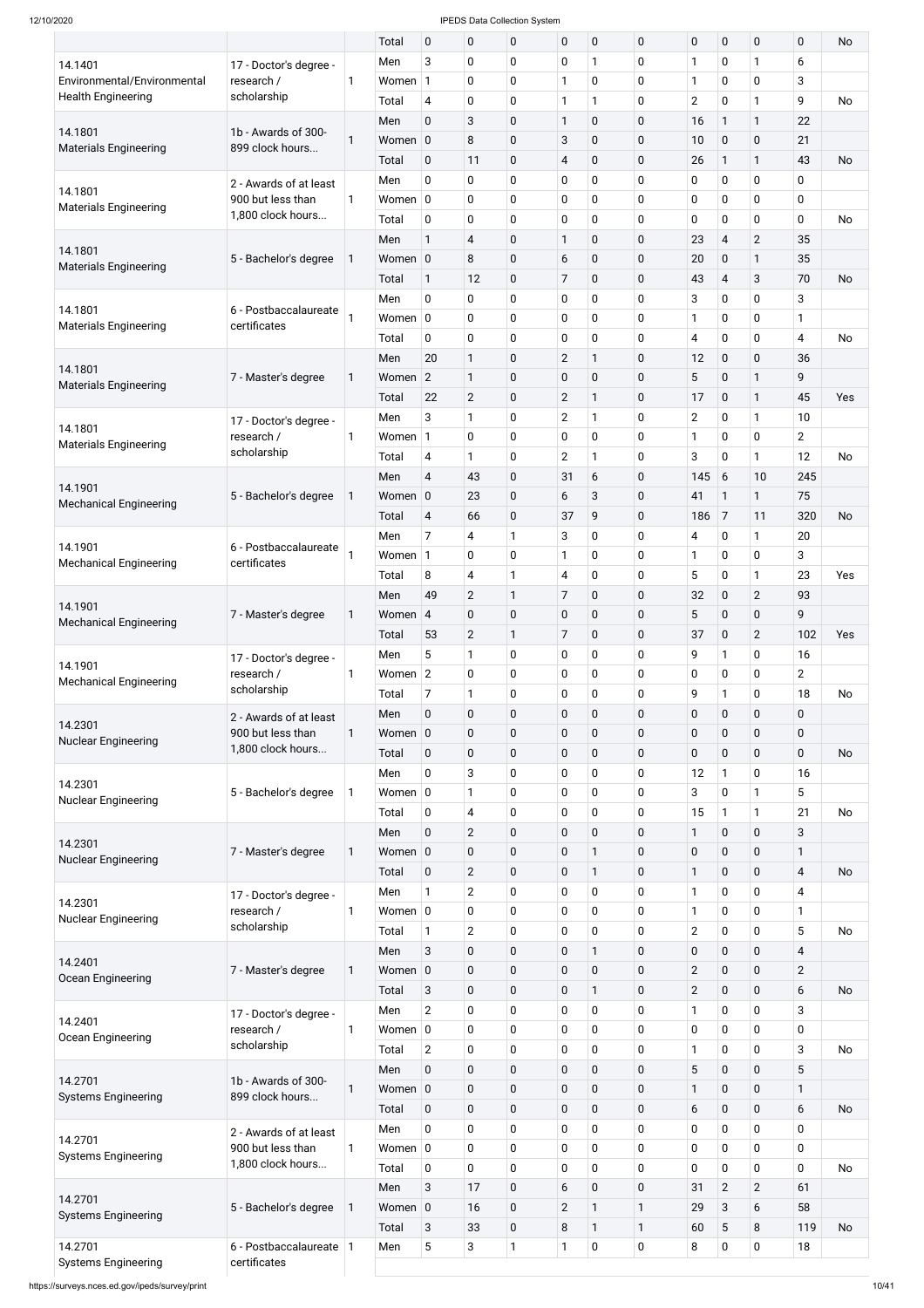|                                                          |                        |                | Women $ 0$  |                | 1                       | 0           | 1              | 0              | $\mathbf 0$  | 3              | 0              | 1              | 6                       |           |
|----------------------------------------------------------|------------------------|----------------|-------------|----------------|-------------------------|-------------|----------------|----------------|--------------|----------------|----------------|----------------|-------------------------|-----------|
|                                                          |                        |                | Total       | 5              | $\overline{\mathbf{4}}$ | 1           | $\overline{2}$ | 0              | $\mathbf 0$  | 11             | 0              | $\mathbf{1}$   | 24                      | Some      |
|                                                          |                        |                | Men         | 12             | 8                       | 0           | $\mathbf{1}$   | 1              | $\mathbf 0$  | 19             | 0              | 3              | 44                      |           |
| 14.2701                                                  | 7 - Master's degree    | 1              | Women       | 1              | $\overline{4}$          | 0           | $\mathbf{1}$   | 0              | $\mathbf 0$  | 10             | 0              | $\mathbf 0$    | 16                      |           |
| <b>Systems Engineering</b>                               |                        |                | Total       | 13             | 12                      | $\mathbf 0$ | $\mathbf{2}$   | $\mathbf{1}$   | $\mathbf 0$  | 29             | $\mathbf 0$    | 3              | 60                      | Yes       |
|                                                          |                        |                | Men         | 0              | $\mathbf 0$             | 0           | $\mathbf 0$    | 0              | $\mathbf 0$  | 0              | 0              | 0              | 0                       |           |
| 14.2701                                                  | 7 - Master's degree    | $\overline{c}$ | Women $ 0$  |                | $\pmb{0}$               | 0           | $\mathbf 0$    | 0              | $\mathbf 0$  | 0              | 0              | $\pmb{0}$      | 0                       |           |
| <b>Systems Engineering</b>                               |                        |                | Total       |                |                         |             | 0              | 0              | $\mathbf 0$  |                | 0              | 0              | 0                       | <b>No</b> |
|                                                          |                        |                |             | 0              | $\pmb{0}$               | 0           |                |                |              | $\pmb{0}$      |                |                |                         |           |
| 14.2701                                                  | 8 - Post-Master's      |                | Men         | $\mathbf 0$    | $\pmb{0}$               | 0           | $\pmb{0}$      | $\pmb{0}$      | $\mathbf 0$  | $\pmb{0}$      | 0              | $\pmb{0}$      | $\mathbf 0$             |           |
| <b>Systems Engineering</b>                               | certificates           | 1              | Women 0     |                | $\pmb{0}$               | 0           | $\pmb{0}$      | $\mathbf 0$    | $\mathbf 0$  | $\pmb{0}$      | 0              | $\pmb{0}$      | 0                       |           |
|                                                          |                        |                | Total       | $\mathbf 0$    | $\pmb{0}$               | 0           | $\pmb{0}$      | 0              | $\mathbf 0$  | $\pmb{0}$      | 0              | 0              | $\mathbf 0$             | <b>No</b> |
| 14.2701                                                  | 17 - Doctor's degree - |                | Men         | 1              | 0                       | 0           | 0              | 0              | $\mathbf 0$  | $\pmb{0}$      | 0              | 0              | 1                       |           |
| <b>Systems Engineering</b>                               | research /             | 1              | Women $ 2 $ |                | $\pmb{0}$               | 0           | $\mathbf 0$    | 0              | $\mathbf 0$  | 0              | 0              | $\pmb{0}$      | $\overline{2}$          |           |
|                                                          | scholarship            |                | Total       | 3              | $\pmb{0}$               | 0           | 0              | 0              | $\mathbf 0$  | $\pmb{0}$      | 0              | $\pmb{0}$      | 3                       | <b>No</b> |
| 14.4501                                                  |                        |                | Men         | $\mathbf{1}$   | $\pmb{0}$               | $\mathbf 0$ | $\overline{2}$ | 0              | $\mathbf 0$  | 8              | 0              | $\mathbf{1}$   | 12                      |           |
| <b>Biological/Biosystems</b>                             | 5 - Bachelor's degree  | 1              | Women 1     |                | $\mathbf{1}$            | 0           | 1              | 0              | $\mathbf 0$  | 8              | 0              | $\pmb{0}$      | 11                      |           |
| Engineering                                              |                        |                | Total       | $\overline{2}$ | $\mathbf{1}$            | 0           | 3              | 0              | $\mathbf 0$  | 16             | 0              | $\mathbf{1}$   | 23                      | <b>No</b> |
| 15.1001                                                  | 2 - Awards of at least |                | Men         | 0              | $\mathbf 0$             | 0           | 0              | 0              | $\mathbf 0$  | 0              | 0              | 0              | 0                       |           |
| <b>Construction Engineering</b>                          | 900 but less than      | 1              | Women $ 0$  |                | $\pmb{0}$               | 0           | $\mathbf 0$    | 0              | $\mathbf 0$  | 0              | 0              | $\mathbf 0$    | 0                       |           |
| Technology/Technician                                    | 1,800 clock hours      |                | Total       | 0              | $\pmb{0}$               | 0           | 0              | 0              | $\mathbf 0$  | 0              | 0              | 0              | 0                       | <b>No</b> |
| 15.1001                                                  |                        |                | Men         | $\mathbf 0$    | 15                      | 0           | $\overline{2}$ | $\overline{2}$ | $\mathbf 0$  | 65             | $\pmb{0}$      | $\mathbf{1}$   | 85                      |           |
| <b>Construction Engineering</b>                          | 5 - Bachelor's degree  | 1              | Women 0     |                | 1                       | 0           | $\mathbf 0$    | 0              | $\mathbf 0$  | 4              | 0              | 0              | 5                       |           |
| Technology/Technician                                    |                        |                | Total       | $\mathbf 0$    | 16                      | 0           | $\overline{2}$ | $\overline{2}$ | $\mathbf 0$  | 69             | 0              | $\mathbf{1}$   | 90                      | <b>No</b> |
|                                                          |                        |                | Men         | 0              | $\mathbf 0$             | 0           | 0              | 0              | $\mathbf 0$  | 5              | 0              | 0              | 5                       |           |
| 15.1001                                                  | 6 - Postbaccalaureate  |                | Women $ 0$  |                | $\mathbf 0$             |             |                | 0              |              |                | 0              | 0              | 0                       |           |
| <b>Construction Engineering</b><br>Technology/Technician | certificates           |                |             |                |                         | 0           | 0              |                | $\mathbf 0$  | 0              |                |                |                         |           |
|                                                          |                        |                | Total       | 0              | $\pmb{0}$               | 0           | 0              | 0              | $\mathbf 0$  | 5              | 0              | 0              | 5                       | Yes       |
| 15.1001                                                  |                        |                | Men         | 8              | $\mathbf{1}$            | $\mathbf 0$ | $\pmb{0}$      | $\mathbf 0$    | $\mathbf 0$  | 5              | 0              | $\mathbf 0$    | 14                      |           |
| <b>Construction Engineering</b>                          | 7 - Master's degree    | 1              | Women 8     |                | $\overline{2}$          | $\mathbf 0$ | $\pmb{0}$      | $\pmb{0}$      | $\mathbf 0$  | 1              | 0              | $\mathbf 0$    | 11                      |           |
| Technology/Technician                                    |                        |                | Total       | 16             | $\sqrt{3}$              | 0           | $\pmb{0}$      | $\mathbf 0$    | $\mathbf{0}$ | 6              | 0              | $\mathbf 0$    | 25                      | <b>No</b> |
| 15.1102                                                  |                        |                | Men         | 0              | 1                       | 0           | $\mathbf 0$    | 1              | $\mathbf 0$  | 9              | $\mathbf{1}$   | $\mathbf 0$    | 12                      |           |
| Surveying Technology/Surveying                           | 5 - Bachelor's degree  | 1              | Women $ 0$  |                | $\mathbf{2}$            | 0           | $\mathbf 0$    | 0              | $\mathbf 0$  | 0              | 0              | $\mathbf 0$    | $\overline{2}$          |           |
|                                                          |                        |                | Total       | 0              | $\sqrt{3}$              | 0           | $\mathbf 0$    | 1              | $\mathbf 0$  | 9              | $\mathbf{1}$   | $\mathbf 0$    | 14                      | <b>No</b> |
| 15.9999                                                  |                        |                | Men         | $\mathbf 0$    | $\mathbf{1}$            | 0           | $\pmb{0}$      | $\mathbf 0$    | $\mathbf{0}$ | 3              | 0              | $\mathbf 0$    | 4                       |           |
| Engineering/Engineering-Related                          | 7 - Master's degree    | 1              | Women 0     |                | $\pmb{0}$               | $\mathbf 0$ | $\pmb{0}$      | 0              | $\mathbf 0$  | 1              | 0              | $\pmb{0}$      | 1                       |           |
| Technologies/Technicians, Other                          |                        |                | Total       | 0              | $\mathbf{1}$            | 0           | $\pmb{0}$      | 0              | $\mathbf 0$  | $\overline{4}$ | 0              | 0              | 5                       | Yes       |
| 16.0101                                                  |                        |                | Men         | 0              | $\mathbf{1}$            | 0           | 1              | $\overline{c}$ | $\mathbf 0$  | 16             | $\overline{2}$ | 0              | 22                      |           |
| Foreign Languages and                                    | 5 - Bachelor's degree  | 1              | Women $ 0$  |                | 8                       | 0           | $\pmb{0}$      | $\overline{2}$ | $\mathbf 0$  | 11             | 0              | $\overline{2}$ | 23                      |           |
| Literatures, General                                     |                        |                | Total       | 0              | 9                       | 0           | 1              | 4              | $\mathbf 0$  | 27             | $\overline{2}$ | $\overline{2}$ | 45                      | <b>No</b> |
|                                                          |                        |                | Men         | 0              | $\mathbf{2}$            | $\pmb{0}$   | $\pmb{0}$      | $\mathbf 0$    | $\mathbf 0$  | $\overline{2}$ | 0              | 0              | 4                       |           |
| 16.0101<br>Foreign Languages and                         | 5 - Bachelor's degree  | $\overline{2}$ | Women 0     |                | $\pmb{0}$               | $\pmb{0}$   | $\pmb{0}$      | 0              | $\mathbf 0$  | 1              | $\overline{2}$ | $\overline{0}$ | 3                       |           |
| Literatures, General                                     |                        |                |             |                |                         |             |                |                |              |                |                |                |                         |           |
|                                                          |                        |                | Total       | 0              | $\mathbf{2}$            | 0           | $\mathbf 0$    | $\mathbf 0$    | $\mathbf 0$  | 3              | $\overline{2}$ | 0              | $\overline{7}$          | <b>No</b> |
| 16.0102                                                  | 1b - Awards of 300-    |                | Men         | 0              | $\mathbf{2}$            | 0           | 0              | 0              | $\mathbf 0$  | 7              | 0              | $\pmb{0}$      | 9                       |           |
| Linguistics                                              | 899 clock hours        | 1              | Women $ 0 $ |                | 3                       | 0           | $\mathbf 0$    | $\mathbf{1}$   | $\mathbf 0$  | 7              | $\mathbf{1}$   | $\overline{2}$ | 14                      |           |
|                                                          |                        |                | Total       | 0              | 5                       | 0           | 0              | 1              | $\mathbf 0$  | 14             | $\mathbf{1}$   | $\overline{2}$ | 23                      | <b>No</b> |
| 16.0102                                                  | 2 - Awards of at least |                | Men         | 0              | $\pmb{0}$               | $\pmb{0}$   | $\pmb{0}$      | $\mathbf 0$    | $\mathbf 0$  | $\pmb{0}$      | 0              | $\mathbf 0$    | 0                       |           |
| Linguistics                                              | 900 but less than      | 1              | Women 0     |                | $\pmb{0}$               | $\pmb{0}$   | $\pmb{0}$      | 0              | $\mathbf 0$  | $\pmb{0}$      | 0              | 0              | 0                       |           |
|                                                          | 1,800 clock hours      |                | Total       | $\mathbf 0$    | $\pmb{0}$               | 0           | $\mathbf 0$    | $\mathbf 0$    | $\mathbf 0$  | $\pmb{0}$      | 0              | 0              | $\mathbf 0$             | <b>No</b> |
|                                                          |                        |                | Men         | 0              | 3                       | 0           | 0              | 0              | $\mathbf 0$  | 6              | 0              | $\overline{2}$ | 11                      |           |
| 16.0102<br>Linguistics                                   | 5 - Bachelor's degree  | $\mathbf{1}$   | Women 1     |                | 8                       | 0           | 3              | 4              | 0            | 15             | 1              | 0              | 32                      |           |
|                                                          |                        |                | Total       | 1              | 11                      | 0           | 3              | 4              | $\mathbf 0$  | 21             | 1              | $\overline{2}$ | 43                      | No        |
|                                                          |                        |                | Men         | $\mathbf 0$    | $\pmb{0}$               | $\pmb{0}$   | $\mathbf 0$    | $\pmb{0}$      | $\mathbf 0$  | $\pmb{0}$      | $\pmb{0}$      | $\mathbf 0$    | 0                       |           |
| 16.0102                                                  | 5 - Bachelor's degree  | $\overline{2}$ | Women 0     |                | $\pmb{0}$               | $\pmb{0}$   | $\mathbf 0$    | $\mathbf 0$    | $\mathbf 0$  | $\overline{2}$ | $\pmb{0}$      | $\overline{2}$ | $\overline{\mathbf{4}}$ |           |
| Linguistics                                              |                        |                | Total       | $\mathbf 0$    | $\pmb{0}$               | $\pmb{0}$   | $\pmb{0}$      | $\mathbf 0$    | $\mathbf 0$  | $\overline{2}$ | 0              | $\overline{2}$ | $\overline{4}$          | <b>No</b> |
|                                                          |                        |                | Men         | $\mathbf 0$    | $\pmb{0}$               | $\pmb{0}$   | $\mathbf 0$    | 0              | $\mathbf 0$  | 0              | $\pmb{0}$      | $\pmb{0}$      | 0                       |           |
| 16.0102                                                  | 6 - Postbaccalaureate  |                | Women $ 0 $ |                | $\mathbf 0$             | $\pmb{0}$   | 0              | $\mathbf 0$    | $\mathbf 0$  | 0              | 0              | $\mathbf 0$    | 0                       |           |
| Linguistics                                              | certificates           |                | Total       | $\mathbf 0$    | $\pmb{0}$               | $\pmb{0}$   | $\mathbf 0$    | $\mathbf 0$    | $\mathbf 0$  | 0              | $\pmb{0}$      | $\mathbf 0$    | $\mathbf 0$             | <b>No</b> |
|                                                          |                        |                |             |                |                         |             |                |                |              |                |                |                |                         |           |
| 16.0102                                                  |                        |                | Men         | $\mathbf 0$    | $\pmb{0}$               | $\pmb{0}$   | $\pmb{0}$      | $\mathbf 0$    | $\mathbf 0$  | $\mathbf{1}$   | 0              | $\mathbf 0$    | $\mathbf{1}$            |           |
| Linguistics                                              | 7 - Master's degree    | 1              | Women 0     |                | $\pmb{0}$               | $\pmb{0}$   | $\pmb{0}$      | $\mathbf 0$    | $\mathbf 0$  | $\pmb{0}$      | $\pmb{0}$      | $\mathbf 0$    | $\mathbf 0$             |           |
|                                                          |                        |                | Total       | $\mathbf 0$    | $\pmb{0}$               | $\pmb{0}$   | $\pmb{0}$      | $\mathbf 0$    | $\mathbf 0$  | 1              | 0              | $\mathbf 0$    | $\mathbf{1}$            | <b>No</b> |
| 16.0102                                                  | 17 - Doctor's degree - |                | Men         | $\mathbf{1}$   | $\pmb{0}$               | $\pmb{0}$   | $\mathbf 0$    | 0              | $\mathbf 0$  | $\pmb{0}$      | 0              | $\mathbf{1}$   | $\overline{2}$          |           |
| Linguistics                                              | research /             | 1              | Women $ 0 $ |                | $\mathbf 0$             | $\pmb{0}$   | 0              | $\mathbf 0$    | $\mathbf 0$  | 1              | 0              | $\mathbf 0$    | $\mathbf{1}$            |           |
|                                                          | scholarship            |                | Total       | $\mathbf{1}$   | $\pmb{0}$               | 0           | $\mathbf 0$    | 0              | $\mathbf 0$  | 1              | 0              | $\mathbf{1}$   | 3                       | No        |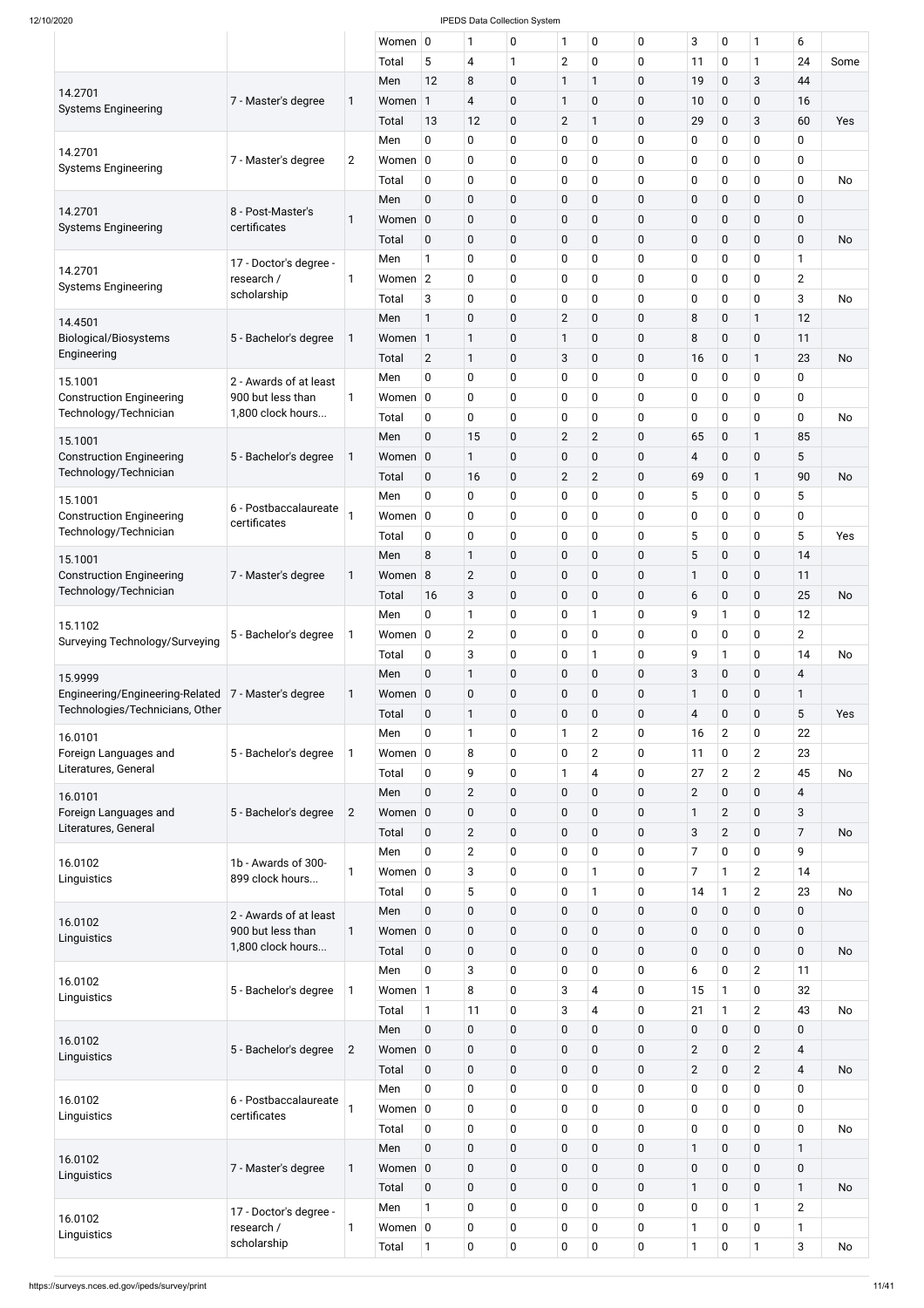https://surveys.nces.ed.gov/ipeds/survey/print 12

| 16.0399                                                      |                                      |                | Men         | $\mathbf 0$    | $\mathbf 0$             | 0                | $\pmb{0}$   | $\pmb{0}$      | 0           | 1                | 0              | $\mathbf 0$    | $\mathbf{1}$            |           |
|--------------------------------------------------------------|--------------------------------------|----------------|-------------|----------------|-------------------------|------------------|-------------|----------------|-------------|------------------|----------------|----------------|-------------------------|-----------|
| East Asian Languages,                                        | 5 - Bachelor's degree                | 1              | Women $ 0$  |                | $\mathbf 0$             | 0                | $\mathbf 0$ | $\pmb{0}$      | 0           | $\pmb{0}$        | 0              | 0              | 0                       |           |
| Literatures, and Linguistics,                                |                                      |                |             |                |                         |                  |             |                |             |                  |                |                |                         |           |
| Other                                                        |                                      |                | Total       | 0              | $\mathbf 0$             | 0                | $\mathbf 0$ | $\mathbf 0$    | 0           | 1                | $\mathbf 0$    | $\mathbf 0$    | $\mathbf{1}$            | <b>No</b> |
| 16.0399                                                      |                                      |                | Men         | $\mathbf 0$    | $\mathbf 0$             | 0                | $\mathbf 0$ | 0              | 0           | 0                | 0              | 0              | 0                       |           |
| East Asian Languages,                                        | 5 - Bachelor's degree                | $\overline{2}$ | Women $ 0 $ |                | $\mathbf 0$             | 0                | $\mathbf 0$ | 0              | 0           | 0                | 0              | 0              | 0                       |           |
| Literatures, and Linguistics,<br>Other                       |                                      |                | Total       | 0              | 0                       | 0                | 0           | 0              | 0           | 0                | 0              | $\mathbf 0$    | $\mathbf 0$             | No        |
|                                                              |                                      |                | Men         | $\mathbf 0$    | $\pmb{0}$               | 0                | $\pmb{0}$   | $\mathbf 0$    | $\mathbf 0$ | $\mathbf{1}$     | $\pmb{0}$      | $\pmb{0}$      | 1                       |           |
| 16.0402                                                      |                                      |                |             |                |                         |                  |             |                |             |                  |                |                |                         |           |
| Russian Language and Literature                              | 5 - Bachelor's degree                | 1              | Women 0     |                | $\pmb{0}$               | 0                | $\mathbf 0$ | $\mathbf 0$    | $\mathbf 0$ | $\mathbf{1}$     | 0              | $\pmb{0}$      | $\mathbf{1}$            |           |
|                                                              |                                      |                | Total       | 0              | $\pmb{0}$               | 0                | $\pmb{0}$   | $\mathbf 0$    | 0           | $\overline{2}$   | $\pmb{0}$      | $\mathbf 0$    | $\overline{2}$          | <b>No</b> |
| 16.0402                                                      |                                      |                | Men         | 0              | $\pmb{0}$               | 0                | $\mathbf 0$ | $\mathbf 0$    | 0           | 1                | 0              | $\mathbf 0$    | $\mathbf{1}$            |           |
| Russian Language and Literature                              | 5 - Bachelor's degree                | $\overline{c}$ | Women $ 0 $ |                | $\pmb{0}$               | 0                | $\mathbf 0$ | $\overline{0}$ | 0           | 0                | 0              | $\mathbf 0$    | 0                       |           |
|                                                              |                                      |                | Total       | 0              | $\pmb{0}$               | 0                | $\mathbf 0$ | $\mathbf 0$    | 0           | 1                | 0              | $\mathbf 0$    | 1                       | <b>No</b> |
|                                                              |                                      |                | Men         | $\mathbf 0$    | $\pmb{0}$               | $\mathbf 0$      | $\pmb{0}$   | $\overline{0}$ | $\mathbf 0$ | $\pmb{0}$        | $\pmb{0}$      | $\overline{0}$ | 0                       |           |
| 16.0501<br>German Language and Literature                    | 5 - Bachelor's degree                | 1              | Women 0     |                | $\pmb{0}$               | 0                | $\pmb{0}$   | $\mathbf 0$    | $\mathbf 0$ | $\pmb{0}$        | $\pmb{0}$      | $\pmb{0}$      | $\pmb{0}$               |           |
|                                                              |                                      |                | Total       | 0              | $\pmb{0}$               | $\mathbf 0$      | $\pmb{0}$   | $\overline{0}$ | $\mathbf 0$ | $\pmb{0}$        | $\pmb{0}$      | $\mathbf 0$    | $\mathbf 0$             | <b>No</b> |
|                                                              |                                      |                | Men         | 0              | $\pmb{0}$               | 0                | $\mathbf 0$ | 0              | 0           | 0                | 0              | $\mathbf 0$    | $\mathbf 0$             |           |
| 16.0501                                                      | 7 - Master's degree                  | 1              | Women $ 0 $ |                | $\pmb{0}$               | 0                | $\mathbf 0$ | 0              | 0           | 0                | 0              | $\mathbf 0$    | 0                       |           |
| German Language and Literature                               |                                      |                | Total       | 0              | $\pmb{0}$               | 0                | $\pmb{0}$   | $\mathbf 0$    | 0           | 0                | 0              | $\mathbf 0$    | $\mathbf 0$             | <b>No</b> |
|                                                              |                                      |                | Men         | $\mathbf 0$    | $\pmb{0}$               | $\mathbf 0$      | $\pmb{0}$   | $\overline{0}$ | $\mathbf 0$ | $\pmb{0}$        | $\pmb{0}$      | $\overline{0}$ | $\overline{0}$          |           |
| 16.0501                                                      | 17 - Doctor's degree -<br>research / | 1              | Women 0     |                | $\pmb{0}$               | 0                | $\mathbf 0$ | $\mathbf 0$    | 0           | 0                | $\pmb{0}$      | $\mathbf 0$    | $\pmb{0}$               |           |
| German Language and Literature                               | scholarship                          |                |             |                | $\pmb{0}$               | 0                | $\pmb{0}$   | $\overline{0}$ | 0           |                  |                | $\mathbf 0$    | $\mathbf 0$             | <b>No</b> |
|                                                              |                                      |                | Total       | 0              |                         |                  |             |                |             | $\pmb{0}$        | $\pmb{0}$      |                |                         |           |
| 16.0901                                                      |                                      |                | Men         | 0              | $\pmb{0}$               | 0                | $\mathbf 0$ | $\mathbf 0$    | $\mathbf 0$ | 0                | 0              | $\mathbf 0$    | 0                       |           |
| French Language and Literature                               | 5 - Bachelor's degree                | 1              | Women $ 0 $ |                | $\mathbf{2}$            | 0                | $\pmb{0}$   | 0              | 0           | 0                | 0              | $\mathbf 0$    | $\overline{c}$          |           |
|                                                              |                                      |                | Total       | 0              | $\overline{2}$          | 0                | $\mathbf 0$ | $\overline{0}$ | 0           | 0                | 0              | $\pmb{0}$      | $\overline{2}$          | <b>No</b> |
| 16.0901                                                      |                                      |                | Men         | 0              | $\pmb{0}$               | 0                | $\pmb{0}$   | $\mathbf 0$    | 0           | $\pmb{0}$        | 0              | $\pmb{0}$      | $\pmb{0}$               |           |
| French Language and Literature                               | 5 - Bachelor's degree                | $\overline{2}$ | Women 0     |                | $\pmb{0}$               | 0                | $\pmb{0}$   | $\mathbf 0$    | $\mathbf 0$ | $\pmb{0}$        | $\pmb{0}$      | $\pmb{0}$      | 0                       |           |
|                                                              |                                      |                | Total       | $\mathbf 0$    | $\pmb{0}$               | 0                | $\pmb{0}$   | $\mathbf 0$    | 0           | $\pmb{0}$        | $\mathbf 0$    | $\mathbf 0$    | $\mathbf 0$             | <b>No</b> |
|                                                              |                                      |                | Men         | 0              | $\pmb{0}$               | 0                | $\mathbf 0$ | $\overline{0}$ | 0           | 0                | 0              | $\mathbf 0$    | 0                       |           |
| 16.0901                                                      | 7 - Master's degree                  | 1              | Women $ 0 $ |                | $\mathbf{1}$            | 0                | $\mathbf 0$ | 0              | 0           | $\mathbf{1}$     | 0              | $\pmb{0}$      | $\overline{2}$          |           |
| French Language and Literature                               |                                      |                | Total       | 0              | $\mathbf{1}$            | 0                | $\mathbf 0$ | $\overline{0}$ | 0           | 1                | 0              | $\mathbf 0$    | $\overline{2}$          | <b>No</b> |
| 16.0904                                                      |                                      |                | Men         | $\mathbf 0$    | $\mathbf{1}$            | 0                | $\mathbf 0$ | $\mathbf 0$    | 0           | $\mathbf{1}$     | $\mathbf 0$    | $\mathbf 0$    | $\overline{2}$          |           |
| Portuguese Language and                                      | 5 - Bachelor's degree                | 1              | Women 0     |                | $\mathbf{3}$            | 0                | $\pmb{0}$   | $\overline{0}$ | $\mathbf 0$ | $\pmb{0}$        | $\pmb{0}$      | $\mathbf 0$    | 3                       |           |
| Literature                                                   |                                      |                | Total       | 0              | $\overline{\mathbf{4}}$ | 0                | $\pmb{0}$   | $\mathbf 0$    | 0           | $\mathbf{1}$     | 0              | $\mathbf 0$    | 5                       | <b>No</b> |
|                                                              |                                      |                | Men         | 0              | $\pmb{0}$               | 0                | $\mathbf 0$ | $\overline{0}$ | 0           | 0                | 0              | $\mathbf 0$    | 0                       |           |
| 16.0904                                                      |                                      |                | Women $ 0 $ |                | $\mathbf{1}$            | 0                | $\mathbf 0$ | 0              | 0           | 0                | 0              | $\pmb{0}$      | $\mathbf{1}$            |           |
| Portuguese Language and<br>Literature                        | 5 - Bachelor's degree                | $\overline{c}$ |             |                |                         |                  |             |                |             |                  |                |                |                         |           |
|                                                              |                                      |                | Total       | 0              | $\mathbf{1}$            | 0                | $\mathbf 0$ | $\overline{0}$ | 0           | 0                | 0              | $\mathbf 0$    | $\mathbf{1}$            | <b>No</b> |
| 16.0905                                                      | 1b - Awards of 300-                  |                | Men         | $\mathbf 0$    | $\mathbf{1}$            | 0                | $\mathbf 0$ | $\overline{0}$ | 0           | 0                | $\mathbf 0$    | $\mathbf 0$    | $\mathbf{1}$            |           |
| Spanish Language and Literature                              | 899 clock hours                      | 1              | Women $ 0$  |                | $\mathbf{1}$            | 0                | 1           | $\mathbf 0$    | 0           | 5                | $\mathbf{1}$   | $\mathbf 0$    | 8                       |           |
|                                                              |                                      |                | Total       | $\mathbf 0$    | $\overline{2}$          | 0                | 1           | 0              | 0           | 5                | 1              | 0              | 9                       | <b>No</b> |
| 16.0905                                                      | 2 - Awards of at least               |                | Men         | 0              | $\pmb{0}$               | 0                | $\mathbf 0$ | $\mathbf 0$    | 0           | 0                | 0              | $\mathbf 0$    | 0                       |           |
| Spanish Language and Literature                              | 900 but less than                    | 1              | Women $ 0$  |                | $\pmb{0}$               | 0                | $\mathbf 0$ | 0              | 0           | 0                | 0              | $\pmb{0}$      | 0                       |           |
|                                                              | 1,800 clock hours                    |                | Total       | 0              | $\pmb{0}$               | 0                | $\mathbf 0$ | $\mathbf 0$    | 0           | $\mathbf 0$      | 0              | $\mathbf 0$    | 0                       | <b>No</b> |
|                                                              |                                      |                | Men         | $\mathbf 0$    | 5                       | 0                | $\mathbf 0$ | $\mathbf 0$    | 0           | 3                | $\overline{2}$ | $\mathbf 0$    | 10                      |           |
| 16.0905<br>Spanish Language and Literature                   | 5 - Bachelor's degree                | 1              | Women $ 0$  |                | 9                       | 0                | 3           | $\overline{2}$ | 0           | 18               | $\mathbf{1}$   | $\overline{2}$ | 35                      |           |
|                                                              |                                      |                | Total       | $\mathbf 0$    | 14                      | 0                | 3           | $\overline{2}$ | 0           | 21               | 3              | $\overline{2}$ | 45                      | <b>No</b> |
|                                                              |                                      |                | Men         | 1              | $\pmb{0}$               | 0                | $\mathbf 0$ | $\mathbf 0$    | 0           | 1                | 0              | 1              | 3                       |           |
| 16.0905                                                      | 5 - Bachelor's degree                | 2              | Women $ 0$  |                | $\mathbf{1}$            | 0                | $\mathbf 0$ | 0              | 0           | 0                | 0              | $\mathbf 0$    | 1                       |           |
| Spanish Language and Literature                              |                                      |                | Total       | $\mathbf{1}$   | $\mathbf{1}$            | 0                | 0           | $\mathbf 0$    | 0           | 1                | 0              | $\mathbf{1}$   | 4                       | <b>No</b> |
|                                                              |                                      |                | Men         | 1              | $\mathbf 0$             | 0                | 0           | $\overline{0}$ | 0           | 3                | $\mathbf 0$    | $\mathbf 0$    | $\overline{\mathbf{4}}$ |           |
| 16.0905                                                      | 7 - Master's degree                  | 1              | Women 1     |                | $\mathbf{1}$            | 0                | $\pmb{0}$   | $\mathbf 0$    | 0           | $\mathbf 0$      | 0              | $\pmb{0}$      | $\overline{c}$          |           |
| Spanish Language and Literature                              |                                      |                | Total       |                |                         | 0                | $\mathbf 0$ | $\pmb{0}$      |             | 3                | $\mathbf 0$    | $\pmb{0}$      | 6                       | <b>No</b> |
|                                                              |                                      |                |             | $\overline{2}$ | $\mathbf{1}$            |                  |             |                | 0           |                  |                |                |                         |           |
| 16.0999<br>Romance Languages,                                | 17 - Doctor's degree -               |                | Men         | $\mathbf{1}$   | $\mathbf 0$             | 0                | $\mathbf 0$ | 0              | 0           | 1                | 0              | 0              | $\overline{2}$          |           |
| Literatures, and Linguistics,                                | research /                           | 1              | Women $ 0 $ |                | $\overline{2}$          | 0                | $\mathbf 0$ | 0              | $\mathbf 0$ | 0                | 0              | $\mathbf{1}$   | 3                       |           |
| Other                                                        | scholarship                          |                | Total       | $\mathbf{1}$   | $\overline{2}$          | 0                | $\mathbf 0$ | 0              | 0           | $\mathbf{1}$     | 0              | $\mathbf{1}$   | 5                       | <b>No</b> |
| 16.1200                                                      |                                      |                | Men         | $\mathbf 0$    | $\pmb{0}$               | 0                | $\mathbf 0$ | $\mathbf 0$    | $\mathbf 0$ | 3                | 0              | $\mathbf 0$    | 3                       |           |
| <b>Classics and Classical</b>                                | 5 - Bachelor's degree                | $\mathbf{1}$   | Women $ 0 $ |                | $\mathbf{3}$            | $\boldsymbol{0}$ | $\mathbf 0$ | $\mathbf 0$    | $\mathbf 0$ | 9                | $\mathbf 0$    | $\pmb{0}$      | 12                      |           |
| Languages, Literatures, and                                  |                                      |                |             |                |                         |                  |             |                |             |                  |                |                |                         |           |
| Linguistics, General                                         |                                      |                | Total       | $\pmb{0}$      | $\sqrt{3}$              | $\boldsymbol{0}$ | $\mathbf 0$ | $\pmb{0}$      | 0           | 12               | $\pmb{0}$      | $\pmb{0}$      | 15                      | <b>No</b> |
| 16.1200                                                      |                                      |                | Men         | 0              | $\mathbf 0$             | 0                | $\mathbf 0$ | 0              | $\mathbf 0$ | $\overline{2}$   | 0              | $\mathbf 0$    | $\overline{2}$          |           |
| <b>Classics and Classical</b><br>Languages, Literatures, and | 5 - Bachelor's degree                | $\mathbf{2}$   | Women $ 0 $ |                | $\mathbf 0$             | 0                | $\mathbf 0$ | $\mathbf 0$    | 0           | 0                | 0              | $\pmb{0}$      | $\pmb{0}$               |           |
| Linguistics, General                                         |                                      |                | Total       | 0              | $\mathbf 0$             | 0                | 0           | 0              | 0           | $\overline{2}$   | 0              | $\pmb{0}$      | $\overline{2}$          | No        |
| 16.1200                                                      | 7 - Master's degree                  | 1              | Men         | $\pmb{0}$      | $\pmb{0}$               | $\boldsymbol{0}$ | $\mathbf 0$ | 0              | 0           | $\boldsymbol{0}$ | 0              | $\pmb{0}$      | $\pmb{0}$               |           |
|                                                              |                                      |                |             |                |                         |                  |             |                |             |                  |                |                |                         |           |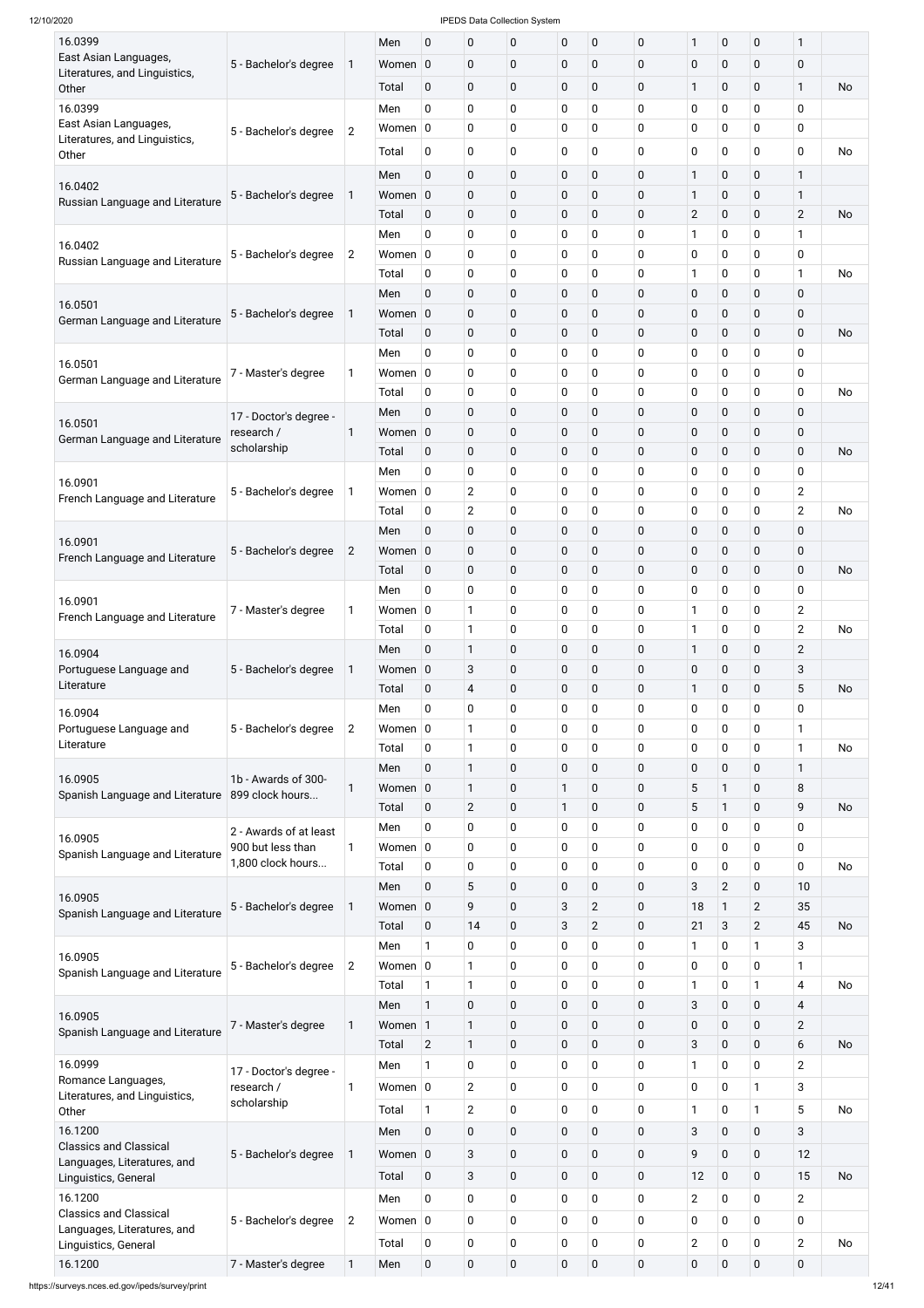| <b>Classics and Classical</b>                                         |                        |                | Women 0         |                | $\pmb{0}$      | 0                | $\mathbf 0$    | $\pmb{0}$        | $\mathbf 0$ | $\mathbf 0$    | $\pmb{0}$      | $\mathbf 0$             | 0                        |           |
|-----------------------------------------------------------------------|------------------------|----------------|-----------------|----------------|----------------|------------------|----------------|------------------|-------------|----------------|----------------|-------------------------|--------------------------|-----------|
| Languages, Literatures, and                                           |                        |                |                 |                |                |                  |                |                  |             |                |                |                         |                          |           |
| Linguistics, General                                                  |                        |                | Total           | $\mathbf 0$    | $\pmb{0}$      | 0                | $\mathbf 0$    | $\boldsymbol{0}$ | $\mathbf 0$ | $\mathbf 0$    | 0              | $\pmb{0}$               | $\mathbf 0$              | No        |
| 16.1200                                                               | 17 - Doctor's degree - |                | Men             | 0              | $\mathbf 0$    | 0                | 0              | $\mathbf 0$      | 0           | 1              | 0              | $\mathbf 0$             | 1                        |           |
| <b>Classics and Classical</b>                                         | research /             | $\mathbf{1}$   | Women $ 0 $     |                | $\mathbf 0$    | 0                | $\mathbf 0$    | 0                | 0           | $\mathbf 0$    | 0              | $\mathbf 0$             | 0                        |           |
| Languages, Literatures, and                                           | scholarship            |                | Total           | $\mathbf 0$    | $\mathbf 0$    |                  | $\mathbf 0$    | 0                | 0           | 1              | 0              | $\pmb{0}$               | $\mathbf{1}$             | Yes       |
| Linguistics, General                                                  |                        |                |                 |                |                | 0                |                |                  |             |                |                |                         |                          |           |
| 16.1203                                                               |                        |                | Men             | $\mathbf 0$    | $\pmb{0}$      | 0                | $\pmb{0}$      | $\mathbf 0$      | $\mathbf 0$ | $\mathbf 0$    | 0              | $\mathbf 0$             | $\mathbf 0$              |           |
| Latin Language and Literature                                         | 7 - Master's degree    | 1              | Women           | $\overline{0}$ | $\pmb{0}$      | 0                | $\pmb{0}$      | $\boldsymbol{0}$ | $\mathbf 0$ | 1              | 0              | $\pmb{0}$               | 1                        |           |
|                                                                       |                        |                | Total           | $\mathbf 0$    | $\pmb{0}$      | 0                | $\mathbf 0$    | $\boldsymbol{0}$ | $\mathbf 0$ | 1              | 0              | $\pmb{0}$               | $\mathbf{1}$             | Yes       |
|                                                                       |                        |                | Men             | 0              | $\mathbf 0$    | 0                | 0              | 0                | $\mathbf 0$ | $\pmb{0}$      | 0              | $\mathbf 0$             | 0                        |           |
| 16.1203                                                               | 7 - Master's degree    | $\overline{2}$ | Women $ 0$      |                | $\mathbf 0$    | 0                | $\mathbf 0$    | 0                | $\mathbf 0$ | $\mathbf 0$    | 0              | $\mathbf 0$             | 0                        |           |
| Latin Language and Literature                                         |                        |                | Total           | 0              | $\pmb{0}$      | 0                | 0              | 0                | $\mathbf 0$ | $\pmb{0}$      | 0              | $\pmb{0}$               | 0                        | <b>No</b> |
|                                                                       | 2 - Awards of at least |                | Men             | $\mathbf 0$    | $\pmb{0}$      | $\mathbf 0$      | $\pmb{0}$      | $\boldsymbol{0}$ | $\mathbf 0$ | 1              | 0              | $\pmb{0}$               | $\mathbf{1}$             |           |
| 19.0707                                                               | 900 but less than      | 1              | Women           | $\overline{0}$ | 5              | 0                | $\pmb{0}$      | $\boldsymbol{0}$ | $\mathbf 0$ | $\mathbf{2}$   | 0              | $\pmb{0}$               | 7                        |           |
| <b>Family and Community Services</b>                                  | 1,800 clock hours      |                | Total           | $\mathbf 0$    | 5              | 0                | $\pmb{0}$      | $\mathbf 0$      | $\mathbf 0$ | 3              | 0              | $\pmb{0}$               | 8                        | No        |
|                                                                       |                        |                | Men             | 0              | $\overline{2}$ | 0                | $\mathbf 0$    | 5                | $\mathbf 0$ | 17             | 1              | $\mathbf 0$             | 25                       |           |
| 19.0707                                                               |                        |                |                 |                |                |                  |                |                  |             |                |                |                         |                          |           |
| <b>Family and Community Services</b>                                  | 5 - Bachelor's degree  | 1              | Women 1         |                | 21             | 0                | 3              | 14               | $\mathbf 0$ | 55             | $\overline{2}$ | $\mathbf{1}$            | 97                       |           |
|                                                                       |                        |                | Total           | $\mathbf{1}$   | 23             | 0                | $\sqrt{3}$     | 19               | $\mathbf 0$ | 72             | 3              | 1                       | 122                      | <b>No</b> |
| 19.0707                                                               | 6 - Postbaccalaureate  |                | Men             | $\mathbf 0$    | $\pmb{0}$      | 0                | $\mathbf 0$    | $\pmb{0}$        | $\mathbf 0$ | 1              | $\mathbf{1}$   | $\mathbf 0$             | $\overline{2}$           |           |
| <b>Family and Community Services</b>                                  | certificates           |                | Women 0         |                | $\mathbf{1}$   | 0                | $\mathbf 0$    | 1                | $\mathbf 0$ | $\overline{4}$ | 0              | $\pmb{0}$               | 6                        |           |
|                                                                       |                        |                | Total           | $\mathbf 0$    | $\mathbf{1}$   | 0                | $\mathbf 0$    | 1                | $\mathbf 0$ | 5              | 1              | $\pmb{0}$               | 8                        | Yes       |
|                                                                       |                        |                | Men             | $\mathbf{1}$   | $\mathbf 0$    | 0                | $\mathbf 0$    | 0                | $\mathbf 0$ | $\mathbf 0$    | 0              | $\mathbf 0$             | $\mathbf{1}$             |           |
| 19.0707                                                               | 7 - Master's degree    | 1              | Women 1         |                | $\mathbf{1}$   | 0                | $\mathbf 0$    | 3                | $\mathbf 0$ | 8              | 0              | $\mathbf 0$             | 13                       |           |
| <b>Family and Community Services</b>                                  |                        |                | Total           | $\mathbf{2}$   | 1              | 0                | $\pmb{0}$      | 3                | $\mathbf 0$ | 8              | 0              | $\mathbf 0$             | 14                       | Yes       |
|                                                                       |                        |                | Men             | 1              | 21             | 0                | 4              | 8                | $\mathbf 0$ | 101            | $\mathbf{1}$   | $\overline{\mathbf{4}}$ | 140                      |           |
| 22.0101                                                               | 18 - Doctor's degree - | 1              | Women 5         |                | 40             | 0                | $\mathbf{3}$   | 11               | $\mathbf 0$ | 95             | 6              | 6                       | 166                      |           |
| Law                                                                   | professional practice  |                |                 |                |                |                  |                |                  |             |                |                |                         |                          |           |
|                                                                       |                        |                | Total           | 6              | 61             | 0                | $\overline{7}$ | 19               | $\mathbf 0$ | 196            | 7              | 10                      | 306                      | <b>No</b> |
| 22.0206                                                               |                        |                | Men             | 5              | $\overline{2}$ | 0                | $\mathbf 0$    | 0                | $\mathbf 0$ | $\pmb{0}$      | 0              | $\mathbf 0$             | 7                        |           |
| <b>Comparative Law</b>                                                | 7 - Master's degree    | 1              | Women           | $\vert$ 1      | $\overline{2}$ | 0                | 0              | 0                | $\mathbf 0$ | $\pmb{0}$      | 0              | 1                       | 4                        |           |
|                                                                       |                        |                | Total           | 6              | 4              | 0                | 0              | 0                | $\mathbf 0$ | $\pmb{0}$      | 0              | 1                       | 11                       | No        |
| 22.0207                                                               |                        |                | Men             | $\pmb{0}$      | $\pmb{0}$      | 0                | $\pmb{0}$      | $\boldsymbol{0}$ | $\mathbf 0$ | $\pmb{0}$      | 0              | $\mathbf 0$             | 0                        |           |
| Energy, Environment, and Natural 7 - Master's degree                  |                        | 1              | Women $ 0 $     |                | $\pmb{0}$      | 0                | $\mathbf 0$    | $\mathbf 0$      | $\mathbf 0$ | $\pmb{0}$      | 0              | $\pmb{0}$               | 0                        |           |
| Resources Law                                                         |                        |                | Total           | $\mathbf 0$    | $\pmb{0}$      | 0                | $\pmb{0}$      | $\pmb{0}$        | $\mathbf 0$ | $\pmb{0}$      | 0              | $\pmb{0}$               | $\mathbf 0$              | <b>No</b> |
|                                                                       |                        |                | Men             | $\overline{4}$ | 3              | 0                | 0              | 0                | $\mathbf 0$ | $\pmb{0}$      | 0              | 0                       | 7                        |           |
| 22.0210<br>International Business, Trade,                             | 7 - Master's degree    | 1              | Women $3$       |                | 3              | 0                | 0              | 0                | $\mathbf 0$ | $\pmb{0}$      | 0              | $\mathbf 0$             | 6                        |           |
| and Tax Law                                                           |                        |                | Total           | $\overline{7}$ | 6              | 0                | $\mathbf 0$    | 0                | $\mathbf 0$ | 0              | 0              | $\mathbf 0$             | 13                       | <b>No</b> |
|                                                                       |                        |                |                 |                |                |                  |                |                  |             |                |                |                         |                          |           |
| 22.0211                                                               |                        |                | Men             | $\overline{2}$ | 5              | 0                | 1              | 7                | $\mathbf 0$ | 28             | $\mathbf{1}$   | 3                       | 47                       |           |
| <b>Tax Law/Taxation</b>                                               | 7 - Master's degree    | 1              | Women 3         |                | 6              | 0                | $\mathbf{1}$   | 7                | $\mathbf 0$ | 18             | 0              | 1                       | 36                       |           |
|                                                                       |                        |                | Total           | 5              | 11             | 0                | $\overline{2}$ | 14               | $\mathbf 0$ | 46             | 1              | 4                       | 83                       | No        |
| 22.0211                                                               | 17 - Doctor's degree - |                | Men             | 1              | 0              | 0                | $\mathbf 0$    | 0                | 0           | 0              | 0              | $\mathbf 0$             | $\mathbf{1}$             |           |
| <b>Tax Law/Taxation</b>                                               | research /             | 1              | Women $ 0 $     |                | 0              | 0                | $\mathbf{1}$   | 0                | $\mathbf 0$ | $\pmb{0}$      | 0              | 0                       | $\mathbf{1}$             |           |
|                                                                       | scholarship            |                | Total           | $\mathbf{1}$   | $\pmb{0}$      | 0                | $\mathbf{1}$   | 0                | $\mathbf 0$ | 0              | 0              | 0                       | $\overline{2}$           | <b>No</b> |
| 23.0101                                                               |                        |                | Men             | $\mathbf{1}$   | 9              | $\mathbf{1}$     | $\mathbf{1}$   | 1                | 1           | 21             | 5              | $\pmb{0}$               | 40                       |           |
| English Language and Literature,                                      | 5 - Bachelor's degree  | 1              | Women 2         |                | 32             | 0                | $\overline{4}$ | 6                | $\pmb{0}$   | 77             | 3              | $\overline{2}$          | 126                      |           |
| General                                                               |                        |                | Total           | 3              | 41             | $\mathbf{1}$     | 5              | 7                | 1           | 98             | 8              | $\overline{c}$          | 166                      | No        |
| 23.0101                                                               |                        |                | Men             | 0              | 1              | 0                | $\mathbf 0$    | 0                | $\mathbf 0$ | 0              | 0              | $\mathbf 0$             | $\mathbf{1}$             |           |
| English Language and Literature,   5 - Bachelor's degree              |                        | $\overline{2}$ | Women $ 0 $     |                | 4              | 0                | $\mathbf 0$    | 1                | $\mathbf 0$ | 7              | 1              | $\mathbf 0$             | 13                       |           |
| General                                                               |                        |                | Total           | 0              | $\sqrt{5}$     | 0                | $\mathbf 0$    | 1                | $\mathbf 0$ | 7              | 1              | $\mathbf 0$             | 14                       | No        |
|                                                                       |                        |                |                 |                |                |                  |                |                  |             |                |                |                         | 0                        |           |
| 23.0101                                                               |                        |                | Men             | $\mathbf 0$    | $\pmb{0}$      | 0                | $\mathbf 0$    | $\mathbf 0$      | $\pmb{0}$   | $\pmb{0}$      | $\mathbf 0$    | $\pmb{0}$               |                          |           |
| English Language and Literature, 7 - Master's degree                  |                        | 1              | Women 0         |                | $\pmb{0}$      | 0                | $\pmb{0}$      | $\mathbf 0$      | $\mathbf 0$ | 1              | $\pmb{0}$      | $\pmb{0}$               | $\mathbf{1}$             |           |
| General                                                               |                        |                | Total           | $\mathbf 0$    | $\pmb{0}$      | 0                | $\mathbf 0$    | $\mathbf 0$      | $\mathbf 0$ | 1              | $\pmb{0}$      | $\pmb{0}$               | 1                        | No        |
| 23.0101                                                               | 17 - Doctor's degree - |                | Men             | $\mathbf{1}$   | $\mathbf{1}$   | 0                | $\mathbf 0$    | $\mathbf 0$      | 0           | $\overline{2}$ | $\pmb{0}$      | $\mathbf 0$             | 4                        |           |
| English Language and Literature,                                      | research /             | 1              | Women $ 0 $     |                | $\mathbf 0$    | 0                | $\mathbf 0$    | 1                | 0           | $\overline{2}$ | 0              | $\mathbf 0$             | 3                        |           |
| General                                                               | scholarship            |                | Total           | $\mathbf{1}$   | 1              | 0                | $\mathbf 0$    | 1                | 0           | 4              | 0              | $\mathbf 0$             | $\overline{7}$           | No        |
|                                                                       |                        |                | Men             | $\mathbf{1}$   | $\pmb{0}$      | 0                | $\mathbf 0$    | $\mathbf 0$      | $\mathbf 0$ | $\overline{4}$ | $\mathbf 0$    | $\pmb{0}$               | 5                        |           |
| 23.1302                                                               | 7 - Master's degree    | 1              | Women $\vert$ 0 |                | $\pmb{0}$      | 0                | $\mathbf 0$    | $\pmb{0}$        | $\mathbf 0$ | $\overline{2}$ | $\mathbf 0$    | $\overline{2}$          | $\overline{\mathcal{A}}$ |           |
| <b>Creative Writing</b>                                               |                        |                | Total           | $\mathbf{1}$   | $\pmb{0}$      | 0                | $\mathbf 0$    | $\mathbf 0$      | $\mathbf 0$ | 6              | $\mathbf 0$    | $\overline{2}$          | 9                        | No        |
|                                                                       |                        |                | Men             | $\mathbf 0$    | 10             | 0                | $\overline{4}$ | 5                | 3           | 33             | 3              | 1                       | 59                       |           |
| 24.0101<br>Liberal Arts and Sciences/Liberal 3 - Associate's degree 1 |                        |                | Women $ 0 $     |                | 22             | 0                | 8              | 16               | 0           | 40             | 6              | 1                       | 93                       |           |
| <b>Studies</b>                                                        |                        |                |                 |                |                |                  |                |                  |             |                |                |                         |                          |           |
|                                                                       |                        |                | Total           | 0              | 32             | 0                | 12             | 21               | 3           | 73             | 9              | $\overline{2}$          | 152                      | <b>No</b> |
| 24.0101                                                               |                        |                | Men             | $\mathbf 0$    | $\pmb{0}$      | 0                | $\mathbf 0$    | $\mathbf 0$      | $\mathbf 0$ | $\mathbf 0$    | $\mathbf 0$    | $\mathbf 0$             | $\mathbf 0$              |           |
| Liberal Arts and Sciences/Liberal 3 - Associate's degree 2            |                        |                | Women 0         |                | $\pmb{0}$      | 0                | $\mathbf 0$    | $\mathbf 0$      | $\mathbf 0$ | $\pmb{0}$      | $\mathbf 0$    | $\pmb{0}$               | $\pmb{0}$                |           |
| <b>Studies</b>                                                        |                        |                | Total           | $\overline{0}$ | $\pmb{0}$      | $\boldsymbol{0}$ | $\mathbf 0$    | $\pmb{0}$        | $\mathbf 0$ | $\pmb{0}$      | $\mathbf 0$    | $\pmb{0}$               | $\mathbf 0$              | No        |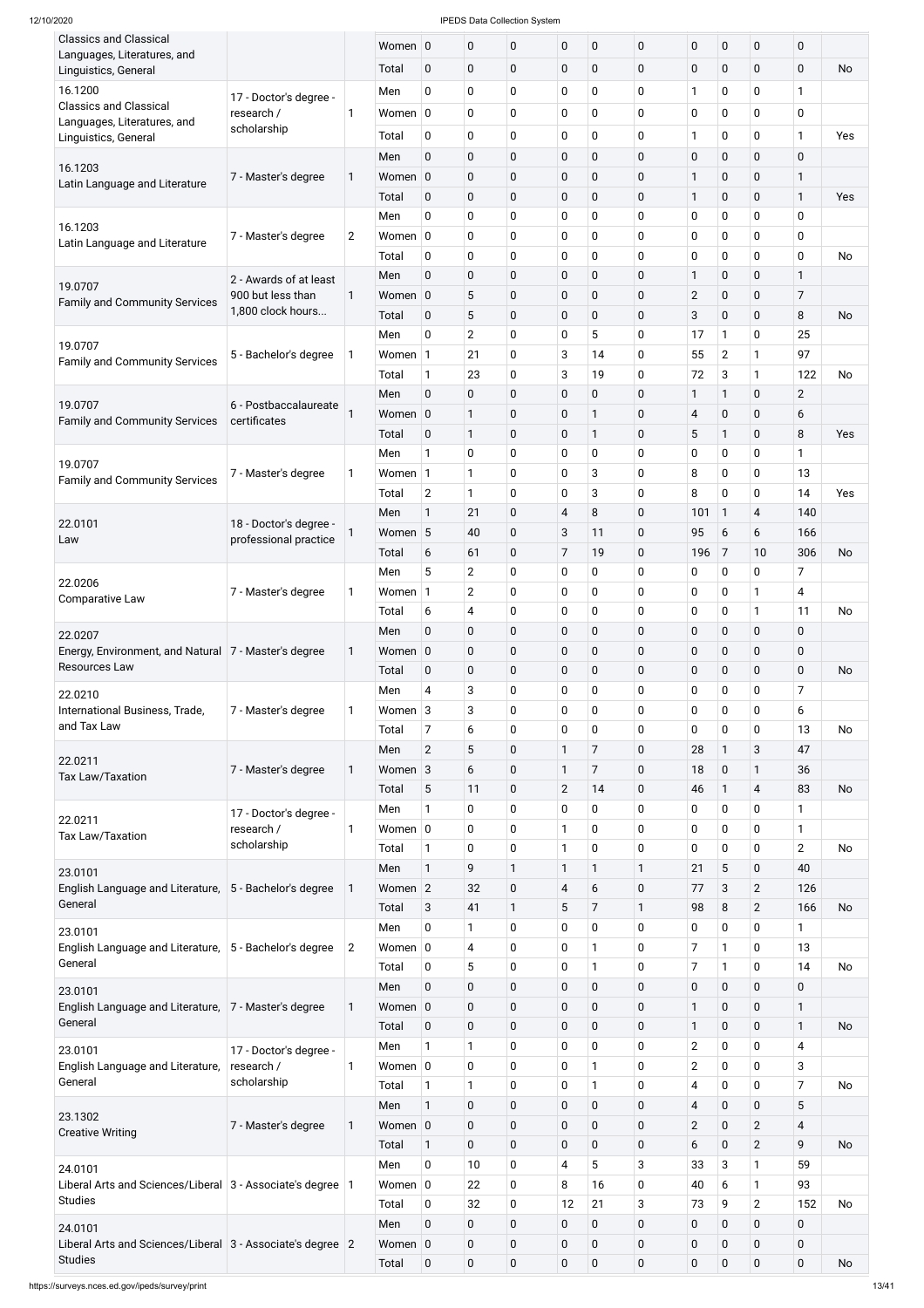| 24.0199                                                              |                                       |                | Men               | 0                        | 0                   | 0              | 0                | $\mathbf 0$                  | 0                | 0                | $\pmb{0}$   | 0                         | 0                                |           |
|----------------------------------------------------------------------|---------------------------------------|----------------|-------------------|--------------------------|---------------------|----------------|------------------|------------------------------|------------------|------------------|-------------|---------------------------|----------------------------------|-----------|
| Liberal Arts and Sciences,<br><b>General Studies and Humanities,</b> | 6 - Postbaccalaureate<br>certificates |                | Women 0           |                          | 0                   | 0              | $\mathbf 0$      | $\mathbf 0$                  | 0                | 0                | $\mathbf 0$ | $\mathbf 0$               | $\mathbf 0$                      |           |
| Other                                                                |                                       |                | Total             | $\mathbf 0$              | 0                   | 0              | $\mathbf 0$      | $\mathbf 0$                  | $\mathbf 0$      | 0                | 0           | $\mathbf 0$               | 0                                | No        |
| 26.0101                                                              |                                       |                | Men               | $\overline{4}$           | 49                  | 0              | 29               | 8                            | $\mathbf 0$      | 96               | 13          | 6                         | 205                              |           |
| Biology/Biological Sciences,                                         | 5 - Bachelor's degree                 |                | Women 5           |                          | 89                  | 0              | 54               | 26                           | 6                | 157              | 15          | $\overline{\mathcal{A}}$  | 356                              |           |
| General                                                              |                                       |                | Total             | 9                        | 138                 | 0              | 83               | 34                           | 6                | 253              | 28          | 10                        | 561                              | Yes       |
| 26.0101                                                              |                                       |                | Men               | 0                        | 0                   | 0              | 0                | $\mathbf 0$                  | 0                | 1                | 0           | $\mathbf 0$               | 1                                |           |
| Biology/Biological Sciences,<br>General                              | 5 - Bachelor's degree                 | $\overline{2}$ | Women $ 0$        |                          | $\mathbf 1$         | 0              | $\mathbf 0$      | 1                            | 0                | $\mathbf{2}$     | $\pmb{0}$   | $\mathbf 0$               | 4                                |           |
|                                                                      |                                       |                | Total<br>Men      | $\mathbf 0$<br>$\pmb{0}$ | 1<br>$\overline{2}$ | 0<br>0         | 0<br>$\pmb{0}$   | $\mathbf{1}$<br>$\mathbf 0$  | 0<br>$\mathbf 0$ | 3<br>1           | 0<br>0      | $\pmb{0}$<br>$\pmb{0}$    | 5<br>3                           | No        |
| 26.0210<br><b>Biochemistry and Molecular</b>                         | 7 - Master's degree                   | 1              | Women 2           |                          | 0                   | 0              | 1                | 1                            | $\mathbf 0$      | $\mathbf 0$      | 0           | $\mathbf 0$               | 4                                |           |
| <b>Biology</b>                                                       |                                       |                | Total             | $\mathbf{2}$             | $\overline{2}$      | 0              | 1                | $\mathbf{1}$                 | $\mathbf 0$      | 1                | 0           | $\mathbf 0$               | $\overline{7}$                   | <b>No</b> |
|                                                                      |                                       |                | Men               | 0                        | 1                   | 0              | 0                | $\mathbf 0$                  | 0                | $\overline{2}$   | 0           | $\pmb{0}$                 | 3                                |           |
| 26.0301<br>Botany/Plant Biology                                      | 5 - Bachelor's degree                 | 1              | Women $ 0$        |                          | 1                   | 0              | $\mathbf 0$      | $\overline{2}$               | $\mathbf 0$      | 5                | 1           | $\mathbf 0$               | 9                                |           |
|                                                                      |                                       |                | Total             | $\mathbf 0$              | $\overline{2}$      | 0              | $\mathbf 0$      | $\overline{2}$               | 0                | 7                | 1           | $\mathbf 0$               | 12                               | No        |
|                                                                      |                                       |                | Men               | $\pmb{0}$                | $\pmb{0}$           | 0              | $\pmb{0}$        | $\mathbf 0$                  | $\mathbf 0$      | 1                | 0           | $\pmb{0}$                 | 1                                |           |
| 26.0301<br><b>Botany/Plant Biology</b>                               | 7 - Master's degree                   | 1              | Women 0           |                          | 0                   | 0              | $\pmb{0}$        | $\mathbf{1}$                 | $\mathbf 0$      | $\mathbf 1$      | 0           | $\mathbf 0$               | $\mathbf{2}$                     |           |
|                                                                      |                                       |                | Total             | $\pmb{0}$                | $\pmb{0}$           | 0              | $\pmb{0}$        | $\mathbf{1}$                 | $\mathbf 0$      | $\mathbf{2}$     | 0           | $\pmb{0}$                 | $\mathbf{3}$                     | <b>No</b> |
| 26.0301                                                              | 17 - Doctor's degree -                |                | Men               | 0                        | 0                   | 0              | 0                | $\mathbf 0$                  | 0                | 3                | 0           | $\pmb{0}$                 | 3                                |           |
| <b>Botany/Plant Biology</b>                                          | research /                            | 1              | Women 1           |                          | 0                   | 0              | $\mathbf 0$      | $\mathbf 0$                  | $\overline{0}$   | $\mathbf{2}$     | 0           | $\mathbf 0$               | 3                                |           |
|                                                                      | scholarship                           |                | Total             | $\mathbf{1}$             | 0                   | 0              | 0                | $\mathbf 0$                  | 0                | 5                | 0           | $\pmb{0}$                 | 6                                | No        |
| 26.0305                                                              |                                       |                | Men               | $\pmb{0}$                | $\pmb{0}$           | 0              | $\pmb{0}$        | $\mathbf 0$                  | $\mathbf 0$      | 0                | 0           | $\pmb{0}$                 | 0                                |           |
| Plant Pathology/Phytopathology                                       | 7 - Master's degree                   | 1              | Women 2           |                          | 0                   | 0              | $\pmb{0}$        | $\mathbf 0$                  | $\mathbf 0$      | 0                | 0           | $\mathbf 0$               | $\mathbf{2}$                     |           |
|                                                                      |                                       |                | Total             | $\overline{2}$           | 0                   | 0              | $\pmb{0}$        | $\mathbf 0$                  | $\mathbf 0$      | 0                | 0           | $\pmb{0}$                 | $\overline{2}$                   | <b>No</b> |
| 26.0305                                                              | 17 - Doctor's degree -<br>research /  |                | Men<br>Women $ 4$ | U                        | 0<br>0              | 0<br>0         | U<br>$\mathbf 0$ | $\mathsf{U}$<br>$\mathbf{1}$ | U<br>0           | 3<br>3           | U<br>0      | U<br>$\pmb{0}$            | З<br>8                           |           |
| Plant Pathology/Phytopathology                                       | scholarship                           |                | Total             | $\overline{4}$           | 0                   | 0              | $\pmb{0}$        | $\mathbf{1}$                 | $\mathbf 0$      | 6                | $\pmb{0}$   | $\pmb{0}$                 | 11                               | No        |
|                                                                      |                                       |                | Men               | $\mathbf 0$              | $\pmb{0}$           | 0              | $\pmb{0}$        | $\mathbf 0$                  | $\mathbf 0$      | $\mathbf 0$      | 0           | $\mathbf 0$               | $\mathbf 0$                      |           |
| 26.0308                                                              | 7 - Master's degree                   | 1              | Women 0           |                          | 0                   | 0              | $\pmb{0}$        | $\mathbf 0$                  | $\mathbf 0$      | $\boldsymbol{0}$ | 0           | $\mathbf 0$               | $\mathbf 0$                      |           |
| <b>Plant Molecular Biology</b>                                       |                                       |                | Total             | 0                        | 0                   | 0              | $\pmb{0}$        | $\mathbf 0$                  | $\mathbf 0$      | $\mathbf 0$      | 0           | $\mathbf 0$               | $\mathbf 0$                      | <b>No</b> |
|                                                                      | 17 - Doctor's degree -                |                | Men               | $\mathbf{2}$             | 0                   | 0              | 0                | 1                            | $\mathbf 0$      | 0                | 0           | $\pmb{0}$                 | 3                                |           |
| 26.0308<br><b>Plant Molecular Biology</b>                            | research /                            |                | Women $ 0 $       |                          | 0                   | 0              | 0                | $\mathbf 0$                  | 0                | 1                | 0           | 0                         | 1                                |           |
|                                                                      | scholarship                           |                | Total             | $\mathbf{2}$             | 0                   | 0              | $\pmb{0}$        | $\mathbf{1}$                 | $\mathbf 0$      | $\mathbf{1}$     | $\pmb{0}$   | $\pmb{0}$                 | 4                                | <b>No</b> |
| 26.0406                                                              |                                       |                | Men               | $\mathbf 0$              | $\pmb{0}$           | 0              | $\pmb{0}$        | $\mathbf 0$                  | $\mathbf 0$      | $\mathbf 0$      | $\pmb{0}$   | $\mathbf 0$               | $\mathbf 0$                      |           |
| Cell/Cellular and Molecular                                          | 7 - Master's degree                   | 1              | Women 0           |                          | 0                   | 0              | $\pmb{0}$        | $\mathbf 0$                  | $\mathbf 0$      | 3                | 0           | $\pmb{0}$                 | 3                                |           |
| <b>Biology</b>                                                       |                                       |                | Total             | 0                        | 0                   | 0              | $\pmb{0}$        | $\mathbf 0$                  | $\mathbf 0$      | 3                | 0           | $\mathbf 0$               | $\sqrt{3}$                       | <b>No</b> |
| 26.0406                                                              | 17 - Doctor's degree -                |                | Men               | $\mathbf 0$              | 0                   | 0              | 0                | $\mathbf 0$                  | $\mathbf 0$      | 0                | 0           | $\pmb{0}$                 | $\mathbf 0$                      |           |
| Cell/Cellular and Molecular<br><b>Biology</b>                        | research /<br>scholarship             |                | Women $3$         |                          | 0                   | 0              | $\mathbf 0$      | $\mathbf 0$                  | 0                | $\mathbf 0$      | 0           | $\pmb{0}$                 | 3                                |           |
|                                                                      |                                       |                | Total             | 3                        | 0                   | 0              | $\pmb{0}$        | $\mathbf 0$                  | $\mathbf 0$      | 0                | 0           | 0                         | 3<br>75                          | No        |
| 26.0503<br>Medical Microbiology and                                  | 5 - Bachelor's degree                 |                | Men<br>Women 3    | 1                        | 7<br>37             | 0<br>0         | 19<br>26         | 3<br>3                       | 0<br>$\mathbf 0$ | 38<br>54         | 5<br>8      | $\mathbf{2}$<br>$\pmb{0}$ | 131                              |           |
| Bacteriology                                                         |                                       |                | Total             | 4                        | 44                  | 0              | 45               | 6                            | 0                | 92               | 13          | $\overline{2}$            | 206                              | Yes       |
| 26.0503                                                              |                                       |                | Men               | 0                        | 1                   | 0              | $\pmb{0}$        | $\mathbf 0$                  | 0                | 0                | 1           | 0                         | $\overline{2}$                   |           |
| Medical Microbiology and                                             | 5 - Bachelor's degree                 | $\overline{2}$ | Women $ 0 $       |                          | 0                   | 0              |                  | $\mathbf 0$                  | 0                | 1                | 0           | $\mathbf 0$               | $\overline{2}$                   |           |
| Bacteriology                                                         |                                       |                | Total             | $\mathbf 0$              | 1                   | 0              | 1                | $\mathbf 0$                  | 0                | 1                | 1           | 0                         | 4                                | No        |
| 26.0503                                                              |                                       |                | Men               | $\mathbf 0$              | 0                   | 0              | $\pmb{0}$        | $\mathbf 0$                  | $\mathbf 0$      | $\mathbf 0$      | $\pmb{0}$   | $\pmb{0}$                 | $\mathbf 0$                      |           |
| Medical Microbiology and                                             | 6 - Postbaccalaureate<br>certificates |                | Women 0           |                          | 0                   | 0              | $\pmb{0}$        | $\pmb{0}$                    | $\mathbf 0$      | $\boldsymbol{0}$ | 0           | $\mathbf 0$               | $\pmb{0}$                        |           |
| Bacteriology                                                         |                                       |                | Total             | $\mathbf 0$              | 0                   | 0              | $\pmb{0}$        | $\mathbf 0$                  | 0                | 0                | 0           | $\mathbf 0$               | $\mathbf 0$                      | No        |
| 26.0503                                                              |                                       |                | Men               | 0                        | 8                   | 0              | $\overline{2}$   |                              | 0                | 22               | 1           | 4                         | 38                               |           |
| Medical Microbiology and                                             | 7 - Master's degree                   |                | Women $ 2$        |                          | 10                  | 2              |                  | 6                            | 0                | 49               | 2           | 3                         | 81                               |           |
| Bacteriology                                                         |                                       |                | Total             | $\overline{2}$           | 18                  | $\overline{2}$ | 9                | $\overline{7}$               | 0                | 71               | 3           | $\overline{7}$            | 119                              | Yes       |
| 26.0503                                                              | 17 - Doctor's degree -                |                | Men               | $\mathbf{3}$             | $\pmb{0}$           | 0              | $\pmb{0}$        | $\mathbf 0$                  | $\mathbf 0$      | $\pmb{0}$        | $\pmb{0}$   | $\pmb{0}$                 | 3                                |           |
| Medical Microbiology and<br>Bacteriology                             | research /<br>scholarship             | 1              | Women 0           |                          | $\mathbf{1}$        | 0              | 1                | $\mathbf{1}$                 | 0                | 1                | 0           | $\pmb{0}$                 | $\overline{\mathbf{4}}$          |           |
|                                                                      |                                       |                | Total<br>Men      | $\sqrt{3}$<br>$\pmb{0}$  | $\mathbf{1}$<br>1   | 0<br>0         | 1<br>0           | $\mathbf{1}$<br>$\mathbf 0$  | 0<br>0           | 1<br>1           | 0<br>0      | $\pmb{0}$<br>$\mathbf 0$  | $\overline{7}$<br>$\overline{2}$ | <b>No</b> |
| 26.0701                                                              | 5 - Bachelor's degree                 |                | Women $ 0 $       |                          | 3                   | 0              | $\pmb{0}$        | $\pmb{0}$                    | 0                | 12               | 1           | $\mathbf 0$               | 16                               |           |
| Zoology/Animal Biology                                               |                                       |                | Total             | $\mathbf 0$              | 4                   | 0              | $\pmb{0}$        | $\mathbf 0$                  | 0                | 13               | 1           | $\mathbf 0$               | 18                               | No        |
|                                                                      |                                       |                | Men               | $\pmb{0}$                | 0                   | 0              | $\pmb{0}$        | $\mathbf 0$                  | $\mathbf 0$      | $\pmb{0}$        | $\pmb{0}$   | $\pmb{0}$                 | $\pmb{0}$                        |           |
| 26.0701                                                              | 5 - Bachelor's degree                 | $\overline{2}$ | Women 0           |                          | 0                   | 0              | $\pmb{0}$        | $\mathbf 0$                  | 0                | $\pmb{0}$        | $\mathbf 0$ | $\mathbf 0$               | $\pmb{0}$                        |           |
| Zoology/Animal Biology                                               |                                       |                | Total             | $\pmb{0}$                | $\pmb{0}$           | 0              | $\pmb{0}$        | $\mathbf 0$                  | $\pmb{0}$        | $\boldsymbol{0}$ | $\mathbf 0$ | $\pmb{0}$                 | $\pmb{0}$                        | <b>No</b> |
| 26.0701                                                              | 7 - Master's degree                   | 1              | Men               | $\mathbf 0$              | 0                   | 0              | 0                | $\mathbf 0$                  | 0                | $\mathbf 0$      | 0           | $\mathbf 0$               | $\pmb{0}$                        |           |
| Zoology/Animal Biology                                               |                                       |                | Women $ 0$        |                          | 1                   | $\bf{0}$       | $\pmb{0}$        | $\pmb{0}$                    | 0                | $\boldsymbol{0}$ | 0           | $\mathbf 0$               | 1                                |           |
|                                                                      |                                       |                |                   |                          |                     |                |                  |                              |                  |                  |             |                           |                                  |           |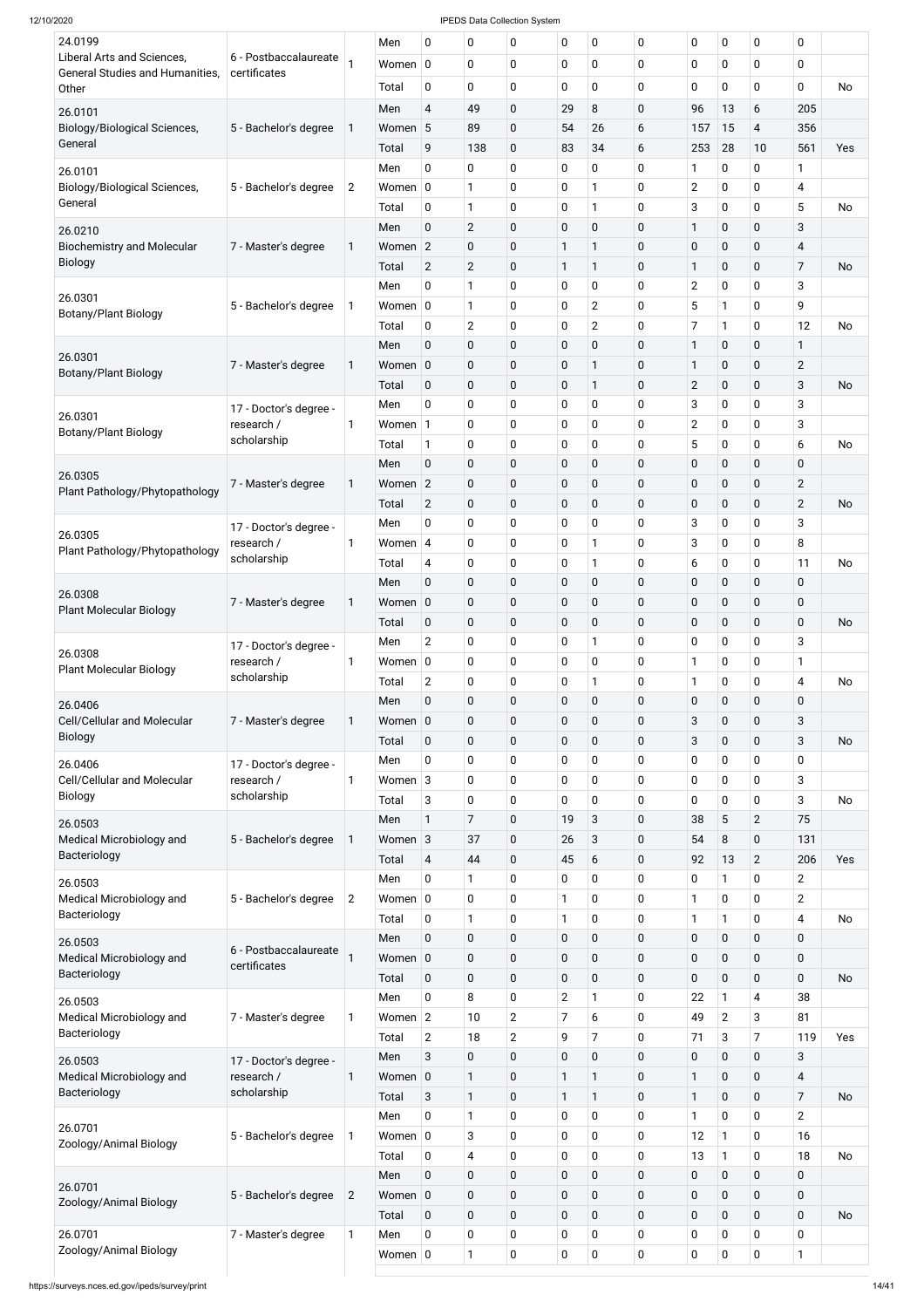|                                                     |                        |              | Total       | 0              | $\mathbf{1}$   | 0           | 0              | 0              | $\mathbf 0$    | $\pmb{0}$      | $\pmb{0}$       | 0              | 1                       | No        |
|-----------------------------------------------------|------------------------|--------------|-------------|----------------|----------------|-------------|----------------|----------------|----------------|----------------|-----------------|----------------|-------------------------|-----------|
|                                                     | 17 - Doctor's degree - |              | Men         | 1              | $\pmb{0}$      | $\pmb{0}$   | $\mathbf 0$    | $\mathbf 0$    | 0              | 5              | $\mathbf 0$     | $\pmb{0}$      | 6                       |           |
| 26.0701                                             | research /             | 1            | Women 1     |                | $\mathbf{1}$   | $\pmb{0}$   | 0              | 0              | $\mathbf 0$    | $\mathbf{2}$   | $\mathbf 0$     | 0              | $\overline{\mathbf{4}}$ |           |
| Zoology/Animal Biology                              | scholarship            |              | Total       | $\overline{2}$ | $\mathbf{1}$   | $\pmb{0}$   | 0              | 0              | 0              | $\overline{7}$ | $\mathbf 0$     | $\mathbf 0$    | 10                      | <b>No</b> |
|                                                     |                        |              | Men         | 0              | $\mathbf 0$    | 0           | 0              | 0              | 0              | $\mathbf{1}$   | $\mathbf 0$     | 0              | $\mathbf{1}$            |           |
| 26.0702                                             | 1b - Awards of 300-    | 1            | Women $ 0 $ |                | $\mathbf 0$    | 0           | 0              | 0              | 0              | $\mathbf{1}$   | $\mathbf 0$     | 0              | 1                       |           |
| Entomology                                          | 899 clock hours        |              |             |                |                |             |                |                |                |                |                 |                |                         |           |
|                                                     |                        |              | Total       | 0              | $\mathbf 0$    | 0           | 0              | 0              | 0              | $\overline{2}$ | $\mathbf 0$     | 0              | $\overline{2}$          | Yes       |
| 26.0702                                             | 2 - Awards of at least |              | Men         | $\mathbf 0$    | $\pmb{0}$      | $\pmb{0}$   | $\pmb{0}$      | $\mathbf 0$    | 0              | $\pmb{0}$      | $\mathbf 0$     | 0              | $\mathbf 0$             |           |
| Entomology                                          | 900 but less than      | $\mathbf{1}$ | Women 0     |                | $\pmb{0}$      | $\pmb{0}$   | $\pmb{0}$      | $\mathbf 0$    | $\mathbf 0$    | $\pmb{0}$      | $\mathbf 0$     | 0              | $\mathbf 0$             |           |
|                                                     | 1,800 clock hours      |              | Total       | $\mathbf 0$    | $\mathbf 0$    | $\pmb{0}$   | 0              | $\mathbf 0$    | 0              | $\pmb{0}$      | $\mathbf 0$     | 0              | $\mathbf 0$             | No        |
|                                                     |                        |              | Men         | 0              | $\mathbf{1}$   | 0           | 1              | 1              | 0              | $\overline{2}$ | $\mathbf 0$     | 0              | 5                       |           |
| 26.0702<br>Entomology                               | 5 - Bachelor's degree  | 1            | Women $ 0 $ |                | $\overline{2}$ | 0           | $\pmb{0}$      | 1              | 0              | 8              | $\mathbf 0$     | 0              | 11                      |           |
|                                                     |                        |              | Total       | 0              | 3              | $\pmb{0}$   | $\mathbf{1}$   | $\overline{2}$ | 0              | 10             | $\pmb{0}$       | 0              | 16                      | <b>No</b> |
|                                                     |                        |              | Men         | $\mathbf 0$    | $\pmb{0}$      | $\pmb{0}$   | $\pmb{0}$      | $\mathbf 0$    | $\mathbf 0$    | $\mathbf{1}$   | $\overline{2}$  | 0              | 3                       |           |
| 26.0702                                             | 6 - Postbaccalaureate  |              | Women $ 0 $ |                | $\mathbf{1}$   | $\pmb{0}$   | 0              | $\pmb{0}$      | $\mathbf 0$    | $\overline{2}$ | $\mathbf{1}$    | 0              | $\overline{\mathbf{4}}$ |           |
| Entomology                                          | certificates           |              | Total       | $\pmb{0}$      | $\mathbf{1}$   | $\pmb{0}$   | 0              | 0              | 0              | 3              | $\mathbf{3}$    | 0              | $\overline{7}$          | Yes       |
|                                                     |                        |              | Men         | 1              | $\mathbf{1}$   | 0           | $\pmb{0}$      | 0              | 0              | 10             | $\pmb{0}$       | 0              | 12                      |           |
| 26.0702                                             |                        |              |             |                |                |             |                | 1              |                |                |                 |                | 15                      |           |
| Entomology                                          | 7 - Master's degree    | $\mathbf{1}$ | Women $ 0 $ |                | 3              | 0           | $\pmb{0}$      |                | $\mathbf 0$    | 10             | $\mathbf{1}$    | 0              |                         |           |
|                                                     |                        |              | Total       | 1              | $\overline{4}$ | $\pmb{0}$   | 0              | 1              | $\mathbf 0$    | 20             | $\mathbf{1}$    | 0              | 27                      | Yes       |
| 26.0702                                             | 17 - Doctor's degree - |              | Men         | 3              | $\pmb{0}$      | $\pmb{0}$   | 0              | $\mathbf 0$    | $\mathbf 0$    | $\overline{2}$ | $\mathbf{1}$    | 0              | 6                       |           |
| Entomology                                          | research /             | 1            | Women 1     |                | $\pmb{0}$      | $\pmb{0}$   | $\mathbf{1}$   | $\mathbf 0$    | $\mathbf 0$    | 1              | $\mathbf 0$     | 0              | 3                       |           |
|                                                     | scholarship            |              | Total       | $\overline{4}$ | $\mathbf 0$    | $\pmb{0}$   | $\mathbf{1}$   | 0              | 0              | 3              | $\mathbf{1}$    | 0              | 9                       | No        |
|                                                     | 17 - Doctor's degree - |              | Men         | 1              | $\mathbf 0$    | 0           | $\pmb{0}$      | 0              | 0              | $\pmb{0}$      | $\mathbf 0$     | 0              | $\mathbf{1}$            |           |
| 26.0801                                             | research /             | 1            | Women $ 2 $ |                | $\mathbf{1}$   | 0           | $\mathbf 0$    | 0              | 0              | $\pmb{0}$      | $\mathbf 0$     | 0              | 3                       |           |
| Genetics, General                                   | scholarship            |              | Total       | 3              | $\mathbf{1}$   | $\mathbf 0$ | 0              | 0              | 0              | $\mathbf 0$    | $\mathbf 0$     | 0              | 4                       | No        |
|                                                     |                        |              | Men         | 1              | 22             | $\pmb{0}$   | 12             | $\overline{5}$ | 1              | 39             | $\overline{5}$  | $\overline{2}$ | 87                      |           |
| 26.0908<br><b>Exercise Physiology and</b>           |                        |              | Women 1     |                | 26             | $\pmb{0}$   | 11             | 7              | $\overline{2}$ | 106            | 10              | $\mathbf{1}$   | 164                     |           |
| Kinesiology                                         | 5 - Bachelor's degree  | 1            |             |                |                |             |                |                |                |                |                 |                |                         |           |
|                                                     |                        |              | Total       | $\overline{2}$ | 48             | $\pmb{0}$   | 23             | 12             | 3              | 145            | 15              | 3              | 251                     | <b>No</b> |
| 26.0908                                             |                        |              | Men         | 0              | $\mathbf{1}$   | 0           | $\overline{2}$ | 1              | 0              | 11             | $\mathbf 0$     | 0              | 15                      |           |
| <b>Exercise Physiology and</b>                      | 7 - Master's degree    | 1            | Women $ 2 $ |                | $\mathbf{1}$   | 0           | 1              | 1              | 0              | 14             | $\mathbf{1}$    | 0              | 20                      |           |
| Kinesiology                                         |                        |              | Total       | $\overline{2}$ | $\overline{2}$ | 0           | 3              | $\overline{2}$ | 0              | 25             | $\mathbf{1}$    | 0              | 35                      | Yes       |
| 26.0908                                             | 17 - Doctor's degree - |              | Men         | 6              | $\pmb{0}$      | $\pmb{0}$   | $\pmb{0}$      | 1              | 0              | $\overline{2}$ | $\mathbf 0$     | 0              | 9                       |           |
| <b>Exercise Physiology and</b>                      | research /             | 1            | Women 6     |                | $\pmb{0}$      | $\pmb{0}$   | 0              | 0              | 0              | 1              | $\mathbf 0$     | 0              | $\overline{7}$          |           |
| Kinesiology                                         | scholarship            |              | Total       | 12             | $\mathbf 0$    | $\pmb{0}$   | 0              | 1              | 0              | 3              | $\mathbf 0$     | 0              | 16                      | <b>No</b> |
|                                                     |                        |              | Men         | 9              | $\mathbf 0$    | 0           | 0              | 0              | 0              | 3              | $\mathbf 0$     | 0              | 12                      |           |
| 26.1102                                             | 7 - Master's degree    | 1            | Women       | 5              | $\mathbf 0$    | 0           | $\mathbf{1}$   | 0              | 0              | $\overline{2}$ | $\mathbf 0$     | $\mathbf{1}$   | 9                       |           |
| <b>Biostatistics</b>                                |                        |              |             | 14             | $\mathbf 0$    |             | $\mathbf{1}$   | 0              | 0              | 5              | $\mathbf 0$     | $\mathbf{1}$   | 21                      | Yes       |
|                                                     |                        |              | Total       |                |                | 0           |                |                |                |                |                 |                |                         |           |
| 26.1102                                             | 17 - Doctor's degree - |              | Men         | $\mathbf{1}$   | $\pmb{0}$      | $\pmb{0}$   | $\pmb{0}$      | $\mathbf 0$    | 0              | $\pmb{0}$      | $\mathbf 0$     | 0              | $\mathbf{1}$            |           |
| <b>Biostatistics</b>                                | research /             | 1            | Women 1     |                | $\pmb{0}$      | $\pmb{0}$   | $\pmb{0}$      | 0              | 0              | $\mathbf{1}$   | $\mathbf 0$     | $\mathbf 0$    | $\overline{2}$          |           |
|                                                     | scholarship            |              | Total       | $\overline{2}$ | $\pmb{0}$      | $\pmb{0}$   | $\pmb{0}$      | 0              | 0              | $\mathbf{1}$   | $\mathbf 0$     | $\mathbf 0$    | 3                       | <b>No</b> |
| 26.1301                                             |                        |              | Men         | 0              | $\mathbf{1}$   | $\pmb{0}$   | $\mathbf 0$    | 0              | 0              | $\mathbf{1}$   | $\mathbf 0$     | 0              | $\overline{2}$          |           |
| Ecology                                             | 7 - Master's degree    | $\mathbf 1$  | Women $ 0 $ |                | $\mathbf{1}$   | $\pmb{0}$   | 0              | 0              | 0              | 3              | $\mathbf 0$     | 0              | 4                       |           |
|                                                     |                        |              | Total       | 0              | $\mathbf{2}$   | $\pmb{0}$   | $\pmb{0}$      | 0              | $\mathbf 0$    | $\overline{4}$ | $\mathbf 0$     | $\mathbf 0$    | 6                       | <b>No</b> |
|                                                     | 17 - Doctor's degree - |              | Men         | $\mathbf{1}$   | $\mathbf{1}$   | $\pmb{0}$   | $\pmb{0}$      | $\mathbf 0$    | 0              | $\overline{2}$ | $\mathbf 0$     | $\mathbf 0$    | $\overline{4}$          |           |
| 26.1301                                             | research /             | 1            | Women 2     |                | $\mathbf{1}$   | $\pmb{0}$   | $\pmb{0}$      | 0              | 0              | 3              | $\mathbf 0$     | 0              | 6                       |           |
| Ecology                                             | scholarship            |              | Total       | 3              | $\overline{2}$ | $\pmb{0}$   | $\pmb{0}$      | $\mathbf 0$    | 0              | 5              | $\mathbf 0$     | $\mathbf 0$    | 10                      | <b>No</b> |
|                                                     |                        |              | Men         | 0              | $\mathbf 0$    | $\pmb{0}$   | $\pmb{0}$      | 0              | 0              | $\pmb{0}$      | $\mathbf 0$     | 0              | 0                       |           |
| 26.1309                                             | 6 - Postbaccalaureate  |              | Women $ 0 $ |                | $\mathbf 0$    | $\pmb{0}$   | $\mathbf 0$    | 0              | 0              | $\mathbf{1}$   | $\mathbf 0$     | 0              | 1                       |           |
| Epidemiology                                        | certificates           |              |             | 0              |                |             | $\mathbf 0$    | 0              | 0              |                |                 | $\mathbf 0$    | $\mathbf{1}$            | Yes       |
|                                                     |                        |              | Total       |                | $\mathbf 0$    | 0           |                |                |                | $\mathbf{1}$   | $\mathbf 0$     |                |                         |           |
| 26.1309                                             |                        |              | Men         | 1              | $\mathbf 0$    | $\mathbf 0$ | $\mathbf 0$    | $\overline{0}$ | 0              | 1              | $\mathbf 0$     | $\overline{0}$ | $\overline{2}$          |           |
| Epidemiology                                        | 7 - Master's degree    | $\mathbf{1}$ | Women 1     |                | $\bf{0}$       | $\pmb{0}$   | $\pmb{0}$      | $\mathbf 0$    | $\mathbf 0$    | $\pmb{0}$      | $\mathbf{1}$    | $\pmb{0}$      | $\overline{2}$          |           |
|                                                     |                        |              | Total       | $\overline{2}$ | $\mathbf 0$    | $\pmb{0}$   | $\pmb{0}$      | $\mathbf 0$    | 0              | $\mathbf{1}$   | $\mathbf{1}$    | $\mathbf 0$    | $\overline{4}$          | No        |
|                                                     | 17 - Doctor's degree - |              | Men         | 1              | $\mathbf 0$    | $\pmb{0}$   | $\pmb{0}$      | 0              | $\mathbf 0$    | 0              | $\mathbf 0$     | $\mathbf 0$    | $\mathbf{1}$            |           |
| 26.1309<br>Epidemiology                             | research /             | 1            | Women 1     |                | $\mathbf 0$    | $\pmb{0}$   | $\mathbf{1}$   | 0              | $\mathbf 0$    | $\mathbf 0$    | $\mathbf 0$     | $\mathbf 0$    | $\overline{2}$          |           |
|                                                     | scholarship            |              | Total       | $\overline{2}$ | $\mathbf 0$    | $\pmb{0}$   | $\mathbf{1}$   | 0              | $\mathbf 0$    | $\pmb{0}$      | $\mathbf 0$     | 0              | 3                       | No        |
| 26.9999                                             |                        |              | Men         | 5              | $\overline{7}$ | $\pmb{0}$   | 5              | $\mathbf 0$    | $\pmb{0}$      | 31             | $\overline{4}$  | $\overline{4}$ | 56                      |           |
| <b>Biological and Biomedical</b>                    | 6 - Postbaccalaureate  |              | Women 2     |                | 13             | $\pmb{0}$   | 14             | 5              | $\mathbf 0$    | 58             | 1               | 5              | 98                      |           |
| Sciences, Other                                     | certificates           |              | Total       | $\overline{7}$ | 20             | $\pmb{0}$   | 19             | 5              | $\mathbf 0$    | 89             | $5\phantom{.0}$ | 9              | 154                     | Yes       |
|                                                     |                        |              | Men         | $\mathbf 0$    | 3              | $\pmb{0}$   | $\overline{2}$ | 0              | $\mathbf 0$    | 8              | $\mathbf 0$     | 0              | 13                      |           |
| 26.9999                                             |                        |              |             |                |                |             |                |                |                |                |                 |                |                         |           |
| <b>Biological and Biomedical</b><br>Sciences, Other | 7 - Master's degree    | 1            | Women $ 0 $ |                | $\overline{2}$ | $\pmb{0}$   | $\mathbf{1}$   | $\overline{2}$ | $\mathbf 0$    | 13             | $\mathbf 0$     | $\mathbf{1}$   | 19                      |           |
|                                                     |                        |              | Total       | $\mathbf 0$    | 5              | $\pmb{0}$   | 3              | $\overline{2}$ | $\mathbf 0$    | 21             | $\mathbf 0$     | $\mathbf{1}$   | 32                      | Yes       |
| 26.9999                                             | 17 - Doctor's degree - | $\mathbf{1}$ | Men         | $\mathbf{1}$   | $\overline{2}$ | $\pmb{0}$   | $\overline{2}$ | $\mathbf 0$    | $\pmb{0}$      | 12             | $\mathbf 0$     | 3              | 20                      |           |
| <b>Biological and Biomedical</b>                    | research /             |              |             |                |                |             |                |                |                |                |                 |                |                         |           |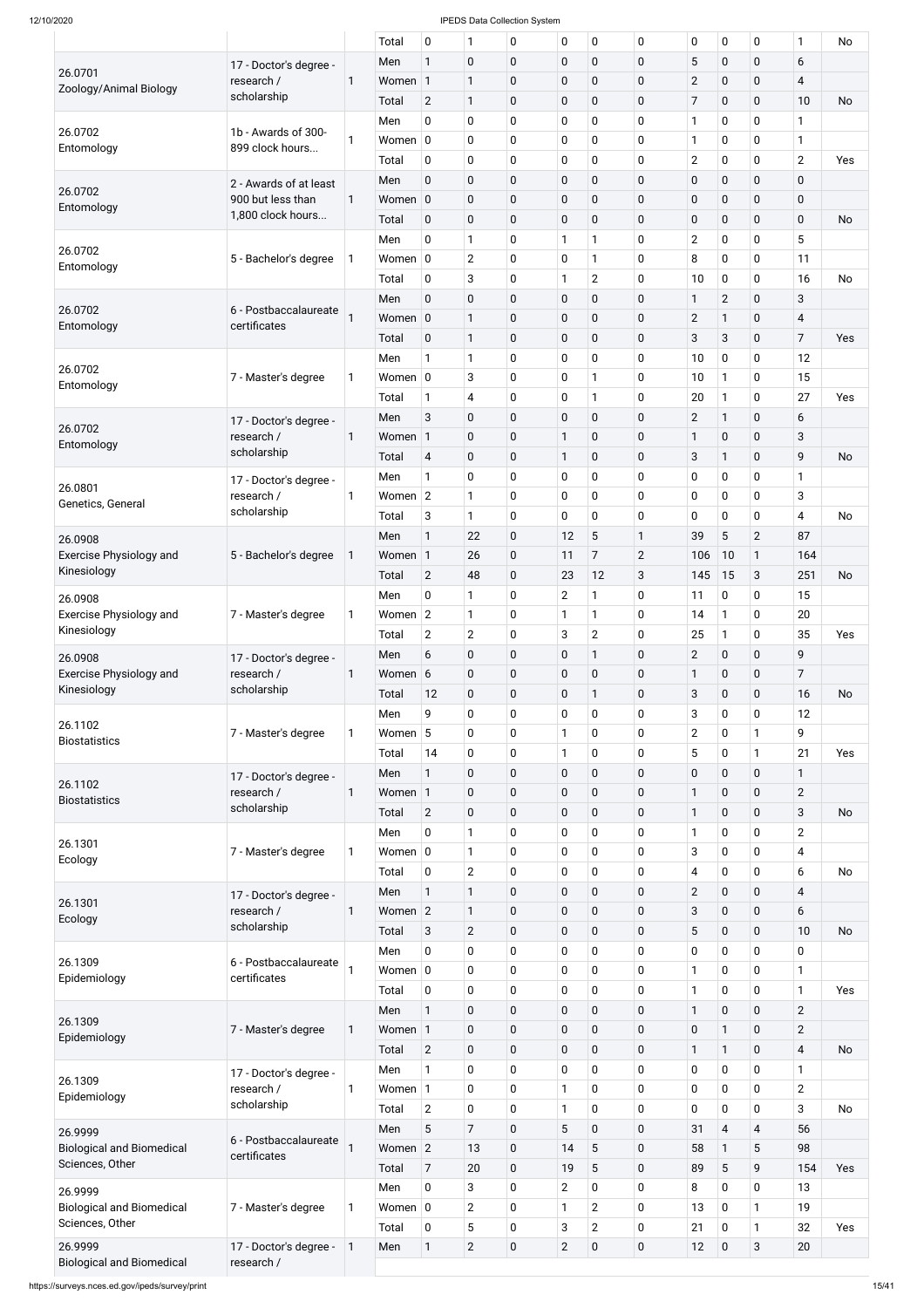| Sciences, Other                                           | scholarship               |                | Women 4     |                | 1              | 0                | $\mathbf{1}$   | $\overline{4}$          | $\pmb{0}$    | 11                      | $\pmb{0}$      | $\sqrt{3}$     | 24             |           |
|-----------------------------------------------------------|---------------------------|----------------|-------------|----------------|----------------|------------------|----------------|-------------------------|--------------|-------------------------|----------------|----------------|----------------|-----------|
|                                                           |                           |                | Total       | $\sqrt{5}$     | 3              | $\pmb{0}$        | $\mathbf{3}$   | $\overline{\mathbf{4}}$ | $\mathbf 0$  | 23                      | $\pmb{0}$      | 6              | 44             | No        |
|                                                           |                           |                | Men         | 3              | 9              | 0                | $\overline{2}$ | $\overline{2}$          | $\mathbf 0$  | 25                      | 0              | 6              | 47             |           |
| 27.0101<br>Mathematics, General                           | 5 - Bachelor's degree     | 1              | Women 4     |                | 6              | 0                | 4              | 1                       | $\mathbf 0$  | 30                      | 3              | 1              | 49             |           |
|                                                           |                           |                | Total       | $\overline{7}$ | 15             | 0                | 6              | 3                       | $\mathbf 0$  | 55                      | 3              | $\overline{7}$ | 96             | <b>No</b> |
|                                                           |                           |                | Men         | $\mathbf 0$    | 0              | $\pmb{0}$        | $\pmb{0}$      | $\mathbf 0$             | $\mathbf 0$  | 1                       | $\mathbf{1}$   | $\pmb{0}$      | $\overline{2}$ |           |
| 27.0101<br>Mathematics, General                           | 5 - Bachelor's degree     | $\overline{2}$ | Women 0     |                | 0              | $\pmb{0}$        | $\mathbf{1}$   | $\mathbf 0$             | $\pmb{0}$    | $\mathbf{1}$            | $\pmb{0}$      | $\pmb{0}$      | $\overline{2}$ |           |
|                                                           |                           |                | Total       | $\mathbf 0$    | 0              | 0                | $\mathbf{1}$   | $\mathbf 0$             | $\mathbf 0$  | $\overline{2}$          | $\mathbf{1}$   | $\pmb{0}$      | $\overline{4}$ | No        |
|                                                           |                           |                | Men         | $\mathbf 0$    | 0              | 0                | $\mathbf{1}$   | $\mathbf 0$             | $\mathbf 0$  | 3                       | 0              | $\pmb{0}$      | 4              |           |
| 27.0101                                                   | 7 - Master's degree       | 1              | Women 1     |                | 0              | 0                | $\pmb{0}$      | $\mathbf 0$             | $\mathbf 0$  | 0                       | $\mathbf 0$    | 1              | $\overline{2}$ |           |
| Mathematics, General                                      |                           |                | Total       | $\mathbf{1}$   | 0              | 0                | $\mathbf{1}$   | $\mathbf 0$             | $\mathbf 0$  | 3                       | 0              | $\mathbf{1}$   | 6              | No        |
|                                                           | 17 - Doctor's degree -    |                | Men         | $\overline{2}$ | $\mathbf{1}$   | 0                | $\pmb{0}$      | $\mathbf 0$             | $\mathbf 0$  | 3                       | $\pmb{0}$      | $\mathbf{1}$   | $\overline{7}$ |           |
| 27.0101                                                   | research /                | $\mathbf 1$    | Women 2     |                | $\mathbf{1}$   | $\pmb{0}$        | $\pmb{0}$      | $\pmb{0}$               | $\pmb{0}$    | $\pmb{0}$               | $\pmb{0}$      | $\pmb{0}$      | 3              |           |
| Mathematics, General                                      | scholarship               |                | Total       | $\overline{4}$ | $\overline{2}$ | $\pmb{0}$        | $\pmb{0}$      | $\mathbf 0$             | $\mathbf 0$  | 3                       | $\mathbf 0$    | $\mathbf{1}$   | 10             | No        |
|                                                           |                           |                | Men         | $\mathbf 0$    | 3              | 0                | $\mathbf{3}$   | $\mathbf{1}$            | $\mathbf 0$  | 12                      | 1              | $\mathbf{1}$   | 21             |           |
| 27.0501                                                   | 5 - Bachelor's degree     | 1              | Women 1     |                | $\overline{2}$ | 0                | $\overline{4}$ | 1                       | $\mathbf 0$  | 10                      | $\overline{c}$ | 3              | 23             |           |
| Statistics, General                                       |                           |                | Total       | $\mathbf{1}$   | 5              | 0                | $\overline{7}$ | $\overline{2}$          | $\mathbf 0$  | 22                      | 3              | 4              | 44             | No        |
|                                                           |                           |                | Men         | $\mathbf 0$    | 0              | 0                | $\mathbf{1}$   | $\mathbf 0$             | $\mathbf 0$  | 5                       | $\pmb{0}$      | $\mathbf{2}$   | 8              |           |
| 27.0501                                                   | 5 - Bachelor's degree     | $\overline{2}$ | Women 0     |                | $\mathbf{2}$   | $\pmb{0}$        | $\pmb{0}$      | $\pmb{0}$               | $\pmb{0}$    | 5                       | $\pmb{0}$      | $\pmb{0}$      | $\overline{7}$ |           |
| Statistics, General                                       |                           |                | Total       | $\mathbf 0$    | $\overline{2}$ | 0                | $\mathbf{1}$   | $\mathbf 0$             | $\mathbf 0$  | 10                      | $\pmb{0}$      | $\mathbf{2}$   | 15             | No        |
|                                                           |                           |                | Men         | $\sqrt{3}$     | 0              | 0                | $\pmb{0}$      | $\mathbf 0$             | $\mathbf 0$  | 0                       | 0              | $\pmb{0}$      | 3              |           |
| 27.0501                                                   | 7 - Master's degree       | 1              | Women 6     |                | 0              | 0                | $\mathbf 0$    | $\mathbf 0$             | $\mathbf 0$  | 0                       | 0              | 0              | 6              |           |
| Statistics, General                                       |                           |                | Total       | 9              | 0              | 0                | $\pmb{0}$      | $\mathbf 0$             | $\mathbf 0$  | 0                       | 0              | $\pmb{0}$      | 9              | No        |
|                                                           |                           |                |             |                |                |                  |                |                         |              |                         |                |                |                |           |
| 27.0501                                                   | 17 - Doctor's degree -    |                | Men         | $\overline{2}$ | 0              | 0                | $\pmb{0}$      | $\mathbf 0$             | $\pmb{0}$    | $\mathbf{1}$            | $\mathbf 0$    | $\pmb{0}$      | 3              |           |
| Statistics, General                                       | research /<br>scholarship | 1              | Women 1     |                | 0              | $\overline{0}$   | $\pmb{0}$      | 0                       | $\mathbf 0$  | $\pmb{0}$               | $\mathbf 0$    | $\pmb{0}$      | $\mathbf{1}$   |           |
|                                                           |                           |                | Total       | $\mathbf{3}$   | 0              | 0                | $\pmb{0}$      | $\mathbf 0$             | $\pmb{0}$    | $\mathbf{1}$            | $\mathbf 0$    | $\pmb{0}$      | $\overline{4}$ | No        |
| 30.1201                                                   | 6 - Postbaccalaureate     |                | Men         | $\pmb{0}$      | 0              | 0                | $\pmb{0}$      | $\mathbf 0$             | $\mathbf 0$  | $\mathbf 0$             | $\mathbf 0$    | $\pmb{0}$      | 0              |           |
| <b>Historic Preservation and</b><br>Conservation, General | certificates              |                | Women $ 0 $ |                | 0              | 0                | $\mathbf 0$    | $\mathbf 0$             | $\mathbf 0$  | 1                       | 0              | $\pmb{0}$      | 1              |           |
|                                                           |                           |                | Total       | 0              | 0              | 0                | $\pmb{0}$      | $\mathbf 0$             | $\mathbf 0$  | 1                       | 0              | $\pmb{0}$      | $\mathbf{1}$   | No        |
| 30.1201                                                   |                           |                | Men         | $\mathbf 0$    | 0              | $\pmb{0}$        | $\pmb{0}$      | $\mathbf 0$             | $\mathbf 0$  | $\mathbf{1}$            | $\pmb{0}$      | $\pmb{0}$      | $\mathbf{1}$   |           |
| <b>Historic Preservation and</b>                          | 7 - Master's degree       | 1              | Women 0     |                | $\mathbf{1}$   | $\boldsymbol{0}$ | $\pmb{0}$      | $\mathbf 0$             | $\mathbf 0$  | 1                       | $\pmb{0}$      | $\pmb{0}$      | $\overline{2}$ |           |
| Conservation, General                                     |                           |                | Total       | $\mathbf 0$    | $\mathbf{1}$   | $\pmb{0}$        | $\pmb{0}$      | $\mathbf 0$             | $\mathbf 0$  | $\overline{2}$          | $\pmb{0}$      | $\pmb{0}$      | $\mathbf{3}$   | No        |
| 30.1401                                                   | 6 - Postbaccalaureate     |                | Men         | $\mathbf 0$    | 0              | 0                | $\pmb{0}$      | $\mathbf 0$             | $\mathbf 0$  | 0                       | $\mathbf 0$    | 0              | 0              |           |
| Museology/Museum Studies                                  | certificates              |                | Women 0     |                | $\mathbf{1}$   | 0                | $\mathbf 0$    | $\mathbf 0$             | $\mathbf 0$  | $\mathbf 0$             | $\mathbf 0$    | $\pmb{0}$      | 1              |           |
|                                                           |                           |                | Total       | 0              | $\mathbf{1}$   | 0                | $\pmb{0}$      | $\mathbf 0$             | $\mathbf 0$  | $\boldsymbol{0}$        | $\pmb{0}$      | $\pmb{0}$      | $\mathbf{1}$   | No        |
| 30.1401                                                   |                           |                | Men         | $\mathbf 0$    | 0              | $\pmb{0}$        | $\pmb{0}$      | $\mathbf 0$             | $\mathbf 0$  | $\mathbf{1}$            | $\pmb{0}$      | $\pmb{0}$      | $\mathbf{1}$   |           |
| Museology/Museum Studies                                  | 7 - Master's degree       | 1              | Women 0     |                | 0              | $\mathbf 0$      | $\pmb{0}$      | $\mathbf 0$             | $\mathbf 0$  | $\mathbf{2}$            | 1              | 1              | $\overline{4}$ |           |
|                                                           |                           |                | Total       | $\mathbf 0$    | 0              | $\pmb{0}$        | $\pmb{0}$      | $\mathbf 0$             | $\mathbf 0$  | 3                       | $\mathbf{1}$   | $\mathbf{1}$   | 5              | No        |
|                                                           |                           |                | Men         | 0              | 11             | 0                | $\overline{7}$ | $\overline{2}$          | $\mathbf 0$  | 8                       | $\overline{2}$ | 3              | 33             |           |
| 30.1901<br><b>Nutrition Sciences</b>                      | 5 - Bachelor's degree     | 1              | Women 1     |                | 17             | 0                | 13             | 5                       | 1            | 41                      | 4              | 5              | 87             |           |
|                                                           |                           |                | Total       | $\mathbf{1}$   | 28             | 0                | 20             | $\overline{7}$          |              | 49                      | 6              | 8              | 120            | <b>No</b> |
|                                                           |                           |                | Men         | $\mathbf 0$    | 0              | $\pmb{0}$        | $\mathbf{1}$   | $\mathbf 0$             | $\mathbf 0$  | 0                       | $\pmb{0}$      | $\mathbf 0$    | $\mathbf{1}$   |           |
| 30.1901                                                   | 5 - Bachelor's degree     | $\overline{2}$ | Women 0     |                | 0              | $\pmb{0}$        | $\pmb{0}$      | $\mathbf 0$             | $\mathbf 0$  | 1                       | $\mathbf 0$    | $\mathbf 0$    | $\mathbf{1}$   |           |
| <b>Nutrition Sciences</b>                                 |                           |                | Total       | $\mathbf 0$    | 0              | 0                | $\mathbf{1}$   | $\mathbf 0$             | $\mathbf 0$  | 1                       | $\mathbf 0$    | $\mathbf 0$    | $\overline{2}$ | <b>No</b> |
|                                                           | 17 - Doctor's degree -    |                | Men         | $\mathbf 0$    | 0              | 0                | $\pmb{0}$      | $\mathbf 0$             | $\mathbf 0$  | 1                       | $\mathbf 0$    | $\mathbf 0$    | $\mathbf{1}$   |           |
| 30.1901                                                   | research /                | 1              | Women $3$   |                | 0              | 0                | $\mathbf 0$    | $\mathbf 0$             | $\mathbf 0$  | 0                       | $\mathbf 0$    | $\mathbf 0$    | 3              |           |
| <b>Nutrition Sciences</b>                                 | scholarship               |                | Total       | $\sqrt{3}$     | 0              | 0                | $\pmb{0}$      | $\mathbf 0$             | $\mathbf 0$  | 1                       | $\mathbf 0$    | $\pmb{0}$      | 4              | <b>No</b> |
| 30.2001                                                   |                           |                | Men         | $\mathbf 0$    | $\overline{7}$ | $\pmb{0}$        | $\mathbf{1}$   | $\mathbf 0$             | $\mathbf 0$  | 15                      | $\mathbf{1}$   | $\mathbf{1}$   | 25             |           |
| International/Globalization                               | 5 - Bachelor's degree     | 1              | Women 2     |                | 13             | 1                | $\overline{4}$ | 6                       | $\mathbf 0$  | 24                      | $\overline{4}$ | $\mathbf 0$    | 54             |           |
| <b>Studies</b>                                            |                           |                | Total       | $\overline{2}$ | 20             | 1                | 5              | 6                       | $\mathbf 0$  | 39                      | 5              | $\mathbf{1}$   | 79             | No        |
|                                                           |                           |                | Men         | $\pmb{0}$      | $\overline{2}$ | 0                | $\pmb{0}$      | $\mathbf{1}$            | $\pmb{0}$    | $\overline{2}$          | $\mathbf 0$    | $\pmb{0}$      | 5              |           |
| 30.2001<br>International/Globalization                    | 5 - Bachelor's degree     | $\overline{2}$ | Women $ 0 $ |                | 4              | 0                | $\mathbf{1}$   | $\mathbf 0$             | $\mathbf 0$  | 3                       | $\mathbf 0$    | $\mathbf{1}$   | 9              |           |
| <b>Studies</b>                                            |                           |                | Total       | $\mathbf 0$    | 6              | $\pmb{0}$        | 1              | 1                       | $\mathbf 0$  | 5                       | $\pmb{0}$      | $\mathbf{1}$   | 14             | <b>No</b> |
|                                                           |                           |                | Men         | $\pmb{0}$      | $\overline{2}$ | $\pmb{0}$        | $\pmb{0}$      | $\overline{2}$          | $\pmb{0}$    | 16                      | $\pmb{0}$      | $\mathbf 0$    | 20             |           |
| 30.3301                                                   | 5 - Bachelor's degree     | 1              | Women 0     |                | 9              | $\boldsymbol{0}$ | $\mathbf{2}$   | $\mathbf 0$             | 1            | 33                      | $\overline{4}$ | $\overline{2}$ | 51             |           |
| <b>Sustainability Studies</b>                             |                           |                | Total       | $\pmb{0}$      | 11             | $\mathbf 0$      | $\overline{2}$ | $\overline{2}$          | $\mathbf{1}$ | 49                      | $\overline{4}$ | $\overline{2}$ | 71             | <b>No</b> |
|                                                           |                           |                |             |                |                |                  |                |                         | $\pmb{0}$    |                         |                | $\mathbf 0$    |                |           |
| 30.3301                                                   |                           |                | Men         | $\pmb{0}$      | 0              | 0                | $\mathbf 0$    | $\mathbf 0$             |              | 0                       | $\mathbf 0$    |                | 0              |           |
| <b>Sustainability Studies</b>                             | 5 - Bachelor's degree     | $\overline{2}$ | Women 1     |                | 0              | 0                | $\mathbf 0$    | $\mathbf 0$             | $\mathbf 0$  | $\overline{2}$          | $\mathbf 0$    | $\pmb{0}$      | 3              |           |
|                                                           |                           |                | Total       | $\mathbf{1}$   | 0              | 0                | $\pmb{0}$      | $\mathbf 0$             | $\mathbf 0$  | $\overline{2}$          | $\mathbf 0$    | $\pmb{0}$      | 3              | <b>No</b> |
| 30.9999                                                   | 1b - Awards of 300-       |                | Men         | $\pmb{0}$      | $\mathbf{1}$   | $\pmb{0}$        | $\pmb{0}$      | $\mathbf 0$             | $\mathbf 0$  | $\overline{\mathbf{4}}$ | $\mathbf 0$    | $\mathbf 0$    | 5              |           |
| Multi-/Interdisciplinary Studies,<br>Other                | 899 clock hours           | 1              | Women 1     |                | $\overline{7}$ | $\pmb{0}$        | $\mathbf{1}$   | $\mathbf{1}$            | $\mathbf 0$  | $\overline{7}$          | $\mathbf 0$    | $\mathbf{1}$   | 18             |           |
|                                                           |                           |                | Total       | $\mathbf{1}$   | 8              | 0                | $\mathbf{1}$   | $\mathbf{1}$            | $\mathbf 0$  | 11                      | $\pmb{0}$      | $\mathbf{1}$   | 23             | <b>No</b> |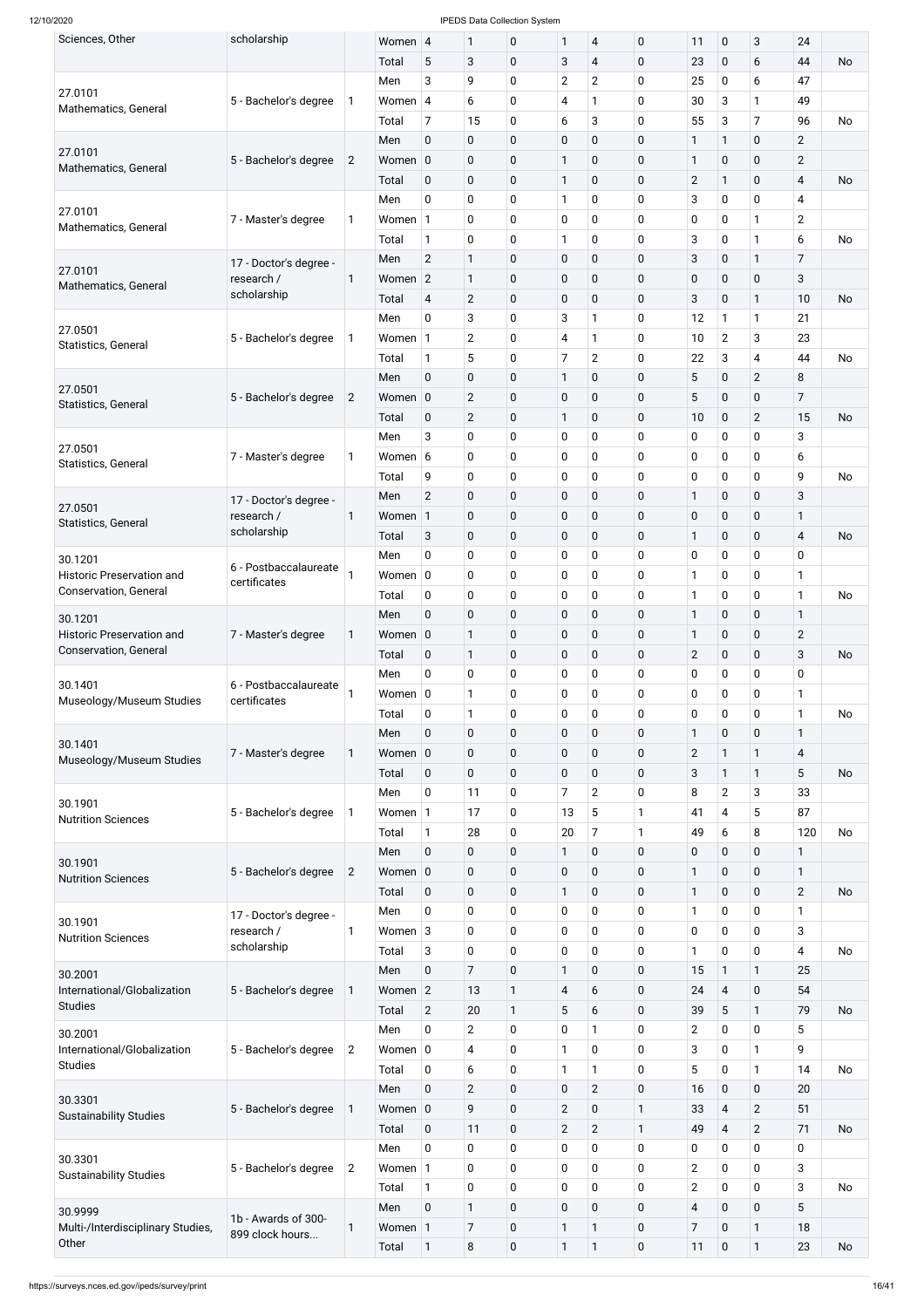| 30.9999                                                                 | 2 - Awards of at least                 |                | Men                 | 0                          | $\pmb{0}$                 | 0            | 0                           | 0                | $\mathbf 0$                | 0                              | 0                          | 0                      | 0                       |           |
|-------------------------------------------------------------------------|----------------------------------------|----------------|---------------------|----------------------------|---------------------------|--------------|-----------------------------|------------------|----------------------------|--------------------------------|----------------------------|------------------------|-------------------------|-----------|
| Multi-/Interdisciplinary Studies,<br>Other                              | 900 but less than<br>1,800 clock hours | 1              | Women $ 0$<br>Total | $\mathbf 0$                | $\mathbf 0$<br>$\pmb{0}$  | 0<br>0       | 0<br>$\mathbf 0$            | 0<br>0           | 0<br>$\mathbf 0$           | 0<br>0                         | $\mathbf 0$<br>0           | 0<br>0                 | 0<br>0                  | No        |
|                                                                         |                                        |                | Men                 | $\mathbf 0$                | $\overline{4}$            | $\pmb{0}$    | $\overline{2}$              | $\overline{c}$   | 0                          | 8                              | $\pmb{0}$                  | $\mathbf 0$            | 16                      |           |
| 30.9999<br>Multi-/Interdisciplinary Studies,                            | 5 - Bachelor's degree                  | 1              | Women 0             |                            | $\overline{7}$            | $\pmb{0}$    | $\overline{2}$              | 1                | $\mathbf 0$                | 32                             | $\overline{\mathbf{4}}$    | 1                      | 47                      |           |
| Other                                                                   |                                        |                | Total               | $\mathbf 0$                | 11                        | $\mathbf 0$  | $\overline{\mathbf{4}}$     | 3                | 0                          | 40                             | $\overline{4}$             | 1                      | 63                      | Yes       |
| 30.9999                                                                 |                                        |                | Men                 | 0                          | $\mathbf 0$               | 0            | 0                           | 0                | $\mathbf 0$                | 0                              | $\mathbf 0$                | 0                      | 0                       |           |
| Multi-/Interdisciplinary Studies,                                       | 5 - Bachelor's degree                  | $\overline{2}$ | Women $ 0 $         |                            | $\mathbf{1}$              | 0            | 0                           | 0                | 0                          | $\mathbf{2}$                   | $\mathbf 0$                | 0                      | 3                       |           |
| Other                                                                   |                                        |                | Total               | $\mathbf 0$                | $\mathbf{1}$              | 0            | 0                           | 0                | $\mathbf 0$                | $\overline{2}$                 | $\mathbf 0$                | 0                      | 3                       | <b>No</b> |
| 30.9999                                                                 |                                        |                | Men                 | 6                          | $\overline{4}$            | 1            | $\pmb{0}$                   | 0                | 0                          | 8                              | $\mathbf 0$                | 1                      | 20                      |           |
| Multi-/Interdisciplinary Studies,                                       | 6 - Postbaccalaureate<br>certificates  |                | Women 6             |                            | 5                         | 0            | 1                           | 5                | $\mathbf 0$                | 13                             | 1                          | $\overline{2}$         | 33                      |           |
| Other                                                                   |                                        |                | Total               | 12                         | 9                         | $\mathbf{1}$ | $\mathbf{1}$                | 5                | $\mathbf 0$                | 21                             | $\mathbf{1}$               | 3                      | 53                      | Some      |
| 30.9999                                                                 |                                        |                | Men                 | $\overline{2}$             | $\overline{2}$            | 0            | 0                           | 0                | $\mathbf 0$                | $\overline{2}$                 | $\mathbf 0$                | 1                      | 7                       |           |
| Multi-/Interdisciplinary Studies,<br>Other                              | 7 - Master's degree                    | 1              | Women $ 4$          |                            | 1                         | 0            | 0                           | 0                | 0                          | 4                              | $\mathbf 0$                | 0                      | 9                       |           |
|                                                                         |                                        |                | Total               | 6                          | 3                         | 0            | 0                           | 0                | 0                          | 6                              | $\mathbf 0$                | $\mathbf{1}$           | 16                      | <b>No</b> |
| 31.0301                                                                 |                                        |                | Men                 | 0                          | 3                         | $\mathbf 0$  | $\pmb{0}$                   | $\overline{c}$   | 0                          | 7                              | 1                          | 1                      | 14                      |           |
| Parks, Recreation, and Leisure<br><b>Facilities Management, General</b> | 5 - Bachelor's degree                  | 1              | Women 0             |                            | 8                         | 1            | 6                           | 5                | $\mathbf 0$                | 20                             | 5                          | $\mathbf 0$            | 45                      |           |
|                                                                         |                                        |                | Total<br>Men        | $\mathbf 0$<br>0           | 11<br>0                   | 1<br>0       | 6                           | 7<br>0           | 0<br>$\mathbf 0$           | 27<br>0                        | 6<br>$\mathbf 0$           | 1<br>0                 | 59                      | <b>No</b> |
| 31.0301<br>Parks, Recreation, and Leisure                               | 7 - Master's degree                    | 1              | Women $ 0 $         |                            | 0                         | 0            | 0<br>0                      | 0                | $\mathbf 0$                | 1                              | $\mathbf 0$                | 0                      | 0<br>1                  |           |
| <b>Facilities Management, General</b>                                   |                                        |                | Total               | 0                          | $\pmb{0}$                 | 0            | 0                           | 0                | $\mathbf 0$                | 1                              | $\mathbf 0$                | 0                      | 1                       | Yes       |
|                                                                         |                                        |                | Men                 | $\mathbf 0$                | $\mathbf{1}$              | $\mathbf 0$  | $\pmb{0}$                   | 0                | 0                          | 1                              | $\mathbf 0$                | $\mathbf 0$            | $\overline{2}$          |           |
| 31.0504<br><b>Sport and Fitness</b>                                     | 1b - Awards of 300-                    | 1              | Women 0             |                            | $\pmb{0}$                 | $\mathbf 0$  | $\mathbf 0$                 | 1                | $\mathbf 0$                | 0                              | $\pmb{0}$                  | 0                      | 1                       |           |
| Administration/Management                                               | 899 clock hours                        |                | Total               | $\mathbf 0$                | $\mathbf{1}$              | 0            | 0                           | 1                | 0                          | 1                              | $\mathbf 0$                | 0                      | 3                       | No        |
| 31.0504                                                                 | 2 - Awards of at least                 |                | Men                 | 0                          | $\mathbf 0$               | 0            | 0                           | 0                | 0                          | $\mathbf 0$                    | 0                          | 0                      | 0                       |           |
| <b>Sport and Fitness</b>                                                | 900 but less than                      | 1              | Women $ 0$          |                            | 0                         | 0            | 0                           | 0                | $\mathbf 0$                | 0                              | 0                          | 0                      | 0                       |           |
| Administration/Management                                               | 1,800 clock hours                      |                | Total               | 0                          | $\mathbf 0$               | 0            | 0                           | 0                | $\mathbf 0$                | 0                              | $\mathbf 0$                | 0                      | 0                       | <b>No</b> |
| 31.0504                                                                 |                                        |                | Men                 | $\mathbf 0$                | 13                        | $\mathbf 0$  | 5                           | 5                | $\mathbf 0$                | 48                             | $\overline{2}$             | $\mathbf 0$            | 73                      |           |
| <b>Sport and Fitness</b>                                                | 5 - Bachelor's degree                  | 1              | Women 0             |                            | 3                         | $\mathbf 0$  | $\pmb{0}$                   | 0                | 1                          | 13                             | $\overline{2}$             | $\mathbf 0$            | 19                      |           |
| Administration/Management                                               |                                        |                | Total               | $\mathbf 0$                | 16                        | $\mathbf 0$  | 5                           | 5                | $\mathbf{1}$               | 61                             | $\overline{\mathbf{4}}$    | $\mathbf 0$            | 92                      | Yes       |
| 31.0504                                                                 | 6 - Postbaccalaureate                  |                | Men                 | 0                          | 0                         | 0            | 0                           | 0                | $\mathbf 0$                | 0                              | $\mathbf 0$                | 0                      | 0                       |           |
| <b>Sport and Fitness</b>                                                | certificates                           |                | Women $ 0 $         |                            | $\mathbf 0$               | 0            | 0                           | 0                | $\mathbf 0$                | 0                              | $\mathbf 0$                | 0                      | 0                       |           |
| Administration/Management                                               |                                        |                | Total               | 0                          | $\mathbf 0$               | 0            | 0                           | 0                | $\mathbf 0$                | 0                              | $\mathbf 0$                | 0                      | 0                       | <b>No</b> |
| 31.0504                                                                 |                                        |                | Men                 | 3                          | $\mathbf{2}$              | $\mathbf 0$  | $\pmb{0}$                   | $\overline{c}$   | $\mathbf 0$                | 26                             | $\mathbf{1}$               | $\mathbf 0$            | 34                      |           |
| <b>Sport and Fitness</b><br>Administration/Management                   | 7 - Master's degree                    | 1              | Women 0             |                            | $\pmb{0}$                 | 0            | 1                           | 4                | 0                          | 26                             | 1                          | 0                      | 32                      |           |
|                                                                         |                                        |                | Total               | 3                          | $\mathbf{2}$              | $\mathbf 0$  | $\mathbf{1}$                | 6                | $\mathbf 0$                | 52                             | $\overline{2}$             | $\mathbf 0$            | 66                      | Yes       |
| 38.0101                                                                 |                                        |                | Men<br>Women $ 0 $  | 0                          | 8<br>3                    | 0<br>0       | $\mathbf{1}$                | 1<br>1           | $\mathbf 0$<br>$\mathbf 0$ | 22                             | $\mathbf 0$<br>1           | $\mathbf{1}$<br>0      | 33<br>11                |           |
| Philosophy                                                              | 5 - Bachelor's degree                  | 1              | Total               | 0                          | 11                        | 0            | $\mathbf 0$<br>$\mathbf{1}$ | $\overline{c}$   | 0                          | 6<br>28                        | 1                          | $\mathbf{1}$           | 44                      | <b>No</b> |
|                                                                         |                                        |                | Men                 | 0                          | $\sqrt{3}$                | $\mathbf 0$  | $\mathbf 0$                 | $\mathbf 0$      | $\mathbf 0$                | $\overline{2}$                 | $\mathbf{1}$               | 0                      | 6                       |           |
| 38.0101                                                                 | 5 - Bachelor's degree                  | $\overline{2}$ | Women 0             |                            | $\pmb{0}$                 | $\mathbf 0$  | $\mathbf 0$                 | 0                | 0                          | 0                              | $\mathbf 0$                | $\mathbf 0$            | 0                       |           |
| Philosophy                                                              |                                        |                | Total               | $\mathbf 0$                | $\mathbf{3}$              | $\mathbf 0$  | $\pmb{0}$                   | $\mathbf 0$      | $\mathbf 0$                | $\overline{2}$                 | $\mathbf{1}$               | $\mathbf 0$            | 6                       | <b>No</b> |
|                                                                         |                                        |                | Men                 | 0                          | 1                         | 0            | $\mathbf 0$                 | 0                | 0                          | 1                              | $\mathbf 0$                | 0                      | $\overline{2}$          |           |
| 38.0101                                                                 | 7 - Master's degree                    | 1              | Women $ 0 $         |                            | $\mathbf 0$               | 0            | 1                           | 0                | 0                          | 1                              | $\mathbf 0$                | 0                      | $\overline{2}$          |           |
| Philosophy                                                              |                                        |                | Total               | 0                          | 1                         | 0            | $\mathbf{1}$                | 0                | 0                          | $\overline{2}$                 | $\mathbf 0$                | 0                      | $\overline{\mathbf{4}}$ | <b>No</b> |
|                                                                         | 17 - Doctor's degree -                 |                | Men                 | 0                          | $\pmb{0}$                 | 0            | $\pmb{0}$                   | $\mathbf 0$      | $\mathbf 0$                | 0                              | $\pmb{0}$                  | $\mathbf 0$            | $\mathbf 0$             |           |
| 38.0101<br>Philosophy                                                   | research /                             | 1              | Women 0             |                            | $\mathbf 0$               | 0            | $\pmb{0}$                   | $\mathbf 0$      | 0                          | 0                              | $\pmb{0}$                  | 0                      | 0                       |           |
|                                                                         | scholarship                            |                | Total               | $\mathbf 0$                | $\pmb{0}$                 | 0            | $\pmb{0}$                   | $\mathbf 0$      | $\mathbf 0$                | $\pmb{0}$                      | $\mathbf 0$                | $\mathbf 0$            | $\mathbf 0$             | <b>No</b> |
|                                                                         |                                        |                | Men                 | 0                          | $\mathbf 0$               | 0            | $\mathbf{1}$                | 0                | $\mathbf 0$                | 1                              | $\mathbf 0$                | 0                      | $\overline{2}$          |           |
| 38.0201<br>Religion/Religious Studies                                   | 5 - Bachelor's degree                  | 1              | Women $ 0$          |                            | $\mathbf{1}$              | 0            | $\mathbf{1}$                | 0                | 0                          | $\overline{2}$                 | 0                          | 0                      | 4                       |           |
|                                                                         |                                        |                | Total               | $\pmb{0}$                  | 1                         | 0            | $\overline{2}$              | $\pmb{0}$        | $\mathbf 0$                | 3                              | 0                          | $\pmb{0}$              | 6                       | No        |
| 38.0201                                                                 |                                        |                | Men                 | $\mathbf 0$                | $\pmb{0}$                 | $\pmb{0}$    | $\mathbf 0$                 | $\mathbf 0$      | $\mathbf 0$                | $\mathbf{1}$                   | $\mathbf 0$                | $\pmb{0}$              | $\mathbf{1}$            |           |
| <b>Religion/Religious Studies</b>                                       | 5 - Bachelor's degree                  | $\overline{2}$ | Women 0             |                            | $\mathbf{1}$              | 0            | $\mathbf 0$                 | $\pmb{0}$        | $\pmb{0}$                  | 1                              | $\pmb{0}$                  | $\pmb{0}$              | $\mathbf{2}$            |           |
|                                                                         |                                        |                | Total               | $\mathbf 0$                | $\mathbf{1}$              | 0            | $\mathbf 0$                 | 0                | $\mathbf 0$                | $\mathbf{2}$                   | $\mathbf 0$                | $\mathbf 0$            | 3                       | <b>No</b> |
| 38.0201                                                                 |                                        |                | Men                 | $\mathbf 0$                | $\pmb{0}$                 | 0            | $\mathbf 0$                 | 0                | $\mathbf 0$                | 3                              | $\mathbf 0$                | $\pmb{0}$              | 3                       |           |
| Religion/Religious Studies                                              | 7 - Master's degree                    | 1              | Women $ 0 $         |                            | $\pmb{0}$                 | 0            | $\pmb{0}$                   | 0                | $\mathbf 0$                | 0                              | $\mathbf 0$                | $\pmb{0}$              | $\mathbf 0$             |           |
|                                                                         |                                        |                | Total               | $\mathbf 0$                | $\pmb{0}$                 | 0            | $\pmb{0}$                   | 0                | $\mathbf 0$                | 3                              | $\mathbf 0$                | $\pmb{0}$              | 3                       | <b>No</b> |
| 38.0201                                                                 | 17 - Doctor's degree -                 |                | Men                 | $\mathbf 0$                | $\pmb{0}$                 | $\pmb{0}$    | $\mathbf 0$                 | $\mathbf 0$      | $\mathbf 0$                | $\mathbf{1}$                   | $\mathbf 0$                | $\mathbf 0$            | $\mathbf{1}$            |           |
| <b>Religion/Religious Studies</b>                                       | research /<br>scholarship              | 1              | Women 0             |                            | $\pmb{0}$                 | $\pmb{0}$    | $\mathbf{1}$                | $\mathbf 0$      | $\mathbf 0$                | $\mathbf{1}$                   | $\pmb{0}$                  | $\pmb{0}$              | $\mathbf{2}$            |           |
| 38.0206                                                                 | 1b - Awards of 300-                    | $\mathbf{1}$   | Total               | $\mathbf 0$<br>$\mathbf 0$ | $\pmb{0}$<br>$\mathbf{1}$ | $\pmb{0}$    | $\mathbf{1}$                | $\mathbf 0$<br>0 | $\mathbf 0$<br>$\mathbf 0$ | $\overline{2}$<br>$\mathbf{1}$ | $\mathbf 0$<br>$\mathbf 0$ | $\pmb{0}$<br>$\pmb{0}$ | 3<br>$\overline{2}$     | <b>No</b> |
| Jewish/Judaic Studies                                                   | 899 clock hours                        |                | Men<br>Women $ 0 $  |                            | $\pmb{0}$                 | 0<br>0       | $\mathbf 0$<br>$\mathbf 0$  | 0                | $\mathbf 0$                | $\mathbf{1}$                   | $\mathbf 0$                | $\pmb{0}$              | $\mathbf{1}$            |           |
|                                                                         |                                        |                |                     |                            |                           |              |                             |                  |                            |                                |                            |                        |                         |           |
|                                                                         |                                        |                |                     |                            |                           |              |                             |                  |                            |                                |                            |                        |                         |           |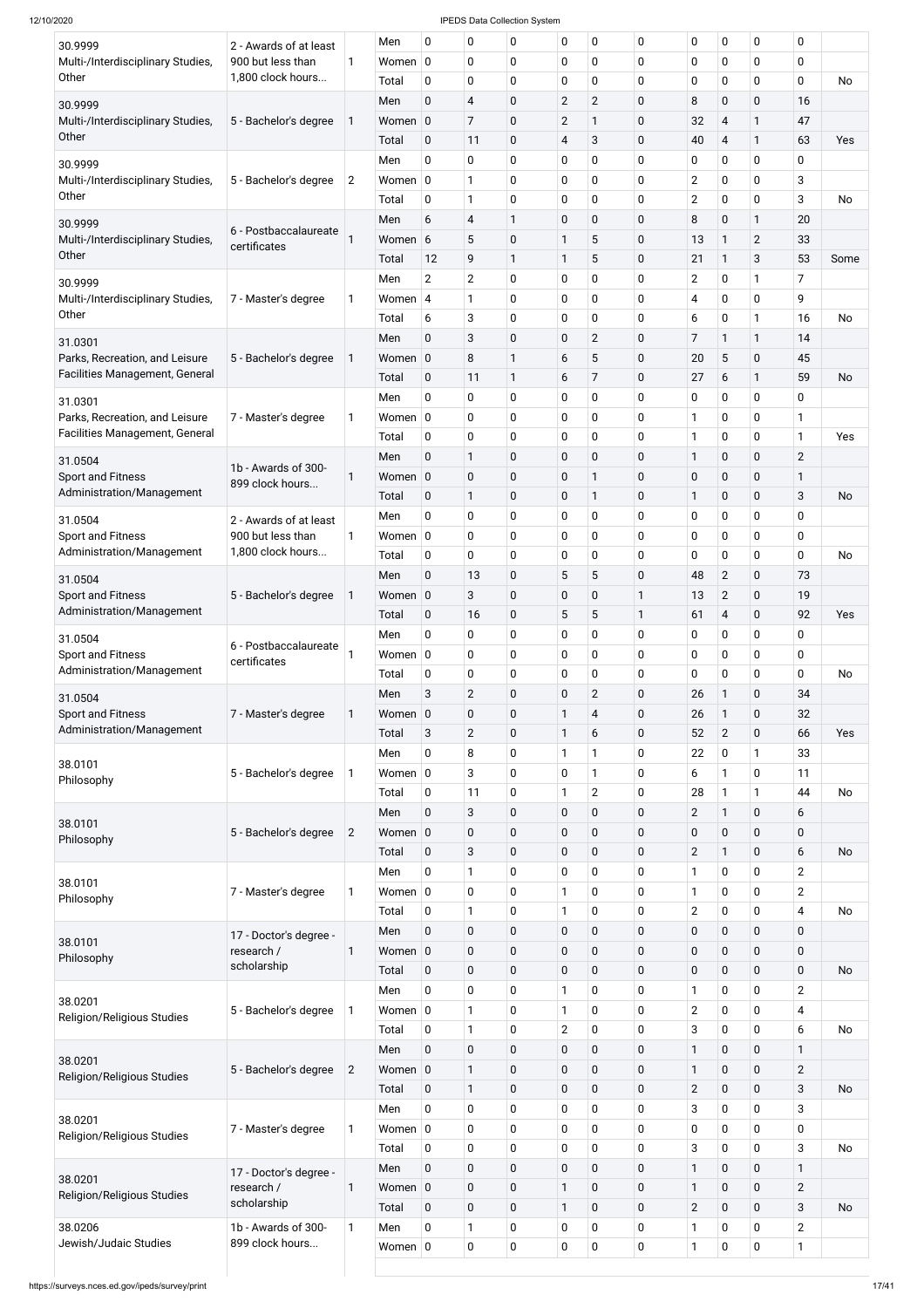|                                           |                                        |                | Total       | 0              | 1              | 0           | 0              | 0              | $\mathbf 0$ | $\overline{2}$          | $\pmb{0}$      | 0              | 3                       | <b>No</b> |
|-------------------------------------------|----------------------------------------|----------------|-------------|----------------|----------------|-------------|----------------|----------------|-------------|-------------------------|----------------|----------------|-------------------------|-----------|
|                                           | 2 - Awards of at least                 |                | Men         | $\mathbf 0$    | $\mathbf 0$    | $\pmb{0}$   | $\pmb{0}$      | $\mathbf 0$    | 0           | $\pmb{0}$               | $\mathbf 0$    | $\mathbf 0$    | $\mathbf 0$             |           |
| 38.0206                                   | 900 but less than                      | $\mathbf{1}$   | Women 0     |                | $\mathbf 0$    | $\pmb{0}$   | 0              | $\mathbf 0$    | $\mathbf 0$ | $\pmb{0}$               | $\mathbf 0$    | 0              | $\mathbf 0$             |           |
| Jewish/Judaic Studies                     | 1,800 clock hours                      |                | Total       | 0              | $\pmb{0}$      | $\pmb{0}$   | 0              | $\mathbf 0$    | 0           | $\pmb{0}$               | $\mathbf 0$    | 0              | $\mathbf 0$             | <b>No</b> |
|                                           |                                        |                | Men         | 0              | $\mathbf 0$    | 0           | 0              | 0              | 0           | $\pmb{0}$               | $\mathbf 0$    | 0              | $\mathbf 0$             |           |
| 38.0206                                   |                                        | 1              | Women $ 0 $ |                | $\mathbf 0$    | 0           | 0              | 0              | 0           | $\pmb{0}$               | $\mathbf 0$    | 0              | $\mathbf 0$             |           |
| Jewish/Judaic Studies                     | 5 - Bachelor's degree                  |                |             |                |                |             |                |                |             |                         |                |                |                         |           |
|                                           |                                        |                | Total       | 0              | $\mathbf 0$    | $\pmb{0}$   | 0              | 0              | 0           | $\pmb{0}$               | $\mathbf 0$    | 0              | $\mathbf 0$             | <b>No</b> |
| 40.0201                                   |                                        |                | Men         | 1              | $\mathbf{1}$   | $\pmb{0}$   | $\overline{0}$ | $\mathbf 0$    | 0           | 8                       | $\mathbf 0$    | $\overline{2}$ | 12                      |           |
| Astronomy                                 | 5 - Bachelor's degree                  | $\mathbf 1$    | Women 1     |                | $\mathbf{1}$   | $\pmb{0}$   | 1              | 1              | 0           | 3                       | $\mathbf 0$    | $\mathbf{1}$   | 8                       |           |
|                                           |                                        |                | Total       | $\overline{2}$ | $\overline{2}$ | $\pmb{0}$   | $\mathbf{1}$   | 1              | 0           | 11                      | $\mathbf 0$    | 3              | 20                      | <b>No</b> |
|                                           |                                        |                | Men         | 0              | $\mathbf 0$    | 0           | 0              | 0              | 0           | $\pmb{0}$               | $\mathbf 0$    | 0              | 0                       |           |
| 40.0201<br>Astronomy                      | 5 - Bachelor's degree                  | $\overline{2}$ | Women $ 0 $ |                | $\mathbf 0$    | 0           | 0              | 0              | 0           | $\mathbf{1}$            | $\mathbf 0$    | 0              | 1                       |           |
|                                           |                                        |                | Total       | 0              | $\mathbf 0$    | $\pmb{0}$   | 0              | 0              | 0           | $\mathbf{1}$            | $\mathbf 0$    | $\pmb{0}$      | $\mathbf{1}$            | <b>No</b> |
|                                           |                                        |                | Men         | $\mathbf 0$    | $\pmb{0}$      | $\pmb{0}$   | $\pmb{0}$      | $\mathbf 0$    | 0           | $\pmb{0}$               | $\mathbf 0$    | 0              | $\mathbf 0$             |           |
| 40.0201                                   | 7 - Master's degree                    | $\mathbf{1}$   | Women 0     |                | $\pmb{0}$      | $\pmb{0}$   | $\pmb{0}$      | $\mathbf 0$    | $\mathbf 0$ | $\pmb{0}$               | $\mathbf 0$    | 0              | $\mathbf 0$             |           |
| Astronomy                                 |                                        |                | Total       | $\pmb{0}$      | $\mathbf 0$    | $\pmb{0}$   | 0              | 0              | 0           | $\pmb{0}$               | $\mathbf 0$    | 0              | $\mathbf 0$             | No        |
|                                           |                                        |                | Men         | $\overline{2}$ | $\mathbf 0$    | $\pmb{0}$   | 0              | 0              | 0           | $\mathbf{2}$            | $\mathbf 0$    | 0              | $\overline{4}$          |           |
| 40.0201                                   | 17 - Doctor's degree -                 |                |             |                |                |             | 0              |                |             |                         |                |                | 3                       |           |
| Astronomy                                 | research /<br>scholarship              | 1              | Women $ 0 $ |                | $\mathbf 0$    | 0           |                | 0              | 0           | 3                       | $\mathbf 0$    | 0              |                         |           |
|                                           |                                        |                | Total       | $\overline{2}$ | 0              | $\pmb{0}$   | 0              | $\mathbf 0$    | 0           | 5                       | $\pmb{0}$      | 0              | $\overline{7}$          | <b>No</b> |
| 40.0501                                   |                                        |                | Men         | $\overline{2}$ | 15             | $\pmb{0}$   | 11             | $\overline{2}$ | $\mathbf 0$ | 42                      | $\mathbf{3}$   | $\overline{2}$ | 77                      |           |
| Chemistry, General                        | 5 - Bachelor's degree                  | $\mathbf{1}$   | Women 0     |                | 9              | $\pmb{0}$   | 11             | 3              | 0           | 30                      | $\overline{2}$ | $\mathbf{1}$   | 56                      |           |
|                                           |                                        |                | Total       | $\overline{2}$ | 24             | $\pmb{0}$   | 22             | 5              | 0           | 72                      | 5              | 3              | 133                     | No        |
|                                           |                                        |                | Men         | 0              | $\mathbf{1}$   | $\pmb{0}$   | 0              | 1              | 0           | $\overline{2}$          | $\pmb{0}$      | 0              | 4                       |           |
| 40.0501                                   | 5 - Bachelor's degree                  | $\overline{2}$ | Women $ 0 $ |                | $\mathbf 0$    | 0           | 0              | 0              | 0           | $\mathbf{1}$            | $\mathbf 0$    | 0              | 1                       |           |
| Chemistry, General                        |                                        |                | Total       | $\mathbf 0$    | $\mathbf{1}$   | $\mathbf 0$ | 0              | 1              | 0           | 3                       | $\mathbf 0$    | 0              | 5                       | No        |
|                                           |                                        |                | Men         | $\pmb{0}$      | $\mathbf 0$    | $\pmb{0}$   | $\pmb{0}$      | 0              | $\pmb{0}$   | $\pmb{0}$               | $\pmb{0}$      | $\pmb{0}$      | $\mathbf 0$             |           |
| 40.0501                                   | 6 - Postbaccalaureate                  |                | Women $ 0 $ |                | $\pmb{0}$      | $\pmb{0}$   | 0              | 0              | 0           | $\pmb{0}$               | $\pmb{0}$      | $\pmb{0}$      | $\mathbf 0$             |           |
| Chemistry, General                        | certificates                           |                |             |                |                |             |                |                |             |                         |                |                |                         |           |
|                                           |                                        |                | Total       | $\mathbf 0$    | $\mathbf 0$    | $\pmb{0}$   | $\mathbf 0$    | $\mathbf 0$    | 0           | $\pmb{0}$               | $\pmb{0}$      | 0              | $\mathbf 0$             | <b>No</b> |
| 40.0501                                   |                                        |                | Men         | 4              | $\mathbf 0$    | 0           | 0              | 0              | 0           | 5                       | $\mathbf 0$    | 0              | 9                       |           |
| Chemistry, General                        | 7 - Master's degree                    | 1              | Women 3     |                | $\mathbf 0$    | $\pmb{0}$   | 1              | 1              | 0           | $\pmb{0}$               | $\mathbf 0$    | 0              | 5                       |           |
|                                           |                                        |                | Total       | 7              | $\mathbf 0$    | 0           | $\mathbf{1}$   | 1              | 0           | 5                       | $\mathbf 0$    | $\mathbf 0$    | 14                      | No        |
|                                           | 17 - Doctor's degree -                 |                | Men         | 15             | $\pmb{0}$      | $\pmb{0}$   | $\mathbf{1}$   | $\pmb{0}$      | $\mathbf 0$ | 8                       | $\pmb{0}$      | 0              | 24                      |           |
| 40.0501<br>Chemistry, General             | research /                             | 1              | Women       | 6              | $\mathbf 0$    | $\pmb{0}$   | $\overline{2}$ | 0              | 0           | 3                       | $\mathbf 0$    | 0              | 11                      |           |
|                                           | scholarship                            |                | Total       | 21             | $\mathbf 0$    | $\pmb{0}$   | 3              | $\mathbf 0$    | 0           | 11                      | $\pmb{0}$      | 0              | 35                      | <b>No</b> |
|                                           |                                        |                | Men         | 0              | $\mathbf 0$    | 0           | 0              | 0              | 0           | $\mathbf{1}$            | $\mathbf 0$    | 0              | 1                       |           |
| 40.0601                                   | 1b - Awards of 300-                    | 1              | Women $ 0 $ |                | $\mathbf 0$    | $\pmb{0}$   | 0              | 0              | 0           | $\pmb{0}$               | $\mathbf 0$    | 0              | $\mathbf 0$             |           |
| Geology/Earth Science, General            | 899 clock hours                        |                | Total       | 0              | $\mathbf 0$    | 0           | 0              | 0              | 0           | $\mathbf{1}$            | $\mathbf 0$    | 0              | 1                       | No        |
|                                           |                                        |                | Men         | $\mathbf 0$    | $\pmb{0}$      | $\pmb{0}$   | $\pmb{0}$      | $\mathbf 0$    | 0           | $\pmb{0}$               | $\mathbf 0$    | $\mathbf 0$    | $\mathbf 0$             |           |
| 40.0601                                   | 2 - Awards of at least                 |                |             |                |                |             |                |                |             |                         |                |                |                         |           |
| Geology/Earth Science, General            | 900 but less than<br>1,800 clock hours | 1              | Women $ 0 $ |                | $\pmb{0}$      | $\pmb{0}$   | $\mathbf 0$    | 0              | 0           | $\pmb{0}$               | $\mathbf 0$    | 0              | $\mathbf 0$             |           |
|                                           |                                        |                | Total       | $\mathbf 0$    | $\pmb{0}$      | $\pmb{0}$   | $\pmb{0}$      | 0              | 0           | $\pmb{0}$               | $\mathbf 0$    | $\mathbf 0$    | 0                       | <b>No</b> |
| 40.0601                                   |                                        |                | Men         | $\overline{2}$ | $\mathbf{1}$   | $\pmb{0}$   | 0              | 0              | 0           | 8                       | $\mathbf 0$    | 0              | 11                      |           |
| Geology/Earth Science, General            | 5 - Bachelor's degree                  | 1              | Women 1     |                | 5              | $\pmb{0}$   | $\mathbf{1}$   | 0              | 0           | 11                      | $\sqrt{3}$     | 0              | 21                      |           |
|                                           |                                        |                | Total       | 3              | 6              | $\pmb{0}$   | $\mathbf{1}$   | 0              | $\mathbf 0$ | 19                      | $\mathbf{3}$   | 0              | 32                      | Yes       |
|                                           |                                        |                | Men         | $\mathbf 0$    | $\pmb{0}$      | $\pmb{0}$   | $\pmb{0}$      | $\mathbf 0$    | 0           | $\overline{2}$          | $\mathbf 0$    | $\mathbf 0$    | $\overline{2}$          |           |
| 40.0601<br>Geology/Earth Science, General | 5 - Bachelor's degree                  | $\overline{2}$ | Women $ 0 $ |                | $\pmb{0}$      | $\pmb{0}$   | $\pmb{0}$      | 0              | 0           | $\overline{2}$          | $\mathbf 0$    | $\mathbf 0$    | $\overline{2}$          |           |
|                                           |                                        |                | Total       | $\mathbf 0$    | $\pmb{0}$      | $\pmb{0}$   | $\pmb{0}$      | $\mathbf 0$    | 0           | $\overline{\mathbf{4}}$ | $\mathbf 0$    | $\mathbf 0$    | $\overline{4}$          | <b>No</b> |
|                                           |                                        |                | Men         | 0              | $\mathbf{1}$   | $\pmb{0}$   | $\pmb{0}$      | 0              | 0           | $\overline{2}$          | $\mathbf 0$    | 0              | 3                       |           |
| 40.0601                                   | 7 - Master's degree                    | 1              | Women $ 0 $ |                | $\mathbf 0$    | $\pmb{0}$   | 0              | 0              | 0           | $\overline{2}$          | $\mathbf 0$    | 0              | $\overline{2}$          |           |
| Geology/Earth Science, General            |                                        |                | Total       | 0              | $\mathbf{1}$   | 0           | $\mathbf 0$    | 0              | 0           | 4                       | $\mathbf 0$    | 0              | 5                       | No        |
|                                           |                                        |                | Men         | $\mathbf 0$    | $\mathbf 0$    | $\mathbf 0$ | $\mathbf 0$    | $\mathbf 0$    | 0           | $\overline{2}$          | $\mathbf 0$    | $\mathbf 0$    | $\overline{2}$          |           |
| 40.0601                                   | 17 - Doctor's degree -                 |                |             |                |                |             |                |                |             |                         |                |                |                         |           |
| Geology/Earth Science, General            | research /<br>scholarship              | $\mathbf{1}$   | Women $ 0 $ |                | $\bf{0}$       | $\pmb{0}$   | $\pmb{0}$      | $\pmb{0}$      | $\pmb{0}$   | $\mathbf{1}$            | $\pmb{0}$      | $\pmb{0}$      | $\mathbf{1}$            |           |
|                                           |                                        |                | Total       | $\pmb{0}$      | $\mathbf 0$    | $\pmb{0}$   | $\mathbf 0$    | $\mathbf 0$    | 0           | $\overline{3}$          | $\mathbf 0$    | $\mathbf 0$    | 3                       | No        |
| 40.0801                                   |                                        |                | Men         | 1              | $\mathbf{1}$   | $\pmb{0}$   | $\overline{2}$ | $\mathbf{1}$   | $\mathbf 0$ | 16                      | $\mathbf{1}$   | $\mathbf{1}$   | 23                      |           |
| Physics, General                          | 5 - Bachelor's degree                  | 1              | Women $ 0 $ |                | $\mathbf 0$    | $\pmb{0}$   | $\pmb{0}$      | 0              | 0           | $\overline{7}$          | $\mathbf 0$    | $\mathbf 0$    | $\overline{7}$          |           |
|                                           |                                        |                | Total       | $\mathbf{1}$   | $\mathbf{1}$   | $\pmb{0}$   | $\overline{2}$ | $\mathbf{1}$   | $\mathbf 0$ | 23                      | $\mathbf{1}$   | $\mathbf{1}$   | 30                      | No        |
|                                           |                                        |                | Men         | $\mathbf 0$    | $\mathbf{1}$   | $\pmb{0}$   | $\mathbf 0$    | $\mathbf 0$    | $\pmb{0}$   | 8                       | $\mathbf 0$    | $\mathbf{1}$   | 10                      |           |
| 40.0801                                   | 5 - Bachelor's degree                  | $\overline{2}$ | Women 1     |                | $\mathbf 0$    | $\pmb{0}$   | $\mathbf 0$    | $\mathbf 0$    | $\mathbf 0$ | $\pmb{0}$               | $\mathbf 0$    | $\pmb{0}$      | $\mathbf{1}$            |           |
| Physics, General                          |                                        |                | Total       | $\mathbf{1}$   | $\mathbf{1}$   | $\pmb{0}$   | $\pmb{0}$      | 0              | $\mathbf 0$ | 8                       | $\mathbf 0$    | $\mathbf{1}$   | 11                      | No        |
|                                           |                                        |                | Men         | $\mathbf 0$    | $\mathbf 0$    | $\pmb{0}$   | $\pmb{0}$      | 0              | $\mathbf 0$ | $\pmb{0}$               | $\mathbf 0$    | $\mathbf 0$    | $\mathbf 0$             |           |
| 40.0801                                   | 6 - Postbaccalaureate                  |                | Women $ 0 $ |                | $\mathbf 0$    | $\pmb{0}$   | $\pmb{0}$      | 0              | $\mathbf 0$ | $\pmb{0}$               | $\mathbf 0$    | $\mathbf 0$    | $\mathbf 0$             |           |
| Physics, General                          | certificates                           |                |             |                |                |             | $\mathbf 0$    | 0              |             |                         |                | $\mathbf 0$    | $\mathbf 0$             |           |
|                                           |                                        |                | Total       | $\mathbf 0$    | $\pmb{0}$      | $\pmb{0}$   |                |                | $\mathbf 0$ | $\pmb{0}$               | $\mathbf 0$    |                |                         | No        |
| 40.0801                                   | 7 - Master's degree                    | $\mathbf{1}$   | Men         | $\overline{2}$ | $\mathbf{1}$   | $\pmb{0}$   | $\pmb{0}$      | $\pmb{0}$      | $\pmb{0}$   | $\mathbf{1}$            | $\mathbf 0$    | $\pmb{0}$      | $\overline{\mathbf{4}}$ |           |
| Physics, General                          |                                        |                |             |                |                |             |                |                |             |                         |                |                |                         |           |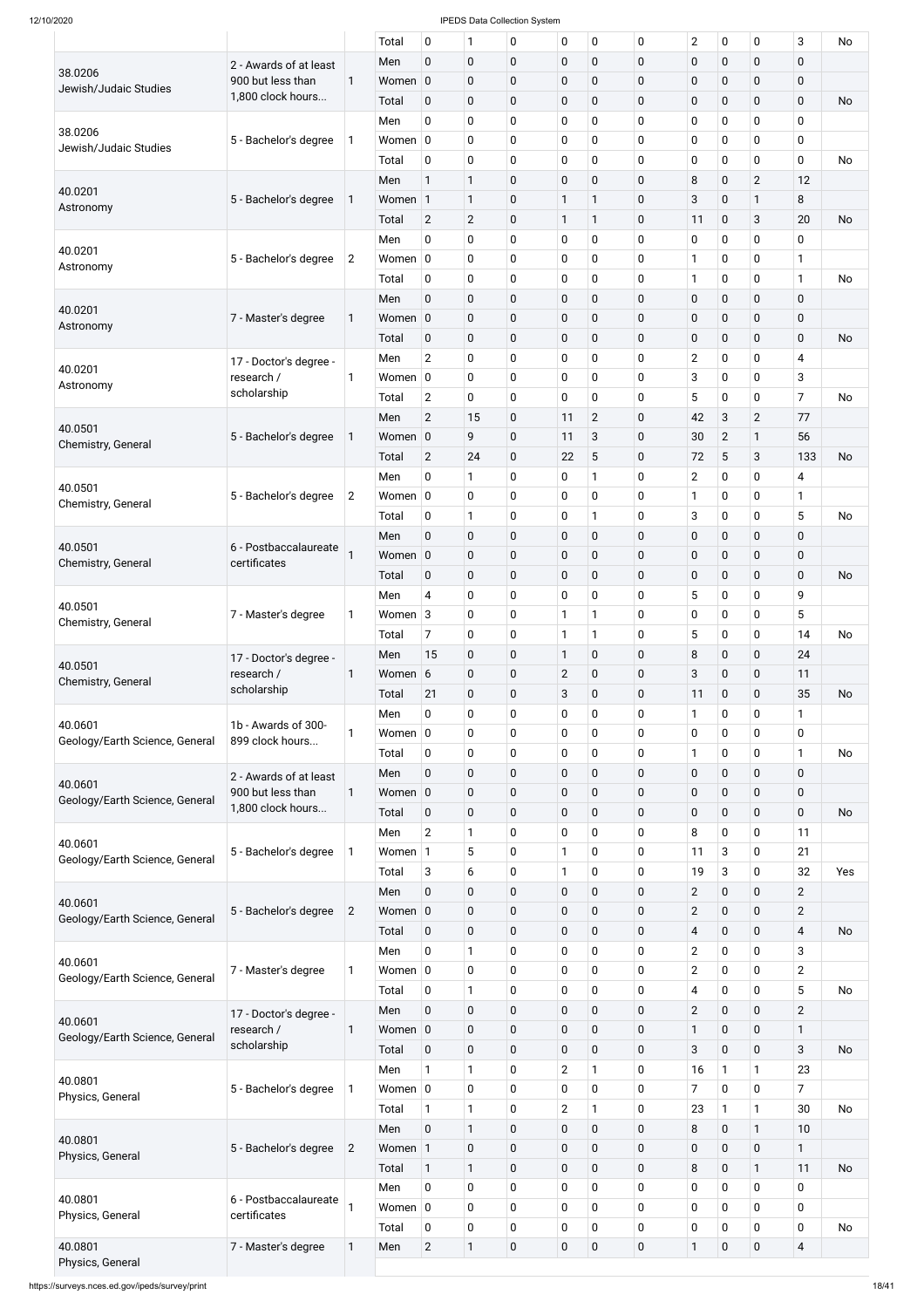|                                          |                                                 |                | Women 0          |                | $\pmb{0}$              | 0                | $\pmb{0}$                 | $\boldsymbol{0}$ | $\pmb{0}$                  | 1              | $\pmb{0}$      | $\pmb{0}$      | 1              |           |
|------------------------------------------|-------------------------------------------------|----------------|------------------|----------------|------------------------|------------------|---------------------------|------------------|----------------------------|----------------|----------------|----------------|----------------|-----------|
|                                          |                                                 |                | Total            | $\overline{2}$ | 1                      | 0                | $\mathbf 0$               | $\boldsymbol{0}$ | $\mathbf 0$                | $\overline{2}$ | $\pmb{0}$      | $\mathbf 0$    | 5              | <b>No</b> |
|                                          | 17 - Doctor's degree -                          |                | Men              | $\overline{7}$ | $\pmb{0}$              | 0                | $\mathbf{1}$              | 0                | $\mathbf 0$                | $\overline{4}$ | 0              | 0              | 12             |           |
| 40.0801<br>Physics, General              | research /                                      | 1              | Women $ 4$       |                | $\pmb{0}$              | 0                | $\mathbf 0$               | 0                | $\mathbf 0$                | $\pmb{0}$      | 0              | 0              | 4              |           |
|                                          | scholarship                                     |                | Total            | 11             | $\pmb{0}$              | 0                | 1                         | $\mathbf 0$      | $\mathbf 0$                | 4              | $\pmb{0}$      | $\mathbf 0$    | 16             | <b>No</b> |
|                                          |                                                 |                | Men              | $\overline{2}$ | 23                     | 0                | 13                        | 3                | $\mathbf{1}$               | 57             | $\overline{4}$ | 3              | 106            |           |
| 42.0101                                  | 5 - Bachelor's degree                           | 1              | Women 6          |                | 100                    | $\overline{2}$   | 35                        | 30               | $\mathbf{1}$               | 199            | 20             | 13             | 406            |           |
| Psychology, General                      |                                                 |                | Total            | 8              | 123                    | $\overline{2}$   | 48                        | 33               | $\overline{2}$             | 256            | 24             | 16             | 512            | Yes       |
|                                          |                                                 |                | Men              | $\mathbf 0$    | $\pmb{0}$              | 0                | $\mathbf{1}$              | 0                | $\mathbf 0$                | 3              | 0              | 0              | 4              |           |
| 42.0101                                  | 5 - Bachelor's degree                           | $\overline{2}$ | Women $ 0 $      |                | 6                      | 0                | $\overline{4}$            | 0                | $\mathbf 0$                | 8              | $\mathbf{1}$   | 0              | 19             |           |
| Psychology, General                      |                                                 |                | Total            | $\mathbf 0$    | 6                      | 0                | 5                         | $\pmb{0}$        | $\mathbf 0$                | 11             | $\mathbf{1}$   | $\pmb{0}$      | 23             | <b>No</b> |
|                                          |                                                 |                | Men              | $\mathbf 0$    | $\pmb{0}$              | 0                | $\mathbf 0$               | $\pmb{0}$        | $\mathbf 0$                | $\pmb{0}$      | $\pmb{0}$      | $\pmb{0}$      | 0              |           |
| 42.0101                                  | 6 - Postbaccalaureate                           |                | Women            | $\overline{0}$ | $\mathbf{1}$           | 0                | $\pmb{0}$                 | $\pmb{0}$        | $\mathbf 0$                | $\overline{2}$ | $\pmb{0}$      | 0              | 3              |           |
| Psychology, General                      | certificates                                    |                | Total            | $\mathbf 0$    | $\mathbf{1}$           | 0                | $\mathbf 0$               | $\pmb{0}$        | $\mathbf 0$                | $\overline{2}$ | 0              | 0              | 3              | No        |
|                                          |                                                 |                | Men              | $\pmb{0}$      | $\mathbf{1}$           | 0                | $\mathbf 0$               | 1                | $\mathbf 0$                | 3              | 0              | 0              | 5              |           |
| 42.0101                                  | 7 - Master's degree                             | 1              | Women $ 0 $      |                | $\overline{2}$         | 0                | $\mathbf{1}$              | 1                | $\mathbf 0$                | 10             | 0              | $\pmb{0}$      | 14             |           |
| Psychology, General                      |                                                 |                | Total            | $\mathbf 0$    | 3                      | 0                | $\mathbf{1}$              | $\overline{2}$   | $\mathbf 0$                | 13             | 0              | $\pmb{0}$      | 19             | No        |
|                                          |                                                 |                | Men              | $\mathbf 0$    | $\pmb{0}$              | 0                | $\mathbf{1}$              | $\mathbf 0$      | $\mathbf 0$                | $\overline{4}$ | 0              | $\pmb{0}$      | 5              |           |
| 42.0101                                  | 17 - Doctor's degree -<br>research /            | 1              | Women            | $\overline{0}$ | 3                      | 0                | $\pmb{0}$                 | 1                | $\mathbf 0$                | 9              | $\mathbf 0$    | $\overline{2}$ | 15             |           |
| Psychology, General                      | scholarship                                     |                | Total            | $\mathbf 0$    | $\sqrt{3}$             | 0                | $\mathbf{1}$              | 1                | $\mathbf 0$                | 13             | 0              | $\overline{2}$ | 20             | No        |
|                                          |                                                 |                |                  |                |                        |                  |                           |                  |                            |                |                |                |                |           |
| 42.2803                                  | 17 - Doctor's degree -<br>research /            | 1              | Men<br>Women $1$ | $\mathbf 0$    | $\pmb{0}$<br>$\pmb{0}$ | 0                | $\mathbf{1}$<br>$\pmb{0}$ | 0<br>0           | $\mathbf 0$<br>$\mathbf 0$ | 0<br>3         | 0<br>0         | $\pmb{0}$<br>0 | 1<br>4         |           |
| <b>Counseling Psychology</b>             | scholarship                                     |                |                  |                |                        | 0                |                           |                  |                            |                |                |                |                |           |
|                                          |                                                 |                | Total            | $\mathbf{1}$   | $\pmb{0}$              | 0                | $\mathbf{1}$              | $\mathbf 0$      | $\mathbf 0$                | 3              | $\pmb{0}$      | $\pmb{0}$      | 5              | No        |
| 42.2805                                  | 6 - Postbaccalaureate                           |                | Men              | $\mathbf 0$    | $\mathbf{1}$           | 0                | $\mathbf 0$               | $\boldsymbol{0}$ | $\mathbf 0$                | $\pmb{0}$      | 0              | $\pmb{0}$      | $\mathbf{1}$   |           |
| <b>School Psychology</b>                 | certificates                                    |                | Women 0          |                | $\mathbf{1}$           | 0                | 1                         | 0                | $\mathbf 0$                | $\overline{2}$ | 0              | $\mathbf 0$    | 4              |           |
|                                          |                                                 |                | Total            | $\pmb{0}$      | $\overline{2}$         | 0                | $\mathbf{1}$              | $\boldsymbol{0}$ | $\pmb{0}$                  | $\overline{2}$ | $\pmb{0}$      | $\pmb{0}$      | 5              | No        |
| 42.2805                                  |                                                 |                | Men              | $\pmb{0}$      | $\pmb{0}$              | 0                | $\mathbf 0$               | $\boldsymbol{0}$ | $\mathbf 0$                | 1              | 0              | $\pmb{0}$      | 1              |           |
| School Psychology                        | 7 - Master's degree                             | 1              | Women $ 0 $      |                | $\mathbf{1}$           | 0                | $\pmb{0}$                 | $\boldsymbol{0}$ | $\mathbf 0$                | 3              | 0              | $\pmb{0}$      | 4              |           |
|                                          |                                                 |                | Total            | $\mathbf 0$    | $\mathbf{1}$           | 0                | $\mathbf 0$               | $\boldsymbol{0}$ | $\mathbf 0$                | $\overline{4}$ | 0              | $\pmb{0}$      | 5              | No        |
| 42.2805                                  | 8 - Post-Master's                               |                | Men              | $\pmb{0}$      | $\pmb{0}$              | $\mathbf 0$      | $\pmb{0}$                 | $\boldsymbol{0}$ | $\mathbf 0$                | $\pmb{0}$      | $\pmb{0}$      | $\pmb{0}$      | $\pmb{0}$      |           |
| <b>School Psychology</b>                 | certificates                                    | 1              | Women            | $\overline{0}$ | $\pmb{0}$              | 0                | $\mathbf 0$               | $\boldsymbol{0}$ | $\mathbf 0$                | $\pmb{0}$      | 0              | $\mathbf 0$    | 0              |           |
|                                          |                                                 |                | Total            | $\mathbf 0$    | $\pmb{0}$              | $\boldsymbol{0}$ | $\pmb{0}$                 | $\boldsymbol{0}$ | $\mathbf 0$                | $\pmb{0}$      | $\pmb{0}$      | 0              | $\mathbf 0$    | No        |
| 42.2805                                  | 17 - Doctor's degree -                          |                | Men              | $\pmb{0}$      | 1                      | 0                | $\mathbf 0$               | $\pmb{0}$        | $\mathbf 0$                | $\pmb{0}$      | 0              | $\pmb{0}$      | 1              |           |
| School Psychology                        | research /                                      | $\mathbf{1}$   | Women $ 0 $      |                | $\mathbf{1}$           | 0                | $\mathbf 0$               | 1                | $\mathbf 0$                | 4              | $\pmb{0}$      | $\pmb{0}$      | 6              |           |
|                                          | scholarship                                     |                | Total            | $\mathbf 0$    | $\overline{2}$         | 0                | $\mathbf 0$               | 1                | $\mathbf 0$                | $\overline{4}$ | 0              | $\pmb{0}$      | 7              | No        |
|                                          |                                                 |                | Men              | $\mathbf 0$    | $\mathbf{1}$           | $\mathbf 0$      | $\pmb{0}$                 | $\boldsymbol{0}$ | $\mathbf 0$                | $\pmb{0}$      | $\pmb{0}$      | $\pmb{0}$      | $\mathbf{1}$   |           |
| 42.2805<br><b>School Psychology</b>      | 18 - Doctor's degree -<br>professional practice | 1              | Women $ 0 $      |                | $\mathbf{1}$           | 0                | $\mathbf{1}$              | $\pmb{0}$        | $\mathbf 0$                | $\mathbf{2}$   | $\pmb{0}$      | $\pmb{0}$      | 4              |           |
|                                          |                                                 |                | Total            | $\mathbf 0$    | $\overline{2}$         | $\boldsymbol{0}$ | $\mathbf{1}$              | $\boldsymbol{0}$ | $\mathbf 0$                | $\overline{2}$ | $\pmb{0}$      | 0              | 5              | <b>No</b> |
|                                          |                                                 |                | Men              | 0              | 0                      | 0                | $\mathbf 0$               | 0                | $\mathbf 0$                | $\pmb{0}$      | 0              | $\pmb{0}$      | 0              |           |
| 42.2806<br><b>Educational Psychology</b> | 7 - Master's degree                             | 1              | Women $ 0 $      |                | $\pmb{0}$              | 0                | $\pmb{0}$                 | $\pmb{0}$        | $\mathbf 0$                | $\pmb{0}$      | 0              | $\pmb{0}$      | $\pmb{0}$      |           |
|                                          |                                                 |                | Total            | $\mathbf 0$    | $\pmb{0}$              | 0                | $\pmb{0}$                 | $\boldsymbol{0}$ | $\mathbf 0$                | $\pmb{0}$      | $\pmb{0}$      | $\pmb{0}$      | 0              | No        |
|                                          |                                                 |                | Men              | $\mathbf 0$    | $\pmb{0}$              | $\mathbf 0$      | $\pmb{0}$                 | $\boldsymbol{0}$ | $\mathbf 0$                | $\pmb{0}$      | $\pmb{0}$      | $\pmb{0}$      | $\mathbf 0$    |           |
| 42.2806                                  | 8 - Post-Master's                               | 1              | Women $ 0 $      |                | $\pmb{0}$              | 0                | $\mathbf 0$               | $\boldsymbol{0}$ | $\mathbf 0$                | $\pmb{0}$      | 0              | $\mathbf 0$    | $\pmb{0}$      |           |
| <b>Educational Psychology</b>            | certificates                                    |                | Total            | $\mathbf 0$    | $\pmb{0}$              | $\mathbf 0$      | $\pmb{0}$                 | $\boldsymbol{0}$ | $\mathbf 0$                | $\pmb{0}$      | $\mathbf 0$    | $\pmb{0}$      | $\mathbf 0$    | <b>No</b> |
|                                          | 17 - Doctor's degree -                          |                | Men              | $\pmb{0}$      | $\pmb{0}$              | 0                | $\mathbf 0$               | $\pmb{0}$        | $\mathbf 0$                | $\pmb{0}$      | $\pmb{0}$      | $\pmb{0}$      | 0              |           |
| 42.2806                                  | research /                                      | 1              | Women $ 0 $      |                | $\mathbf 0$            | 0                | $\pmb{0}$                 | $\pmb{0}$        | $\pmb{0}$                  | $\pmb{0}$      | 0              | $\mathbf 0$    | 0              |           |
| <b>Educational Psychology</b>            | scholarship                                     |                | Total            | $\mathbf 0$    | $\pmb{0}$              | 0                | $\pmb{0}$                 | $\boldsymbol{0}$ | $\mathbf 0$                | $\pmb{0}$      | 0              | $\pmb{0}$      | 0              | <b>No</b> |
|                                          |                                                 |                | Men              | $\pmb{0}$      | 8                      | $\mathbf{1}$     | $\pmb{0}$                 | $\boldsymbol{0}$ | $\mathbf 0$                | 25             | $\overline{2}$ | $\overline{2}$ | 38             |           |
| 43.0203                                  | 1b - Awards of 300-                             | 1              | Women 0          |                | $\sqrt{3}$             | 0                | $\mathbf 0$               | $\boldsymbol{0}$ | $\mathbf 0$                | 4              | 0              | $\mathbf 1$    | 8              |           |
| Fire Science/Fire-fighting               | 899 clock hours                                 |                | Total            | $\mathbf 0$    | 11                     | 1                | $\mathbf 0$               | 0                | $\mathbf 0$                | 29             | $\overline{2}$ | 3              | 46             | Yes       |
|                                          |                                                 |                | Men              | $\mathbf 0$    | 0                      | 0                | 0                         | $\pmb{0}$        | $\mathbf 0$                | $\pmb{0}$      | $\pmb{0}$      | $\pmb{0}$      | 0              |           |
| 43.0203                                  | 2 - Awards of at least<br>900 but less than     | $\mathbf{1}$   | Women $ 0 $      |                | $\mathbf 0$            | 0                | $\mathbf 0$               | $\pmb{0}$        | $\mathbf 0$                | $\mathbf 0$    | $\mathbf 0$    | $\mathbf 0$    | 0              |           |
| Fire Science/Fire-fighting               | 1,800 clock hours                               |                | Total            | $\mathbf 0$    | $\mathbf 0$            | 0                | $\mathbf 0$               | $\pmb{0}$        | $\mathbf 0$                | $\mathbf 0$    | $\mathbf 0$    | $\mathbf 0$    | 0              | <b>No</b> |
|                                          |                                                 |                | Men              | $\mathbf 0$    | $\pmb{0}$              | $\mathbf 0$      | $\mathbf 0$               | $\mathbf 0$      | $\mathbf{0}$               | $\pmb{0}$      | $\mathbf 0$    | $\mathbf 0$    | $\mathbf 0$    |           |
| 43.0203                                  | 5 - Bachelor's degree                           | 1              | Women 0          |                | $\pmb{0}$              | $\mathbf 0$      | $\mathbf 0$               | $\mathbf 0$      | $\mathbf 0$                | $\pmb{0}$      | $\mathbf 0$    | $\mathbf 0$    | $\mathbf 0$    |           |
| Fire Science/Fire-fighting               |                                                 |                | Total            | $\mathbf 0$    | $\pmb{0}$              | $\mathbf 0$      | $\mathbf 0$               | $\mathbf 0$      | $\mathbf 0$                | $\pmb{0}$      | $\mathbf 0$    | $\mathbf 0$    | $\mathbf 0$    | <b>No</b> |
|                                          |                                                 |                |                  | $\mathsf{O}$   | $\overline{2}$         | 0                |                           | $\pmb{0}$        | $\pmb{0}$                  | 9              | 0              | $\mathbf{1}$   | 12             |           |
| 43.0203                                  | 6 - Postbaccalaureate                           |                | Men              |                |                        |                  | $\mathbf 0$               |                  |                            |                |                |                |                |           |
| Fire Science/Fire-fighting               | certificates                                    |                | Women $ 0 $      |                | $\mathbf 0$            | 0                | $\mathbf 0$               | $\mathbf 0$      | $\mathbf 0$                | $\mathbf{1}$   | 0              | $\mathbf 0$    | $\mathbf{1}$   |           |
|                                          |                                                 |                | Total            | $\mathbf 0$    | $\overline{2}$         | 0                | $\mathbf 0$               | $\pmb{0}$        | $\mathbf 0$                | 10             | $\mathbf 0$    | $\mathbf{1}$   | 13             | Yes       |
| 43.0203                                  |                                                 |                | Men              | $\pmb{0}$      | $\pmb{0}$              | $\mathbf 0$      | $\pmb{0}$                 | $\mathbf 0$      | $\mathbf 0$                | $\overline{2}$ | $\mathbf 0$    | $\mathbf 0$    | $\overline{2}$ |           |
| Fire Science/Fire-fighting               | 7 - Master's degree                             | $\mathbf{1}$   | Women $\vert$ 0  |                | $\pmb{0}$              | $\mathbf 0$      | $\pmb{0}$                 | $\mathbf 0$      | $\mathbf 0$                | $\pmb{0}$      | $\mathbf 0$    | $\mathbf 0$    | $\mathbf 0$    |           |
|                                          |                                                 |                | Total            | $\pmb{0}$      | $\pmb{0}$              | $\boldsymbol{0}$ | $\mathbf 0$               | $\boldsymbol{0}$ | $\pmb{0}$                  | $\overline{2}$ | $\mathbf 0$    | $\mathbf 0$    | $\overline{2}$ | Yes       |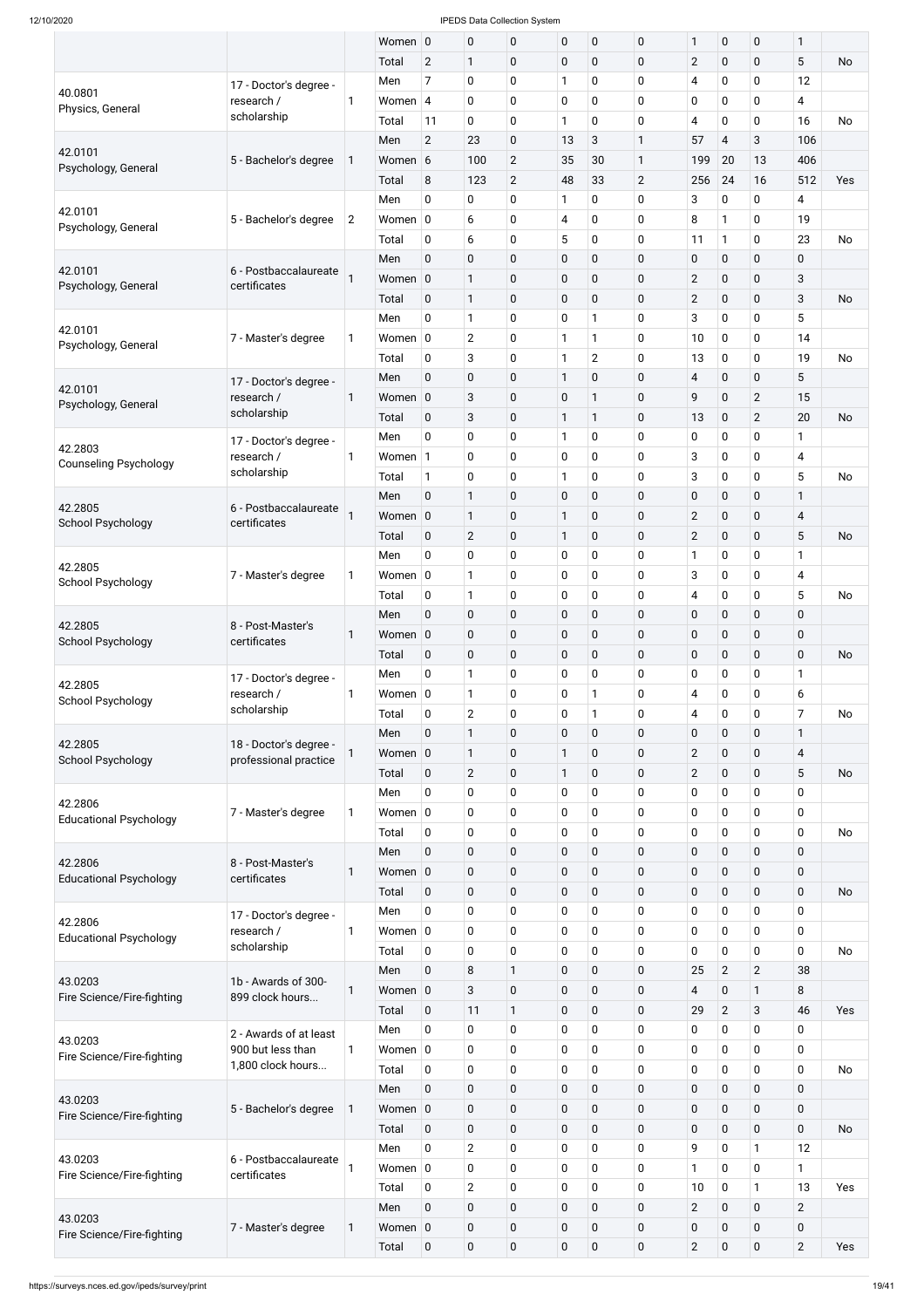|                               |                                       |                | Men         | 1              | 0                       | 0              | 1              | $\overline{2}$   | $\mathbf 0$  | 1                       | 0              | $\mathbf 0$             | 5              |           |
|-------------------------------|---------------------------------------|----------------|-------------|----------------|-------------------------|----------------|----------------|------------------|--------------|-------------------------|----------------|-------------------------|----------------|-----------|
| 45.0201                       | 1b - Awards of 300-                   | 1              | Women $ 0 $ |                | 8                       | 0              | 3              | 0                | 1            | 9                       | $\mathbf{1}$   | $\overline{2}$          | 24             |           |
| Anthropology, General         | 899 clock hours                       |                | Total       | $\mathbf{1}$   | 8                       | 0              | 4              | $\overline{2}$   | $\mathbf{1}$ | 10                      | $\mathbf{1}$   | $\overline{2}$          | 29             | <b>No</b> |
|                               | 2 - Awards of at least                |                | Men         | $\mathbf 0$    | $\pmb{0}$               | $\mathbf 0$    | $\pmb{0}$      | $\mathbf 0$      | $\mathbf 0$  | $\mathbf 0$             | 0              | $\mathbf 0$             | 0              |           |
| 45.0201                       | 900 but less than                     | 1              | Women 0     |                | $\pmb{0}$               | $\mathbf 0$    | $\pmb{0}$      | $\pmb{0}$        | $\mathbf 0$  | $\pmb{0}$               | 0              | $\pmb{0}$               | $\mathbf 0$    |           |
| Anthropology, General         | 1,800 clock hours                     |                | Total       | $\mathbf 0$    | $\pmb{0}$               | 0              | $\pmb{0}$      | $\mathbf 0$      | $\mathbf 0$  | $\pmb{0}$               | 0              | $\pmb{0}$               | $\mathbf 0$    | <b>No</b> |
|                               |                                       |                |             |                |                         |                |                |                  |              |                         |                |                         |                |           |
| 45.0201                       |                                       |                | Men         | 0              | 5                       | 0              | 3              | 4                | $\mathbf 0$  | 10                      | $\overline{2}$ | $\mathbf 0$             | 24             |           |
| Anthropology, General         | 5 - Bachelor's degree                 | 1              | Women $3$   |                | 23                      | 0              | 8              | 10               | $\mathbf{1}$ | 41                      | 5              | $\overline{\mathbf{4}}$ | 95             |           |
|                               |                                       |                | Total       | 3              | 28                      | 0              | 11             | 14               | $\mathbf{1}$ | 51                      | $\overline{7}$ | $\overline{\mathbf{4}}$ | 119            | Yes       |
| 45.0201                       |                                       |                | Men         | $\mathbf{1}$   | $\mathbf{1}$            | 0              | $\mathbf 0$    | $\pmb{0}$        | $\mathbf 0$  | 1                       | 0              | $\mathbf 0$             | 3              |           |
| Anthropology, General         | 5 - Bachelor's degree                 | $\overline{2}$ | Women 1     |                | $\mathbf{2}$            | 0              | $\pmb{0}$      | $\overline{2}$   | $\mathbf 0$  | 10                      | $\pmb{0}$      | $\mathbf 0$             | 15             |           |
|                               |                                       |                | Total       | $\overline{2}$ | $\sqrt{3}$              | 0              | $\mathbf 0$    | $\overline{2}$   | $\mathbf 0$  | 11                      | 0              | $\mathbf 0$             | 18             | <b>No</b> |
|                               |                                       |                | Men         | 0              | $\pmb{0}$               | 0              | $\mathbf 0$    | 0                | $\mathbf 0$  | 0                       | 0              | $\pmb{0}$               | 0              |           |
| 45.0201                       | 6 - Postbaccalaureate<br>certificates |                | Women $ 0 $ |                | $\pmb{0}$               | 0              | $\mathbf 0$    | 0                | $\mathbf 0$  | $\mathbf 0$             | 0              | 0                       | 0              |           |
| Anthropology, General         |                                       |                | Total       | $\mathbf 0$    | $\pmb{0}$               | 0              | $\mathbf 0$    | 0                | $\mathbf 0$  | $\pmb{0}$               | $\pmb{0}$      | $\pmb{0}$               | 0              | <b>No</b> |
|                               |                                       |                | Men         | $\mathbf 0$    | $\pmb{0}$               | 0              | $\pmb{0}$      | $\pmb{0}$        | $\mathbf 0$  | 1                       | 0              | $\mathbf 0$             | $\mathbf{1}$   |           |
| 45.0201                       | 7 - Master's degree                   | 1              | Women 0     |                | $\mathbf{1}$            | 0              | $\pmb{0}$      | $\pmb{0}$        | $\mathbf 0$  | $\mathbf{2}$            | 0              | $\mathbf 0$             | 3              |           |
| Anthropology, General         |                                       |                | Total       | $\mathbf 0$    | $\mathbf{1}$            | 0              | $\mathbf 0$    | $\mathbf 0$      | $\mathbf 0$  | 3                       | 0              | $\pmb{0}$               | 4              | <b>No</b> |
|                               |                                       |                |             |                |                         |                |                |                  |              |                         |                |                         |                |           |
| 45.0201                       | 17 - Doctor's degree -                |                | Men         | $\mathbf 0$    | $\mathbf{1}$            | 0              | $\mathbf 0$    | 0                | $\mathbf 0$  | 4                       | 0              | $\pmb{0}$               | 5              |           |
| Anthropology, General         | research /                            | 1              | Women 3     |                | 1                       | 0              | $\mathbf{1}$   | 0                | 0            | 6                       | 0              | $\mathbf 0$             | 11             |           |
|                               | scholarship                           |                | Total       | 3              | $\overline{2}$          | 0              | $\mathbf{1}$   | 0                | $\mathbf 0$  | 10                      | $\pmb{0}$      | $\mathbf 0$             | 16             | <b>No</b> |
| 45.0401                       |                                       |                | Men         | 1              | 11                      | 0              | 3              | $\mathbf{1}$     | $\mathbf 0$  | 29                      | $\overline{2}$ | $\mathbf 0$             | 47             |           |
| Criminology                   | 5 - Bachelor's degree                 | $\mathbf{1}$   | Women 1     |                | 19                      | 0              | $\mathbf{1}$   | 10               | $\mathbf 0$  | 53                      | $\mathbf{1}$   | $\overline{2}$          | 87             |           |
|                               |                                       |                | Total       | $\overline{2}$ | 30                      | 0              | 4              | 11               | $\mathbf 0$  | 82                      | 3              | $\overline{2}$          | 134            | Yes       |
|                               |                                       |                | Men         | 0              | $\mathbf 0$             | 0              | 0              | 0                | 0            | 1                       | 0              | 0                       | 1              |           |
| 45.0401                       | 5 - Bachelor's degree                 | $\overline{2}$ | Women $ 0$  |                | $\overline{7}$          | 0              | $\mathbf{1}$   | 1                | $\mathbf 0$  | 8                       | $\mathbf{1}$   | 1                       | 19             |           |
| Criminology                   |                                       |                | Total       | 0              | $\overline{7}$          | 0              | $\mathbf{1}$   | $\mathbf{1}$     | $\mathbf 0$  | 9                       | $\mathbf{1}$   | $\mathbf{1}$            | 20             | <b>No</b> |
|                               |                                       |                | Men         | $\mathbf 0$    | $\pmb{0}$               | $\mathbf 0$    | $\mathbf 0$    | $\pmb{0}$        | $\mathbf 0$  | $\pmb{0}$               | $\pmb{0}$      | $\mathbf 0$             | $\mathbf 0$    |           |
| 45.0401                       | 7 - Master's degree                   | 1              | Women 0     |                | $\mathbf 0$             | 0              | $\mathbf 0$    | $\mathbf 0$      | $\mathbf 0$  | $\pmb{0}$               | 0              | $\pmb{0}$               | 0              |           |
| Criminology                   |                                       |                | Total       | $\mathbf 0$    | $\pmb{0}$               | 0              | $\pmb{0}$      | $\mathbf 0$      | $\mathbf 0$  | $\pmb{0}$               | 0              | $\mathbf 0$             | $\mathbf 0$    | <b>No</b> |
|                               |                                       |                |             |                |                         |                |                |                  |              |                         |                |                         |                |           |
| 45.0401                       | 17 - Doctor's degree -                |                | Men         | 0              | $\pmb{0}$               | 0              | $\mathbf 0$    | 0                | $\mathbf 0$  | $\pmb{0}$               | 0              | 0                       | 0              |           |
| Criminology                   | research /<br>scholarship             | 1              | Women 1     |                | $\pmb{0}$               | 0              | $\mathbf 0$    | 0                | $\mathbf 0$  | $\pmb{0}$               | 0              | $\pmb{0}$               | $\mathbf{1}$   |           |
|                               |                                       |                | Total       | $\mathbf{1}$   | $\pmb{0}$               | 0              | $\mathbf 0$    | 0                | $\mathbf 0$  | $\mathbf 0$             | 0              | $\pmb{0}$               | 1              | <b>No</b> |
| 45.0601                       |                                       |                | Men         | $\overline{7}$ | 46                      | 0              | 13             | $\pmb{0}$        | $\mathbf 0$  | 101                     | 6              | 5                       | 178            |           |
| Economics, General            | 5 - Bachelor's degree                 | 1              | Women 6     |                | 24                      | $\overline{2}$ | 10             | $\mathbf{1}$     | $\mathbf 0$  | 54                      | 8              | $\overline{2}$          | 107            |           |
|                               |                                       |                | Total       | 13             | 70                      | $\overline{2}$ | 23             | $\mathbf{1}$     | $\mathbf 0$  | 155                     | 14             | $\overline{7}$          | 285            | <b>No</b> |
|                               |                                       |                | Men         | $\mathbf{1}$   | 6                       | 0              | 1              | 0                | $\mathbf{1}$ | 6                       | 0              | $\mathbf{1}$            | 16             |           |
| 45.0601<br>Economics, General | 5 - Bachelor's degree                 | $\overline{2}$ | Women $2$   |                | 3                       | 0              | $\mathbf{1}$   | 0                | $\mathbf 0$  | 11                      | 0              | $\mathbf{1}$            | 18             |           |
|                               |                                       |                | Total       | 3              | 9                       | 0              | 2              | 0                | 1            | 17                      | 0              | $\overline{2}$          | 34             | <b>No</b> |
|                               |                                       |                | Men         | $\mathbf{1}$   | $\sqrt{3}$              | $\pmb{0}$      | $\mathbf{1}$   | $\mathbf{1}$     | $\mathbf 0$  | 8                       | 0              | $\mathbf 0$             | 14             |           |
| 45.0601                       | 7 - Master's degree                   | 1              | Women 0     |                | $\mathbf{1}$            | 0              | $\mathbf 0$    | $\mathbf 0$      | $\mathbf 0$  | 5                       | $\mathbf{1}$   | $\mathbf 0$             | $\overline{7}$ |           |
| Economics, General            |                                       |                | Total       | $\mathbf{1}$   | $\overline{4}$          | 0              | 1              | $\mathbf{1}$     | $\mathbf 0$  | 13                      | $\mathbf{1}$   | $\mathbf 0$             | 21             | <b>No</b> |
|                               |                                       |                |             | 0              |                         |                | $\mathbf 0$    | 1                | $\mathbf 0$  |                         | 0              | $\mathbf 0$             | $\mathbf{1}$   |           |
| 45.0601                       | 17 - Doctor's degree -                |                | Men         |                | $\mathbf 0$             | 0              |                |                  |              | 0                       |                |                         |                |           |
| Economics, General            | research /<br>scholarship             | 1              | Women $ 0 $ |                | $\pmb{0}$               | 0              | $\pmb{0}$      | 0                | $\mathbf 0$  | 0                       | $\pmb{0}$      | $\pmb{0}$               | 0              |           |
|                               |                                       |                | Total       | $\mathbf 0$    | $\pmb{0}$               | 0              | $\mathbf 0$    | $\mathbf{1}$     | $\mathbf 0$  | $\pmb{0}$               | $\pmb{0}$      | $\pmb{0}$               | 1              | <b>No</b> |
| 45.0701                       | 1b - Awards of 300-                   |                | Men         | $\mathbf 0$    | $\overline{\mathbf{4}}$ | $\pmb{0}$      | $\pmb{0}$      | $\mathbf{1}$     | $\mathbf 0$  | 18                      | $\pmb{0}$      | $\overline{2}$          | 25             |           |
| Geography                     | 899 clock hours                       | 1              | Women 0     |                | $\overline{\mathbf{4}}$ | 0              | $\overline{2}$ | $\overline{2}$   | $\mathbf 0$  | 14                      | 3              | 0                       | 25             |           |
|                               |                                       |                | Total       | $\mathbf 0$    | $\,8\,$                 | $\pmb{0}$      | $\mathbf{2}$   | 3                | $\mathbf 0$  | 32                      | 3              | $\overline{2}$          | 50             | Some      |
|                               | 2 - Awards of at least                |                | Men         | 0              | $\pmb{0}$               | 0              | $\mathbf 0$    | 0                | 0            | 0                       | 0              | 0                       | 0              |           |
| 45.0701                       | 900 but less than                     | 1              | Women $ 0$  |                | $\mathbf 0$             | 0              | 0              | 0                | $\mathbf 0$  | 0                       | 0              | $\mathbf 0$             | 0              |           |
| Geography                     | 1,800 clock hours                     |                | Total       | $\pmb{0}$      | $\pmb{0}$               | 0              | $\pmb{0}$      | $\pmb{0}$        | $\mathbf 0$  | $\pmb{0}$               | $\pmb{0}$      | $\boldsymbol{0}$        | 0              | No        |
|                               |                                       |                | Men         | $\mathbf{1}$   | $\mathbf{1}$            | $\pmb{0}$      | $\mathbf{1}$   | $\mathbf 0$      | $\mathbf 0$  | 6                       | $\mathbf{1}$   | $\mathbf 0$             | 10             |           |
| 45.0701                       | 5 - Bachelor's degree                 | $\mathbf 1$    | Women 0     |                | $\mathbf{1}$            | $\pmb{0}$      | $\pmb{0}$      | $\pmb{0}$        | $\pmb{0}$    | $\, 8$                  | $\mathbf{1}$   | $\mathbf 0$             | 10             |           |
| Geography                     |                                       |                | Total       | $\mathbf{1}$   | $\overline{2}$          |                | $\mathbf{1}$   | $\pmb{0}$        | $\mathbf 0$  | 14                      |                | $\mathbf 0$             | 20             | Yes       |
|                               |                                       |                |             |                |                         | $\pmb{0}$      |                |                  |              |                         | $\overline{2}$ |                         |                |           |
| 45.0701                       |                                       |                | Men         | $\pmb{0}$      | $\mathbf{1}$            | $\pmb{0}$      | $\mathbf 0$    | $\boldsymbol{0}$ | $\mathbf 0$  | 0                       | 0              | $\mathbf 0$             | 1              |           |
| Geography                     | 5 - Bachelor's degree                 | $\overline{2}$ | Women $ 0 $ |                | $\pmb{0}$               | $\pmb{0}$      | $\mathbf 0$    | $\mathbf 0$      | $\mathbf 0$  | 0                       | $\pmb{0}$      | $\mathbf 0$             | $\mathbf 0$    |           |
|                               |                                       |                | Total       | $\mathbf 0$    | $\mathbf{1}$            | $\pmb{0}$      | $\mathbf 0$    | $\boldsymbol{0}$ | $\mathbf 0$  | 0                       | $\pmb{0}$      | $\pmb{0}$               | $\mathbf{1}$   | No        |
| 45.0701                       | 6 - Postbaccalaureate                 |                | Men         | 3              | $\pmb{0}$               | $\pmb{0}$      | $\pmb{0}$      | $\pmb{0}$        | $\mathbf 0$  | $\overline{\mathbf{4}}$ | $\pmb{0}$      | $\mathbf{1}$            | 8              |           |
| Geography                     | certificates                          |                | Women 1     |                | $\mathbf{1}$            | $\pmb{0}$      | $\pmb{0}$      | $\pmb{0}$        | $\pmb{0}$    | $\overline{2}$          | 0              | $\mathbf{1}$            | 5              |           |
|                               |                                       |                | Total       | $\overline{4}$ | $\mathbf{1}$            | $\pmb{0}$      | $\mathbf 0$    | $\pmb{0}$        | $\mathbf 0$  | 6                       | 0              | $\overline{2}$          | 13             | Some      |
| 45.0701                       | 7 - Master's degree                   | $\mathbf{1}$   | Men         | $\pmb{0}$      | $\mathbf{1}$            | 0              | $\mathbf 0$    | 0                | $\mathbf 0$  | $\overline{2}$          | $\mathbf{1}$   | $\mathbf 0$             | 4              |           |
| Geography                     |                                       |                | Women   1   |                | $\pmb{0}$               | $\pmb{0}$      | $\mathbf 0$    | 0                | $\mathbf 0$  | 1                       | 0              | $\mathbf 0$             | $\overline{2}$ |           |
|                               |                                       |                |             |                |                         |                |                |                  |              |                         |                |                         |                |           |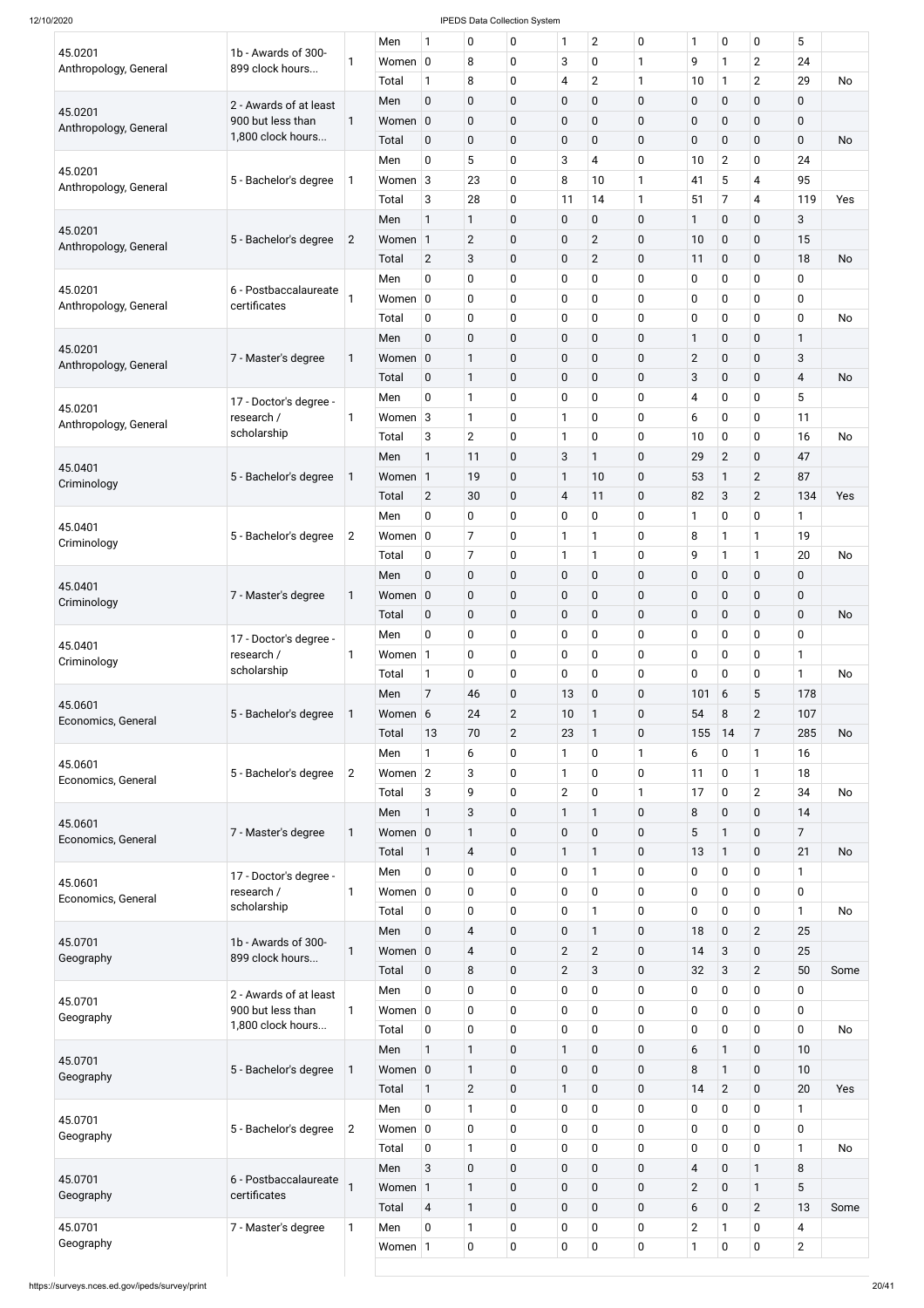|                                                     |                                             |                | Total              | $\mathbf{1}$   | 1                   | 0              | 0                       | 0                   | 0            | 3                   | $\mathbf{1}$               | 0                | 6                       | No        |
|-----------------------------------------------------|---------------------------------------------|----------------|--------------------|----------------|---------------------|----------------|-------------------------|---------------------|--------------|---------------------|----------------------------|------------------|-------------------------|-----------|
|                                                     | 17 - Doctor's degree -                      |                | Men                | 3              | $\mathbf 0$         | $\pmb{0}$      | 0                       | $\mathbf 0$         | 0            | $\pmb{0}$           | $\mathbf 0$                | $\mathbf 0$      | 3                       |           |
| 45.0701                                             | research /                                  | 1              | Women 2            |                | $\mathbf{1}$        | $\pmb{0}$      | 0                       | $\mathbf 0$         | 0            | $\pmb{0}$           | $\mathbf 0$                | 0                | 3                       |           |
| Geography                                           | scholarship                                 |                | Total              | 5              | $\mathbf{1}$        | $\pmb{0}$      | $\mathbf 0$             | $\mathbf 0$         | 0            | $\pmb{0}$           | $\mathbf 0$                | $\mathbf 0$      | 6                       | <b>No</b> |
| 45.0901                                             |                                             |                | Men                | 0              | 0                   | $\mathbf 0$    | 0                       | 0                   | 0            | 3                   | $\mathbf 0$                | $\overline{0}$   | 3                       |           |
| International Relations and                         | 7 - Master's degree                         | 1              | Women $ 0 $        |                | 0                   | $\pmb{0}$      | 0                       | 0                   | 0            | 1                   | $\mathbf 0$                | 0                | 1                       |           |
| Affairs                                             |                                             |                | Total              | 0              | 0                   | $\pmb{0}$      | 0                       | 0                   | $\mathbf 0$  | $\overline{4}$      | $\mathbf 0$                | 0                | 4                       | <b>No</b> |
| 45.1001                                             |                                             |                | Men                | $\mathbf{1}$   | 9                   | $\mathbf 0$    | 4                       | $\mathbf 0$         | $\mathbf 0$  | 13                  | $\mathbf{1}$               | $\mathbf 0$      | 28                      |           |
| <b>Political Science and</b>                        | 1b - Awards of 300-                         | $\mathbf{1}$   | Women 1            |                | 10                  | $\mathbf{1}$   | $\overline{2}$          | $\mathbf{1}$        | $\mathbf 0$  | 17                  | $\mathbf{1}$               | $\mathbf{1}$     | 34                      |           |
| Government, General                                 | 899 clock hours                             |                | Total              | $\overline{2}$ | 19                  | $\mathbf{1}$   | 6                       | 1                   | 0            | 30                  | $\overline{2}$             | $\mathbf{1}$     | 62                      | <b>No</b> |
|                                                     |                                             |                | Men                | 0              | 0                   | $\mathbf 0$    | 0                       | 0                   | 0            | $\mathbf 0$         | $\mathbf 0$                | 0                | 0                       |           |
| 45.1001<br><b>Political Science and</b>             | 2 - Awards of at least<br>900 but less than | $\mathbf{1}$   | Women $ 0 $        |                | 0                   | $\pmb{0}$      | 0                       | 0                   | 0            | 0                   | $\mathbf 0$                | 0                | $\mathbf 0$             |           |
| Government, General                                 | 1,800 clock hours                           |                | Total              | 0              | 0                   | $\mathbf 0$    | 0                       | 0                   | $\mathbf 0$  | $\mathbf 0$         | $\mathbf 0$                | 0                | 0                       | <b>No</b> |
|                                                     |                                             |                | Men                | $\overline{2}$ | 47                  | $\pmb{0}$      | 5                       | 5                   | 0            | 84                  | $\mathbf{3}$               | $\overline{4}$   | 150                     |           |
| 45.1001<br><b>Political Science and</b>             | 5 - Bachelor's degree                       | 1              | Women 4            |                | 45                  | $\mathbf{1}$   | 8                       | 6                   | $\mathbf{1}$ | 57                  | 6                          | $\overline{2}$   | 130                     |           |
| Government, General                                 |                                             |                | Total              | 6              | 92                  | $\mathbf{1}$   | 13                      | 11                  | 1            | 141                 | 9                          | 6                | 280                     | <b>No</b> |
|                                                     |                                             |                | Men                | $\mathbf{1}$   | 9                   | $\mathbf 0$    | 1                       | 0                   | 0            | 17                  | $\mathbf 0$                | 0                | 28                      |           |
| 45.1001<br><b>Political Science and</b>             | 5 - Bachelor's degree                       | $\overline{c}$ | Women $1$          |                | 20                  | $\pmb{0}$      | 3                       | 0                   | 0            | 29                  | $\mathbf{1}$               | 0                | 54                      |           |
| Government, General                                 |                                             |                | Total              | $\overline{2}$ | 29                  | $\pmb{0}$      | $\overline{\mathbf{4}}$ | 0                   | $\mathbf 0$  | 46                  | $\mathbf{1}$               | 0                | 82                      | <b>No</b> |
|                                                     |                                             |                | Men                | $\mathbf 0$    | 0                   | $\pmb{0}$      | $\mathbf 0$             | $\mathbf 0$         | $\mathbf 0$  | $\mathbf{1}$        | $\mathbf 0$                | 0                | $\mathbf{1}$            |           |
| 45.1001<br><b>Political Science and</b>             | 6 - Postbaccalaureate                       |                | Women $ 0 $        |                | 0                   | $\pmb{0}$      | 1                       | $\overline{2}$      | 0            | $\mathbf{2}$        | $\pmb{0}$                  | 0                | 5                       |           |
| Government, General                                 | certificates                                |                |                    |                |                     |                |                         |                     |              |                     |                            |                  |                         |           |
|                                                     |                                             |                | Total<br>Men       | 0<br>0         | 0<br>$\overline{2}$ | $\pmb{0}$<br>0 | $\mathbf{1}$<br>0       | $\overline{2}$<br>1 | 0<br>0       | 3<br>3              | $\mathbf 0$<br>$\mathbf 0$ | $\mathbf 0$<br>0 | 6<br>6                  | <b>No</b> |
| 45.1001<br><b>Political Science and</b>             |                                             |                |                    |                |                     |                | 1                       |                     |              |                     |                            |                  | 8                       |           |
| Government, General                                 | 7 - Master's degree                         | 1              | Women $1$          | $\mathbf{1}$   | 0                   | 0              |                         | $\overline{2}$      | 0            | 4<br>$\overline{7}$ | $\mathbf 0$                | 0                | 14                      |           |
|                                                     |                                             |                | Total              |                | $\overline{2}$      | $\mathbf 0$    | 1                       | 3                   | 0            |                     | $\mathbf 0$                | 0                |                         | <b>No</b> |
| 45.1001                                             | 17 - Doctor's degree -                      |                | Men                | $\mathbf{1}$   | $\mathbf 0$         | $\pmb{0}$      | 0                       | 1                   | $\pmb{0}$    | $\mathbf{2}$        | $\pmb{0}$                  | $\pmb{0}$        | $\overline{4}$          |           |
| <b>Political Science and</b><br>Government, General | research /<br>scholarship                   | $\mathbf{1}$   | Women <sub>2</sub> |                | $\mathbf 0$         | $\pmb{0}$      | $\mathbf 0$             | $\mathbf 0$         | 0            | $\overline{2}$      | $\mathbf 0$                | 0                | $\overline{\mathbf{4}}$ |           |
|                                                     |                                             |                | Total              | 3              | $\mathbf 0$         | $\pmb{0}$      | $\mathbf 0$             | $\mathbf{1}$        | 0            | $\overline{4}$      | $\mathbf 0$                | 0                | 8                       | <b>No</b> |
| 45.1101                                             |                                             |                | Men                | 0              | 9                   | 0              | 4                       | 8                   | 1            | 19                  | 1                          | $\mathbf{1}$     | 43                      |           |
| Sociology, General                                  | 5 - Bachelor's degree                       | 1              | Women $3$          |                | 23                  | $\pmb{0}$      | 6                       | 20                  | $\mathbf 0$  | 47                  | $\mathbf{3}$               | 3                | 105                     |           |
|                                                     |                                             |                | Total              | 3              | 32                  | 0              | 10                      | 28                  | $\mathbf{1}$ | 66                  | $\overline{4}$             | $\overline{4}$   | 148                     | Yes       |
| 45.1101                                             |                                             |                | Men                | $\mathbf{0}$   | $\mathbf{1}$        | $\mathbf 0$    | $\overline{0}$          | $\mathbf 0$         | $\mathbf 0$  | $\pmb{0}$           | $\mathbf 0$                | 0                | $\mathbf{1}$            |           |
| Sociology, General                                  | 5 - Bachelor's degree                       | $\overline{2}$ | Women 1            |                | 3                   | $\pmb{0}$      | 1                       | $\overline{2}$      | 0            | $\overline{4}$      | $\mathbf{1}$               | 0                | 12                      |           |
|                                                     |                                             |                | Total              | $\mathbf{1}$   | $\overline{4}$      | $\pmb{0}$      | 1                       | $\overline{2}$      | 0            | $\overline{4}$      | $\mathbf{1}$               | 0                | 13                      | <b>No</b> |
| 45.1101                                             |                                             |                | Men                | 0              | 0                   | 0              | 0                       | 0                   | 0            | 0                   | $\mathbf 0$                | 0                | $\mathbf 0$             |           |
| Sociology, General                                  | 7 - Master's degree                         | 1              | Women $ 0 $        |                | 0                   | $\pmb{0}$      | $\mathbf{1}$            | $\mathbf{1}$        | 0            | $\mathbf 0$         | $\mathbf 0$                | 0                | $\overline{2}$          |           |
|                                                     |                                             |                | Total              | 0              | 0                   | 0              | $\mathbf{1}$            | 1                   | 0            | 0                   | $\mathbf 0$                | 0                | $\overline{2}$          | No        |
| 45.1101                                             | 17 - Doctor's degree -                      |                | Men                | $\mathbf 0$    | $\mathbf 0$         | $\pmb{0}$      | $\mathbf 0$             | $\mathbf 0$         | 0            | $\mathbf{1}$        | $\pmb{0}$                  | 0                | $\mathbf{1}$            |           |
| Sociology, General                                  | research /                                  | $\mathbf{1}$   | Women $2$          |                | 0                   | $\pmb{0}$      | 0                       | $\mathbf 0$         | 0            | 1                   | $\mathbf 0$                | 0                | 3                       |           |
|                                                     | scholarship                                 |                | Total              | $\overline{2}$ | $\mathbf 0$         | $\pmb{0}$      | $\mathbf 0$             | 0                   | 0            | $\overline{2}$      | $\mathbf 0$                | 0                | $\overline{4}$          | <b>No</b> |
| 50.0102                                             |                                             |                | Men                | $\mathbf{1}$   | 3                   | $\pmb{0}$      | 6                       | 4                   | 1            | 12                  | $\mathbf 0$                | 0                | 27                      |           |
| <b>Digital Arts</b>                                 | 5 - Bachelor's degree                       | 1              | Women 1            |                | 5                   | $\mathbf{1}$   | $\overline{7}$          | 0                   | 0            | 9                   | $\mathbf 0$                | 3                | 26                      |           |
|                                                     |                                             |                | Total              | $\overline{2}$ | $\, 8$              | $\mathbf{1}$   | 13                      | 4                   | $\mathbf{1}$ | 21                  | $\mathbf 0$                | 3                | 53                      | Yes       |
| 50.0102                                             |                                             |                | Men                | $\mathbf 0$    | $\mathbf 0$         | $\pmb{0}$      | $\mathbf 0$             | $\mathbf 0$         | 0            | 1                   | $\mathbf 0$                | 0                | $\mathbf{1}$            |           |
| <b>Digital Arts</b>                                 | 7 - Master's degree                         | 1              | Women $2$          |                | $\mathbf 0$         | $\pmb{0}$      | 0                       | $\mathbf 0$         | 0            | $\pmb{0}$           | $\mathbf 0$                | 0                | $\overline{2}$          |           |
|                                                     |                                             |                | Total              | $\overline{2}$ | $\mathbf 0$         | $\pmb{0}$      | $\overline{0}$          | 0                   | 0            | 1                   | $\mathbf 0$                | 0                | 3                       | <b>No</b> |
| 50.0301                                             | 1b - Awards of 300-                         |                | Men                | 0              | 0                   | 0              | 0                       | 0                   | 0            | $\pmb{0}$           | $\mathbf 0$                | 0                | $\mathbf 0$             |           |
| Dance, General                                      | 899 clock hours                             | $\mathbf{1}$   | Women $ 0 $        |                | $\mathbf{1}$        | $\pmb{0}$      | 1                       | 0                   | 0            | 3                   | $\mathbf{1}$               | $\mathbf{1}$     | $\overline{7}$          |           |
|                                                     |                                             |                | Total              | 0              | $\mathbf{1}$        | 0              | $\mathbf{1}$            | 0                   | $\mathbf 0$  | 3                   | $\mathbf{1}$               | $\mathbf{1}$     | $\overline{7}$          | No        |
| 50.0301                                             | 2 - Awards of at least                      |                | Men                | $\overline{0}$ | 0                   | $\mathbf 0$    | 0                       | 0                   | 0            | $\mathbf 0$         | $\mathbf 0$                | 0                | 0                       |           |
| Dance, General                                      | 900 but less than                           | $\mathbf{1}$   | Women $ 0 $        |                | $\mathbf 0$         | $\pmb{0}$      | 0                       | $\pmb{0}$           | $\mathbf 0$  | $\pmb{0}$           | $\pmb{0}$                  | $\pmb{0}$        | $\pmb{0}$               |           |
|                                                     | 1,800 clock hours                           |                | Total              | $\pmb{0}$      | $\pmb{0}$           | $\pmb{0}$      | $\mathbf 0$             | $\mathbf 0$         | 0            | $\pmb{0}$           | $\mathbf 0$                | $\pmb{0}$        | $\mathbf 0$             | <b>No</b> |
| 50.0301                                             |                                             |                | Men                | $\mathbf 0$    | $\mathbf{1}$        | $\pmb{0}$      | 0                       | 1                   | 0            | $2^{\circ}$         | $\pmb{0}$                  | $\mathbf{1}$     | 5                       |           |
| Dance, General                                      | 5 - Bachelor's degree                       | 1              | Women 1            |                | 8                   | $\mathbf{1}$   | $\mathbf{1}$            | 0                   | 0            | 11                  | $\mathbf 0$                | $\mathbf{1}$     | 23                      |           |
|                                                     |                                             |                | Total              | $\mathbf{1}$   | 9                   | $\mathbf{1}$   | $\mathbf{1}$            | 1                   | $\mathbf 0$  | 13                  | $\mathbf 0$                | $\overline{2}$   | 28                      | No        |
| 50.0401                                             |                                             |                | Men                | $\mathbf 0$    | $\pmb{0}$           | $\pmb{0}$      | $\mathbf 0$             | $\mathbf 0$         | 0            | $\pmb{0}$           | $\mathbf 0$                | $\mathbf 0$      | 0                       |           |
| Design and Visual                                   | 7 - Master's degree                         | 1              | Women 1            |                | $\pmb{0}$           | $\pmb{0}$      | $\mathbf 0$             | $\mathbf 0$         | 0            | $\pmb{0}$           | $\mathbf 0$                | $\mathbf{1}$     | $\overline{2}$          |           |
| Communications, General                             |                                             |                | Total              | $\mathbf{1}$   | $\pmb{0}$           | $\pmb{0}$      | $\mathbf 0$             | $\mathbf 0$         | 0            | $\pmb{0}$           | $\mathbf 0$                | $\mathbf{1}$     | $\overline{2}$          | <b>No</b> |
|                                                     |                                             |                | Men                | $\mathbf 0$    | $\mathbf 0$         | $\pmb{0}$      | $\overline{0}$          | 0                   | 0            | $\pmb{0}$           | $\pmb{0}$                  | $\mathbf 0$      | $\mathbf 0$             |           |
| 50.0408<br><b>Interior Design</b>                   | 5 - Bachelor's degree                       | 1              | Women $3$          |                | 8                   | $\mathbf{1}$   | 5                       | 1                   | 0            | 11                  | $\mathbf 0$                | $\mathbf{1}$     | 30                      |           |
|                                                     |                                             |                | Total              | 3              | 8                   | $\mathbf{1}$   | 5                       | 1                   | $\mathbf 0$  | 11                  | $\mathbf 0$                | $\mathbf{1}$     | 30                      | No        |
| 50.0408                                             | 7 - Master's degree                         | $\mathbf{1}$   | Men                | $\pmb{0}$      | $\pmb{0}$           | $\pmb{0}$      | $\mathbf 0$             | $\pmb{0}$           | $\mathbf 0$  | $\pmb{0}$           | $\mathbf 0$                | $\pmb{0}$        | $\pmb{0}$               |           |
| <b>Interior Design</b>                              |                                             |                |                    |                |                     |                |                         |                     |              |                     |                            |                  |                         |           |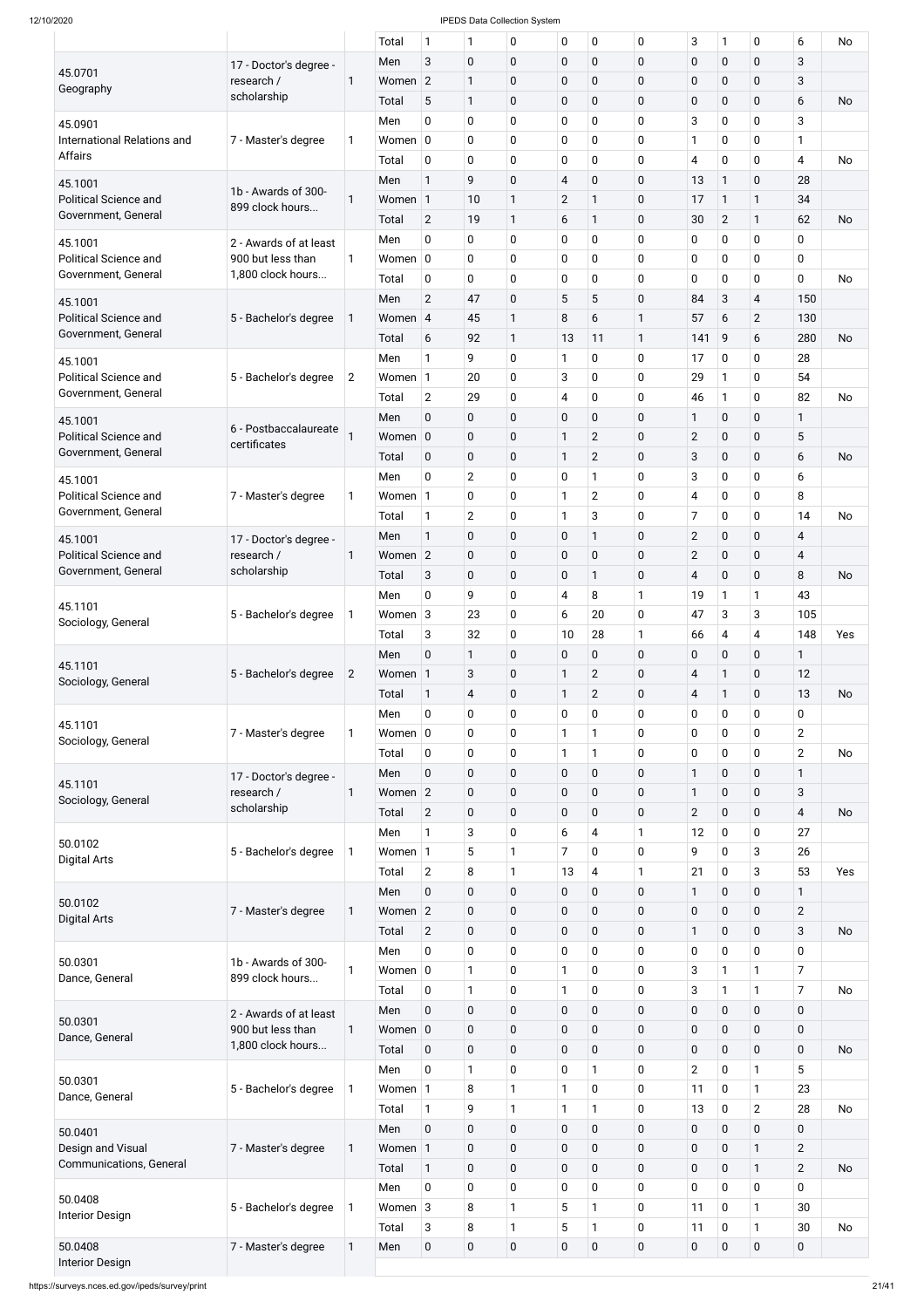|                                       |                                                                                                                                                                                                                                                                                                                                                                                                                                                                                              |    | Women 2               |                | $\mathbf{1}$   | $\pmb{0}$   | $\pmb{0}$      | $\pmb{0}$      | 0            | $\sqrt{3}$              | $\pmb{0}$    | $\pmb{0}$      | 6              |           |
|---------------------------------------|----------------------------------------------------------------------------------------------------------------------------------------------------------------------------------------------------------------------------------------------------------------------------------------------------------------------------------------------------------------------------------------------------------------------------------------------------------------------------------------------|----|-----------------------|----------------|----------------|-------------|----------------|----------------|--------------|-------------------------|--------------|----------------|----------------|-----------|
|                                       |                                                                                                                                                                                                                                                                                                                                                                                                                                                                                              |    | Total                 | $\overline{2}$ | $\mathbf{1}$   | $\mathbf 0$ | $\mathbf 0$    | $\mathbf 0$    | $\mathbf 0$  | 3                       | $\mathbf 0$  | $\mathbf 0$    | 6              | <b>No</b> |
|                                       |                                                                                                                                                                                                                                                                                                                                                                                                                                                                                              |    | Men                   | $\mathbf 0$    | $\mathbf 0$    | $\pmb{0}$   | 1              | 1              | 0            | $\pmb{0}$               | $\mathbf 0$  | $\mathbf 0$    | $\overline{2}$ |           |
| 50.0409<br><b>Graphic Design</b>      | 1b - Awards of 300-<br>899 clock hours                                                                                                                                                                                                                                                                                                                                                                                                                                                       | 1  | Women 1               |                | 5              | 0           | $\mathbf{1}$   | 0              | 0            | 5                       | $\mathbf 0$  | 1              | 13             |           |
|                                       |                                                                                                                                                                                                                                                                                                                                                                                                                                                                                              |    | Total                 | $\mathbf{1}$   | $\sqrt{5}$     | 0           | $\mathbf{2}$   |                | 0            | 5                       | $\mathbf 0$  | 1              | 15             | <b>No</b> |
|                                       | 2 - Awards of at least                                                                                                                                                                                                                                                                                                                                                                                                                                                                       |    | Men                   | $\mathbf 0$    | $\mathbf 0$    | 0           | $\mathbf 0$    | $\mathbf 0$    | 0            | $\pmb{0}$               | $\mathbf 0$  | $\mathbf 0$    | $\mathbf 0$    |           |
| 50.0409<br><b>Graphic Design</b>      | 900 but less than                                                                                                                                                                                                                                                                                                                                                                                                                                                                            | 1  | Women 0               |                | $\mathbf 0$    | 0           | $\mathbf 0$    | 0              | 0            | $\pmb{0}$               | $\mathbf 0$  | $\mathbf 0$    | $\mathbf 0$    |           |
|                                       | 1,800 clock hours                                                                                                                                                                                                                                                                                                                                                                                                                                                                            |    | Total                 | $\mathbf 0$    | $\mathbf 0$    | 0           | $\pmb{0}$      | 0              | $\mathbf 0$  | $\pmb{0}$               | $\mathbf 0$  | $\mathbf 0$    | $\mathbf 0$    | No        |
|                                       | 2 - Awards of at least<br>900 but less than<br>1,800 clock hours<br>7 - Master's degree<br>1b - Awards of 300-<br>899 clock hours<br>2 - Awards of at least<br>900 but less than<br>1,800 clock hours<br>5 - Bachelor's degree<br>7 - Master's degree<br>5 - Bachelor's degree<br>7 - Master's degree<br>17 - Doctor's degree -<br>research /<br>scholarship<br>certificates<br>7 - Master's degree<br>1b - Awards of 300-<br>899 clock hours<br>2 - Awards of at least<br>900 but less than |    | Men                   | $\mathbf 0$    | $\pmb{0}$      | 0           | $\mathbf 0$    | 0              | 0            | $\overline{2}$          | $\mathbf 0$  | 0              | $\overline{2}$ |           |
| 50.0409<br><b>Graphic Design</b>      | 5 - Bachelor's degree                                                                                                                                                                                                                                                                                                                                                                                                                                                                        | 1  | Women $ 0 $           |                | 6              | 0           | 1              | 0              | 0            | 10                      |              | 4              | 22             |           |
|                                       |                                                                                                                                                                                                                                                                                                                                                                                                                                                                                              |    | Total                 | $\mathbf 0$    | 6              | 0           | 1              | 0              | 0            | 12                      | 1            | 4              | 24             | <b>No</b> |
| 50.0501                               |                                                                                                                                                                                                                                                                                                                                                                                                                                                                                              |    | Men                   | $\mathbf 0$    | $\mathbf 0$    | 0           | $\pmb{0}$      | $\mathbf 0$    | 0            | $\pmb{0}$               | $\mathbf 0$  | $\mathbf 0$    | 0              |           |
| Drama and Dramatics/Theatre           |                                                                                                                                                                                                                                                                                                                                                                                                                                                                                              | 1  | Women 0               |                | $\mathbf 0$    | 0           | $\mathbf 0$    | 0              | 0            | $\pmb{0}$               | $\mathbf 0$  | $\mathbf 0$    | $\mathbf 0$    |           |
| Arts, General                         |                                                                                                                                                                                                                                                                                                                                                                                                                                                                                              |    | Total                 | $\mathbf 0$    | $\mathbf 0$    | 0           | $\mathbf 0$    | $\mathbf 0$    | $\mathbf 0$  | $\pmb{0}$               | $\mathbf 0$  | $\mathbf 0$    | $\mathbf 0$    | No        |
| 50.0501                               |                                                                                                                                                                                                                                                                                                                                                                                                                                                                                              |    | Men                   | $\mathbf 0$    | 5              | 0           | $\mathbf 0$    |                | 0            | 10                      | $\mathbf 0$  | 1              | 17             |           |
| Drama and Dramatics/Theatre           | 5 - Bachelor's degree                                                                                                                                                                                                                                                                                                                                                                                                                                                                        | 1  | Women $ 0 $           |                | 5              | 0           | 0              | 4              | 0            | 13                      |              | 3              | 26             |           |
| Arts, General                         |                                                                                                                                                                                                                                                                                                                                                                                                                                                                                              |    | Total                 | $\mathbf 0$    | 10             | 0           | $\mathbf 0$    | 5              | 0            | 23                      | 1            | 4              | 43             | <b>No</b> |
| 50.0501                               |                                                                                                                                                                                                                                                                                                                                                                                                                                                                                              |    | Men                   | 1              | $\mathbf 0$    | 0           | $\pmb{0}$      | $\mathbf 0$    | 0            | 3                       | $\mathbf 0$  | $\mathbf 0$    | $\overline{4}$ |           |
| Drama and Dramatics/Theatre           |                                                                                                                                                                                                                                                                                                                                                                                                                                                                                              | 1  | Women 1               |                | $\mathbf 0$    | 0           | $\pmb{0}$      | 3              | 0            | 3                       | $\pmb{0}$    | $\mathbf 0$    | 7              |           |
| Arts, General                         |                                                                                                                                                                                                                                                                                                                                                                                                                                                                                              |    | Total                 | $\overline{2}$ | $\mathbf 0$    | 0           | $\pmb{0}$      | 3              | $\mathbf 0$  | 6                       | $\mathbf 0$  | $\mathbf 0$    | 11             | No        |
|                                       |                                                                                                                                                                                                                                                                                                                                                                                                                                                                                              |    | Men                   | $\mathbf 0$    | $\pmb{0}$      | 0           | $\mathbf 0$    | 0              | 0            | $\pmb{0}$               | $\mathbf 0$  | $\mathbf 0$    | $\mathbf 0$    |           |
| 50.0702                               |                                                                                                                                                                                                                                                                                                                                                                                                                                                                                              | 1  | Women $ 0 $           |                | $\overline{2}$ | 0           | 1              | 0              | 0            | 3                       | $\mathbf 0$  | $\mathbf 0$    | 6              |           |
| Fine/Studio Arts, General             |                                                                                                                                                                                                                                                                                                                                                                                                                                                                                              |    | Total                 | $\mathbf 0$    | $\overline{2}$ | 0           | 1              | 0              | 0            | 3                       | $\mathbf 0$  | $\mathbf 0$    | 6              | No        |
|                                       |                                                                                                                                                                                                                                                                                                                                                                                                                                                                                              |    | Men                   | $\mathbf 0$    | $\mathbf 0$    | 0           | $\pmb{0}$      | 0              | 0            | $\pmb{0}$               | $\mathbf 0$  | $\mathbf 0$    | $\mathbf 0$    |           |
| 50.0702                               |                                                                                                                                                                                                                                                                                                                                                                                                                                                                                              | 1  | Women $ 0$            |                | $\mathbf 0$    | 0           | 0              | $\mathbf 0$    | 0            | $\pmb{0}$               | $\pmb{0}$    | 0              | 0              |           |
| Fine/Studio Arts, General             |                                                                                                                                                                                                                                                                                                                                                                                                                                                                                              |    | Total                 | $\mathbf 0$    | 0              | $\mathbf 0$ | $\mathbf 0$    | $\mathbf 0$    | $\mathbf 0$  | $\pmb{0}$               | $\mathbf 0$  | $\mathbf 0$    | $\mathbf 0$    | No        |
|                                       |                                                                                                                                                                                                                                                                                                                                                                                                                                                                                              |    | Men                   | $\mathbf{1}$   | $\sqrt{3}$     | 0           | $\mathbf{1}$   | $\overline{2}$ | 0            | 6                       | $\mathbf 0$  | 1              | 14             |           |
| 50.0702                               |                                                                                                                                                                                                                                                                                                                                                                                                                                                                                              | 1  | Women $ 2 $           |                | 11             | 0           | $\overline{2}$ |                | 0            | 25                      | 1            | $\overline{2}$ | 44             |           |
| Fine/Studio Arts, General             |                                                                                                                                                                                                                                                                                                                                                                                                                                                                                              |    | Total                 | 3              | 14             | 0           | 3              | 3              | 0            | 31                      | 1            | 3              | 58             | No        |
|                                       |                                                                                                                                                                                                                                                                                                                                                                                                                                                                                              |    | Men                   | $\overline{2}$ | $\mathbf 0$    | 0           | $\pmb{0}$      | $\mathbf 0$    | $\mathbf 0$  | $\overline{2}$          | $\mathbf{1}$ | $\mathbf 0$    | 5              |           |
| 50.0702                               |                                                                                                                                                                                                                                                                                                                                                                                                                                                                                              | 1  | Women 2               |                | $\mathbf 0$    | $\pmb{0}$   | $\pmb{0}$      | $\pmb{0}$      | $\mathbf 0$  | $\overline{\mathbf{4}}$ | $\mathbf{1}$ | $\pmb{0}$      | $\overline{7}$ |           |
| Fine/Studio Arts, General             |                                                                                                                                                                                                                                                                                                                                                                                                                                                                                              |    | Total                 | $\overline{4}$ | $\pmb{0}$      | $\pmb{0}$   | $\mathbf 0$    | $\mathbf 0$    | $\mathbf 0$  | $\boldsymbol{6}$        | $\mathbf{2}$ | $\mathbf 0$    | 12             | No        |
| 50.0703                               |                                                                                                                                                                                                                                                                                                                                                                                                                                                                                              |    | Men                   | $\mathbf 0$    | $\mathbf 0$    | 0           | 0              | 0              | 0            | $\overline{2}$          | 1            | 0              | 3              |           |
| Art History, Criticism and            |                                                                                                                                                                                                                                                                                                                                                                                                                                                                                              | 1  | Women 1               |                | $\overline{2}$ | 0           | 0              |                | 0            | 9                       | $\mathbf{2}$ | $\mathbf 0$    | 15             |           |
| Conservation                          |                                                                                                                                                                                                                                                                                                                                                                                                                                                                                              |    | Total                 | $\mathbf{1}$   | $\overline{2}$ | 0           | $\mathbf 0$    | 1              | 0            | 11                      | 3            | 0              | 18             | No        |
| 50.0703                               |                                                                                                                                                                                                                                                                                                                                                                                                                                                                                              |    | Men                   | $\mathbf 0$    | $\pmb{0}$      | 0           | $\pmb{0}$      | $\pmb{0}$      | $\mathbf 0$  | $\pmb{0}$               | $\pmb{0}$    | $\mathbf 0$    | $\mathbf 0$    |           |
| Art History, Criticism and            |                                                                                                                                                                                                                                                                                                                                                                                                                                                                                              | 1  | Women 1               |                | $\mathbf 0$    | 0           | $\mathbf{1}$   | $\pmb{0}$      | $\mathbf 0$  | $\mathbf{2}$            | $\pmb{0}$    | $\mathbf 0$    | $\overline{4}$ |           |
| Conservation                          |                                                                                                                                                                                                                                                                                                                                                                                                                                                                                              |    | Total                 | $\mathbf{1}$   | $\mathbf 0$    | $\mathbf 0$ | $\mathbf{1}$   | 0              | 0            | $\mathbf{2}$            | $\mathbf 0$  | $\mathbf 0$    | $\overline{4}$ | No        |
|                                       |                                                                                                                                                                                                                                                                                                                                                                                                                                                                                              |    | Men                   | $\pmb{0}$      | $\mathbf 0$    | $\pmb{0}$   | $\mathbf 0$    | 0              | 0            | $\pmb{0}$               | $\mathbf 0$  | $\mathbf 0$    | $\mathbf 0$    |           |
| 50.0703<br>Art History, Criticism and |                                                                                                                                                                                                                                                                                                                                                                                                                                                                                              | 1  | Women $ 0$            |                | $\mathbf{1}$   | 0           | 0              | 0              | 0            | $\pmb{0}$               | $\mathbf 0$  | 1              | $\overline{2}$ |           |
| Conservation                          |                                                                                                                                                                                                                                                                                                                                                                                                                                                                                              |    | Total                 | $\pmb{0}$      | $\mathbf{1}$   | 0           | 0              | 0              | 0            | $\pmb{0}$               | $\mathbf 0$  | 1              | $\overline{c}$ | No        |
|                                       |                                                                                                                                                                                                                                                                                                                                                                                                                                                                                              |    | Men                   | $\mathbf 0$    | $\pmb{0}$      | 0           | $\pmb{0}$      | $\pmb{0}$      | 0            | $\pmb{0}$               | $\pmb{0}$    | $\mathbf 0$    | $\mathbf 0$    |           |
| 50.0799                               | 6 - Postbaccalaureate                                                                                                                                                                                                                                                                                                                                                                                                                                                                        |    | Women 0               |                | $\mathbf 0$    | $\pmb{0}$   | $\mathbf 0$    | $\mathbf 0$    | 0            | $\pmb{0}$               | $\pmb{0}$    | $\mathbf 0$    | $\pmb{0}$      |           |
| Fine Arts and Art Studies, Other      |                                                                                                                                                                                                                                                                                                                                                                                                                                                                                              |    | Total                 | $\mathbf 0$    | $\pmb{0}$      | $\pmb{0}$   | $\mathbf 0$    | 0              | 0            | $\pmb{0}$               | $\mathbf 0$  | $\mathbf 0$    | $\mathbf 0$    | No        |
|                                       |                                                                                                                                                                                                                                                                                                                                                                                                                                                                                              |    | Men                   | $\mathbf 0$    | $\pmb{0}$      | 0           | 0              | 0              | 0            | $\pmb{0}$               | $\mathbf 0$  | 1              | 1              |           |
| 50.0799                               |                                                                                                                                                                                                                                                                                                                                                                                                                                                                                              | 1  | Women $ 0 $           |                | $\overline{2}$ | 0           | $\mathbf{1}$   | 0              | 0            | 3                       | $\mathbf 0$  | $\mathbf 0$    | 6              |           |
| Fine Arts and Art Studies, Other      |                                                                                                                                                                                                                                                                                                                                                                                                                                                                                              |    | Total                 | $\pmb{0}$      | $\mathbf{2}$   | 0           | $\mathbf{1}$   | 0              | 0            | 3                       | 0            | 1              | $\overline{7}$ | Yes       |
|                                       |                                                                                                                                                                                                                                                                                                                                                                                                                                                                                              |    | Men                   | $\mathbf 0$    | $\mathbf{2}$   | 0           | $\mathbf{1}$   | $\pmb{0}$      | 1            | $\mathbf{2}$            | $\pmb{0}$    | $\mathbf 0$    | 6              |           |
| 50.0901                               |                                                                                                                                                                                                                                                                                                                                                                                                                                                                                              | 1  | Women 0               |                | $\mathbf{1}$   | $\mathbf 0$ | $\mathbf{1}$   | 1              | 0            | 7                       | $\mathbf 0$  | $\mathbf 0$    | 10             |           |
| Music, General                        |                                                                                                                                                                                                                                                                                                                                                                                                                                                                                              |    | Total                 | $\mathbf 0$    | $\mathbf{3}$   | 0           | $\overline{2}$ | 1              | 1            | 9                       | $\pmb{0}$    | $\mathbf 0$    | 16             | No        |
|                                       |                                                                                                                                                                                                                                                                                                                                                                                                                                                                                              |    | Men                   | $\pmb{0}$      | $\pmb{0}$      | $\pmb{0}$   | $\pmb{0}$      | $\pmb{0}$      | 0            | $\pmb{0}$               | $\mathbf 0$  | $\pmb{0}$      | $\mathbf 0$    |           |
| 50.0901                               |                                                                                                                                                                                                                                                                                                                                                                                                                                                                                              | 1  | Women $ 0 $           |                | $\pmb{0}$      | $\pmb{0}$   | $\mathbf 0$    | $\mathbf 0$    | 0            | $\pmb{0}$               | $\mathbf 0$  | $\mathbf 0$    | $\mathbf 0$    |           |
| Music, General                        | 1,800 clock hours                                                                                                                                                                                                                                                                                                                                                                                                                                                                            |    | Total                 | $\mathbf 0$    | $\pmb{0}$      | $\pmb{0}$   | $\mathbf 0$    | $\mathbf 0$    | 0            | $\pmb{0}$               | $\mathbf 0$  | $\pmb{0}$      | $\mathbf 0$    | No        |
|                                       |                                                                                                                                                                                                                                                                                                                                                                                                                                                                                              |    | Men                   | $\mathbf{1}$   | 9              | $\pmb{0}$   | $\mathbf{1}$   | 0              | $\mathbf{1}$ | 10                      | $\mathbf 0$  | 3              | 25             |           |
| 50.0901                               | 5 - Bachelor's degree                                                                                                                                                                                                                                                                                                                                                                                                                                                                        | -1 | Women $\vert 0 \vert$ |                | $\mathbf{3}$   | $\pmb{0}$   | $\mathbf 0$    | $\mathbf{1}$   | $\mathbf 0$  | 11                      | 1            | 3              | 19             |           |
| Music, General                        |                                                                                                                                                                                                                                                                                                                                                                                                                                                                                              |    | Total                 | $\mathbf{1}$   | 12             | $\pmb{0}$   | $\mathbf{1}$   | 1              | 1            | 21                      | $\mathbf{1}$ | 6              | 44             | No        |
|                                       |                                                                                                                                                                                                                                                                                                                                                                                                                                                                                              |    | Men                   | $\mathbf{1}$   | $\mathbf{1}$   | $\pmb{0}$   | $\mathbf 0$    | $\mathbf 0$    | 0            | $\overline{7}$          | $\mathbf 0$  | $\mathbf 0$    | 9              |           |
| 50.0901                               | 7 - Master's degree                                                                                                                                                                                                                                                                                                                                                                                                                                                                          | 1  | Women $3$             |                | $\mathbf{1}$   | $\pmb{0}$   | $\overline{2}$ | $\mathbf 0$    | 0            | $\overline{2}$          | $\mathbf 0$  | $\mathbf 0$    | 8              |           |
| Music, General                        |                                                                                                                                                                                                                                                                                                                                                                                                                                                                                              |    | Total                 | 4              | $\overline{2}$ | $\pmb{0}$   | $\overline{2}$ | $\mathbf 0$    | 0            | 9                       | $\mathbf 0$  | $\mathbf 0$    | 17             | No        |
|                                       |                                                                                                                                                                                                                                                                                                                                                                                                                                                                                              |    | Men                   | $\mathbf 0$    | $\pmb{0}$      | $\pmb{0}$   | $\mathbf 0$    | $\mathbf 0$    | 0            | $\pmb{0}$               | $\mathbf 0$  | $\pmb{0}$      | $\mathbf 0$    |           |
| 50.0901                               | 17 - Doctor's degree -<br>research /                                                                                                                                                                                                                                                                                                                                                                                                                                                         |    | Women $\vert 0 \vert$ |                | $\pmb{0}$      | $\pmb{0}$   | $\mathbf 0$    | $\mathbf 0$    | $\mathbf 0$  | $\pmb{0}$               | $\mathbf 0$  | $\pmb{0}$      | $\mathbf 0$    |           |
| Music, General                        | scholarship                                                                                                                                                                                                                                                                                                                                                                                                                                                                                  | 1  |                       |                |                |             |                |                |              |                         |              |                |                |           |
|                                       |                                                                                                                                                                                                                                                                                                                                                                                                                                                                                              |    | Total                 | $\pmb{0}$      | $\pmb{0}$      | $\pmb{0}$   | $\pmb{0}$      | 0              | $\mathbf 0$  | $\pmb{0}$               | $\mathbf 0$  | $\pmb{0}$      | $\mathbf 0$    | No        |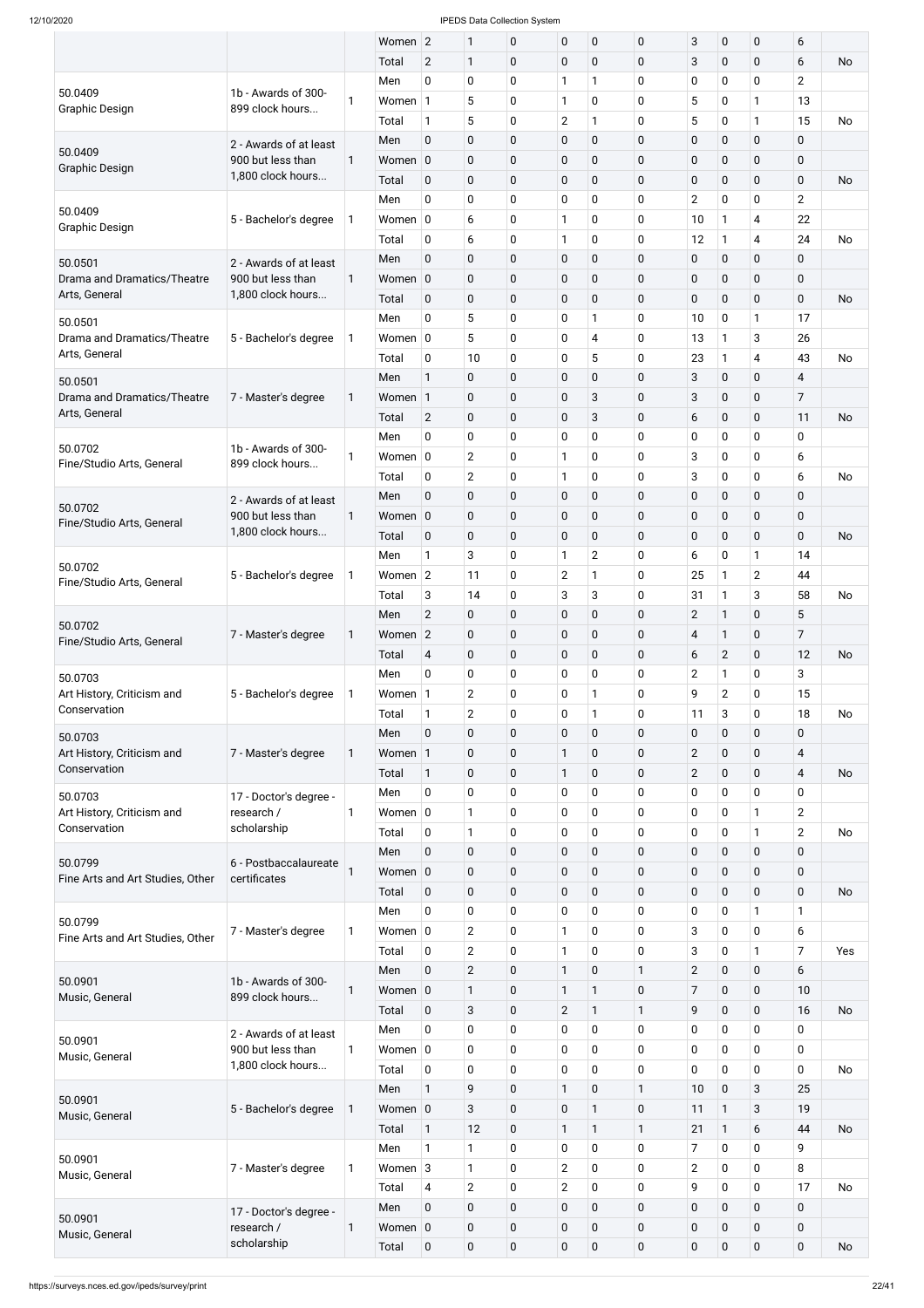|                                                                  |                                       |   | Men         | 0              | 0              | 0              | 0              | 0                | 0           | $\mathbf 0$      | 0              | $\pmb{0}$      | 0              |           |
|------------------------------------------------------------------|---------------------------------------|---|-------------|----------------|----------------|----------------|----------------|------------------|-------------|------------------|----------------|----------------|----------------|-----------|
| 50.0901                                                          | 18 - Doctor's degree -                |   | Women 1     |                | 0              | 0              | $\mathbf 0$    | 0                | $\mathbf 0$ | $\mathbf 0$      | 0              | $\mathbf 0$    | 1              |           |
| Music, General                                                   | professional practice                 |   | Total       | $\mathbf{1}$   | $\mathbf 0$    | 0              | $\mathbf 0$    | 0                | $\mathbf 0$ | 0                | 0              | $\mathbf 0$    | $\mathbf{1}$   | No        |
|                                                                  |                                       |   | Men         | $\mathbf 0$    | $\overline{7}$ | 0              | $\overline{7}$ | $\overline{2}$   | 1           | 19               | 0              | $\mathbf 0$    | 36             |           |
| 51.0000                                                          |                                       |   |             |                |                |                |                |                  |             |                  |                |                |                |           |
| <b>Health Services/Allied</b><br>Health/Health Sciences, General | 5 - Bachelor's degree                 | 1 | Women 3     |                | 33             | 0              | 15             | 14               | 4           | 108              | 7              | $\mathbf 0$    | 184            |           |
|                                                                  |                                       |   | Total       | 3              | 40             | 0              | 22             | 16               | 5           | 127              | $\overline{7}$ | $\mathbf 0$    | 220            | <b>No</b> |
| 51.0000                                                          | 6 - Postbaccalaureate                 |   | Men         | $\mathbf 0$    | $\mathbf 0$    | 0              | $\mathbf 0$    | 0                | 0           | 0                | 0              | $\mathbf 0$    | 0              |           |
| <b>Health Services/Allied</b>                                    | certificates                          | 1 | Women $ 0 $ |                | $\mathbf 0$    | 0              | $\mathbf 0$    | 0                | 0           | 0                | 0              | $\mathbf 0$    | 0              |           |
| Health/Health Sciences, General                                  |                                       |   | Total       | $\mathbf 0$    | $\mathbf 0$    | 0              | $\mathbf 0$    | 0                | $\mathbf 0$ | 0                | 0              | $\mathbf 0$    | 0              | No        |
| 51.0000                                                          |                                       |   | Men         | $\mathbf 0$    | $\pmb{0}$      | 0              | $\mathbf 0$    | 0                | $\mathbf 0$ | $\pmb{0}$        | 0              | $\mathbf 0$    | 0              |           |
| <b>Health Services/Allied</b>                                    | 8 - Post-Master's                     | 1 | Women       | $\overline{0}$ | $\pmb{0}$      | 0              | $\pmb{0}$      | $\mathbf 0$      | $\mathbf 0$ | $\pmb{0}$        | 0              | $\pmb{0}$      | 0              |           |
| Health/Health Sciences, General                                  | certificates                          |   | Total       | $\mathbf 0$    | $\pmb{0}$      | 0              | $\mathbf 0$    | $\mathbf 0$      | $\mathbf 0$ | $\pmb{0}$        | 0              | $\mathbf 0$    | $\mathbf 0$    | <b>No</b> |
|                                                                  |                                       |   | Men         | $\overline{4}$ | $\mathbf 0$    | 0              | $\mathbf{1}$   | 0                | $\mathbf 0$ | 1                | 0              | 0              | 6              |           |
| 51.0202                                                          | 18 - Doctor's degree -                | 1 | Women 5     |                | 1              | 0              | $\mathbf{1}$   | 1                | 0           | 17               | 0              | $\mathbf 0$    | 25             |           |
| Audiology/Audiologist                                            | professional practice                 |   |             |                | $\mathbf{1}$   |                |                | 1                |             | 18               |                | $\mathbf 0$    | 31             | Yes       |
|                                                                  |                                       |   | Total       | 9              |                | 0              | $\overline{2}$ |                  | 0           |                  | 0              |                |                |           |
| 51.0204                                                          | 2 - Awards of at least                |   | Men         | $\pmb{0}$      | $\pmb{0}$      | 0              | $\mathbf 0$    | $\mathbf 0$      | $\mathbf 0$ | $\pmb{0}$        | 0              | $\mathbf 0$    | 0              |           |
| Audiology/Audiologist and<br>Speech-Language                     | 900 but less than                     | 1 | Women 0     |                | $\pmb{0}$      | 0              | $\mathbf 0$    | $\mathbf 0$      | $\mathbf 0$ | $\pmb{0}$        | 0              | $\mathbf 0$    | 0              |           |
| Pathology/Pathologist                                            | 1,800 clock hours                     |   | Total       | $\mathbf 0$    | $\pmb{0}$      | $\overline{0}$ | $\mathbf 0$    | $\mathbf 0$      | $\mathbf 0$ | $\pmb{0}$        | 0              | $\mathbf 0$    | $\mathbf 0$    | No        |
| 51.0204                                                          |                                       |   | Men         | 0              | $\mathbf 0$    | 0              | $\mathbf 0$    | 0                | $\mathbf 0$ | 1                | 0              | $\mathbf 0$    | $\mathbf{1}$   |           |
| Audiology/Audiologist and                                        |                                       |   |             |                |                |                |                |                  |             |                  |                |                |                |           |
| Speech-Language                                                  | 5 - Bachelor's degree                 | 1 | Women $ 0 $ |                | 17             | 0              | 1              | 5                | 0           | 43               | 3              | $\mathbf 0$    | 69             |           |
| Pathology/Pathologist                                            |                                       |   | Total       | $\mathbf 0$    | 17             | 0              | $\mathbf{1}$   | 5                | 0           | 44               | 3              | $\mathbf 0$    | 70             | Yes       |
| 51.0204                                                          |                                       |   | Men         | $\pmb{0}$      | $\pmb{0}$      | 0              | $\mathbf 0$    | $\mathbf 0$      | 0           | 1                | 0              | $\mathbf{1}$   | $\overline{2}$ |           |
| Audiology/Audiologist and                                        | 7 - Master's degree                   | 1 | Women 0     |                | 4              | 0              | $\mathbf 0$    | 1                | $\mathbf 0$ | 20               | 0              | $\mathbf 0$    | 25             |           |
| Speech-Language                                                  |                                       |   | Total       | $\mathbf 0$    | 4              | 0              | $\mathbf 0$    | 1                | $\mathbf 0$ | 21               | 0              | 1              | 27             | No        |
| Pathology/Pathologist                                            |                                       |   |             |                |                |                |                |                  |             |                  |                |                |                |           |
| 51.0204<br>Audiology/Audiologist and                             | 17 - Doctor's degree -                |   | Men         | 0              | 0              | 0              | $\mathbf 0$    | $\mathbf 0$      | $\mathbf 0$ | $\mathbf 0$      | 0              | 0              | 0              |           |
| Speech-Language                                                  | research /                            | 1 | Women $ 0 $ |                | $\mathbf 0$    | 0              | $\mathbf 0$    | 0                | $\mathbf 0$ | 1                | 0              | $\mathbf 0$    | 1              |           |
| Pathology/Pathologist                                            | scholarship                           |   | Total       | $\mathbf 0$    | $\pmb{0}$      | 0              | $\mathbf 0$    | 0                | $\mathbf 0$ | 1                | 0              | $\pmb{0}$      | $\mathbf{1}$   | <b>No</b> |
|                                                                  |                                       |   | Men         | $\mathbf 0$    | $\pmb{0}$      | 0              | $\mathbf 0$    | $\mathbf 0$      | $\mathbf 0$ | $\overline{2}$   | 0              | $\pmb{0}$      | $\overline{2}$ |           |
| 51.0401                                                          | 8 - Post-Master's                     | 1 | Women 0     |                | $\pmb{0}$      | 0              | $\mathbf 0$    | $\mathbf 0$      | $\mathbf 0$ | 1                | 1              | $\mathbf 0$    | $\overline{2}$ |           |
| Dentistry                                                        | certificates                          |   | Total       | $\mathbf 0$    | $\pmb{0}$      | 0              | $\mathbf 0$    | 0                | $\mathbf 0$ | 3                | $\mathbf{1}$   | $\mathbf 0$    | 4              | <b>No</b> |
|                                                                  |                                       |   | Men         | 0              | 9              | 0              | $\overline{7}$ | $\overline{2}$   | 1           | 24               | 0              | $\overline{2}$ | 45             |           |
| 51.0401                                                          | 18 - Doctor's degree -                |   |             |                |                |                |                |                  |             |                  |                |                |                |           |
| Dentistry                                                        | professional practice                 |   | Women $ 0 $ |                | 15             | 0              | 12             | 1                | $\mathbf 0$ | 13               | 1              | 1              | 43             |           |
|                                                                  |                                       |   | Total       | $\mathbf 0$    | 24             | 0              | 19             | 3                | 1           | 37               | 1              | $\mathbf{3}$   | 88             | No        |
| 51.0501                                                          |                                       |   | Men         | $\mathbf{1}$   | 1              | 0              | $\pmb{0}$      | $\boldsymbol{0}$ | $\mathbf 0$ | 6                | 0              | $\pmb{0}$      | 8              |           |
| Dental Clinical Sciences, General                                | 7 - Master's degree                   | 1 | Women 2     |                | $\overline{2}$ | 0              | $\mathbf 0$    | $\mathbf 0$      | $\mathbf 0$ | 1                | 1              | $\mathbf 0$    | 6              |           |
|                                                                  |                                       |   | Total       | $\sqrt{3}$     | $\sqrt{3}$     | 0              | $\mathbf 0$    | $\pmb{0}$        | $\mathbf 0$ | 7                | $\mathbf{1}$   | $\mathbf 0$    | 14             | <b>No</b> |
|                                                                  |                                       |   | Men         | 0              | $\pmb{0}$      | 0              | $\mathbf 0$    | 0                | $\mathbf 0$ | $\pmb{0}$        | 0              | $\mathbf 0$    | 0              |           |
| 51.0502<br><b>Advanced General Dentistry</b>                     | 6 - Postbaccalaureate<br>certificates |   | Women $ 0 $ |                | $\pmb{0}$      | 0              | $\mathbf 0$    | 0                | $\mathbf 0$ | $\pmb{0}$        | 0              | 0              | 0              |           |
|                                                                  |                                       |   | Total       | 0              | $\pmb{0}$      | 0              | $\mathbf 0$    | $\mathbf 0$      | $\mathbf 0$ | $\pmb{0}$        | 0              | 0              | 0              | No        |
|                                                                  |                                       |   | Men         | $\pmb{0}$      | $\pmb{0}$      | 0              | $\pmb{0}$      | $\boldsymbol{0}$ | $\mathbf 0$ | $\pmb{0}$        | 0              | $\pmb{0}$      | 0              |           |
| 51.0502                                                          | 8 - Post-Master's                     | 1 | Women 0     |                | $\pmb{0}$      | 0              | $\pmb{0}$      | $\mathbf 0$      | $\mathbf 0$ | $\pmb{0}$        | 0              | $\mathbf 0$    | $\pmb{0}$      |           |
| <b>Advanced General Dentistry</b>                                | certificates                          |   | Total       | $\mathbf 0$    | $\pmb{0}$      | 0              | $\mathbf 0$    | $\boldsymbol{0}$ | $\mathbf 0$ | $\pmb{0}$        | 0              | $\pmb{0}$      | 0              | <b>No</b> |
|                                                                  |                                       |   | Men         | 0              | 0              | 0              | $\mathbf 0$    | $\mathbf 0$      | $\mathbf 0$ | 1                | 0              | $\pmb{0}$      | 1              |           |
| 51.0701                                                          | 6 - Postbaccalaureate                 |   |             |                |                |                |                |                  |             |                  |                |                |                |           |
| Health/Health Care<br>Administration/Management                  | certificates                          |   | Women $ 0 $ |                | $\pmb{0}$      | 0              | $\mathbf 0$    | 0                | $\mathbf 0$ | 4                | 0              | 1              | 5              |           |
|                                                                  |                                       |   | Total       | $\mathbf 0$    | $\pmb{0}$      | 0              | $\mathbf 0$    | $\pmb{0}$        | $\mathbf 0$ | 5                | 0              | 1              | 6              | Yes       |
| 51.0701                                                          |                                       |   | Men         | $\mathbf 0$    | $\mathbf{1}$   | 0              | 1              | $\pmb{0}$        | $\mathbf 0$ | $\overline{4}$   | $\overline{2}$ | $\pmb{0}$      | 8              |           |
| Health/Health Care                                               | 7 - Master's degree                   | 1 | Women 1     |                | 1              | 0              | $\overline{2}$ | 3                | $\mathbf 0$ | 4                | 1              | 1              | 13             |           |
| Administration/Management                                        |                                       |   | Total       | 1              | $\overline{2}$ | 0              | $\mathbf{3}$   | 3                | $\mathbf 0$ | 8                | 3              | 1              | 21             | <b>No</b> |
| 51.0701                                                          |                                       |   | Men         | 0              | 0              | 0              | 0              | 0                | $\bf{0}$    | 0                | 0              | 0              | 0              |           |
| Health/Health Care                                               | 8 - Post-Master's<br>certificates     | 1 | Women $ 0 $ |                | 0              | 0              | $\mathbf 0$    | $\mathbf 0$      | $\mathbf 0$ | $\pmb{0}$        | 0              | $\mathbf 0$    | 0              |           |
| Administration/Management                                        |                                       |   | Total       | $\mathbf 0$    | $\pmb{0}$      | 0              | $\mathbf 0$    | $\pmb{0}$        | $\mathbf 0$ | $\pmb{0}$        | 0              | $\mathbf 0$    | 0              | <b>No</b> |
| 51.0701                                                          | 17 - Doctor's degree -                |   | Men         | $\mathbf{1}$   | $\pmb{0}$      | 0              | $\mathbf 0$    | $\mathbf 0$      | $\mathbf 0$ | $\pmb{0}$        | 0              | $\pmb{0}$      | $\mathbf{1}$   |           |
| Health/Health Care                                               | research /                            | 1 | Women 0     |                | $\pmb{0}$      | 0              | $\mathbf 0$    | $\boldsymbol{0}$ | $\mathbf 0$ | $\pmb{0}$        | 0              | $\pmb{0}$      | 0              |           |
| Administration/Management                                        | scholarship                           |   | Total       | $\mathbf{1}$   | $\pmb{0}$      | 0              | $\mathbf 0$    | $\mathbf 0$      | $\mathbf 0$ | $\pmb{0}$        | 0              | $\pmb{0}$      | 1              | No        |
|                                                                  |                                       |   | Men         | $\mathbf 0$    | $\overline{2}$ | 0              | 0              | 0                | $\pmb{0}$   | 14               | 0              | $\pmb{0}$      | 16             |           |
| 51.0912                                                          |                                       |   |             |                |                |                |                |                  |             |                  |                |                |                |           |
| <b>Physician Assistant</b>                                       | 7 - Master's degree                   | 1 | Women $ 0 $ |                | $\overline{7}$ | 0              | 3              | $\overline{2}$   | $\mathbf 0$ | 27               | 1              | $\overline{2}$ | 42             |           |
|                                                                  |                                       |   | Total       | $\mathbf 0$    | 9              | 0              | 3              | $\overline{2}$   | $\mathbf 0$ | 41               | $\mathbf{1}$   | $\overline{2}$ | 58             | <b>No</b> |
| 51.0913                                                          |                                       |   | Men         | $\mathbf 0$    | 1              | 0              | $\mathbf 0$    | $\mathbf 0$      | $\mathbf 0$ | 1                | 0              | $\pmb{0}$      | $\overline{2}$ |           |
| <b>Athletic Training/Trainer</b>                                 | 5 - Bachelor's degree                 | 1 | Women 1     |                | $\pmb{0}$      | 0              | $\mathbf 0$    | $\boldsymbol{0}$ | $\mathbf 0$ | 5                | 0              | $\pmb{0}$      | 6              |           |
|                                                                  |                                       |   | Total       | $\mathbf{1}$   | $\mathbf{1}$   | 0              | $\mathbf 0$    | $\mathbf 0$      | $\mathbf 0$ | 6                | 0              | $\mathbf 0$    | 8              | No        |
| 51.1201                                                          | 8 - Post-Master's                     | 1 | Men         | $\mathbf 0$    | $\pmb{0}$      | 0              | 0              | $\pmb{0}$        | 0           | $\boldsymbol{0}$ | 0              | $\pmb{0}$      | 0              |           |
|                                                                  |                                       |   |             |                |                |                |                |                  |             |                  |                |                |                |           |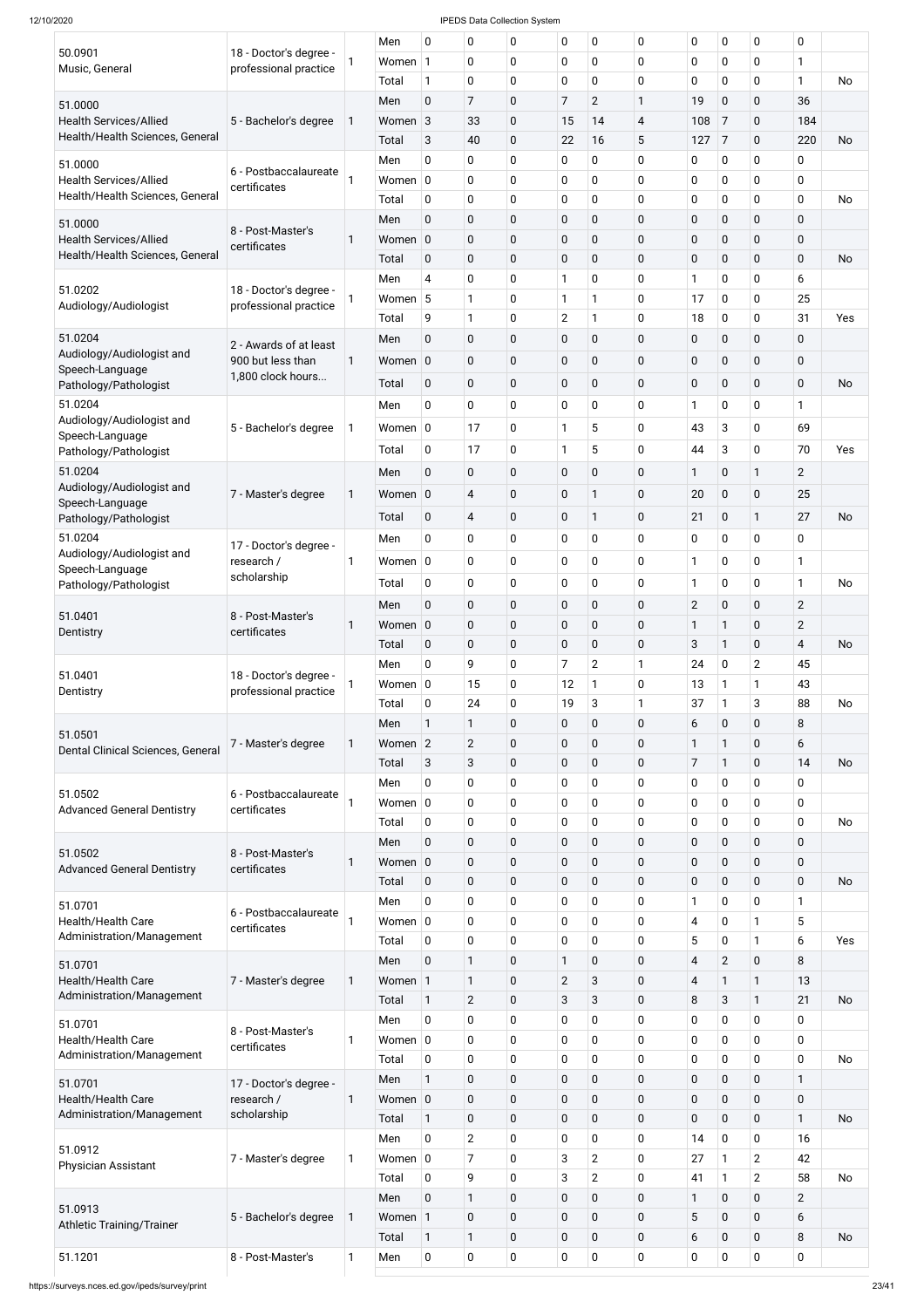| Medicine                                     | certificates                                    |                | Women $ 0$         |                | 0              | 0              | $\mathbf 0$      | 0              | 0              | 0              | 0               | 0              | $\mathbf 0$    |           |
|----------------------------------------------|-------------------------------------------------|----------------|--------------------|----------------|----------------|----------------|------------------|----------------|----------------|----------------|-----------------|----------------|----------------|-----------|
|                                              |                                                 |                | Total              | 0              | $\mathbf 0$    | 0              | 0                | $\mathbf 0$    | 0              | 0              | 0               | 0              | $\mathbf 0$    | <b>No</b> |
|                                              |                                                 |                | Men                | $\overline{0}$ | 9              | 0              | 8                | 6              | $\mathbf{1}$   | 38             | $\overline{2}$  | 1              | 65             |           |
| 51.1201<br>Medicine                          | 18 - Doctor's degree -<br>professional practice |                | Women 0            |                | 11             | 0              | 9                | 6              | 0              | 37             | 1               | 1              | 65             |           |
|                                              |                                                 |                | Total              | $\mathbf 0$    | 20             | 0              | 17               | 12             | 1              | 75             | 3               | $\overline{2}$ | 130            | <b>No</b> |
|                                              |                                                 |                | Men                | $\mathbf 0$    | $\mathbf 0$    | 0              | 0                | $\mathbf 0$    | 0              | 0              | 0               | 0              | $\mathbf 0$    |           |
| 51.1401                                      | 6 - Postbaccalaureate                           |                | Women $ 0$         |                | $\mathbf 0$    | 0              | 0                | $\mathbf 0$    | 0              | 0              | 0               | 0              | $\mathbf 0$    |           |
| <b>Medical Science/Scientist</b>             | certificates                                    |                | Total              | $\mathbf 0$    | $\mathbf 0$    | 0              | 0                | $\mathbf 0$    | 0              | 0              | 0               | 0              | $\mathbf 0$    | <b>No</b> |
|                                              |                                                 |                | Men                | $\overline{0}$ | $\mathbf 0$    | 0              | $\boldsymbol{0}$ | $\mathbf 0$    | $\mathbf 0$    | 0              | 0               | $\mathbf 0$    | $\mathbf 0$    |           |
| 51.1401                                      | 8 - Post-Master's                               | 1              | Women 0            |                | $\mathbf 0$    | 0              | 0                | $\mathbf 0$    | 0              | 0              | 0               | $\mathbf 0$    | $\pmb{0}$      |           |
| <b>Medical Science/Scientist</b>             | certificates                                    |                |                    |                | $\mathbf 0$    | 0              |                  |                | $\mathbf 0$    | 0              |                 |                | $\mathbf 0$    | <b>No</b> |
|                                              |                                                 |                | Total              | $\mathbf 0$    |                |                | $\pmb{0}$        | $\mathbf 0$    |                |                | 0               | $\mathbf{0}$   |                |           |
| 51.1505                                      | 6 - Postbaccalaureate                           |                | Men                | $\mathbf 0$    | $\mathbf{1}$   | 0              | 0                | 0              | $\pmb{0}$      | 1              | 0               | 0              | $\overline{2}$ |           |
| Marriage and Family                          | certificates                                    |                | Women 1            |                | $\mathbf{1}$   | 0              | 0                | $\mathbf 0$    | 0              | 7              | 0               | 0              | 9              |           |
| Therapy/Counseling                           |                                                 |                | Total              | $\mathbf{1}$   | $\overline{2}$ | 0              | 0                | $\mathbf 0$    | $\pmb{0}$      | 8              | 0               | 0              | 11             | <b>No</b> |
| 51.1505                                      |                                                 |                | Men                | $\overline{0}$ | $\mathbf{1}$   | 0              | $\boldsymbol{0}$ | $\mathbf 0$    | 0              | 1              | 0               | $\mathbf 0$    | $\overline{2}$ |           |
| Marriage and Family                          | 7 - Master's degree                             | $\mathbf{1}$   | Women 1            |                | $\mathbf{1}$   | 0              | 0                | $\mathbf 0$    | 0              | 7              | 0               | $\mathbf{0}$   | 9              |           |
| Therapy/Counseling                           |                                                 |                | Total              | 1              | $\overline{2}$ | 0              | $\pmb{0}$        | $\mathbf 0$    | $\mathbf 0$    | 8              | 0               | $\mathbf{0}$   | 11             | <b>No</b> |
| 51.1505                                      |                                                 |                | Men                | $\mathbf 0$    | 0              | 0              | 0                | $\mathbf 0$    | 0              | 0              | 0               | 0              | $\mathbf 0$    |           |
| Marriage and Family                          | 8 - Post-Master's<br>certificates               |                | Women $ 0$         |                | $\mathbf 0$    | 0              | 0                | $\mathbf 0$    | 0              | 0              | 0               | 0              | $\mathbf 0$    |           |
| Therapy/Counseling                           |                                                 |                | Total              | 0              | $\mathbf 0$    | 0              | 0                | 0              | 0              | 0              | 0               | 0              | $\mathbf 0$    | <b>No</b> |
| 51.1505                                      | 17 - Doctor's degree -                          |                | Men                | $\overline{0}$ | $\mathbf 0$    | 0              | $\pmb{0}$        | $\mathbf 0$    | 0              | 0              | 0               | $\mathbf 0$    | $\mathbf 0$    |           |
| Marriage and Family                          | research /                                      | 1              | Women 0            |                | $\mathbf 0$    | 0              | 0                | $\mathbf 0$    | 0              | 0              | 0               | 0              | $\pmb{0}$      |           |
| Therapy/Counseling                           | scholarship                                     |                | Total              | $\mathbf 0$    | $\mathbf 0$    | 0              | $\pmb{0}$        | $\mathbf 0$    | 0              | 0              | 0               | $\mathbf 0$    | $\mathbf 0$    | <b>No</b> |
|                                              |                                                 |                | Men                | $\mathbf 0$    | 0              | 0              | 0                | $\mathbf 0$    | 0              | 0              | 0               | 0              | $\mathbf 0$    |           |
| 51.1505                                      | 18 - Doctor's degree -                          |                |                    |                |                |                |                  |                |                |                |                 |                |                |           |
| Marriage and Family<br>Therapy/Counseling    | professional practice                           |                | Women $ 0$         |                | $\mathbf 0$    | 0              | 0                | 0              | 0              | 0              | 0               | 0              | $\mathbf 0$    |           |
|                                              |                                                 |                | Total              | $\mathbf 0$    | 0              | 0              | $\mathbf 0$      | 0              | 0              | 0              | 0               | 0              | $\mathbf 0$    | No        |
| 51.1508                                      | 6 - Postbaccalaureate                           |                | Men                | $\overline{0}$ | $\mathbf 0$    | 0              | 0                | $\mathbf{1}$   | 0              | 3              | $\mathbf 0$     | $\mathbf{0}$   | $\overline{4}$ |           |
| <b>Mental Health</b>                         | certificates                                    |                | Women 0            |                | $\overline{2}$ | 0              | $\mathbf{2}$     | 3              | 0              | 12             | 0               | $\mathbf{0}$   | 19             |           |
| Counseling/Counselor                         |                                                 |                | Total              | $\mathbf 0$    | $\overline{2}$ | 0              | $\mathbf{2}$     | $\overline{4}$ | 0              | 15             | 0               | $\mathbf{0}$   | 23             | <b>No</b> |
| 51.1508                                      |                                                 |                | Men                | $\overline{0}$ | $\mathbf 0$    | 0              | 0                | 1              | 0              | 3              | 0               | 0              | $\overline{4}$ |           |
| <b>Mental Health</b>                         | 7 - Master's degree                             |                | Women $ 0$         |                | $\overline{2}$ | 0              | $\overline{2}$   | 3              | 0              | 12             | 0               | 0              | 19             |           |
| Counseling/Counselor                         |                                                 |                | Total              | $\mathbf 0$    | $\overline{2}$ | 0              | $\overline{2}$   | 4              | 0              | 15             | 0               | 0              | 23             | <b>No</b> |
| 51.1508                                      |                                                 |                | Men                | $\overline{0}$ | $\mathbf 0$    | 0              | 0                | $\mathbf 0$    | 0              | 0              | 0               | $\mathbf 0$    | $\mathbf 0$    |           |
| <b>Mental Health</b>                         | 8 - Post-Master's                               |                | Women 0            |                | $\mathbf 0$    | 0              | 0                | $\mathbf 0$    | 0              | 0              | 0               | $\mathbf 0$    | $\pmb{0}$      |           |
| Counseling/Counselor                         | certificates                                    |                | Total              | $\mathbf 0$    | $\mathbf 0$    | 0              | 0                | $\mathbf 0$    | 0              | 0              | 0               | $\mathbf{0}$   | $\mathbf 0$    | No        |
|                                              |                                                 |                | Men                | $\overline{0}$ | $\mathbf 0$    | 0              | 0                | $\mathbf 0$    | 0              | 0              | 0               | 0              | $\mathbf 0$    |           |
| 51.1508                                      | 17 - Doctor's degree -                          |                |                    |                |                |                |                  |                |                |                |                 |                |                |           |
| <b>Mental Health</b><br>Counseling/Counselor | research /<br>scholarship                       |                | Women $ 0$         |                | $\mathbf 0$    | 0              | 0                | $\mathbf 0$    | 0              | 0              | 0               | 0              | $\mathbf 0$    |           |
|                                              |                                                 |                | Total              | $\mathbf 0$    | $\mathbf 0$    | 0              | 0                | $\mathbf 0$    | 0              | 0              | 0               | 0              | $\mathbf 0$    | <b>No</b> |
| 51.1508                                      | 18 - Doctor's degree -                          |                | Men                | $\overline{0}$ | $\mathbf 0$    | 0              | 0                | $\mathbf{1}$   | 0              | 3              | 0               | $\mathbf{0}$   | $\overline{4}$ |           |
| <b>Mental Health</b>                         | professional practice                           |                | Women 0            |                | $\overline{2}$ | 0              | $\mathbf{2}$     | 3              | 0              | 12             | $\mathbf 0$     | $\mathbf 0$    | 19             |           |
| Counseling/Counselor                         |                                                 |                | Total              | $\mathbf 0$    | $\overline{2}$ | 0              | $\overline{2}$   | $\overline{4}$ | 0              | 15             | $\mathbf 0$     | $\mathbf{0}$   | 23             | No        |
|                                              |                                                 |                | Men                | $\overline{0}$ | $\mathbf 0$    | 0              | $\overline{2}$   | $\overline{2}$ | 0              | 1              | 0               | 0              | 5              |           |
| 51.2001                                      | 8 - Post-Master's<br>certificates               |                | Women $ 0$         |                | $\overline{2}$ | 0              |                  | 1              | 0              | $\overline{2}$ | $\mathbf 0$     | 0              | 6              |           |
| Pharmacy                                     |                                                 |                | Total              | $\mathbf 0$    | $\overline{2}$ | $\mathbf 0$    | 3                | 3              | 0              | 3              | 0               | 0              | 11             | <b>No</b> |
|                                              |                                                 |                | Men                | $\overline{4}$ | 18             | $\overline{2}$ | 25               | 13             | 3              | 55             | 3               | 1              | 124            |           |
| 51.2001                                      | 18 - Doctor's degree -                          |                | Women <sub>9</sub> |                | 31             | 0              | 34               | 16             | $\overline{4}$ | 79             | $\overline{2}$  | $\overline{4}$ | 179            |           |
| Pharmacy                                     | professional practice                           |                | Total              | 13             | 49             | $\overline{2}$ | 59               | 29             | $\overline{7}$ | 134            | $5\phantom{.0}$ | 5              | 303            | Yes       |
|                                              |                                                 |                |                    |                |                |                |                  |                |                |                |                 | 1              |                |           |
| 51.2010                                      | 17 - Doctor's degree -                          |                | Men                | 12             | $\mathbf 0$    | 0              | 0                | $\mathbf 0$    | 0              | $\overline{2}$ | 0               |                | 15             |           |
| <b>Pharmaceutical Sciences</b>               | research /                                      |                | Women 6            |                | 1              | 0              | 0                | $\mathbf 0$    | 0              | 1              | 0               | 0              | 8              |           |
|                                              | scholarship                                     |                | Total              | 18             | $\mathbf{1}$   | 0              | 0                | $\mathbf 0$    | 0              | 3              | 0               | 1              | 23             | No        |
| 51.2099                                      |                                                 |                | Men                | $\mathbf{1}$   | 6              | 0              | 3                | 4              | $\pmb{0}$      | 13             | $\mathbf{1}$    | 1              | 29             |           |
| Pharmacy, Pharmaceutical                     | 6 - Postbaccalaureate                           |                | Women 6            |                | $\overline{4}$ | 0              | $\overline{7}$   | 5              | 0              | 47             | $\mathbf{3}$    | 6              | 78             |           |
| Sciences, and Administration,<br>Other       | certificates                                    |                | Total              | $\overline{7}$ | 10             | 0              | 10               | 9              | $\mathbf 0$    | 60             | $\overline{4}$  | 7              | 107            | Yes       |
|                                              |                                                 |                |                    |                |                |                |                  |                |                |                |                 |                |                |           |
| 51.2099<br>Pharmacy, Pharmaceutical          |                                                 |                | Men                | $\overline{2}$ | 6              | 0              | 5                | 5              | $\mathbf 0$    | 32             | $\overline{2}$  | 4              | 56             |           |
|                                              | 7 - Master's degree                             |                | Women $6$          |                | 12             | 0              | 9                | 12             | $\mathbf 0$    | 74             | 3               | 3              | 119            |           |
|                                              |                                                 |                | Total              | 8              | 18             | 0              | 14               | 17             | $\mathbf 0$    | 106            | $5\phantom{.0}$ | 7              | 175            | Yes       |
| Sciences, and Administration,<br>Other       |                                                 |                | Men                | $\mathbf 0$    | $\mathbf 0$    | 0              | $\pmb{0}$        | $\mathbf 0$    | $\mathbf 0$    | 0              | $\mathbf 0$     | $\mathbf 0$    | $\mathbf 0$    |           |
| 51.2099                                      |                                                 |                |                    |                |                |                |                  |                |                | $\mathbf 0$    | $\mathbf 0$     | $\mathbf 0$    | $\mathbf 0$    |           |
| Pharmacy, Pharmaceutical                     |                                                 |                |                    |                |                |                |                  |                |                |                |                 |                |                |           |
| Sciences, and Administration,                | 7 - Master's degree                             | $\overline{2}$ | Women 0            |                | $\mathbf 0$    | 0              | $\mathbf 0$      | $\mathbf 0$    | $\mathbf 0$    |                |                 |                |                |           |
| Other                                        |                                                 |                | Total              | $\mathbf 0$    | $\mathbf 0$    | 0              | $\mathbf 0$      | $\mathbf 0$    | $\mathbf 0$    | 0              | $\mathbf 0$     | $\mathbf 0$    | $\mathbf 0$    | No        |
| 51.2099<br>Pharmacy, Pharmaceutical          | 8 - Post-Master's<br>certificates               |                | Men                | $\mathbf 0$    | $\mathbf 0$    | 0              | $\mathbf 0$      | 0              | $\mathbf 0$    | 0              | $\mathbf 0$     | 0              | $\mathbf 0$    |           |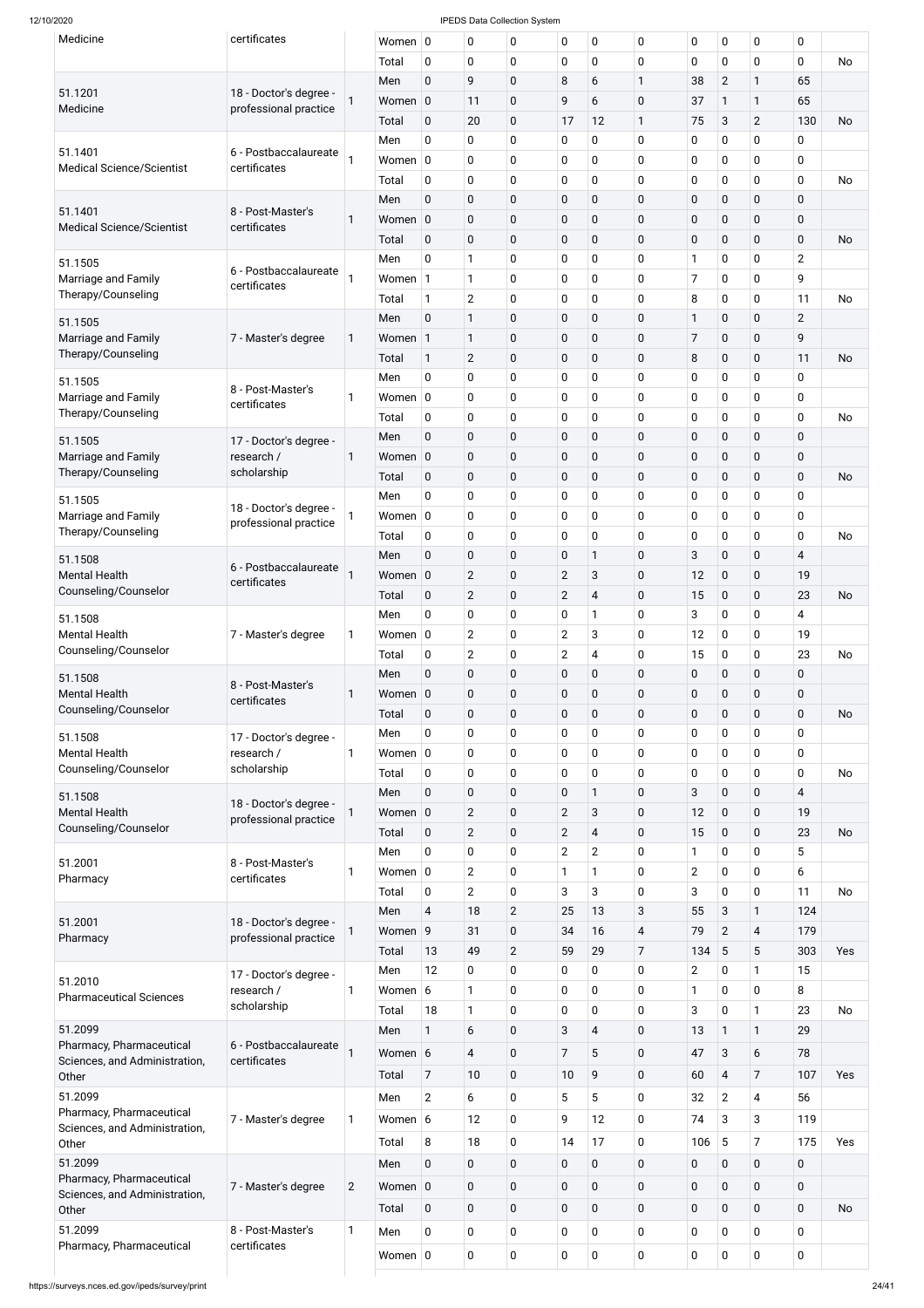| 12/10/2020                                                |                                      |                |             |                |                         | <b>IPEDS Data Collection System</b> |                |                |                |                |                |                         |                |           |
|-----------------------------------------------------------|--------------------------------------|----------------|-------------|----------------|-------------------------|-------------------------------------|----------------|----------------|----------------|----------------|----------------|-------------------------|----------------|-----------|
| Sciences, and Administration,<br>Other                    |                                      |                | Total       | $\mathbf 0$    | $\pmb{0}$               | 0                                   | $\mathbf 0$    | $\pmb{0}$      | $\pmb{0}$      | 0              | $\mathbf 0$    | $\mathbf 0$             | $\overline{0}$ | No        |
| 51.2099                                                   |                                      |                | Men         | $\overline{0}$ | $\mathbf 0$             | $\mathbf{0}$                        | 0              | $\mathbf 0$    | $\mathbf 0$    | 0              | $\mathbf 0$    | $\mathbf 0$             | $\overline{0}$ |           |
| Pharmacy, Pharmaceutical                                  | 17 - Doctor's degree -<br>research / | -1             | Women 0     |                | $\overline{0}$          | 0                                   | 0              | $\mathbf 0$    | $\pmb{0}$      | 0              | $\mathbf 0$    | $\mathbf{0}$            | 0              |           |
| Sciences, and Administration,                             | scholarship                          |                |             |                |                         |                                     |                |                |                |                |                |                         |                |           |
| Other                                                     |                                      |                | Total       | $\mathbf 0$    | 0                       | $\mathbf 0$                         | $\pmb{0}$      | $\mathbf 0$    | $\mathbf 0$    | 0              | $\mathbf 0$    | $\mathbf 0$             | $\mathbf 0$    | <b>No</b> |
| 51.2201                                                   |                                      |                | Men         | 0              | 1                       | 0                                   | 1              | 1              | $\mathbf{1}$   | 4              | $\mathbf 0$    | 0                       | 8              |           |
| Public Health, General                                    | 5 - Bachelor's degree                |                | Women $ 0 $ |                | 13                      | 0                                   | 5              | 5              | $\mathbf 0$    | 16             | $\mathbf{1}$   | 0                       | 40             |           |
|                                                           |                                      |                | Total       | 0              | 14                      | 0                                   | 6              | 6              | $\mathbf{1}$   | 20             | $\mathbf{1}$   | 0                       | 48             | <b>No</b> |
| 51.2201                                                   | 6 - Postbaccalaureate                |                | Men         | 0              | $\mathbf 0$             | 0                                   | $\mathbf 0$    | 0              | $\mathbf 0$    | 0              | $\mathbf 0$    | $\mathbf 0$             | 0              |           |
| Public Health, General                                    | certificates                         |                | Women 0     |                | $\mathbf 0$             | $\mathbf 0$                         | $\pmb{0}$      | $\mathbf 0$    | $\mathbf 0$    | $\mathbf{1}$   | 1              | $\mathbf 0$             | $\overline{2}$ |           |
|                                                           |                                      |                | Total       | $\mathbf 0$    | $\mathbf 0$             | $\mathbf 0$                         | $\mathbf 0$    | 0              | $\mathbf 0$    | $\mathbf{1}$   | 1              | $\mathbf{0}$            | $\overline{2}$ | <b>No</b> |
|                                                           |                                      |                | Men         | 3              | $\overline{4}$          | 0                                   | $\mathbf{1}$   | 3              | $\overline{0}$ | 11             | $\mathbf 0$    | 0                       | 22             |           |
| 51.2201<br>Public Health, General                         | 7 - Master's degree                  |                | Women 4     |                | $\overline{7}$          | 0                                   | 6              | 12             | $\mathbf 0$    | 46             | $\overline{2}$ | 4                       | 81             |           |
|                                                           |                                      |                | Total       | $\overline{7}$ | 11                      | 0                                   | $\overline{7}$ | 15             | $\mathbf 0$    | 57             | $\overline{2}$ | $\overline{4}$          | 103            | Yes       |
|                                                           |                                      |                | Men         | 0              | $\mathbf 0$             | 0                                   | 0              | 0              | $\mathbf 0$    | 0              | $\mathbf 0$    | $\mathbf 0$             | 0              |           |
| 51.2201                                                   | 8 - Post-Master's                    |                | Women 0     |                | $\mathbf 0$             | $\mathbf 0$                         | $\pmb{0}$      | $\mathbf 0$    | $\mathbf 0$    | 0              | $\mathbf 0$    | $\mathbf 0$             | 0              |           |
| Public Health, General                                    | certificates                         |                | Total       | $\mathbf 0$    | $\mathbf 0$             | $\mathbf{0}$                        | 0              | 0              | $\mathbf 0$    | 0              | $\mathbf 0$    | $\mathbf{0}$            | 0              | <b>No</b> |
|                                                           |                                      |                | Men         | $\overline{0}$ | $\mathbf 0$             | 0                                   | 0              | 0              | $\overline{0}$ | 0              | 0              | 0                       | 0              |           |
| 51.2201                                                   | 17 - Doctor's degree -               |                |             |                |                         |                                     |                |                |                |                |                |                         |                |           |
| Public Health, General                                    | research /<br>scholarship            | 1              | Women 1     |                | 1                       | 0                                   | $\overline{c}$ | 0              | $\mathbf 0$    | 4              | $\mathbf 0$    | $\mathbf{0}$            | 8              |           |
|                                                           |                                      |                | Total       | $\mathbf{1}$   | $\mathbf{1}$            | 0                                   | $\mathbf{2}$   | 0              | $\mathbf 0$    | 4              | 0              | 0                       | 8              | <b>No</b> |
| 51.2202                                                   |                                      |                | Men         | $\overline{0}$ | 3                       | $\mathbf{0}$                        | 0              | 0              | $\mathbf 0$    | 0              | $\mathbf 0$    | $\mathbf{0}$            | 3              |           |
| <b>Environmental Health</b>                               | 7 - Master's degree                  | 1              | Women 0     |                | $\mathbf 0$             | $\mathbf{0}$                        | 0              | $\mathbf{1}$   | $\mathbf 0$    | 5              | 1              | 0                       | 7              |           |
|                                                           |                                      |                | Total       | 0              | 3                       | $\mathbf{0}$                        | 0              | $\mathbf{1}$   | $\mathbf 0$    | 5              | 1              | $\mathbf 0$             | 10             | Yes       |
| 51.2208                                                   |                                      |                | Men         | 0              | 3                       | 0                                   | $\overline{7}$ | 6              | $\mathbf{1}$   | 9              | $\overline{2}$ |                         | 29             |           |
| <b>Community Health and</b>                               | 5 - Bachelor's degree                | -1             | Women $3$   |                | 36                      | 0                                   | 24             | 19             | 6              | 83             | 3              | 3                       | 177            |           |
| <b>Preventive Medicine</b>                                |                                      |                | Total       | 3              | 39                      | 0                                   | 31             | 25             | $\overline{7}$ | 92             | 5              | 4                       | 206            | Yes       |
| 51.2208                                                   |                                      |                | Men         | 0              | 1                       | 0                                   | $\mathbf 0$    | $\mathbf 0$    | $\mathbf 0$    | 0              | $\mathbf 0$    | 1                       | $\overline{2}$ |           |
| <b>Community Health and</b>                               | 6 - Postbaccalaureate                |                | Women 1     |                | 3                       | 0                                   | 1              | 1              | $\mathbf 0$    | 6              | 1              | $\mathbf 0$             | 13             |           |
| <b>Preventive Medicine</b>                                | certificates                         |                | Total       | $\mathbf{1}$   | $\overline{\mathbf{4}}$ | 0                                   | $\mathbf{1}$   | $\mathbf{1}$   | $\mathbf 0$    | 6              | $\mathbf{1}$   | 1                       | 15             | Yes       |
|                                                           |                                      |                | Men         | $\overline{0}$ | 0                       | 0                                   | 0              | $\overline{2}$ | $\overline{0}$ | $\overline{2}$ | $\mathbf{1}$   | 0                       | 5              |           |
| 51.2208                                                   |                                      |                | Women 1     |                | $\overline{2}$          |                                     | 0              | $\overline{2}$ | $\overline{0}$ | 15             | $\mathbf 0$    | $\mathbf 0$             | 20             |           |
| <b>Community Health and</b><br><b>Preventive Medicine</b> | 7 - Master's degree                  |                |             |                |                         | 0                                   |                |                |                |                |                |                         |                |           |
|                                                           |                                      |                | Total       | 1              | $\overline{2}$          | 0                                   | 0              | 4              | $\overline{0}$ | 17             | $\mathbf{1}$   | 0                       | 25             | Yes       |
| 51.2299                                                   | 6 - Postbaccalaureate                |                | Men         | $\overline{0}$ | $\mathbf 0$             | 0                                   | $\pmb{0}$      | 0              | $\mathbf 0$    | 0              | $\mathbf 0$    | $\mathbf 0$             | 0              |           |
| Public Health, Other                                      | certificates                         |                | Women 0     |                | $\overline{0}$          | 0                                   | $\mathbf 0$    | 0              | $\mathbf 0$    | 0              | $\mathbf 0$    | $\mathbf 0$             | 0              |           |
|                                                           |                                      |                | Total       | $\mathbf 0$    | $\mathbf{0}$            | 0                                   | $\mathbf 0$    | $\mathbf 0$    | $\mathbf 0$    | 0              | $\mathbf 0$    | $\mathbf{0}$            | 0              | <b>No</b> |
| 51.2299                                                   | 8 - Post-Master's                    |                | Men         | 0              | $\mathbf 0$             | 0                                   | 0              | 0              | $\overline{0}$ | 0              | $\mathbf 0$    | 0                       | 0              |           |
| Public Health, Other                                      | certificates                         |                | Women $ 0 $ |                | $\mathbf 0$             | 0                                   | 0              | 0              | $\overline{0}$ | 0              | $\mathbf 0$    | $\mathbf 0$             | 0              |           |
|                                                           |                                      |                | Total       | $\mathbf 0$    | $\mathbf 0$             | 0                                   | 0              | 0              | $\mathbf 0$    | 0              | $\mathbf 0$    | 0                       | $\mathbf 0$    | <b>No</b> |
|                                                           |                                      |                | Men         | 0              | 0                       | 0                                   | $\pmb{0}$      | 0              | $\mathbf 0$    | $\pmb{0}$      | $\mathbf 0$    | $\mathbf 0$             | 0              |           |
| 51.2306                                                   | 6 - Postbaccalaureate                |                | Women 0     |                | 0                       | 0                                   | 0              | $\mathbf 0$    | $\mathbf 0$    | 0              | $\mathbf 0$    | $\mathbf 0$             | 0              |           |
| Occupational Therapy/Therapist                            | certificates                         |                | Total       | $\mathbf 0$    | $\overline{0}$          | 0                                   | $\mathbf 0$    | $\mathbf 0$    | $\mathbf 0$    | $\mathbf 0$    | 0              | $\mathbf{0}$            | 0              | <b>No</b> |
|                                                           |                                      |                | Men         | 0              | 0                       | 0                                   | 1              | 0              | $\mathbf 0$    | 4              | $\mathbf 0$    | 0                       | 5              |           |
| 51.2306                                                   | 7 - Master's degree                  | 1              | Women $ 0$  |                | 9                       | 0                                   | $\overline{c}$ | 0              | $\overline{0}$ | 28             | $\mathbf{1}$   | $\mathbf{0}$            | 40             |           |
| Occupational Therapy/Therapist                            |                                      |                | Total       | 0              | 9                       | 0                                   | 3              | 0              | $\overline{0}$ | 32             | $\mathbf{1}$   | 0                       | 45             | <b>No</b> |
|                                                           |                                      |                | Men         | 0              | 0                       | 0                                   | $\pmb{0}$      | $\mathbf 0$    | $\mathbf 0$    | $\mathbf{1}$   | 0              | $\mathbf 0$             | 1              |           |
| 51.2306                                                   | 8 - Post-Master's                    |                |             |                |                         |                                     |                |                |                |                |                |                         |                |           |
| Occupational Therapy/Therapist                            | certificates                         | 1              | Women 0     |                | $\overline{0}$          | 0                                   | 0              | $\mathbf 0$    | $\mathbf 0$    | $\overline{2}$ | $\mathbf 0$    |                         | 3              |           |
|                                                           |                                      |                | Total       | $\mathbf 0$    | $\overline{0}$          | $\mathbf 0$                         | $\mathbf 0$    | $\mathbf 0$    | $\mathbf 0$    | 3              | 0              | 1                       | $\overline{4}$ | Yes       |
| 51.2308                                                   | 18 - Doctor's degree -               |                | Men         | 0              | 4                       | 0                                   | 3              | 0              | $\overline{0}$ | 17             | 1              | $\overline{2}$          | 27             |           |
| Physical Therapy/Therapist                                | professional practice                | 1              | Women   1   |                | 3                       | 0                                   | 3              | $\overline{2}$ | $\mathbf{1}$   | 35             | 0              | $\overline{2}$          | 47             |           |
|                                                           |                                      |                | Total       | $\mathbf{1}$   | $\overline{7}$          | 0                                   | 6              | $\overline{2}$ | $\mathbf{1}$   | 52             | $\mathbf{1}$   | 4                       | 74             | <b>No</b> |
|                                                           | 17 - Doctor's degree -               |                | Men         | $\mathbf 0$    | $\mathbf 0$             | $\mathbf 0$                         | $\pmb{0}$      | $\mathbf 0$    | $\overline{0}$ | $\overline{2}$ | $\mathbf 0$    | $\mathbf 0$             | $\overline{2}$ |           |
| 51.2314<br><b>Rehabilitation Science</b>                  | research /                           | 1              | Women 0     |                | $\mathbf 0$             | $\mathbf 0$                         | $\pmb{0}$      | $\mathbf 0$    | $\mathbf 0$    | $\overline{2}$ | $\mathbf 0$    | $\mathbf 0$             | $\overline{2}$ |           |
|                                                           | scholarship                          |                | Total       | $\mathbf 0$    | $\mathbf 0$             | $\mathbf 0$                         | 0              | $\mathbf 0$    | $\mathbf 0$    | 4              | $\mathbf 0$    | $\mathbf 0$             | 4              | <b>No</b> |
|                                                           |                                      |                | Men         | $\overline{0}$ | $\mathbf 0$             | 0                                   | $\overline{2}$ | $\mathbf 0$    | $\mathbf 0$    | $\overline{2}$ | $\mathbf 0$    | $\mathbf 0$             | $\overline{4}$ |           |
| 51.3101                                                   | 5 - Bachelor's degree                |                | Women $ 2 $ |                | 6                       | 0                                   | 4              | $\mathbf 0$    | $\mathbf 0$    | 12             | $\mathbf{1}$   | $\overline{2}$          | 27             |           |
| Dietetics/Dietitian                                       |                                      |                | Total       | $\overline{2}$ | 6                       | 0                                   | 6              | $\mathbf 0$    | $\mathbf 0$    | 14             | $\mathbf{1}$   | $\overline{2}$          | 31             | <b>No</b> |
|                                                           |                                      |                |             |                |                         |                                     |                |                |                |                |                |                         |                |           |
| 51.3101                                                   |                                      |                | Men         | $\mathbf 0$    | 0                       | 0                                   | 0              | $\mathbf 0$    | $\mathbf 0$    | 0              | $\mathbf 0$    | $\mathbf 0$             | 0              |           |
| Dietetics/Dietitian                                       | 5 - Bachelor's degree                | $\overline{2}$ | Women 0     |                | 1                       | $\mathbf 0$                         | 0              | $\mathbf 0$    | $\pmb{0}$      | 0              | $\mathbf 0$    | $\mathbf 0$             | $\mathbf{1}$   |           |
|                                                           |                                      |                | Total       | $\mathbf 0$    | $\mathbf{1}$            | $\mathbf 0$                         | 0              | $\mathbf 0$    | $\mathbf 0$    | $\mathbf 0$    | $\mathbf 0$    | $\mathbf{0}$            | $\mathbf{1}$   | <b>No</b> |
| 51.3801                                                   |                                      |                | Men         | $\mathbf 0$    | 3                       | 0                                   | 1              | 0              | $\mathbf 0$    | 15             | 1              |                         | 21             |           |
| Registered Nursing/Registered                             | 5 - Bachelor's degree                |                | Women $ 0 $ |                | 34                      | 0                                   | 12             | 11             | $\mathbf{1}$   | 123            | 8              | 3                       | 192            |           |
| Nurse                                                     |                                      |                | Total       | $\mathbf 0$    | 37                      | 0                                   | 13             | 11             | $\mathbf{1}$   | 138            | 9              | $\overline{\mathbf{4}}$ | 213            | Yes       |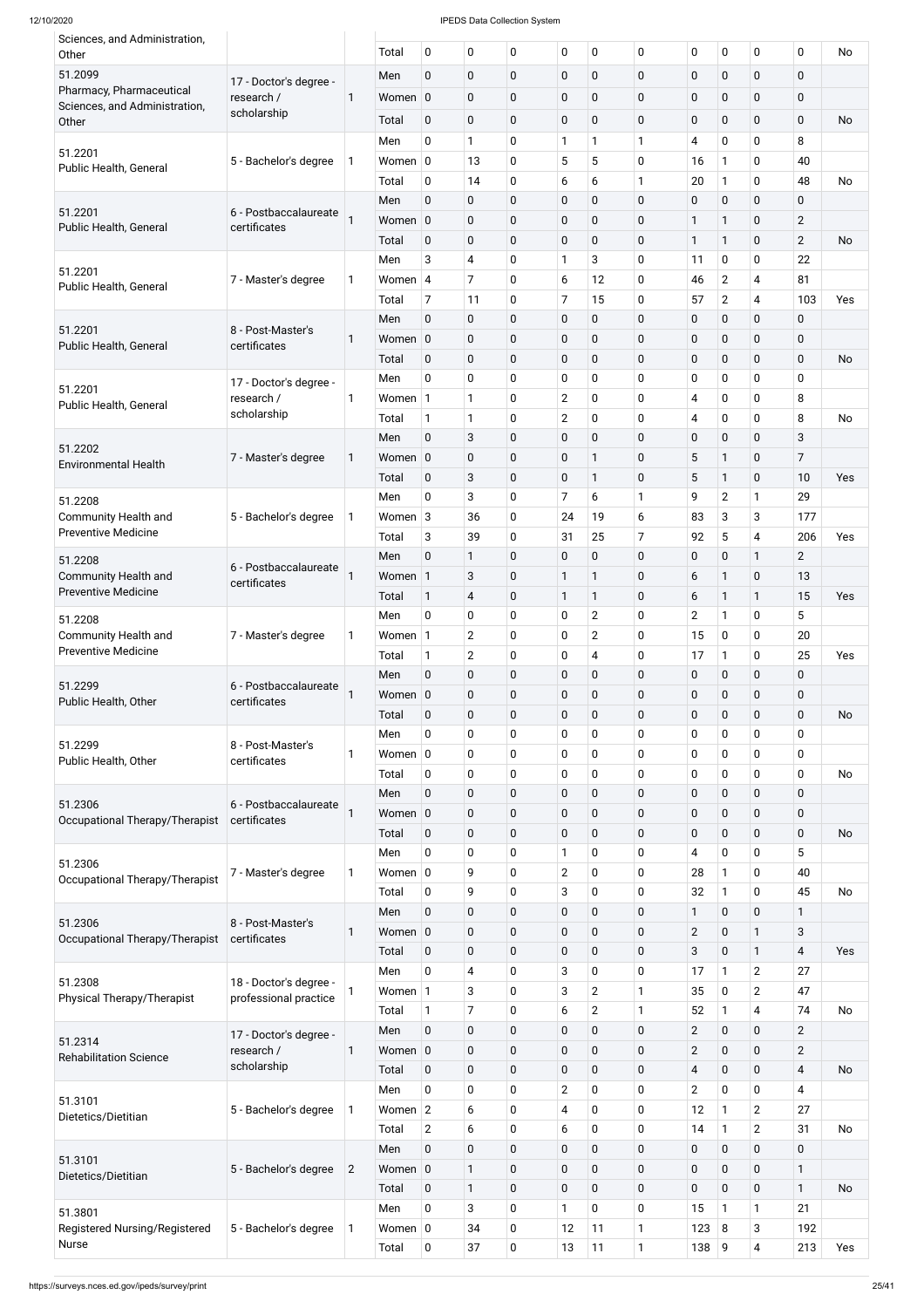| 51.3801<br>Registered Nursing/Registered                          | 6 - Postbaccalaureate                           |                | Men<br>Women 0       | 0                          | $\pmb{0}$<br>$\pmb{0}$        | 0<br>0           | $\mathbf 0$<br>$\mathbf 0$   | $\mathbf 0$<br>$\boldsymbol{0}$ | $\mathbf 0$<br>$\mathbf 0$ | $\pmb{0}$<br>$\pmb{0}$ | $\pmb{0}$<br>$\pmb{0}$       | $\pmb{0}$<br>$\pmb{0}$   | 0<br>$\pmb{0}$   |     |
|-------------------------------------------------------------------|-------------------------------------------------|----------------|----------------------|----------------------------|-------------------------------|------------------|------------------------------|---------------------------------|----------------------------|------------------------|------------------------------|--------------------------|------------------|-----|
| <b>Nurse</b>                                                      | certificates                                    |                | Total                | $\mathbf 0$                | $\pmb{0}$                     | 0                | $\mathbf 0$                  | $\mathbf 0$                     | $\pmb{0}$                  | $\pmb{0}$              | 0                            | $\pmb{0}$                | $\mathbf 0$      | No  |
| 51.3801                                                           |                                                 |                | Men                  | 0                          | $\pmb{0}$                     | 0                | 0                            | 0                               | $\mathbf 0$                | $\pmb{0}$              | 0                            | 0                        | 0                |     |
| Registered Nursing/Registered<br><b>Nurse</b>                     | 7 - Master's degree                             | 1              | Women $ 0 $          |                            | $\mathbf 0$                   | 0                | $\mathbf 0$                  | 0                               | $\mathbf 0$                | $\pmb{0}$              | 0                            | $\pmb{0}$                | $\pmb{0}$        |     |
|                                                                   |                                                 |                | Total<br>Men         | 0<br>$\mathbf 0$           | $\pmb{0}$<br>$\pmb{0}$        | 0<br>0           | $\mathbf 0$<br>$\pmb{0}$     | 0<br>$\pmb{0}$                  | $\mathbf 0$<br>$\mathbf 0$ | $\pmb{0}$<br>$\pmb{0}$ | 0<br>0                       | $\mathbf 0$<br>$\pmb{0}$ | 0<br>$\pmb{0}$   | No  |
| 51.3801<br>Registered Nursing/Registered                          | 8 - Post-Master's                               | 1              | Women 0              |                            | $\pmb{0}$                     | 0                | $\mathbf 0$                  | $\pmb{0}$                       | $\mathbf 0$                | $\pmb{0}$              | 0                            | $\pmb{0}$                | $\pmb{0}$        |     |
| <b>Nurse</b>                                                      | certificates                                    |                | Total                | $\mathbf 0$                | $\pmb{0}$                     | 0                | $\pmb{0}$                    | $\pmb{0}$                       | $\mathbf 0$                | $\pmb{0}$              | 0                            | $\pmb{0}$                | $\mathbf 0$      | No  |
|                                                                   | 17 - Doctor's degree -                          |                | Men                  | $\mathbf 0$                | $\pmb{0}$                     | 0                | 0                            | 0                               | $\mathbf 0$                | $\pmb{0}$              | 0                            | 0                        | 0                |     |
| 51.3808<br><b>Nursing Science</b>                                 | research /                                      | 1              | Women 1              |                            | $\pmb{0}$                     | 0                | $\mathbf 0$                  | 0                               | $\mathbf 0$                | 5                      | 0                            | $\mathbf 0$              | 6                |     |
|                                                                   | scholarship                                     |                | Total                | $\mathbf{1}$               | $\pmb{0}$                     | 0                | $\mathbf 0$                  | 0                               | $\mathbf 0$                | 5                      | 0                            | $\mathbf 0$              | 6                | No  |
| 51.3818                                                           | 6 - Postbaccalaureate                           |                | Men                  | $\mathbf 0$                | $\pmb{0}$                     | 0                | $\pmb{0}$                    | $\pmb{0}$                       | $\pmb{0}$                  | $\pmb{0}$              | $\pmb{0}$                    | $\pmb{0}$                | $\pmb{0}$        |     |
| <b>Nursing Practice</b>                                           | certificates                                    |                | Women 0              |                            | $\pmb{0}$                     | 0                | $\mathbf 0$                  | $\pmb{0}$                       | $\mathbf 0$                | $\pmb{0}$              | 0                            | $\pmb{0}$                | $\pmb{0}$        |     |
|                                                                   |                                                 |                | Total<br>Men         | $\mathbf 0$<br>$\mathbf 0$ | $\pmb{0}$<br>$\pmb{0}$        | 0<br>0           | $\pmb{0}$<br>0               | $\pmb{0}$<br>0                  | $\pmb{0}$<br>$\mathbf 0$   | $\pmb{0}$<br>$\pmb{0}$ | 0<br>0                       | $\pmb{0}$<br>$\mathbf 0$ | $\mathbf 0$<br>0 | No  |
| 51.3818                                                           | 8 - Post-Master's                               | 1              | Women $ 0 $          |                            | $\pmb{0}$                     | 0                | $\mathbf 0$                  | 1                               | $\mathbf 0$                | 3                      | 0                            | $\mathbf 0$              | 4                |     |
| <b>Nursing Practice</b>                                           | certificates                                    |                | Total                | 0                          | $\pmb{0}$                     | 0                | $\mathbf 0$                  | 1                               | $\mathbf 0$                | 3                      | 0                            | $\mathbf 0$              | 4                | Yes |
|                                                                   |                                                 |                | Men                  | $\mathbf 0$                | $\mathbf{1}$                  | 0                | $\pmb{0}$                    | $\pmb{0}$                       | $\mathbf 0$                | 5                      | 0                            | $\pmb{0}$                | 6                |     |
| 51.3818<br><b>Nursing Practice</b>                                | 18 - Doctor's degree -<br>professional practice |                | Women 0              |                            | 10                            | 0                | $\overline{2}$               | $\overline{\mathbf{4}}$         | 1                          | 50                     | 1                            | $\overline{c}$           | 70               |     |
|                                                                   |                                                 |                | Total                | $\mathbf 0$                | 11                            | 0                | $\mathbf{2}$                 | $\overline{\mathbf{4}}$         | 1                          | 55                     | $\mathbf{1}$                 | $\overline{2}$           | 76               | Yes |
| 52.0201                                                           |                                                 |                | Men                  | 3                          | 52                            | $\overline{2}$   | $\overline{7}$               | $\overline{c}$                  | $\mathbf 0$                | 133                    | 5                            | 10                       | 214              |     |
| <b>Business Administration and</b>                                | 5 - Bachelor's degree                           | 1              | Women                | 10                         | 45                            | 0                | 8                            | 8                               | $\mathbf 0$                | 86                     | 5                            | 5                        | 167              |     |
| Management, General                                               |                                                 |                | Total                | 13                         | 97                            | $\overline{2}$   | 15                           | 10                              | $\mathbf 0$                | 219                    | 10                           | 15                       | 381              | Yes |
| 52.0201<br><b>Business Administration and</b>                     |                                                 | $\overline{2}$ | Men<br>Women 0       | 0                          | $\pmb{0}$<br>0                | 0<br>0           | $\pmb{0}$<br>$\pmb{0}$       | 0<br>$\mathbf 0$                | $\mathbf 0$<br>$\mathbf 0$ | 0<br>$\pmb{0}$         | $\pmb{0}$<br>$\mathbf 0$     | 0<br>$\mathbf 0$         | 0<br>0           |     |
| Management, General                                               | 5 - Bachelor's degree                           |                | Total                | $\mathbf 0$                | $\pmb{0}$                     | 0                | $\pmb{0}$                    | $\pmb{0}$                       | $\mathbf 0$                | $\pmb{0}$              | 0                            | $\mathbf 0$              | $\mathbf 0$      | No  |
| 52.0201                                                           |                                                 |                | Men                  | 0                          | 3                             | 0                | $\mathbf 0$                  | 1                               | $\mathbf 0$                | 1                      | 0                            | 0                        | 5                |     |
| <b>Business Administration and</b>                                | 6 - Postbaccalaureate                           |                | Women                | $\overline{4}$             | 3                             | 0                | 1                            | 0                               | $\mathbf 0$                | 5                      | 0                            | $\pmb{0}$                | 13               |     |
| Management, General                                               | certificates                                    |                | Total                | 4                          | 6                             | 0                | 1                            | 1                               | $\mathbf 0$                | 6                      | 0                            | 0                        | 18               | No  |
| 52.0201                                                           |                                                 |                | Men                  | 15                         | 85                            | 1                | 22                           | 22                              | $\mathbf 0$                | 251                    | 11                           | 38                       | 445              |     |
| <b>Business Administration and</b>                                | 7 - Master's degree                             | 1              | Women                | 21                         | 68                            | 0                | 11                           | 23                              | 1                          | 151                    | 14                           | 16                       | 305              |     |
| Management, General                                               |                                                 |                | Total                | 36                         | 153                           | $\mathbf{1}$     | 33                           | 45                              | 1                          | 402                    | 25                           | 54                       | 750              | Yes |
| 52.0201                                                           |                                                 |                | Men                  | 0                          | 0                             | 0                | $\mathbf 0$                  | 0                               | $\mathbf 0$                | 0                      | 0                            | $\mathbf 0$              | 0                |     |
| <b>Business Administration and</b><br>Management, General         | 7 - Master's degree                             | $\overline{2}$ | Women $ 0 $<br>Total | 0                          | 0<br>0                        | 0<br>0           | 0<br>0                       | 0<br>0                          | $\mathbf 0$<br>$\mathbf 0$ | 0<br>0                 | 0<br>0                       | $\pmb{0}$<br>$\pmb{0}$   | 0<br>0           | No  |
|                                                                   |                                                 |                | Men                  | 5                          | $\overline{2}$                | 0                | $\overline{2}$               | $\overline{2}$                  | $\mathbf 0$                | 6                      | 0                            | 1                        | 18               |     |
| 52.0201<br><b>Business Administration and</b>                     | 17 - Doctor's degree -<br>research /            | 1              | Women 3              |                            | $\overline{2}$                | 0                | 1                            | 0                               | $\mathbf 0$                | $\overline{2}$         | 0                            | $\pmb{0}$                | 8                |     |
| Management, General                                               | scholarship                                     |                | Total                | 8                          | 4                             | 0                | $\mathbf{3}$                 | $\overline{2}$                  | $\mathbf 0$                | 8                      | 0                            | 1                        | 26               | No  |
|                                                                   |                                                 |                | Men                  | 4                          | 12                            | 0                | $\mathbf{2}$                 | 0                               | $\mathbf 0$                | 48                     | 4                            | 1                        | 71               |     |
| 52.0301<br>Accounting                                             | 5 - Bachelor's degree                           | 1              | Women $ 4$           |                            | 17                            | 0                | $\sqrt{3}$                   | 1                               | $\mathbf 0$                | 34                     | 3                            | 0                        | 62               |     |
|                                                                   |                                                 |                | Total                | 8                          | 29                            | 0                | 5                            | 1                               | $\mathbf 0$                | 82                     | 7                            | 1                        | 133              | No  |
| 52.0301                                                           |                                                 |                | Men                  | $\overline{4}$             | 9                             | 0                | $\overline{2}$               | 0                               | $\mathbf 0$                | 36                     | 1                            | 1                        | 53               |     |
| Accounting                                                        | 7 - Master's degree                             | 1              | Women 5              |                            | 10                            | 0                | $\mathbf 0$                  | 1                               | $\mathbf 0$                | 22                     | $\overline{2}$               | 0                        | 40               |     |
|                                                                   |                                                 |                | Total                | 9<br>1                     | 19                            | 0                | $\overline{2}$               | 1                               | $\mathbf 0$                | 58                     | 3                            | 1                        | 93               | No  |
| 52.0701<br>Entrepreneurship/Entrepreneurial   7 - Master's degree |                                                 | 1              | Men<br>Women 1       |                            | 1<br>1                        | 0<br>0           | 0<br>0                       | 0<br>0                          | $\mathbf 0$<br>$\mathbf 0$ | $\overline{2}$<br>3    | 0<br>1                       | $\mathbf 0$<br>1         | 4<br>7           |     |
| <b>Studies</b>                                                    |                                                 |                | Total                | $\overline{2}$             | $\overline{2}$                | 0                | 0                            | 0                               | $\mathbf 0$                | 5                      | $\mathbf{1}$                 | 1                        | 11               | No  |
|                                                                   |                                                 |                | Men                  | 5                          | 32                            | 0                | 16                           | 0                               | 0                          | 137                    | 6                            | 4                        | 200              |     |
| 52.0801<br>Finance, General                                       | 5 - Bachelor's degree                           | 1              | Women 1              |                            | 15                            | $\mathbf{1}$     | 9                            | 0                               | $\mathbf 0$                | 42                     | 5                            | 4                        | 77               |     |
|                                                                   |                                                 |                | Total                | 6                          | 47                            | 1                | 25                           | $\pmb{0}$                       | $\pmb{0}$                  | 179                    | 11                           | $\, 8$                   | 277              | No  |
| 52.0801                                                           | 6 - Postbaccalaureate                           |                | Men                  | $\mathbf 0$                | $\pmb{0}$                     | 0                | $\mathbf 0$                  | $\mathbf 0$                     | $\mathbf 0$                | 0                      | 0                            | $\pmb{0}$                | 0                |     |
| Finance, General                                                  | certificates                                    |                | Women $ 0 $          |                            | $\mathbf 0$                   | 0                | $\mathbf 0$                  | 0                               | $\mathbf 0$                | 0                      | 0                            | $\pmb{0}$                | $\mathbf 0$      |     |
|                                                                   |                                                 |                | Total                | $\overline{0}$             | $\pmb{0}$                     | 0                | $\mathbf 0$                  | 0                               | $\mathbf 0$                | 0                      | 0                            | $\pmb{0}$                | $\mathbf 0$      | No  |
| 52.0801                                                           |                                                 |                | Men                  | 8                          | $\overline{7}$                | 0                | $\mathbf{3}$<br>$\mathbf{3}$ | $\pmb{0}$                       | $\mathbf 0$                | 14                     | $\pmb{0}$                    | $\mathbf 0$              | 32               |     |
| Finance, General                                                  | 7 - Master's degree                             | $\mathbf{1}$   | Women 2<br>Total     | 10                         | $\overline{\mathbf{4}}$<br>11 | 0<br>$\mathbf 0$ | $6\phantom{a}$               | $\boldsymbol{0}$<br>$\pmb{0}$   | $\mathbf 0$<br>$\pmb{0}$   | $\overline{2}$<br>16   | $\mathbf{1}$<br>$\mathbf{1}$ | $\pmb{0}$<br>$\mathbf 0$ | 12<br>44         | No  |
|                                                                   |                                                 |                | Men                  | $\overline{2}$             | 17                            | 0                | $\overline{7}$               | 1                               | $\mathbf 0$                | 48                     | $\overline{4}$               | 3                        | 82               |     |
| 52.1301                                                           | 5 - Bachelor's degree                           | $\mathbf{1}$   | Women $3$            |                            | $\overline{7}$                | 0                | 12                           | 5                               | $\mathbf 0$                | 31                     | 6                            | $\overline{2}$           | 66               |     |
| <b>Management Science</b>                                         |                                                 |                | Total                | $\overline{5}$             | 24                            | 0                | 19                           | 6                               | $\mathbf 0$                | 79                     | 10                           | 5                        | 148              | No  |
| 52.1401                                                           | 5 - Bachelor's degree                           | $\mathbf{1}$   | Men                  | $\mathbf{3}$               | 15                            | 0                | $\overline{2}$               | 3                               | $\pmb{0}$                  | 37                     | $\pmb{0}$                    | $\overline{\mathbf{4}}$  | 64               |     |
| Marketing/Marketing<br>Management, General                        |                                                 |                | Women 5              |                            | 24                            | $\boldsymbol{0}$ | 11                           | $\overline{2}$                  | $\mathbf{1}$               | 109                    | $\overline{7}$               | $\mathbf 0$              | 159              |     |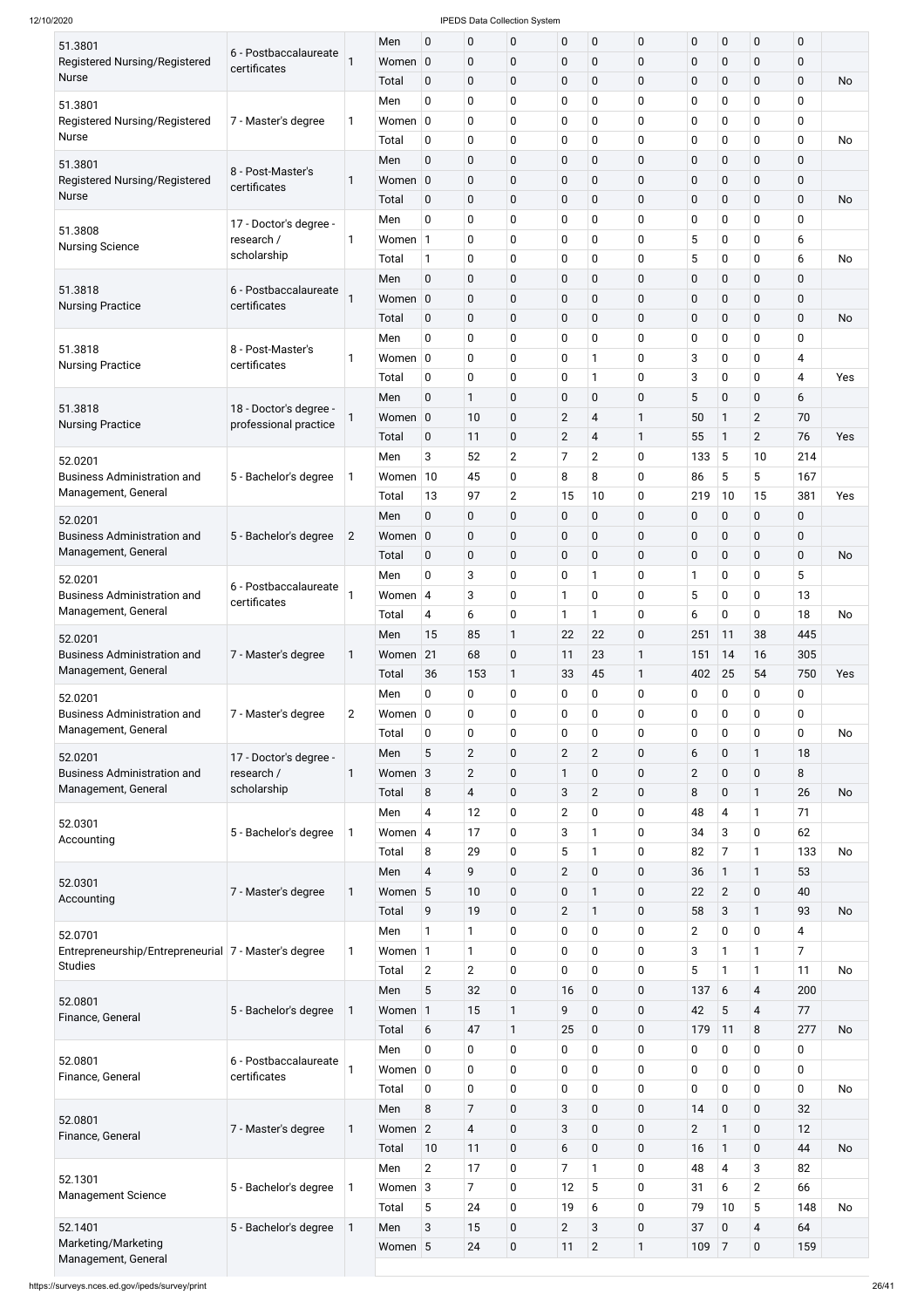|                               |                                                                                         |                | Total       | 8              | 39             | 0 | 13          | 5              | $\mathbf{1}$ | 146            | $\overline{7}$ | $\overline{4}$ | 223            | <b>No</b> |
|-------------------------------|-----------------------------------------------------------------------------------------|----------------|-------------|----------------|----------------|---|-------------|----------------|--------------|----------------|----------------|----------------|----------------|-----------|
| 52.1401                       |                                                                                         |                | Men         | $\mathbf 0$    | $\pmb{0}$      | 0 | 0           | 0              | $\mathbf 0$  | $\pmb{0}$      | $\mathbf 0$    | $\mathbf 0$    | $\mathbf 0$    |           |
| Marketing/Marketing           | 7 - Master's degree                                                                     | 1              | Women $ 0 $ |                | $\mathbf 0$    | 0 | $\mathbf 0$ | 0              | 0            | $\mathbf 0$    | 0              | $\mathbf 0$    | $\mathbf 0$    |           |
| Management, General           |                                                                                         |                | Total       | $\mathbf 0$    | $\mathbf 0$    | 0 | $\mathbf 0$ | 0              | 0            | $\mathbf 0$    | $\mathbf 0$    | $\mathbf 0$    | $\mathbf{0}$   | <b>No</b> |
|                               |                                                                                         |                | Men         | $\overline{4}$ | 6              | 0 | $\mathbf 0$ | 0              | $\mathbf 0$  | 20             | $\mathbf 0$    | $\mathbf{1}$   | 31             |           |
| 52.1501<br><b>Real Estate</b> | 7 - Master's degree                                                                     | $\mathbf{1}$   | Women       | $\mathbf{1}$   | $\mathbf 0$    | 0 | $\mathbf 0$ | 0              | 0            | 5              | $\mathbf 0$    | $\mathbf 0$    | 6              |           |
|                               |                                                                                         |                | Total       | 5              | 6              | 0 | $\mathbf 0$ | 0              | $\mathbf 0$  | 25             | $\mathbf 0$    | $\mathbf{1}$   | 37             | <b>No</b> |
|                               |                                                                                         |                | Men         | $\mathbf 0$    | 16             | 0 | 0           | $\overline{2}$ | 0            | 40             | $\mathbf 0$    | 3              | 61             |           |
| 54.0101<br>History, General   | 5 - Bachelor's degree                                                                   | 1              | Women $ 0$  |                | 9              | 0 | 4           | $\overline{2}$ | $\mathbf 0$  | 35             | $\overline{2}$ | $\mathbf{1}$   | 53             |           |
|                               |                                                                                         | Total          | $\mathbf 0$ | 25             | 0              | 4 | 4           | $\mathbf 0$    | 75           | $\overline{2}$ | $\overline{4}$ | 114            | <b>No</b>      |           |
|                               |                                                                                         | $\overline{2}$ | Men         | $\overline{0}$ | $\overline{4}$ | 0 | $\mathbf 0$ | 0              | $\mathbf 0$  | 8              | $\pmb{0}$      | $\mathbf 0$    | 12             |           |
| 54.0101<br>History, General   | 5 - Bachelor's degree                                                                   |                | Women 0     |                | 6              | 0 | $\mathbf 0$ | $\overline{2}$ | $\mathbf 0$  | 9              | $\mathbf 0$    | $\mathbf 0$    | 17             |           |
|                               |                                                                                         |                | Total       | $\mathbf 0$    | 10             | 0 | $\mathbf 0$ | $\overline{2}$ | $\mathbf 0$  | 17             | $\mathbf 0$    | $\mathbf 0$    | 29             | <b>No</b> |
|                               |                                                                                         |                | Men         | 0              | $\mathbf 0$    | 0 | $\mathbf 0$ | 0              | 0            | $\mathbf 0$    | $\mathbf 0$    | $\mathbf 0$    | 0              |           |
| 54.0101<br>History, General   | 6 - Postbaccalaureate<br>certificates                                                   |                | Women $ 0 $ |                | $\mathbf 0$    | 0 | $\mathbf 0$ | 0              | 0            | $\mathbf 0$    | $\mathbf 0$    | $\mathbf 0$    | $\mathbf 0$    |           |
|                               |                                                                                         |                | Total       | $\mathbf 0$    | $\pmb{0}$      | 0 | $\pmb{0}$   | 0              | $\mathbf 0$  | $\pmb{0}$      | $\mathbf 0$    | $\mathbf 0$    | $\mathbf 0$    | <b>No</b> |
|                               |                                                                                         |                | Men         | $\mathbf 0$    | $\pmb{0}$      | 0 | $\mathbf 0$ | $\pmb{0}$      | $\mathbf 0$  | $\pmb{0}$      | $\pmb{0}$      | $\pmb{0}$      | $\mathbf 0$    |           |
| 54.0101                       | 7 - Master's degree                                                                     | 1              | Women 1     |                | $\mathbf 0$    | 0 | $\mathbf 0$ | 0              | $\mathbf 0$  | $\overline{2}$ | $\mathbf 0$    | $\mathbf 0$    | 3              |           |
| History, General              |                                                                                         |                | Total       | $\mathbf{1}$   | $\mathbf 0$    | 0 | $\mathbf 0$ | $\overline{0}$ | $\mathbf 0$  | $\overline{2}$ | $\mathbf 0$    | $\mathbf 0$    | 3              | <b>No</b> |
|                               | 17 - Doctor's degree -<br>54.0101<br>research /<br>1<br>History, General<br>scholarship |                | Men         | $\mathbf 0$    | $\mathbf 0$    | 0 | $\mathbf 0$ | 0              | $\mathbf 0$  | 3              | $\mathbf 0$    | $\mathbf{1}$   | 4              |           |
|                               |                                                                                         |                | Women $ 0 $ |                | $\mathbf 0$    | 0 | $\mathbf 0$ | 0              | 0            | $\overline{2}$ | $\mathbf 0$    | $\mathbf 0$    | $\overline{2}$ |           |
|                               |                                                                                         |                | Total       | $\mathbf 0$    | $\mathbf 0$    | 0 | $\mathbf 0$ | 0              | 0            | 5              | 0              | $\mathbf{1}$   | 6              | <b>No</b> |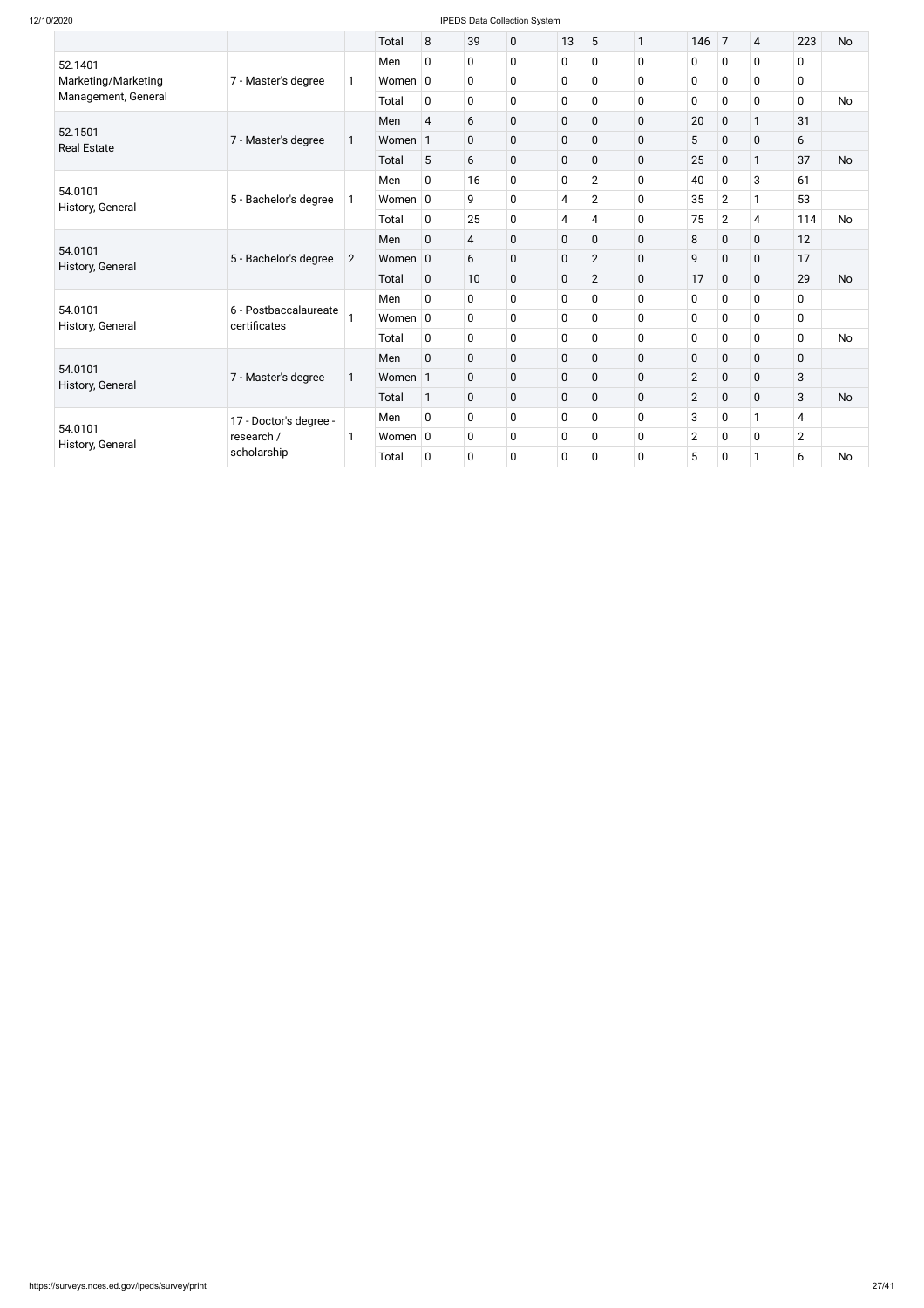# Institution: University of Florida (134130) Contract the USE of District of The User ID: 88G4434

# Awards Conferred Summary Report -- Grand Totals

# Completions: Total by First Major

| 99.0000 Summary<br><b>Grand Totals</b>                              | <b>Award</b><br>Level | Nonresi-<br>dent alien | <b>Hispanic</b><br>Latino | <b>American</b><br>Indian or<br>Alaska<br><b>Native</b> | <b>Asian</b>     | <b>Black or</b><br><b>African</b><br><b>American</b> | <b>Native</b><br><b>Hawaiian</b><br>or Other<br><b>Pacific</b><br>Islander | <b>White</b>   | Two or<br>more<br><b>Races</b> | Race/<br>ethnicity<br>unknown | <b>Total</b>   | <b>PY Total</b> |
|---------------------------------------------------------------------|-----------------------|------------------------|---------------------------|---------------------------------------------------------|------------------|------------------------------------------------------|----------------------------------------------------------------------------|----------------|--------------------------------|-------------------------------|----------------|-----------------|
| <b>Awards of 300-899</b><br>clock hours                             | 1 <sub>b</sub>        |                        |                           |                                                         |                  |                                                      |                                                                            |                |                                |                               |                |                 |
| Men                                                                 |                       | $\mathbf{2}$           | 33                        | $\mathbf{1}$                                            | 8                | 4                                                    | $\mathbf{1}$                                                               | 98             | 4                              | 5                             | 156            | $\mathbf 0$     |
| Women                                                               |                       | $\overline{4}$         | 59                        | $\mathbf{1}$                                            | 16               | 8                                                    | $\mathbf{1}$                                                               | 98             | 10                             | $10$                          | 207            | $\pmb{0}$       |
| <b>Total</b>                                                        |                       | 6                      | 92                        | $\mathbf{2}$                                            | 24               | 12                                                   | $\overline{2}$                                                             | 196            | 14                             | 15                            | 363            | $\pmb{0}$       |
| <b>Awards of at least</b><br>900 but less than<br>1,800 clock hours | $\mathbf{2}$          |                        |                           |                                                         |                  |                                                      |                                                                            |                |                                |                               |                |                 |
| Men                                                                 |                       | $\boldsymbol{0}$       | $\boldsymbol{0}$          | $\boldsymbol{0}$                                        | $\mathsf 0$      | $\boldsymbol{0}$                                     | $\boldsymbol{0}$                                                           | $\mathbf{1}$   | $\boldsymbol{0}$               | $\boldsymbol{0}$              | $\mathbf{1}$   | 97              |
| Women                                                               |                       | $\boldsymbol{0}$       | $5\,$                     | $\boldsymbol{0}$                                        | $\boldsymbol{0}$ | $\boldsymbol{0}$                                     | $\mathbf 0$                                                                | $\overline{2}$ | $\boldsymbol{0}$               | $\boldsymbol{0}$              | $\overline{7}$ | 148             |
| <b>Total</b>                                                        |                       | $\boldsymbol{0}$       | $5\,$                     | $\boldsymbol{0}$                                        | $\boldsymbol{0}$ | $\boldsymbol{0}$                                     | $\boldsymbol{0}$                                                           | $\sqrt{3}$     | $\boldsymbol{0}$               | $\boldsymbol{0}$              | 8              | 245             |
| Associate's degree                                                  | 3                     |                        |                           |                                                         |                  |                                                      |                                                                            |                |                                |                               |                |                 |
| Men                                                                 |                       | $\boldsymbol{0}$       | 10                        | $\boldsymbol{0}$                                        | $\overline{4}$   | 5                                                    | $\mathbf{3}$                                                               | 33             | 3                              | $\mathbf{1}$                  | 59             | 56              |
| Women                                                               |                       | $\boldsymbol{0}$       | 22                        | $\boldsymbol{0}$                                        | $\, 8$           | 16                                                   | $\boldsymbol{0}$                                                           | 40             | $\boldsymbol{6}$               | $\mathbf{1}$                  | 93             | 123             |
| <b>Total</b>                                                        |                       | $\mathbf 0$            | 32                        | $\Omega$                                                | 12               | 21                                                   | $\mathcal{S}$                                                              | 73             | 9                              | $\overline{2}$                | 152            | 179             |
| <b>Bachelor's degree</b>                                            | $\sqrt{5}$            |                        |                           |                                                         |                  |                                                      |                                                                            |                |                                |                               |                |                 |
| Men                                                                 |                       | 87                     | 884                       | 6                                                       | 358              | 156                                                  | 12                                                                         | 2,276          | 144                            | 130                           | 4,053          | 3,948           |
| Women                                                               |                       | 114                    | 1,223                     | 13                                                      | 443              | 364                                                  | 32                                                                         | 2,985          | 220                            | 137                           | 5,531          | 5,416           |
| <b>Total</b>                                                        |                       | 201                    | 2,107                     | 19                                                      | 801              | 520                                                  | 44                                                                         | 5,261          | 364                            | 267                           | 9,584          | 9,364           |
| Postbaccalaureate<br>certificates                                   | $\boldsymbol{6}$      |                        |                           |                                                         |                  |                                                      |                                                                            |                |                                |                               |                |                 |
| Men                                                                 |                       | 38                     | 42                        | 3                                                       | 13               | $\overline{7}$                                       | $\boldsymbol{0}$                                                           | 156            | 10                             | 13                            | 282            | 196             |
| Women                                                               |                       | 33                     | 59                        | $\boldsymbol{0}$                                        | 36               | 33                                                   | $\mathbf{1}$                                                               | 294            | 13                             | 24                            | 493            | 294             |
| <b>Total</b>                                                        |                       | 71                     | 101                       | 3                                                       | 49               | 40                                                   | $\mathbf{1}$                                                               | 450            | 23                             | 37                            | 775            | 490             |
| <b>Master's degree</b>                                              | $\overline{7}$        |                        |                           |                                                         |                  |                                                      |                                                                            |                |                                |                               |                |                 |
| Men                                                                 |                       | 487                    | 242                       | 5                                                       | 79               | 74                                                   | $\mathbf 0$                                                                | 858            | 36                             | 73                            | 1,854          | 1,846           |
| Women                                                               |                       | 299                    | 274                       | $\overline{2}$                                          | 84               | 130                                                  | $\overline{2}$                                                             | 1,129          | 52                             | 55                            | 2,027          | 1,941           |
| <b>Total</b>                                                        |                       | 786                    | 516                       | $\overline{7}$                                          | 163              | 204                                                  | $\overline{2}$                                                             | 1,987          | 88                             | 128                           | 3,881          | 3,787           |
| <b>Post-Master's</b><br>certificates                                | $\, 8$                |                        |                           |                                                         |                  |                                                      |                                                                            |                |                                |                               |                |                 |
| Men                                                                 |                       | $\mathbf{1}$           | $\overline{4}$            | $\boldsymbol{0}$                                        | $\overline{2}$   | $\overline{2}$                                       | $\mathsf 0$                                                                | 13             | $\mathbf 0$                    | $\boldsymbol{0}$              | 22             | 73              |
| Women                                                               |                       | $\mathbf{1}$           | 19                        | $\boldsymbol{0}$                                        | $\overline{2}$   | $\mathbf{2}$                                         | $\boldsymbol{0}$                                                           | 62             | $\mathbf{2}$                   | 1                             | 89             | 259             |
| <b>Total</b>                                                        |                       | $\mathbf{2}$           | 23                        | $\boldsymbol{0}$                                        | $\overline{4}$   | $\overline{4}$                                       | $\mathsf 0$                                                                | 75             | $\mathbf{2}$                   | $\mathbf{1}$                  | 111            | 332             |
| Doctor's degree -<br>research /<br>scholarship                      | 17                    |                        |                           |                                                         |                  |                                                      |                                                                            |                |                                |                               |                |                 |
| Men                                                                 |                       | 166                    | 21                        | $\overline{2}$                                          | $15$             | 11                                                   | $\boldsymbol{0}$                                                           | 132            | $\sqrt{3}$                     | $13\,$                        | 363            | 396             |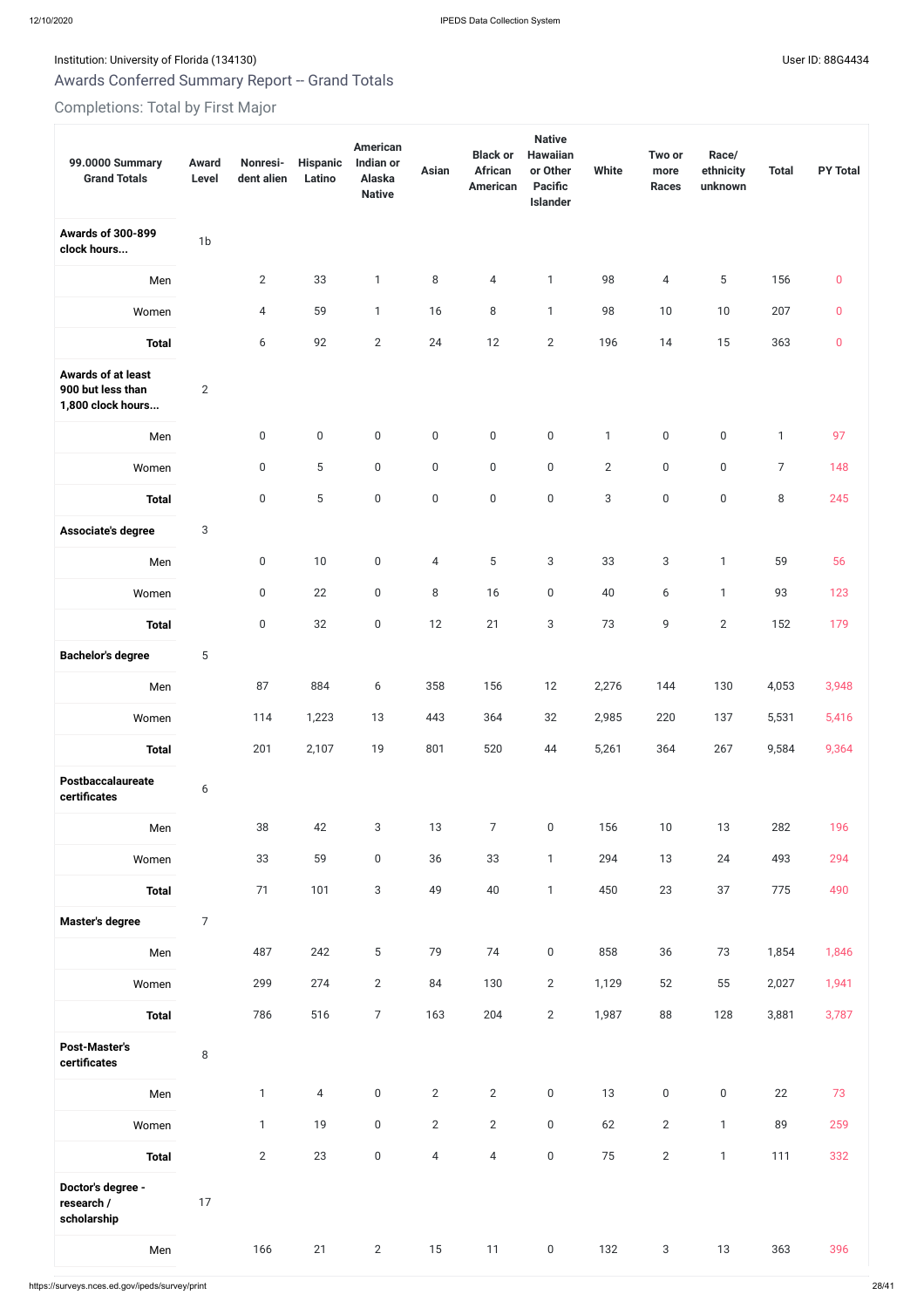https://surveys.nces.ed.gov/ipeds/survey/print 29/41

| 99.0000 Summary<br><b>Grand Totals</b>     | <b>Award</b><br><b>Level</b> | Nonresi-<br>dent alien | <b>Hispanic</b><br>Latino | <b>American</b><br><b>Indian or</b><br>Alaska<br><b>Native</b> | <b>Asian</b> | <b>Black or</b><br><b>African</b><br><b>American</b> | <b>Native</b><br><b>Hawaiian</b><br>or Other<br><b>Pacific</b><br><b>Islander</b> | <b>White</b> | Two or<br>more<br><b>Races</b> | Race/<br>ethnicity<br>unknown | <b>Total</b> | <b>PY Total</b> |
|--------------------------------------------|------------------------------|------------------------|---------------------------|----------------------------------------------------------------|--------------|------------------------------------------------------|-----------------------------------------------------------------------------------|--------------|--------------------------------|-------------------------------|--------------|-----------------|
| Women                                      |                              | 127                    | 24                        | $\boldsymbol{0}$                                               | 16           | 15                                                   | $\boldsymbol{0}$                                                                  | 120          | $\mathbf{1}$                   | 13                            | 316          | 354             |
| <b>Total</b>                               |                              | 293                    | 45                        | $\mathbf{2}$                                                   | 31           | 26                                                   | $\mathbf 0$                                                                       | 252          | $\overline{4}$                 | 26                            | 679          | 750             |
| Doctor's degree -<br>professional practice | 18                           |                        |                           |                                                                |              |                                                      |                                                                                   |              |                                |                               |              |                 |
| Men                                        |                              | 10                     | 69                        | $\mathbf{2}$                                                   | 48           | 30                                                   | 5                                                                                 | 266          | $\overline{7}$                 | 12                            | 449          | 432             |
| Women                                      |                              | 22                     | 132                       | $\mathbf 0$                                                    | 68           | 44                                                   | 6                                                                                 | 429          | 13                             | 17                            | 731          | 783             |
| <b>Total</b>                               |                              | 32                     | 201                       | $\overline{2}$                                                 | 116          | 74                                                   | 11                                                                                | 695          | 20                             | 29                            | 1,180        | 1,215           |
| <b>Grand Total Men</b>                     |                              | 791                    | 1,305                     | 19                                                             | 527          | 289                                                  | 21                                                                                | 3,833        | 207                            | 247                           | 7,239        | 7,044           |
| <b>Grand Total Women</b>                   |                              | 600                    | 1,817                     | 16                                                             | 673          | 612                                                  | 42                                                                                | 5,159        | 317                            | 258                           | 9,494        | 9,318           |
| <b>Grand Total</b>                         |                              | 1,391                  | 3,122                     | 35                                                             | 1,200        | 901                                                  | 63                                                                                | 8,992        | 524                            | 505                           | 16,733       | 16,362          |
| PY Grand Total Men                         |                              | 884                    | 1,177                     | 17                                                             | 507          | 307                                                  | 24                                                                                | 3,740        | 173                            | 215                           |              | 7,044           |
| PY Grand Total<br>Women                    |                              | 645                    | 1,779                     | 16                                                             | 599          | 617                                                  | 78                                                                                | 5,050        | 262                            | 272                           |              | 9,318           |
| PY Grand Total                             |                              | 1,529                  | 2,956                     | 33                                                             | 1,106        | 924                                                  | 102                                                                               | 8,790        | 435                            | 487                           |              | 16,362          |

# Completions: Total by Second Major

| 99.0000 Summary<br><b>Grand Totals</b> | <b>Award</b><br>Level | Nonresi-<br>dent alien | <b>Hispanic</b><br>Latino | <b>American</b><br>Indian or<br>Alaska<br><b>Native</b> | <b>Asian</b>     | <b>Black or</b><br><b>African</b><br><b>American</b> | <b>Native</b><br><b>Hawaiian</b><br>or Other<br><b>Pacific</b><br>Islander | <b>White</b>     | Two or<br>more<br><b>Races</b> | Race/<br>ethnicity<br>unknown | <b>Total</b>     | <b>PY Total</b> |
|----------------------------------------|-----------------------|------------------------|---------------------------|---------------------------------------------------------|------------------|------------------------------------------------------|----------------------------------------------------------------------------|------------------|--------------------------------|-------------------------------|------------------|-----------------|
| Associate's degree                     | 3                     |                        |                           |                                                         |                  |                                                      |                                                                            |                  |                                |                               |                  |                 |
| Men                                    |                       | $\boldsymbol{0}$       | $\boldsymbol{0}$          | $\boldsymbol{0}$                                        | $\mathsf 0$      | $\boldsymbol{0}$                                     | $\boldsymbol{0}$                                                           | $\boldsymbol{0}$ | $\boldsymbol{0}$               | $\boldsymbol{0}$              | $\mathbf 0$      | $\pmb{0}$       |
| Women                                  |                       | $\boldsymbol{0}$       | $\boldsymbol{0}$          | $\boldsymbol{0}$                                        | $\mathbf 0$      | $\boldsymbol{0}$                                     | $\boldsymbol{0}$                                                           | $\boldsymbol{0}$ | $\boldsymbol{0}$               | $\boldsymbol{0}$              | $\mathbf 0$      | $\mathbf 1$     |
| <b>Total</b>                           |                       | $\boldsymbol{0}$       | $\boldsymbol{0}$          | $\boldsymbol{0}$                                        | $\boldsymbol{0}$ | $\boldsymbol{0}$                                     | $\boldsymbol{0}$                                                           | $\boldsymbol{0}$ | $\boldsymbol{0}$               | $\boldsymbol{0}$              | $\boldsymbol{0}$ | $\mathbf 1$     |
| <b>Bachelor's degree</b>               | 5                     |                        |                           |                                                         |                  |                                                      |                                                                            |                  |                                |                               |                  |                 |
| Men                                    |                       | $\overline{4}$         | 33                        | $\boldsymbol{0}$                                        | $\sqrt{5}$       | $\sqrt{3}$                                           | $\mathbf{1}$                                                               | 66               | 3                              | $\overline{5}$                | 120              | 118             |
| Women                                  |                       | $\overline{7}$         | 64                        | $\boldsymbol{0}$                                        | 14               | 10                                                   | $\boldsymbol{0}$                                                           | 112              | $\overline{7}$                 | $\sqrt{5}$                    | 219              | 181             |
| <b>Total</b>                           |                       | 11                     | 97                        | $\boldsymbol{0}$                                        | 19               | 13                                                   | $\mathbf{1}$                                                               | 178              | $10$                           | $10$                          | 339              | 299             |
| <b>Master's degree</b>                 | 7                     |                        |                           |                                                         |                  |                                                      |                                                                            |                  |                                |                               |                  |                 |

| Men                      | 0                | 0           | 0                | 0                | $\boldsymbol{0}$ | 0                | $\overline{0}$ | 0                | 0                | 0                | м            |
|--------------------------|------------------|-------------|------------------|------------------|------------------|------------------|----------------|------------------|------------------|------------------|--------------|
| Women                    | $\boldsymbol{0}$ | $\mathsf 0$ | $\boldsymbol{0}$ | $\boldsymbol{0}$ | $\mathbf 0$      | $\boldsymbol{0}$ | $\mathsf 0$    | $\boldsymbol{0}$ | $\boldsymbol{0}$ | $\boldsymbol{0}$ | $\mathbf 0$  |
| <b>Total</b>             | $\boldsymbol{0}$ | $\mathsf 0$ | $\boldsymbol{0}$ | $\boldsymbol{0}$ | $\boldsymbol{0}$ | $\boldsymbol{0}$ | $\mathbf 0$    | $\boldsymbol{0}$ | $\boldsymbol{0}$ | $\boldsymbol{0}$ | $\mathbf{1}$ |
|                          |                  |             |                  |                  |                  |                  |                |                  |                  |                  |              |
| <b>Grand Total Men</b>   | $\overline{4}$   | 33          | $\mathbf 0$      | $\overline{5}$   | $\sqrt{3}$       | $\mathbf{1}$     | 66             | $\sqrt{3}$       | 5                | 120              | 119          |
| <b>Grand Total Women</b> | $\overline{7}$   | 64          | $\mathbf 0$      | 14               | $10$             | $\boldsymbol{0}$ | 112            | 7                | 5                | 219              | 182          |
| <b>Grand Total</b>       | 11               | 97          | $\boldsymbol{0}$ | 19               | 13               | $\mathbf{1}$     | 178            | $10$             | $10$             | 339              | 301          |
|                          |                  |             |                  |                  |                  |                  |                |                  |                  |                  |              |
| PY Grand Total Men       | 1                | 35          | $\pmb{0}$        | $\overline{7}$   | $\overline{5}$   | $\mathbf{1}$     | 60             | $\overline{5}$   | $\overline{5}$   |                  | 119          |
| PY Grand Total<br>Women  | 5                | 39          | $\pmb{0}$        | 10               | 9                | $\mathbf{1}$     | 100            | 11               | $\overline{7}$   |                  | 182          |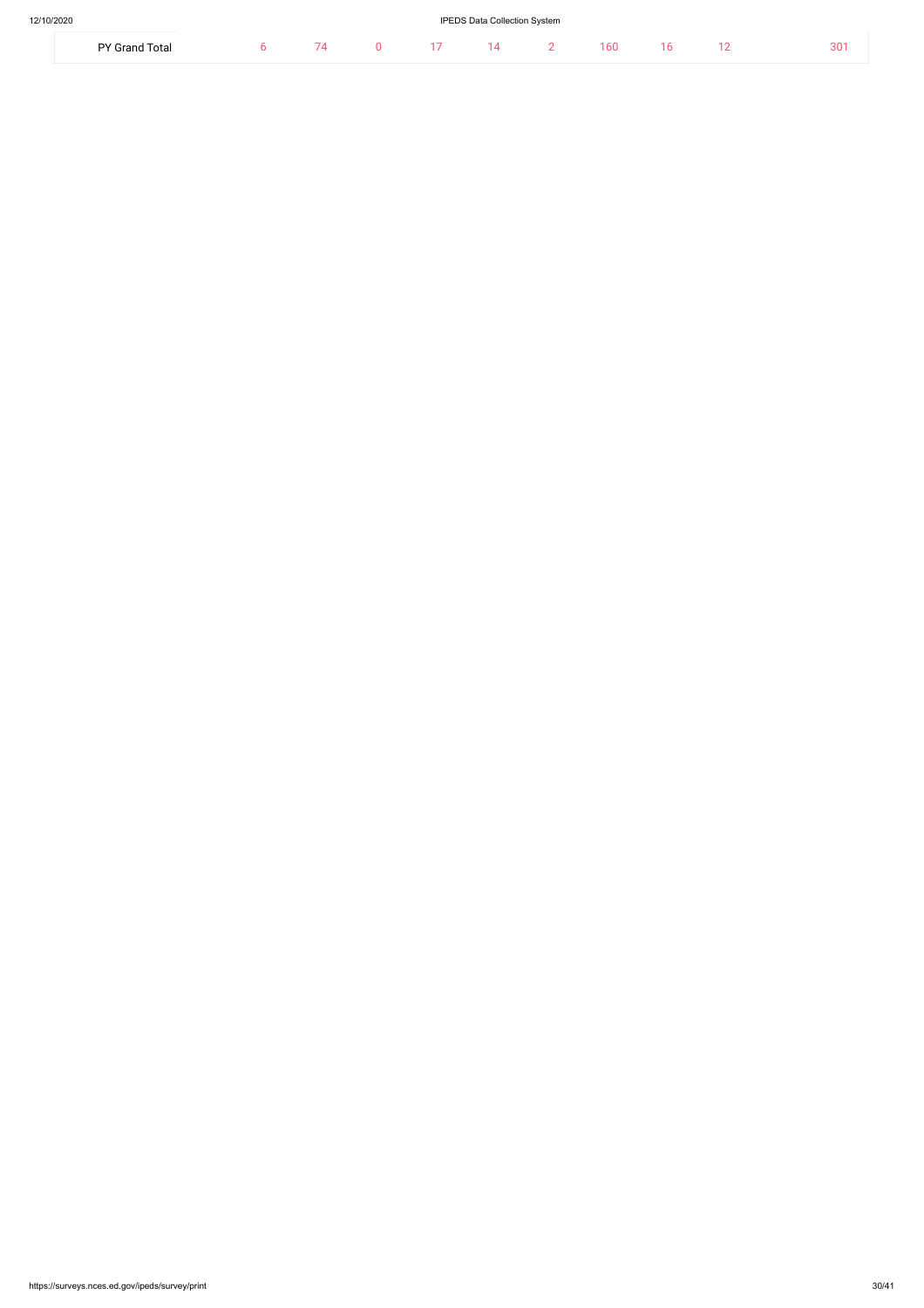# Institution: University of Florida (134130) Controlled to the User ID: 88G4434

Number of students by gender and race and ethnicity earning an award between July 1, 2019 and June 30, 2020. Count each student only once, regardless of how many awards he/she earned. The intent of this screen is to collect an unduplicated count of total numbers of completers.

# **All Completers**

Institutions must report the following information. (Some data will be pre-populated from the completions by CIP code data.)

- Report Hispanic/Latino individuals of any race as Hispanic/Latino
- Report race for non-Hispanic/Latino individuals only

|                                           | Men                |                     | Women              |                     | <b>Total Students</b> |
|-------------------------------------------|--------------------|---------------------|--------------------|---------------------|-----------------------|
|                                           | Number of Students | <b>Total Awards</b> | Number of Students | <b>Total Awards</b> |                       |
| Nonresident alien                         | 748                | 791                 | 561                | 600                 | 1,309                 |
| Hispanic/Latino                           | 1,191              | 1,305               | 1,616              | 1,817               | 2,807                 |
| American Indian or Alaska Native          | 16                 | 19                  | 14                 | 16                  | 30                    |
| <b>Asian</b>                              | 497                | 527                 | 609                | 673                 | 1,106                 |
| <b>Black or African American</b>          | 271                | 289                 | 566                | 612                 | 837                   |
| Native Hawaiian or Other Pacific Islander | 16                 | 21                  | 38                 | 42                  | 54                    |
| <b>White</b>                              | 3,496              | 3,833               | 4,699              | 5,159               | 8,195                 |
| Two or more races                         | 191                | 207                 | 283                | 317                 | 474                   |
| Race and ethnicity unknown                | 236                | 247                 | 235                | 258                 | 471                   |
| <b>TOTAL</b>                              | 6,662              | 7,239               | 8,621              | 9,494               | 15,283                |
| PY TOTAL                                  | 6,537              |                     | 8,558              |                     | 15,095                |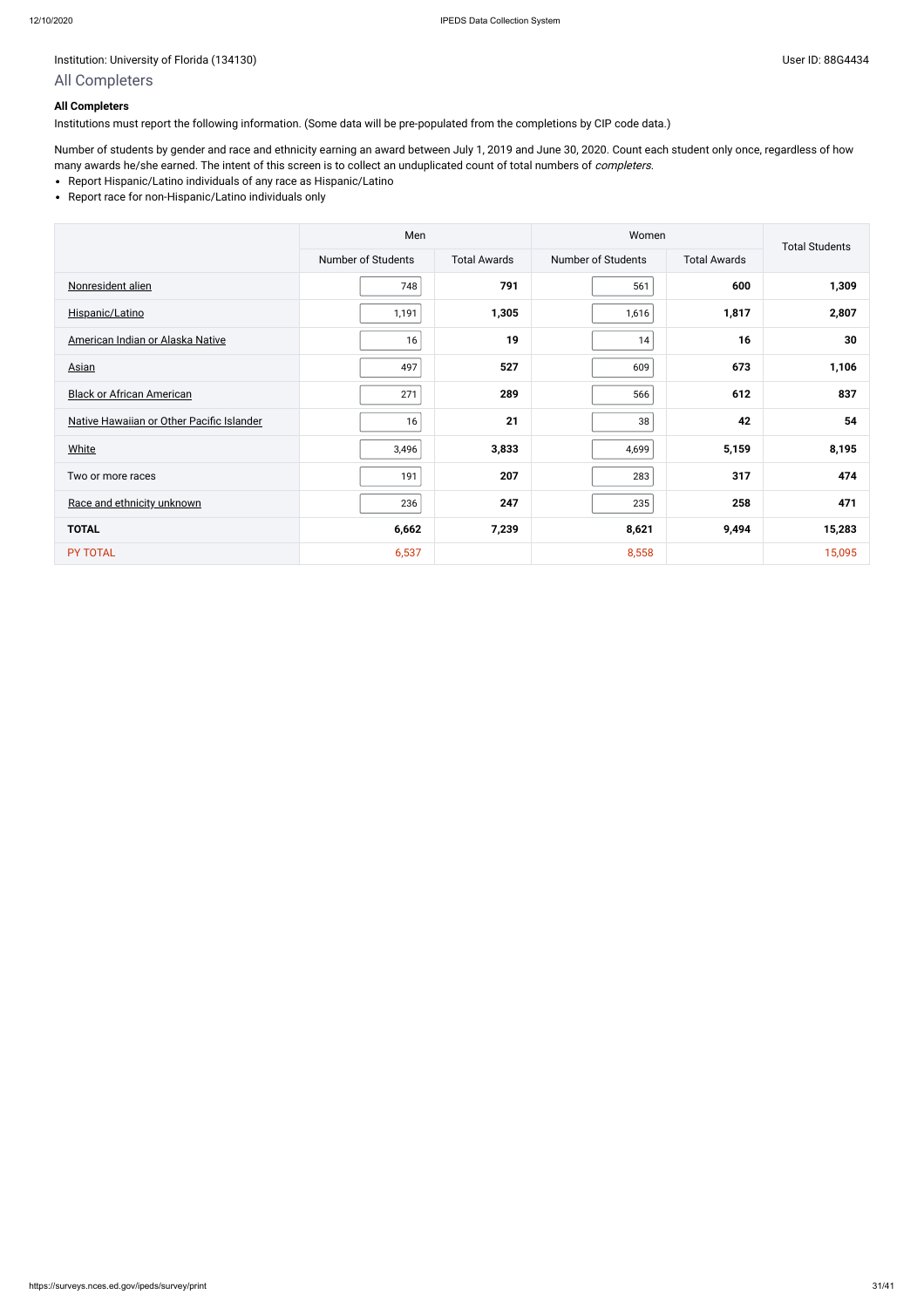# Institution: University of Florida (134130) Contract the USE of Discovery of Elorida (134130)

# Awards of 300-899 <br>>br>clock hours ...

## **Completers by Level**

- **Postsecondary awards, certificates, or diplomas of**
- **300-899 clock hours, or**
- **9-29 semester or trimester credit hours, or**
- **13-44 quarter credit hours**

- Report Hispanic/Latino individuals of any race as Hispanic/Latino
- Report race for non-Hispanic/Latino individuals only

Number of students by gender, by race and ethnicity, and by age earning this award between July 1, 2019 and June 30, 2020. Each student should be counted once per award level. For example, if a student earned a master's degree and a doctor's degree, he/she should be counted once in master's and once in doctor's. A student earning two master's degrees should be counted only once.

#### **By Gender**

|              | Number of Students | <b>Total Awards</b> |
|--------------|--------------------|---------------------|
| Men          | 143                | 156                 |
| Women        | 198                | 207                 |
| <b>TOTAL</b> | 341                | 363                 |
| PY TOTAL     |                    |                     |

# **By Race/Ethnicity**

|                                           | Number of Students | <b>Total Awards</b> |
|-------------------------------------------|--------------------|---------------------|
| Nonresident alien                         | 6                  | 6                   |
| Hispanic/Latino                           | 87                 | 92                  |
| American Indian or Alaska Native          | $\sqrt{2}$         | $\mathbf{2}$        |
| <b>Asian</b>                              | 23                 | 24                  |
| <b>Black or African American</b>          | 11                 | 12                  |
| Native Hawaiian or Other Pacific Islander | $\mathbf 2$        | $\mathbf{2}$        |
| <b>White</b>                              | 182                | 196                 |
| Two or more races                         | 13                 | 14                  |
| Race and ethnicity unknown                | 15                 | 15                  |
| <b>TOTAL</b>                              | 341                | 363                 |

|              | Number of Students | <b>Total Awards</b> |
|--------------|--------------------|---------------------|
| Under 18     | 0                  |                     |
| 18-24        | 276                |                     |
| 25-39        | 54                 |                     |
| 40 and Above | 11                 |                     |
| Age Unknown  | 0                  |                     |
| <b>TOTAL</b> | 341                | 363                 |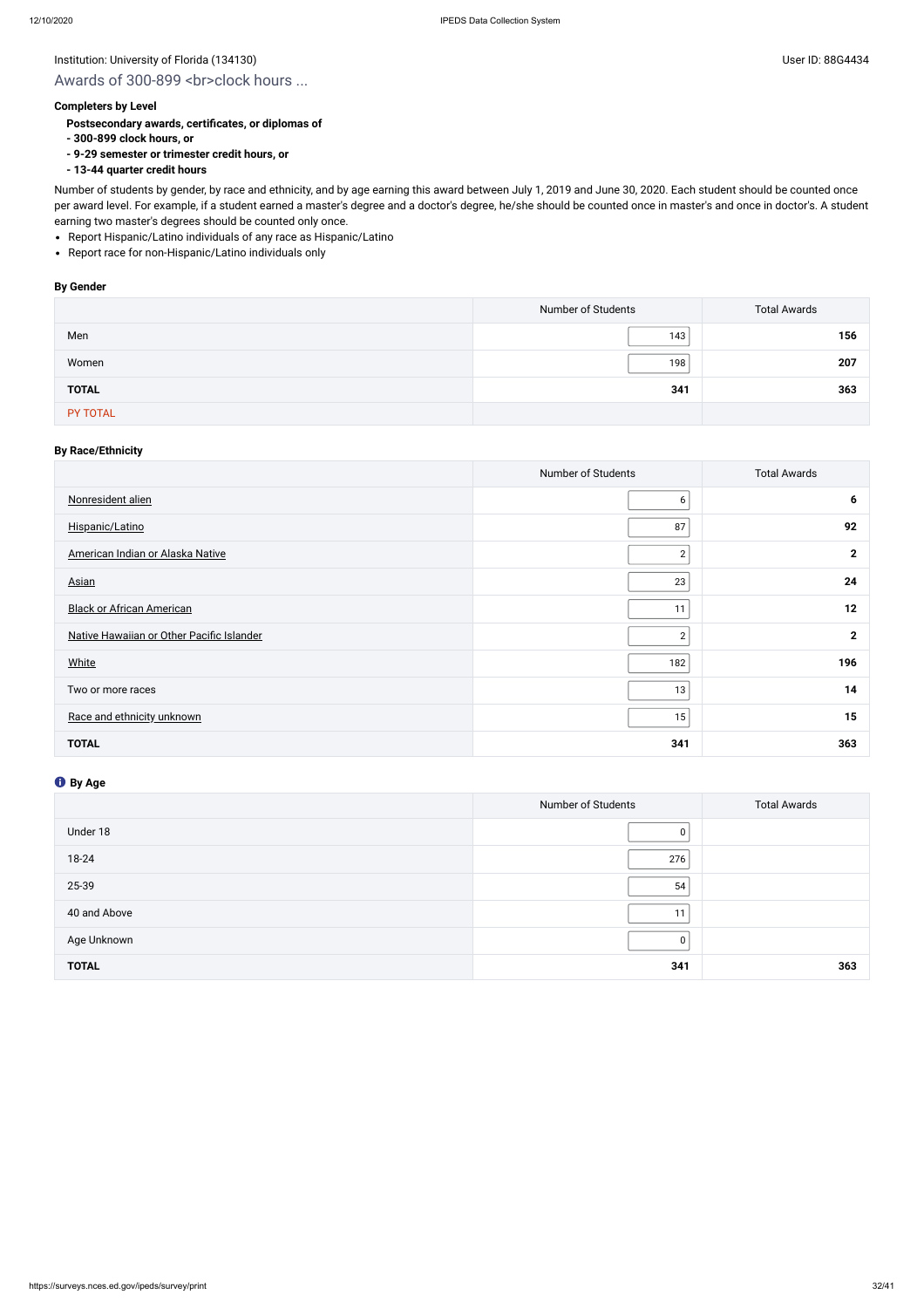# Awards of 900 or more <br>clock hours ...

## **Completers by Level**

- **Postsecondary awards, certificates, or diplomas of**
- **900 or more clock hours, or**
- **30 or more semester or trimester credit hours, or**
- **45 or more quarter credit hours**

- Report Hispanic/Latino individuals of any race as Hispanic/Latino
- Report race for non-Hispanic/Latino individuals only

Number of students by gender, by race and ethnicity, and by age earning this award between July 1, 2019 and June 30, 2020. Each student should be counted once per award level. For example, if a student earned a master's degree and a doctor's degree, he/she should be counted once in master's and once in doctor's. A student earning two master's degrees should be counted only once.

#### **By Gender**

|              | Number of Students | <b>Total Awards</b> |
|--------------|--------------------|---------------------|
| Men          |                    |                     |
| Women        |                    |                     |
| <b>TOTAL</b> | $\bullet$ 8        |                     |
| PY TOTAL     | 233                |                     |

# **By Race/Ethnicity**

|                                           | Number of Students | <b>Total Awards</b> |
|-------------------------------------------|--------------------|---------------------|
| Nonresident alien                         | 0                  | $\mathbf{0}$        |
| Hispanic/Latino                           | 5                  | 5                   |
| American Indian or Alaska Native          | 0                  | $\mathbf{0}$        |
| <b>Asian</b>                              | 0                  | 0                   |
| <b>Black or African American</b>          | $\mathbf 0$        | $\mathbf{0}$        |
| Native Hawaiian or Other Pacific Islander | 0                  | 0                   |
| White                                     | 3                  | 3                   |
| Two or more races                         | 0                  | 0                   |
| Race and ethnicity unknown                | 0                  | $\mathbf{0}$        |
| <b>TOTAL</b>                              | 8                  | 8                   |

|              | Number of Students | <b>Total Awards</b> |
|--------------|--------------------|---------------------|
| Under 18     | 0                  |                     |
| 18-24        |                    |                     |
| 25-39        |                    |                     |
| 40 and Above | 0                  |                     |
| Age Unknown  | $\mathbf{0}$       |                     |
| <b>TOTAL</b> | 8                  |                     |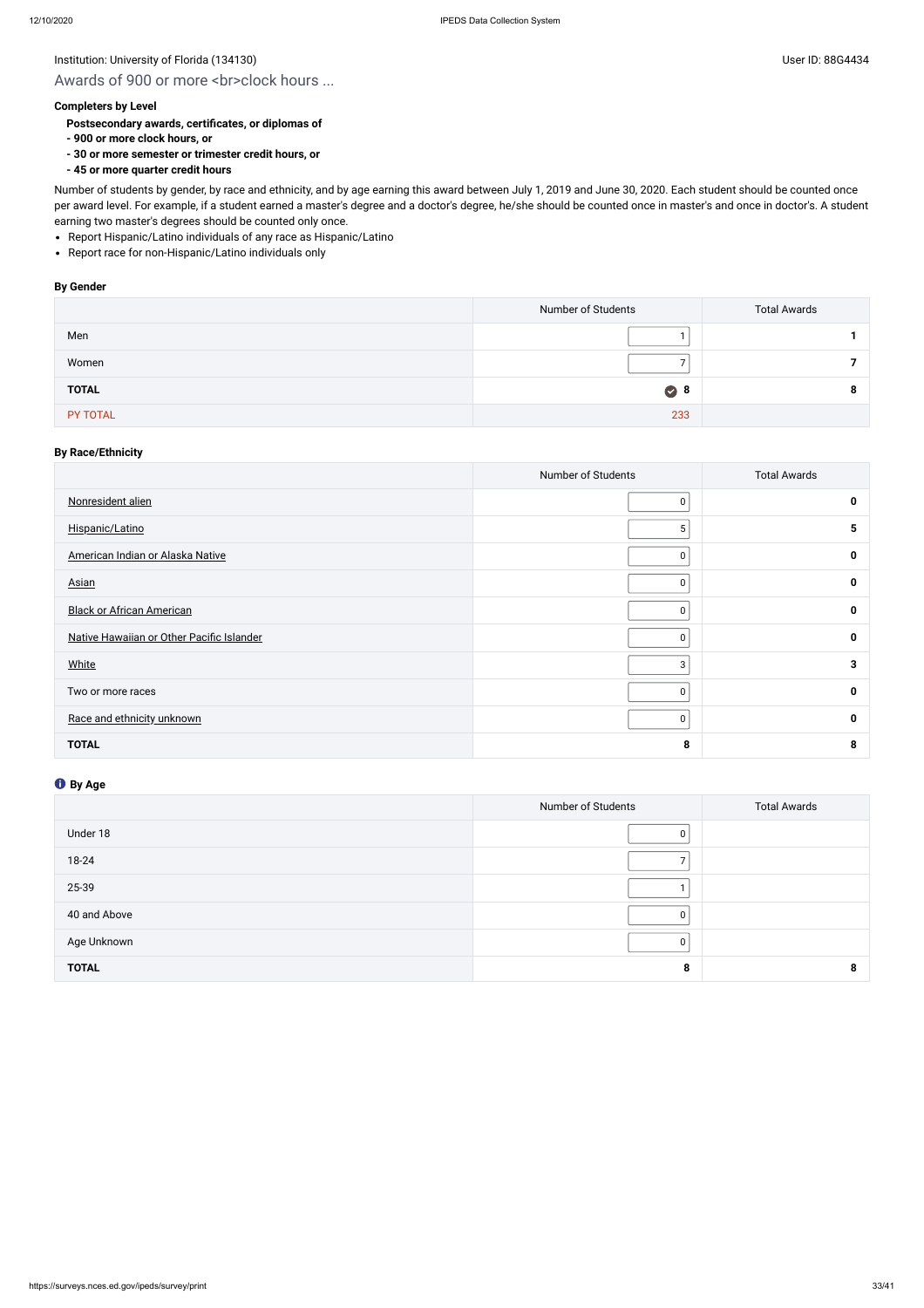# Associate's degree

# **Completers by Level**

#### **Associate's degree**

- Report Hispanic/Latino individuals of any race as Hispanic/Latino
- Report race for non-Hispanic/Latino individuals only

Number of students by gender, by race and ethnicity, and by age earning this award between July 1, 2019 and June 30, 2020. Each student should be counted once per award level. For example, if a student earned a master's degree and a doctor's degree, he/she should be counted once in master's and once in doctor's. A student earning two master's degrees should be counted only once.

# **By Gender**

|              | Number of Students | <b>Total Awards</b> |
|--------------|--------------------|---------------------|
| Men          | 59                 | 59                  |
| Women        | 93                 | 93                  |
| <b>TOTAL</b> | 152                | 152                 |
| PY TOTAL     | 179                |                     |

# **By Race/Ethnicity**

|                                           | Number of Students | <b>Total Awards</b> |
|-------------------------------------------|--------------------|---------------------|
| Nonresident alien                         | 0                  | $\mathbf 0$         |
| Hispanic/Latino                           | 32                 | 32                  |
| American Indian or Alaska Native          | 0                  | $\mathbf 0$         |
| <b>Asian</b>                              | 12                 | 12                  |
| <b>Black or African American</b>          | 21                 | 21                  |
| Native Hawaiian or Other Pacific Islander | 3                  | 3                   |
| White                                     | 73                 | 73                  |
| Two or more races                         | 9                  | 9                   |
| Race and ethnicity unknown                | $\overline{2}$     | $\mathbf{2}$        |
| <b>TOTAL</b>                              | 152                | 152                 |

|              | Number of Students | <b>Total Awards</b> |
|--------------|--------------------|---------------------|
| Under 18     | 0                  |                     |
| 18-24        | 147                |                     |
| 25-39        | 5                  |                     |
| 40 and Above | 0                  |                     |
| Age Unknown  | $\Omega$           |                     |
| <b>TOTAL</b> | 152                | 152                 |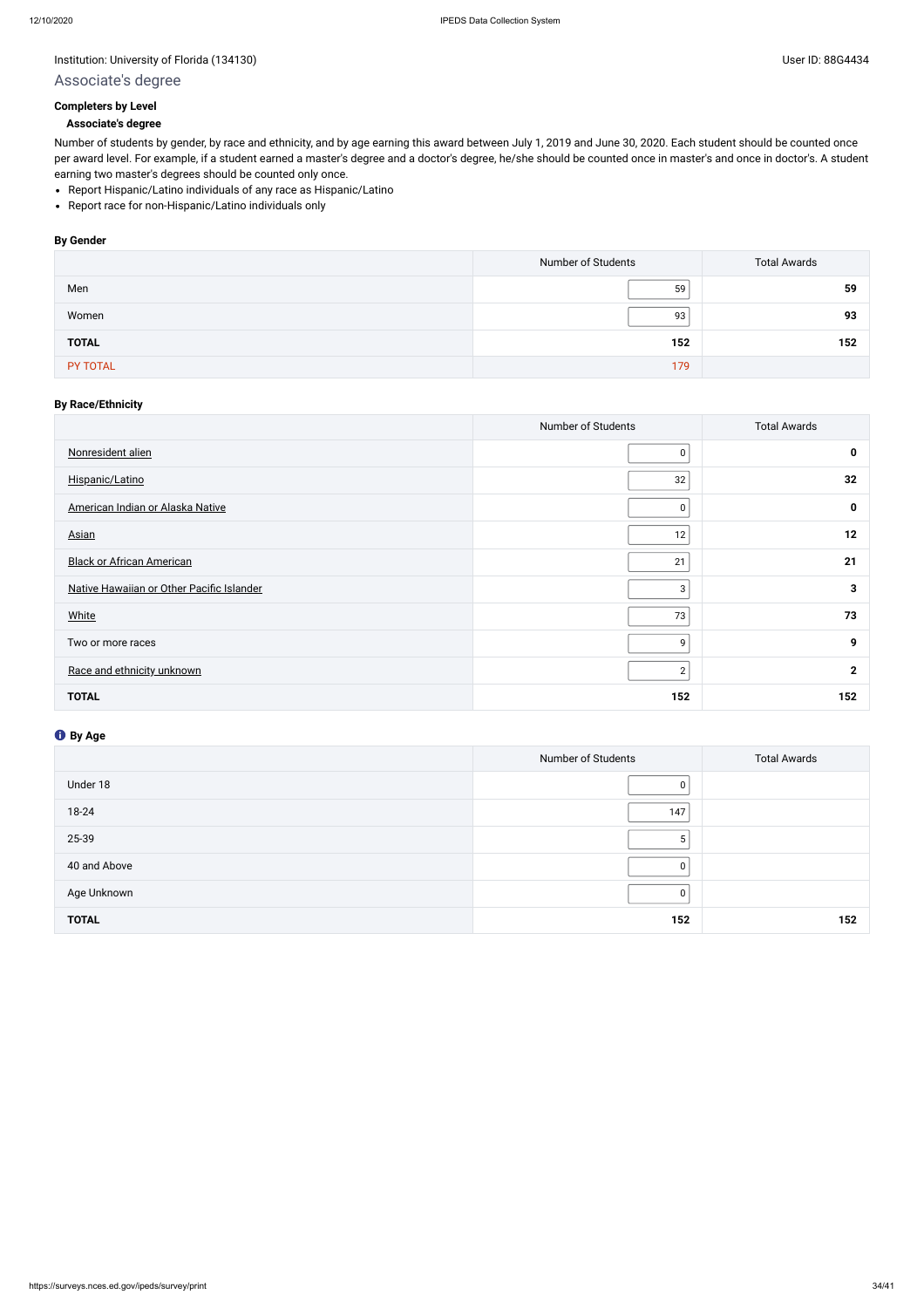# Bachelor's degree

# **Completers by Level**

# **Bachelor's degree**

- Report Hispanic/Latino individuals of any race as Hispanic/Latino
- Report race for non-Hispanic/Latino individuals only

Number of students by gender, by race and ethnicity, and by age earning this award between July 1, 2019 and June 30, 2020. Each student should be counted once per award level. For example, if a student earned a master's degree and a doctor's degree, he/she should be counted once in master's and once in doctor's. A student earning two master's degrees should be counted only once.

# **By Gender**

|              | Number of Students | <b>Total Awards</b> |
|--------------|--------------------|---------------------|
| Men          | 3,888              | 4,053               |
| Women        | 5,274              | 5,531               |
| <b>TOTAL</b> | 9,162              | 9,584               |
| PY TOTAL     | 8,990              |                     |

# **By Race/Ethnicity**

|                                           | Number of Students | <b>Total Awards</b> |
|-------------------------------------------|--------------------|---------------------|
| Nonresident alien                         | 192                | 201                 |
| Hispanic/Latino                           | 2,008              | 2,107               |
| American Indian or Alaska Native          | 18                 | 19                  |
| <b>Asian</b>                              | 768                | 801                 |
| <b>Black or African American</b>          | 506                | 520                 |
| Native Hawaiian or Other Pacific Islander | 41                 | 44                  |
| <b>White</b>                              | 5,025              | 5,261               |
| Two or more races                         | 347                | 364                 |
| Race and ethnicity unknown                | 257                | 267                 |
| <b>TOTAL</b>                              | 9,162              | 9,584               |

|              | Number of Students | <b>Total Awards</b> |
|--------------|--------------------|---------------------|
| Under 18     | 0                  |                     |
| 18-24        | 8,501              |                     |
| 25-39        | 627                |                     |
| 40 and Above | 34                 |                     |
| Age Unknown  | 0                  |                     |
| <b>TOTAL</b> | 9,162              | 9,584               |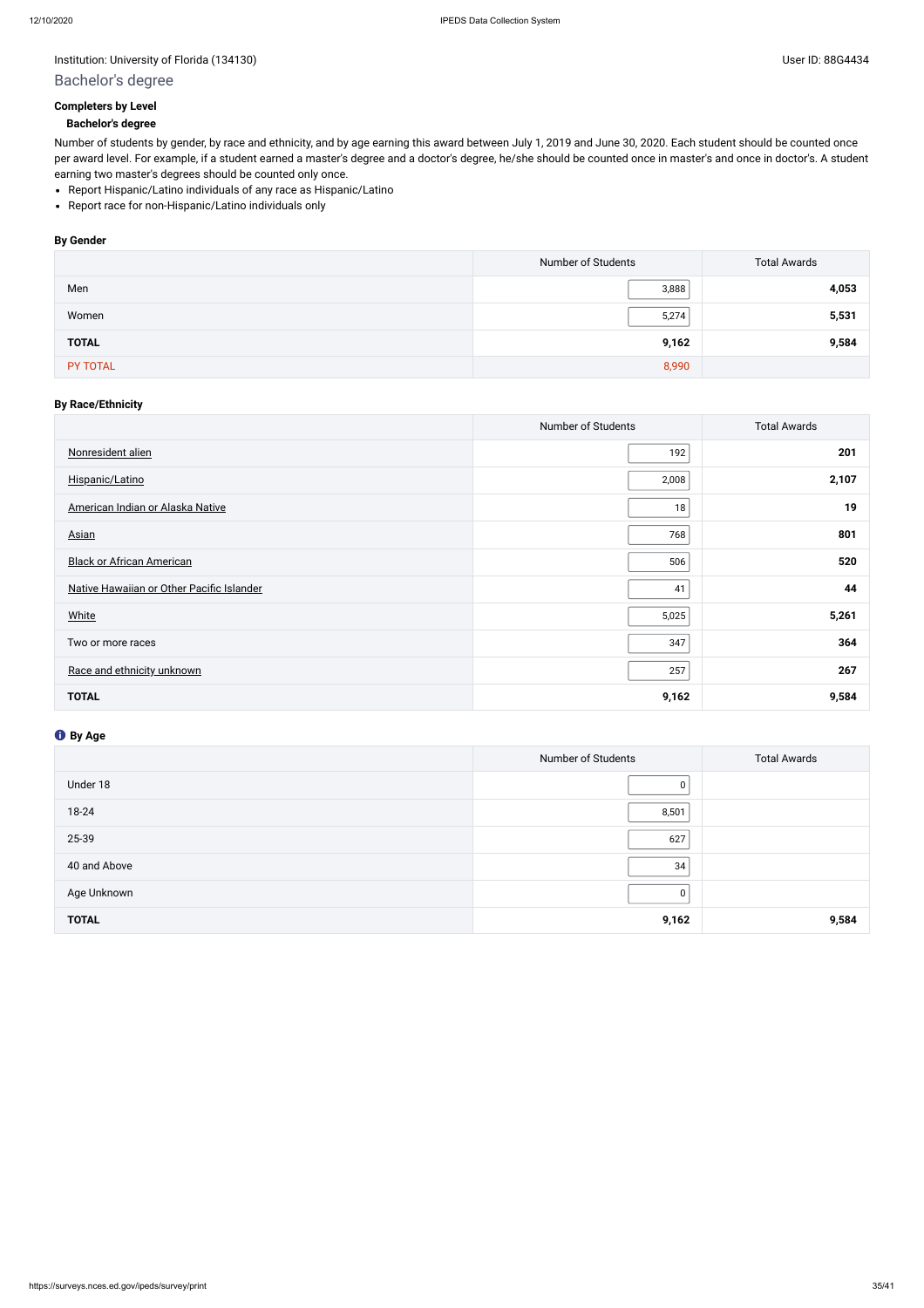# Institution: University of Florida (134130) Contract the USE of Discovery of Elorida (134130)

# Master's degree

# **Completers by Level**

## **Master's degree**

- Report Hispanic/Latino individuals of any race as Hispanic/Latino
- Report race for non-Hispanic/Latino individuals only

Number of students by gender, by race and ethnicity, and by age earning this award between July 1, 2019 and June 30, 2020. Each student should be counted once per award level. For example, if a student earned a master's degree and a doctor's degree, he/she should be counted once in master's and once in doctor's. A student earning two master's degrees should be counted only once.

# **By Gender**

|              | Number of Students | <b>Total Awards</b> |
|--------------|--------------------|---------------------|
| Men          | 1,836              | 1,854               |
| Women        | 2,018              | 2,027               |
| <b>TOTAL</b> | 3,854              | 3,881               |
| PY TOTAL     | 3,767              |                     |

# **By Race/Ethnicity**

|                                           | Number of Students | <b>Total Awards</b> |
|-------------------------------------------|--------------------|---------------------|
| Nonresident alien                         | 778                | 786                 |
| Hispanic/Latino                           | 510                | 516                 |
| American Indian or Alaska Native          | $\overline{7}$     |                     |
| <b>Asian</b>                              | 162                | 163                 |
| <b>Black or African American</b>          | 203                | 204                 |
| Native Hawaiian or Other Pacific Islander | $\overline{2}$     | $\mathbf{2}$        |
| White                                     | 1,977              | 1,987               |
| Two or more races                         | 87                 | 88                  |
| Race and ethnicity unknown                | 128                | 128                 |
| <b>TOTAL</b>                              | 3,854              | 3,881               |

|              | Number of Students | <b>Total Awards</b> |
|--------------|--------------------|---------------------|
| Under 18     | 0                  |                     |
| 18-24        | 1,293              |                     |
| 25-39        | 2,296              |                     |
| 40 and Above | 265                |                     |
| Age Unknown  | 0                  |                     |
| <b>TOTAL</b> | 3,854              | 3,881               |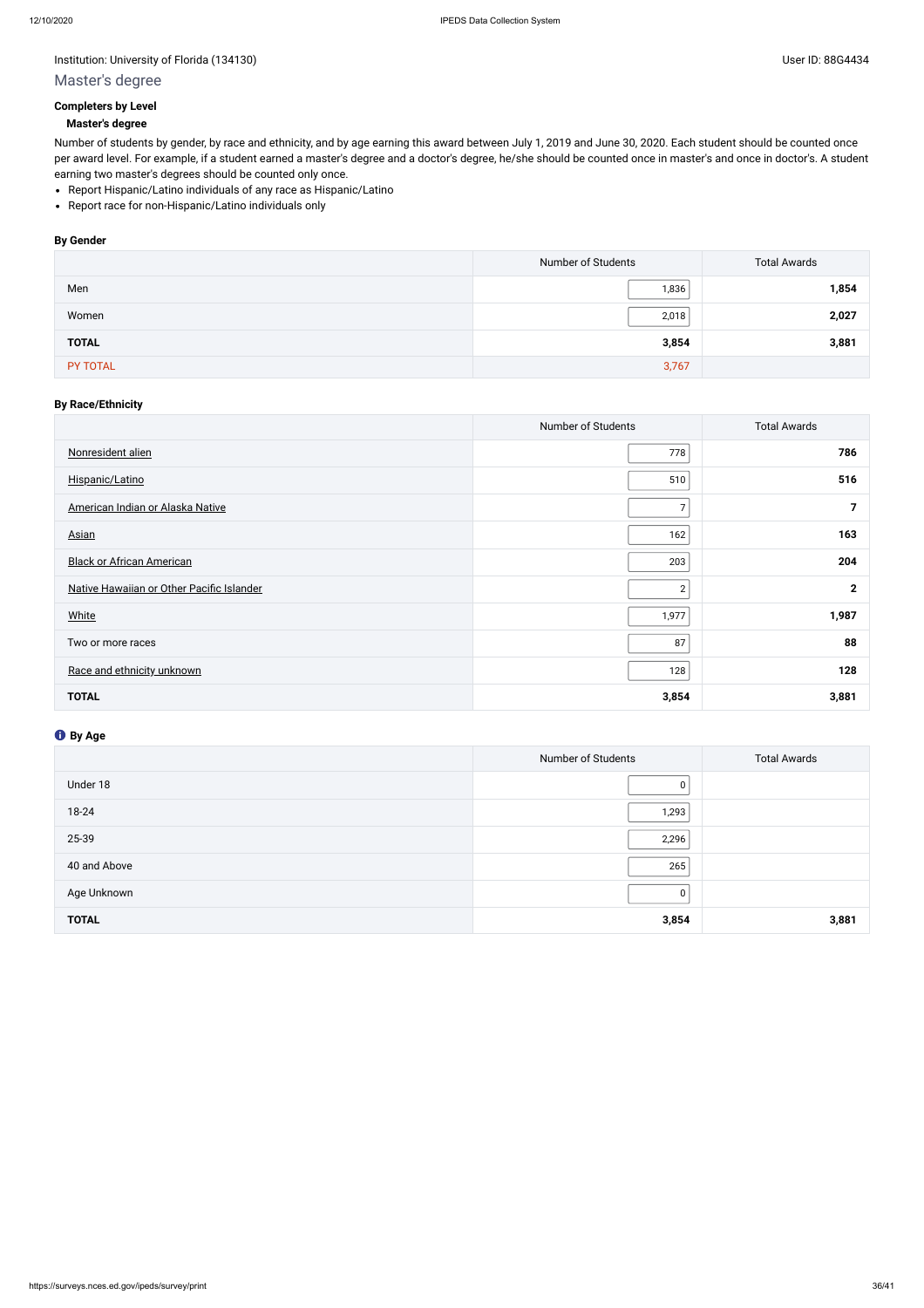# Institution: University of Florida (134130) Contract the USE of Discovery of Elorida (134130)

# Doctor's degree

# **Completers by Level**

# **Doctor's degree**

- Report Hispanic/Latino individuals of any race as Hispanic/Latino
- Report race for non-Hispanic/Latino individuals only

Number of students by gender, by race and ethnicity, and by age earning this award between July 1, 2019 and June 30, 2020. Each student should be counted once per award level. For example, if a student earned a master's degree and a doctor's degree, he/she should be counted once in master's and once in doctor's. A student earning two master's degrees should be counted only once.

# **By Gender**

|              | Number of Students | <b>Total Awards</b> |
|--------------|--------------------|---------------------|
| Men          | 806                | 812                 |
| Women        | 1,024              | 1,047               |
| <b>TOTAL</b> | 1,830              | 1,859               |
| PY TOTAL     | 1,963              |                     |

# **By Race/Ethnicity**

|                                           | Number of Students | <b>Total Awards</b> |
|-------------------------------------------|--------------------|---------------------|
| Nonresident alien                         | 325                | 325                 |
| Hispanic/Latino                           | 242                | 246                 |
| American Indian or Alaska Native          | 4                  | 4                   |
| <b>Asian</b>                              | 144                | 147                 |
| <b>Black or African American</b>          | 96                 | 100                 |
| Native Hawaiian or Other Pacific Islander | 11                 | 11                  |
| White                                     | 929                | 947                 |
| Two or more races                         | 24                 | 24                  |
| Race and ethnicity unknown                | 55                 | 55                  |
| <b>TOTAL</b>                              | 1,830              | 1,859               |

|              | Number of Students | <b>Total Awards</b> |
|--------------|--------------------|---------------------|
| Under 18     | 0                  |                     |
| 18-24        | 35                 |                     |
| 25-39        | 1,612              |                     |
| 40 and Above | 183                |                     |
| Age Unknown  | $\mathbf 0$        |                     |
| <b>TOTAL</b> | 1,830              | 1,859               |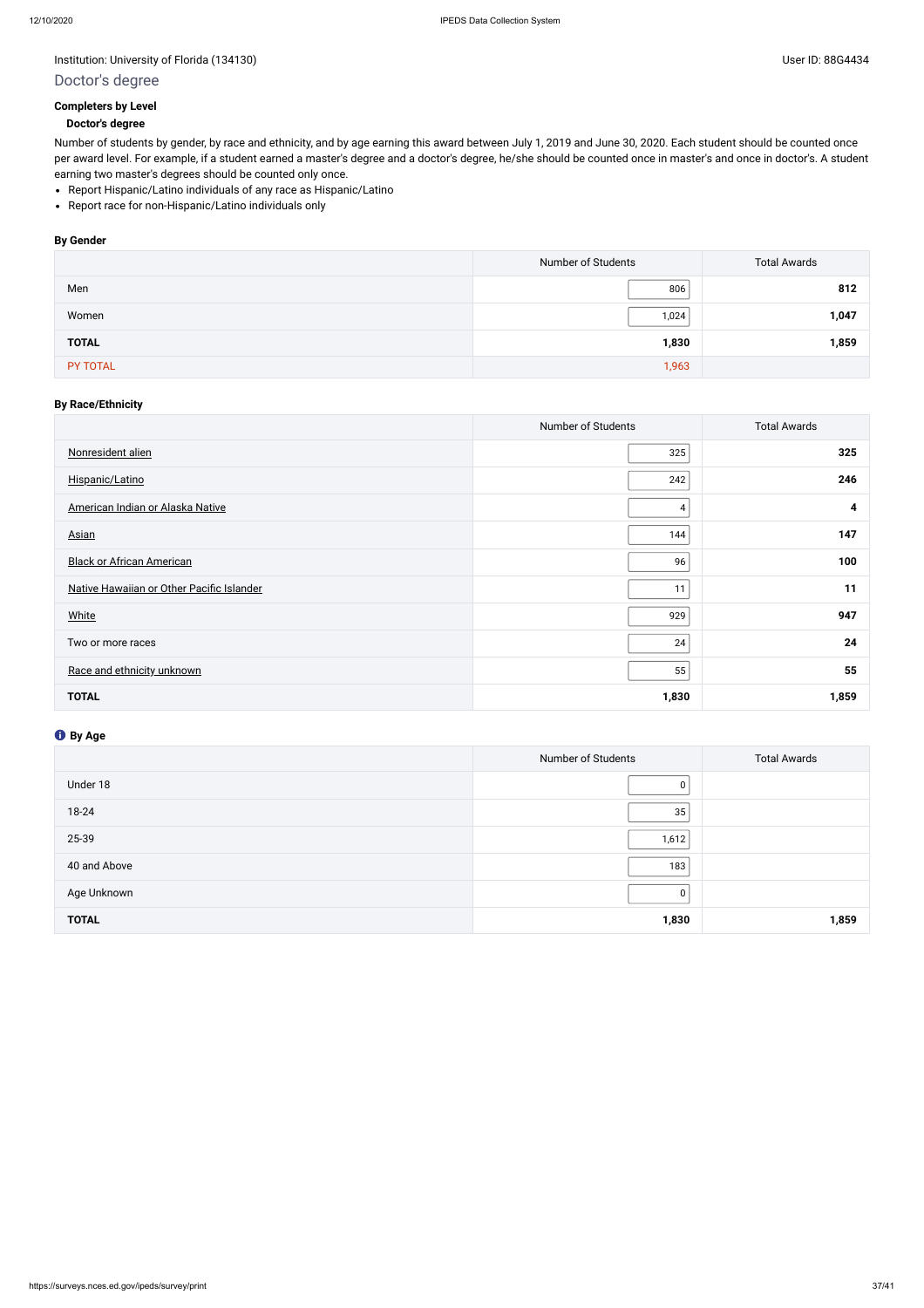# Postbaccalaureate and <br>>br>post-master's certificates

# **Completers by Level**

# **Postbaccalaureate and post-master's certificates**

- Report Hispanic/Latino individuals of any race as Hispanic/Latino
- Report race for non-Hispanic/Latino individuals only

Number of students by gender, by race and ethnicity, and by age earning this award between July 1, 2019 and June 30, 2020. Each student should be counted once per award level. For example, if a student earned a master's degree and a doctor's degree, he/she should be counted once in master's and once in doctor's. A student earning two master's degrees should be counted only once.

## **By Gender**

|              | Number of Students | <b>Total Awards</b> |
|--------------|--------------------|---------------------|
| Men          | 278                | 304                 |
| Women        | 549                | 582                 |
| <b>TOTAL</b> | 827                | 886                 |
| PY TOTAL     | 782                |                     |

## **By Race/Ethnicity**

|                                           | Number of Students | <b>Total Awards</b> |
|-------------------------------------------|--------------------|---------------------|
| Nonresident alien                         | 65                 | 73                  |
| Hispanic/Latino                           | 111                | 124                 |
| American Indian or Alaska Native          | $\mathbf{2}$       | 3                   |
| <b>Asian</b>                              | 53                 | 53                  |
| <b>Black or African American</b>          | 40                 | 44                  |
| Native Hawaiian or Other Pacific Islander | 1                  |                     |
| White                                     | 493                | 525                 |
| Two or more races                         | 25                 | 25                  |
| Race and ethnicity unknown                | 37                 | 38                  |
| <b>TOTAL</b>                              | 827                | 886                 |

|              | Number of Students | <b>Total Awards</b> |
|--------------|--------------------|---------------------|
| Under 18     | 0                  |                     |
| 18-24        | 152                |                     |
| 25-39        | 529                |                     |
| 40 and Above | 146                |                     |
| Age Unknown  | 0                  |                     |
| <b>TOTAL</b> | 827                | 886                 |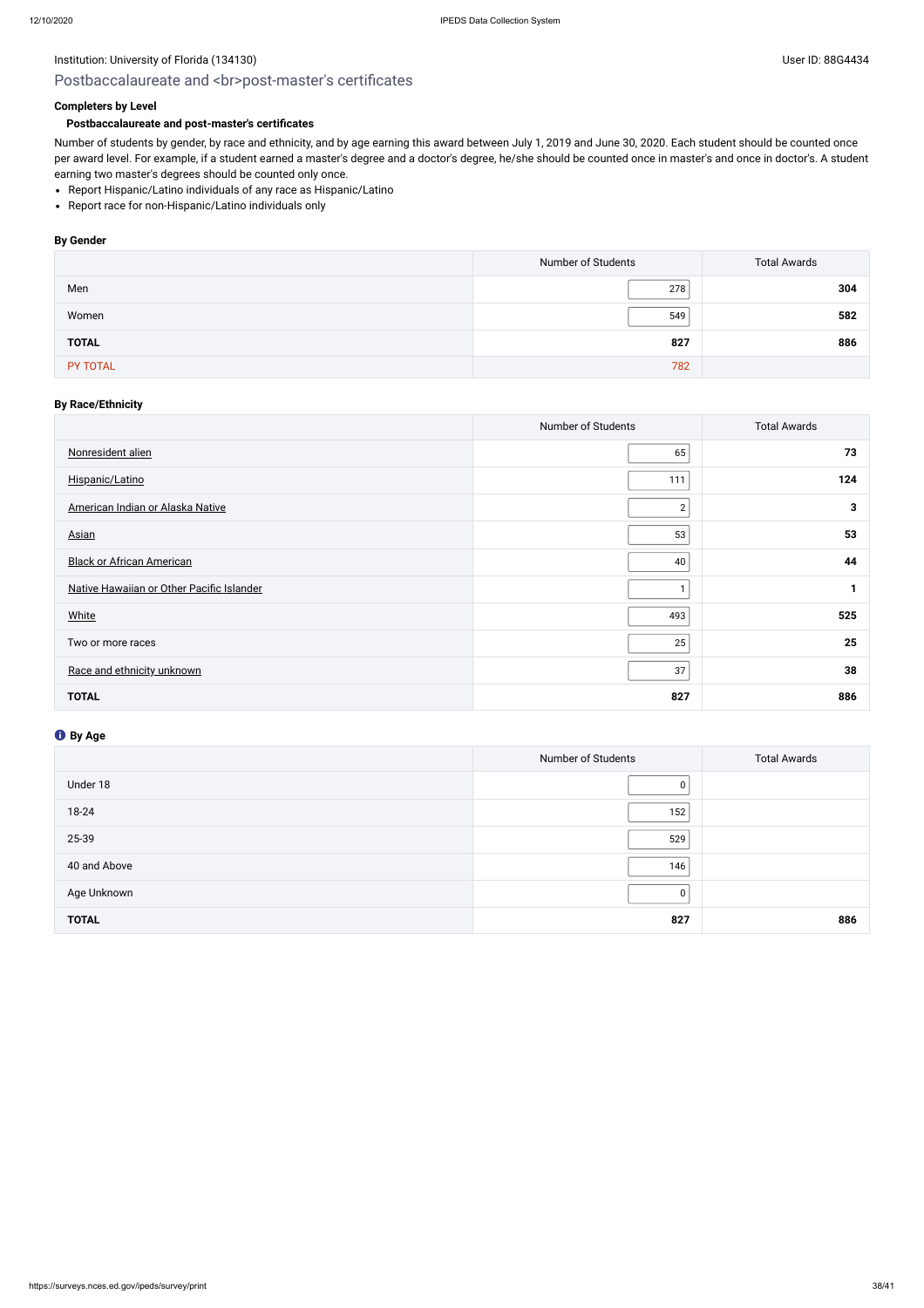# Prepared By

## **Prepared by**

Reporting Reminders:

- The name of the preparer is being collected so that we can follow up with the appropriate person in the event that there are questions concerning the data.
- The Keyholder will be copied on all email correspondence to other preparers.
- The time it took to prepare this component is being collected so that we can continue to improve our estimate of the reporting burden associated with IPEDS.
- Please include in your estimate the time it took for you to review instructions, query and search data sources, complete and review the component, and submit the data through the Data Collection System.
- Thank you for your assistance.

| Keyholder<br><b>SFA Contact</b><br><b>HR Contact</b>                                  |  |
|---------------------------------------------------------------------------------------|--|
| Academic Library Contact<br><b>Finance Contact</b><br>Other<br>$\odot$<br>U<br>$\cup$ |  |
| Name:<br>Ulrich Adegbola                                                              |  |
| Email:<br>ulylerich@ufl.edu                                                           |  |

| How many staff from your institution only were involved in the data collection and reporting process of this survey component? |                                      |  |
|--------------------------------------------------------------------------------------------------------------------------------|--------------------------------------|--|
| 4.00                                                                                                                           | Number of Staff (including yourself) |  |

How many hours did you and others from your institution only spend on each of the steps below when responding to this survey component? Exclude the hours spent collecting data for state and other reporting purposes.

| Staff member  | <b>Collecting Data Needed</b> | Revising Data to Match<br><b>IPEDS Requirements</b> | <b>Entering Data</b> | Revising and Locking Data |
|---------------|-------------------------------|-----------------------------------------------------|----------------------|---------------------------|
| Your office   | 60.00<br>hours                | 25.00<br>hours                                      | 10.00<br>hours       | 30.00<br>hours            |
| Other offices | 20.00<br>hours                | hours                                               | hours                | hours                     |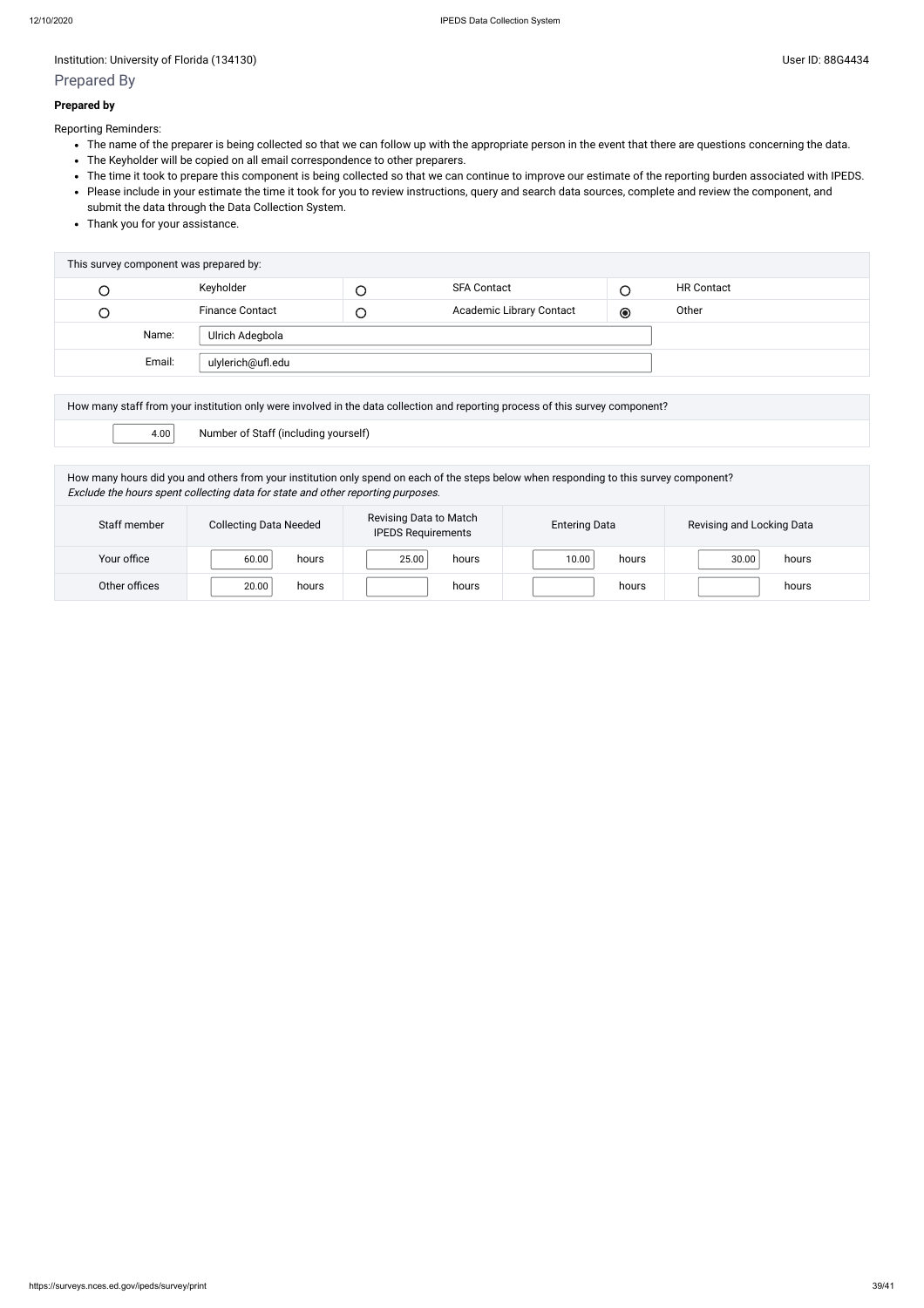# Summary

# IPEDS Completion Component Summary

Please review your data for accuracy. If you have questions about the data displayed below after reviewing the data reported on the survey screens, please contact the IPEDS Help Desk at: 1-877-225-2568 or [ipedshelp@rti.org](mailto:ipedshelp@rti.org).

IPEDS collects important information regarding your institution. All data reported in IPEDS survey components become available in the IPEDS Data Center and appear as aggregated data in various Department of Education reports. Additionally, some of the reported data appears specifically for your institution through the College Navigator website and is included in your institution's Data Feedback Report (DFR). The purpose of this summary is to provide you an opportunity to view some of the data that, when accepted through the IPEDS quality control process, will appear on the College Navigator website and/or your DFR. College Navigator is updated approximately three months after the data collection period closes and Data Feedback Reports will be available through the Data [Center](https://nces.ed.gov/ipeds/use-the-data) and sent to your institution's CEO in November 2020.

|                | Number of Students |       |        |
|----------------|--------------------|-------|--------|
|                | Men                | Women | Total  |
| All Completers | 6,662              | 8,621 | 15,283 |

# Summary of Completions Data

|                                                                                                                                                                                                                                              | Number of Completions |             |
|----------------------------------------------------------------------------------------------------------------------------------------------------------------------------------------------------------------------------------------------|-----------------------|-------------|
| <b>Award Level</b>                                                                                                                                                                                                                           | 1 <sup>st</sup> major | $2st$ major |
| 1b - Postsecondary awards, certificates, or diplomas of<br>- 300-899 clock hours, or<br>- 9-29 semester or trimester credit hours, or<br>- 13-44 quarter credit hours                                                                        | 363                   | $\mathbf 0$ |
| 2 - Postsecondary awards, certificates, or diplomas of<br>- at least 900 but less than 1,800 clock hours, or<br>- at least 30 but less than 60 semester or trimester credit hours, or<br>- at least 45 but less than 90 quarter credit hours | 8                     | $\mathbf 0$ |
| 3 - Associate's degree                                                                                                                                                                                                                       | 152                   | 0           |
| 5 - Bachelor's degree                                                                                                                                                                                                                        | 9,584                 | 339         |
| 6 - Postbaccalaureate certificates                                                                                                                                                                                                           | 775                   | $\mathbf 0$ |
| 7 - Master's degree                                                                                                                                                                                                                          | 3,881                 | $\mathbf 0$ |
| 8 - Post-Master's certificates                                                                                                                                                                                                               | 111                   | $\mathbf 0$ |
| 17 - Doctor's degree - research / scholarship                                                                                                                                                                                                | 679                   | $\mathbf 0$ |
| 18 - Doctor's degree - professional practice                                                                                                                                                                                                 | 1,180                 | $\mathbf 0$ |
| Total number of degrees and certificates                                                                                                                                                                                                     | 16,733                | 339         |

# Summary of Completers Data